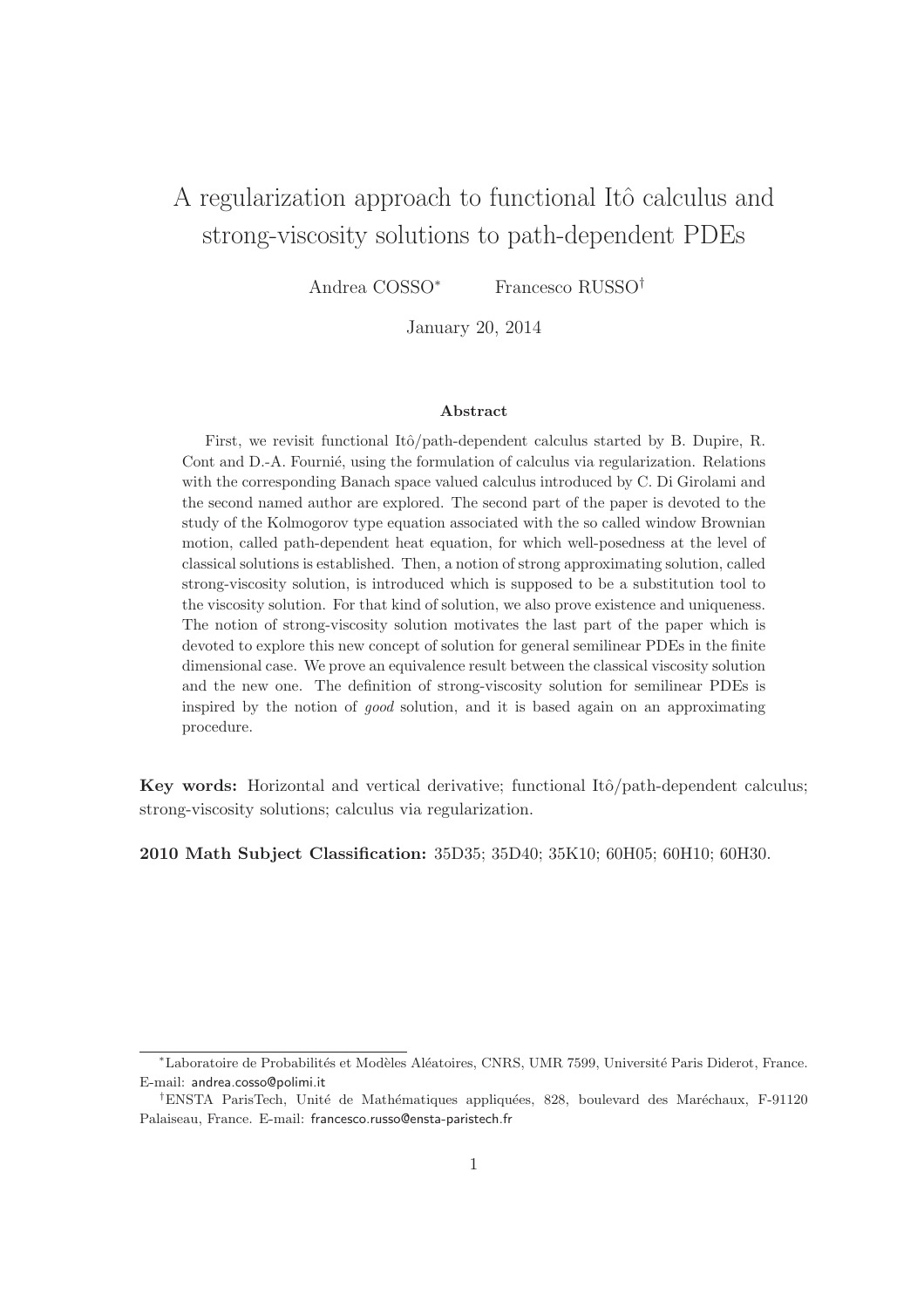# 1 Introduction

Recently, a new branch of stochastic calculus has appeared, known as *functional Itô calculus*, which results to be an extension of classical Itô calculus to functionals depending on the all path of a stochastic process and not only on its current value, see Dupire [16], Cont and Fournie  $[5, 6, 7]$ . On the other hand, C. Di Girolami, the second named author and more recently G. Fabbri, have introduced in a series of papers ([12, 13, 14, 15, 11]), a stochastic calculus via regularizations for processes taking values in a separable Banach space B, which includes (when  $B = C([-T, 0])$ , as applications a path-dependent type calculus having similar objectives.

In the first part of the present paper, we revisit functional Itô calculus by means of stochastic calculus via regularization. We recall that developed functional Itô calculus and derived a functional Itô's formula using discretization techniques of Föllmer [23] type, instead of regularization techniques. Let us illustrate another difference with respect to [5]. One of the main issues of functional Itô calculus is the definition of the functional (or pathwise) derivatives, i.e., the horizontal derivative (calling in only the past values of the trajectory) and the vertical derivative (calling in only the present value of the trajectory). In  $[5]$ , it is essential to consider functionals defined on the space of càdlàg trajectories, since the definition of functional derivatives necessitates of discontinuous paths. Therefore, if a functional is defined only on the space of continuous trajectories (because, e.g., it depends on the paths of a continuous process as Brownian motion), we have to extend it anyway to the space of càdlàg trajectories, even though, in general, there is no unique way to extend it. In contrast to this approach, we introduce an intermediate space between the space of continuous trajectories  $C([-T, 0])$  and the space of càdlàg trajectories  $\mathbb{D}([-T, 0])$ , denoted  $\mathscr{C}([-T,0])$ , which allows us to define functional derivatives.  $\mathscr{C}([-T,0])$  is the space of bounded trajectories on  $[-T, 0]$ , continuous on  $[-T, 0]$  and with possibly a jump at 0. We endow  $\mathscr{C}([-T,0])$  with a topology such that  $C([-T,0])$  is dense in  $\mathscr{C}([-T,0])$  with respect to this topology. Therefore, any functional  $U: [0, T] \times C([-T, 0]) \to \mathbb{R}$ , continuous with respect to the topology of  $\mathscr{C}([-T,0])$ , admits a unique extension to  $\mathscr{C}([-T,0])$ , denoted  $u: [0, T] \times \mathscr{C}([-T, 0]) \to \mathbb{R}$ . We present some significant functionals for which a continuous extension exists. Then, we develop the functional Itô calculus for  $u: [0, T] \times \mathcal{C}([-T, 0]) \to \mathbb{R}$ .

Notice that we use a slightly different notation with respect to [5]. In particular, in place of a map  $\mathcal{U} \colon [0,T] \times C([-T,0]) \to \mathbb{R}$ , in [5] a family of maps  $F = (F_t)_{t \in [0,T]}$ , with  $F_t: C([0,t]) \to \mathbb{R}$ , is considered. However, we can always move from one formulation to the other. Indeed, given  $F = (F_t)_{t \in [0,T]}$ , where each  $F_t: C([0,t]) \to \mathbb{R}$ , we can define  $U: [0, T] \times C([-T, 0]) \rightarrow \mathbb{R}$  as follows:

$$
\mathcal{U}(t,\eta) := F_t(\eta(\cdot+T)|_{[0,t]}), \qquad (t,\eta) \in [0,T] \times C([-T,0]).
$$

Vice-versa, let  $\mathcal{U}$ :  $[0, T] \times C([-T, 0]) \to \mathbb{R}$  and define  $F = (F_t)_{t \in [0, T]}$  as

$$
F_t(\tilde{\eta}) := \mathcal{U}(t, \eta), \qquad (t, \tilde{\eta}) \in [0, T] \times C([0, t]), \tag{1.1}
$$

where  $\eta$  is the element of  $C([-T, 0])$  obtained from  $\tilde{\eta}$  firstly translating  $\tilde{\eta}$  on the interval  $[-t, 0]$ , then extending it in a constant way up to  $-T$ , namely  $\eta(x) := \tilde{\eta}(x+t)1_{[-t,0]}(x) +$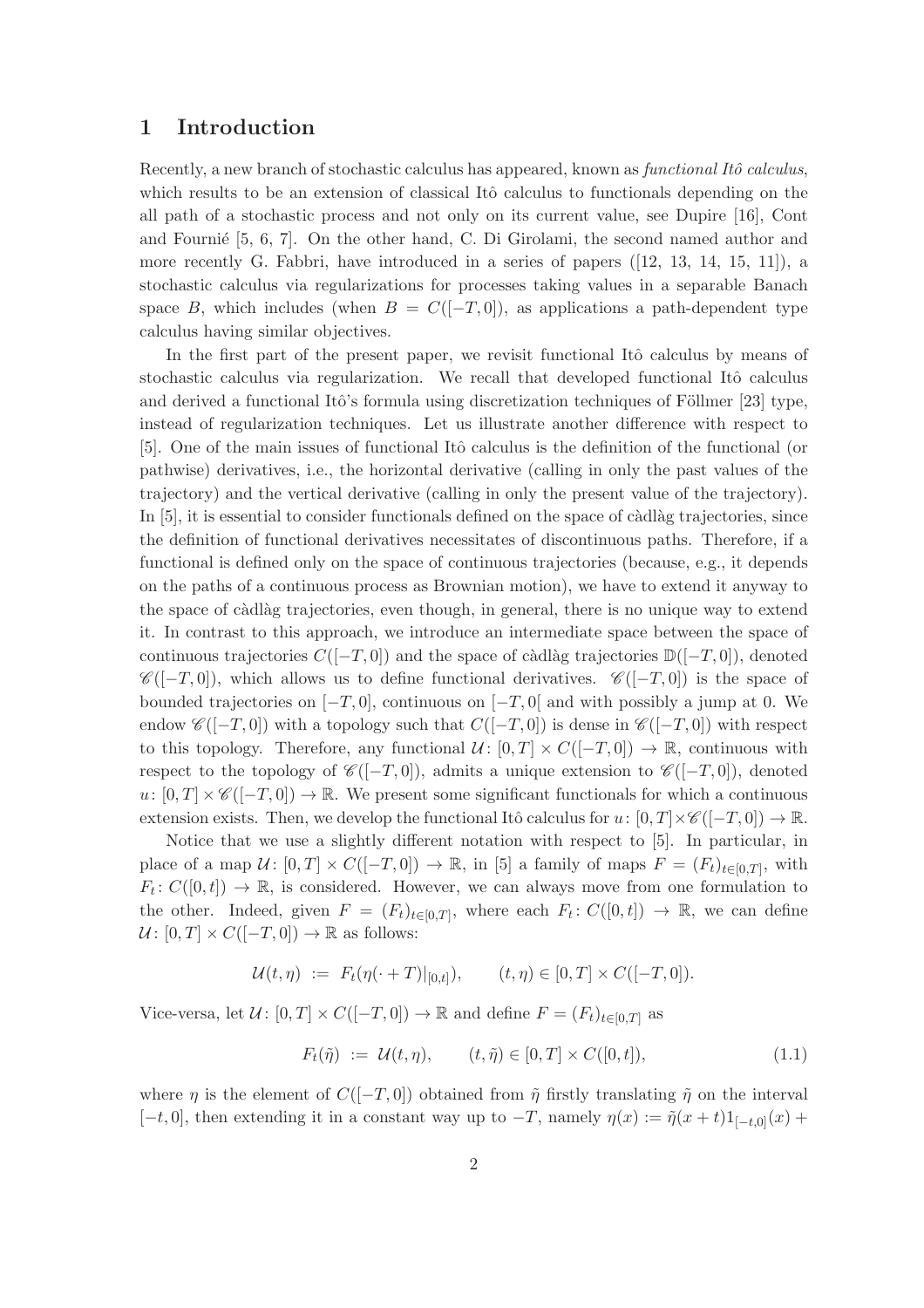$\tilde{\eta}(-t)1_{[-T,-t)}(x)$ , for any  $x \in [-T,0]$ . Observe that, in principle, the map  $\mathcal U$  contains more information than F, since in  $(1.1)$  we do not take into account the values of U at  $(t, \eta) \in [0, T] \times C([-T, 0])$  with  $\eta$  not constant on the interval  $[-T, -t]$ . Despite this, the equivalence between the two notations is guaranteed by the fact that, as it will be clear later, when we consider the composition of  $U$  with a stochastic process, this extra information plays no role. Our formulation has two advantages. Firstly, we can work with a single map instead of a family of maps. In addition, the time variable and the path have two distinct roles in our setting, as for the time variable and the space variable in the classical Itô calculus. This, in particular, allows us to define the horizontal derivative independently of the time derivative, so that, the horizontal derivative defined in [5] corresponds to the sum of our horizontal derivative and of the time derivative. We mention that an alternative approach to functional derivatives was introduced in [1].

We end the first part of the paper showing how our functional Itô's formula is strictly related to the Itô's formula derived in the framework of Banach space valued stochastic calculus via regularization, for the case of window processes. This latter and brand new branch of stochastic calculus and stochastic analysis has been recently conceived, deeply studied, and developed in many directions in [15, 14, 13], [11] and for more details [12]. For the particular case of window processes, we also refer to Theorem 6.3 and Section 7.2 in [11]. In the present paper, we prove formulae which allow to express functional derivatives in terms of differential operators arising in the Banach space valued stochastic calculus via regularization, with the aim of identifying the building blocks of our functional Itô's formula with the terms appearing in the Itô's formula for window processes.

Dupire [16] introduced also the concept of path-dependent partial differential equation, to which the second part of the present paper is devoted. Di Girolami and the second named author, in Chapter 9 of [12], considered a similar equation in the framework of Banach space valued calculus, for which we refer also to [22]. We focus on path-dependent nonlinear Kolmogorov equations driven by the path-dependent heat operator, for which we provide a definition of classical solution. We prove a uniqueness result for this kind of solution, by means of probabilistic methods based on the theory of backward stochastic differential equations (BSDEs). More precisely, we show that, if a classical solution exists, then it can be expressed through the solution of a certain backward stochastic differential equation. Therefore, from the uniqueness of the BSDE it follows that there exists at most one classical solution. Then, we prove an existence result for classical solutions. However, this notion of solution turns out to be unsuitable to deal with all significant examples. As a matter of fact, if we consider the path-dependent PDE arising in the hedging problem of lookback contingent claims, we can not expect too much regularity of the solution (this example is studied in detail in subsection 3.2). Therefore, we are led to consider a weaker notion of solution to the path-dependent nonlinear Kolmogorov equation. In particular, we are interested in a viscosity-type solution, namely a solution which is not required to be differentiable, but only locally uniformly continuous.

The issue of providing a suitable definition of viscosity solutions for path-dependent PDEs has attracted a great interest. We recall that Ekren, Keller, Touzi, and Zhang [17] and Ekren, Touzi, and Zhang [19, 20] recently provided a definition of viscosity solution to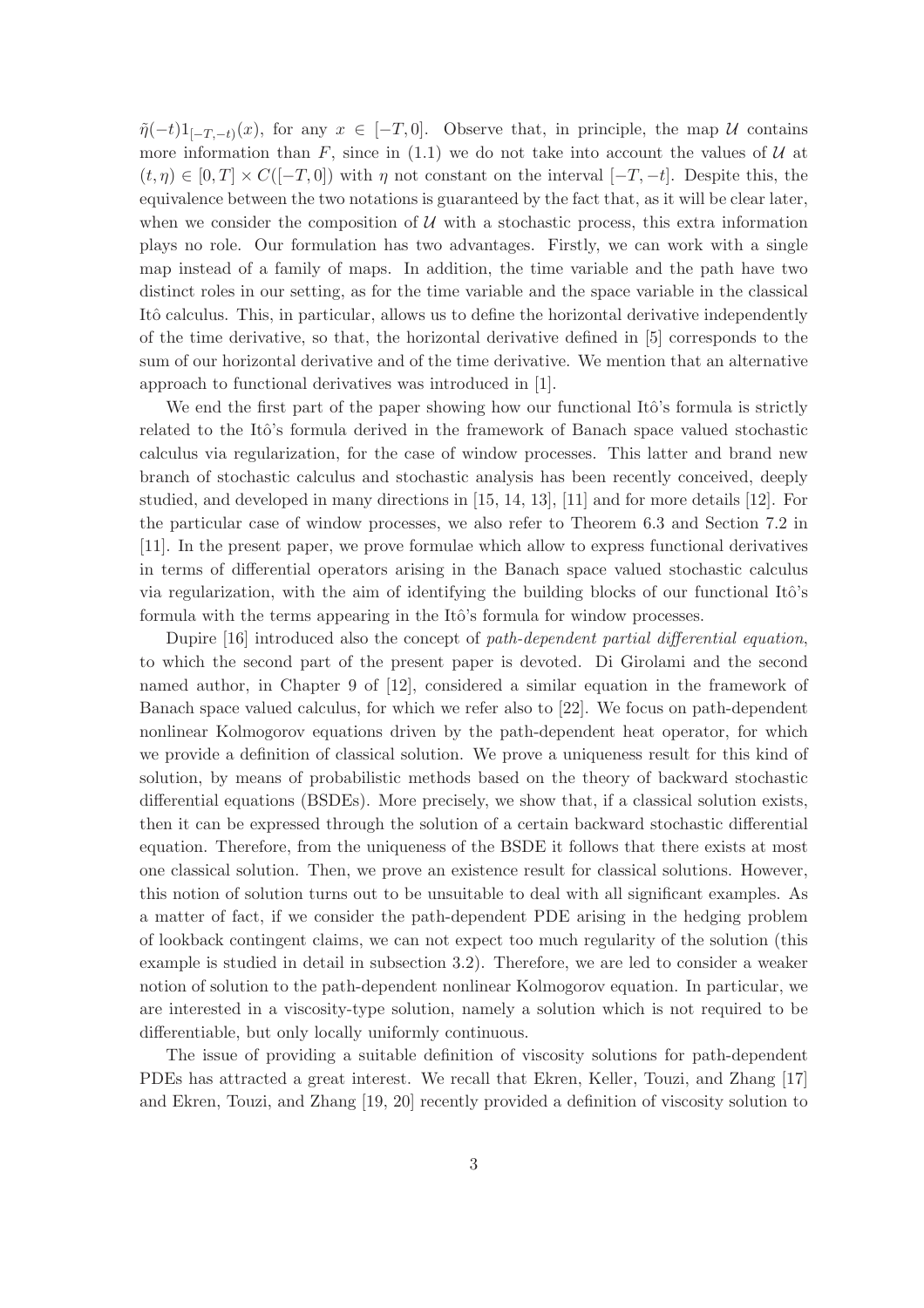path-dependent PDEs, replacing the classical minimum/maximum property, which appears in the standard definition of viscosity solution, with an optimal stopping problem under nonlinear expectation [18]. We also recall that other definitions of viscosity solutions for path-dependent PDEs were given by Peng [33] and Tang and Zhang [42]. In contrast with the above cited papers, our definition of solution is not inspired by the standard definition of viscosity solution given in terms of test functions or jets. In fact, our weak solution, called strong-viscosity solution, to the path-dependent nonlinear Kolmogorov equation is defined, in a few words, as the pointwise limit of classical solutions to perturbed equations. We notice that our definition is more similar in spirit to the concept of good solution, which turned out to be equivalent to the definition of  $L^p$ -viscosity solution for certain fully nonlinear partial differential equations, see, e.g., [3], [9], [26], and [27]. It has also some similarities with the *vanishing viscosity* method, which represents one of the primitive ideas leading to the conception of the modern definition of viscosity solution. Our definition is likewise inspired by the notion of *strong solution* (which justifies the name of our solution), as defined for example in [2], [24], and [25], even though strong solutions are required to be more regular than simply locally uniformly continuous (this regularity is usually required to prove uniqueness of strong solutions, which for example in [24] and [25] is based on a Fukushima-Dirichlet decomposition). Instead, our definition of strong-viscosity solution to the path-dependent nonlinear Kolmogorov equation is only required to be locally uniformly continuous and with polynomial growth. The term viscosity in the name of our solution is also justifies by the fact that in the finite dimensional case we have an equivalence result between the notion of strong-viscosity solution and that of viscosity solution. We prove a uniqueness theorem for strong-viscosity solutions using the theory of backward stochastic differential equations and we provide an existence result.

We conclude the second part of the paper analyzing more in detail the notion of strongviscosity solution for semilinear equations, focusing on the more understandable finite dimensional case. In particular, we notice that, if from one hand we consider only equations, as well as perturbed equations, whose classical solutions admit a nonlinear Feynman-Kac representation formula in terms of BSDEs, on the other hand our definition of strongviscosity solution has the advantage that the comparison theorem follows directly from the comparison theorem for BSDEs. In other words, the comparison theorem for strongviscosity solutions can be proved using probabilistic methods, in contrast to real analysis' tools which characterize comparison theorems for viscosity solutions and revealed to be arduous to extend to the infinite dimensional setting, see, e.g., [21]. We present two definitions of strong-viscosity solution, one of them is more in the spirit of the standard definition of viscosity solution, since it is required to be both a strong-viscosity subsolution and a strongviscosity supersolution. A strong-viscosity supersolution (resp. subsolution) is defined, in few words, to be the pointwise limit of classical supersolutions (resp. subsolutions) to perturbed semilinear equations. We prove, using the theory of backward stochastic differential equations, that a comparison theorem for strong-viscosity sub and supersolutions holds, therefore obtaining a uniqueness result for our strong-viscosity solution. More precisely, we prove that every strong-viscosity supersolution (resp. subsolution) can be represented by a supersolution (resp. subsolution) of a BSDE. Indeed, every strong-viscosity supersolution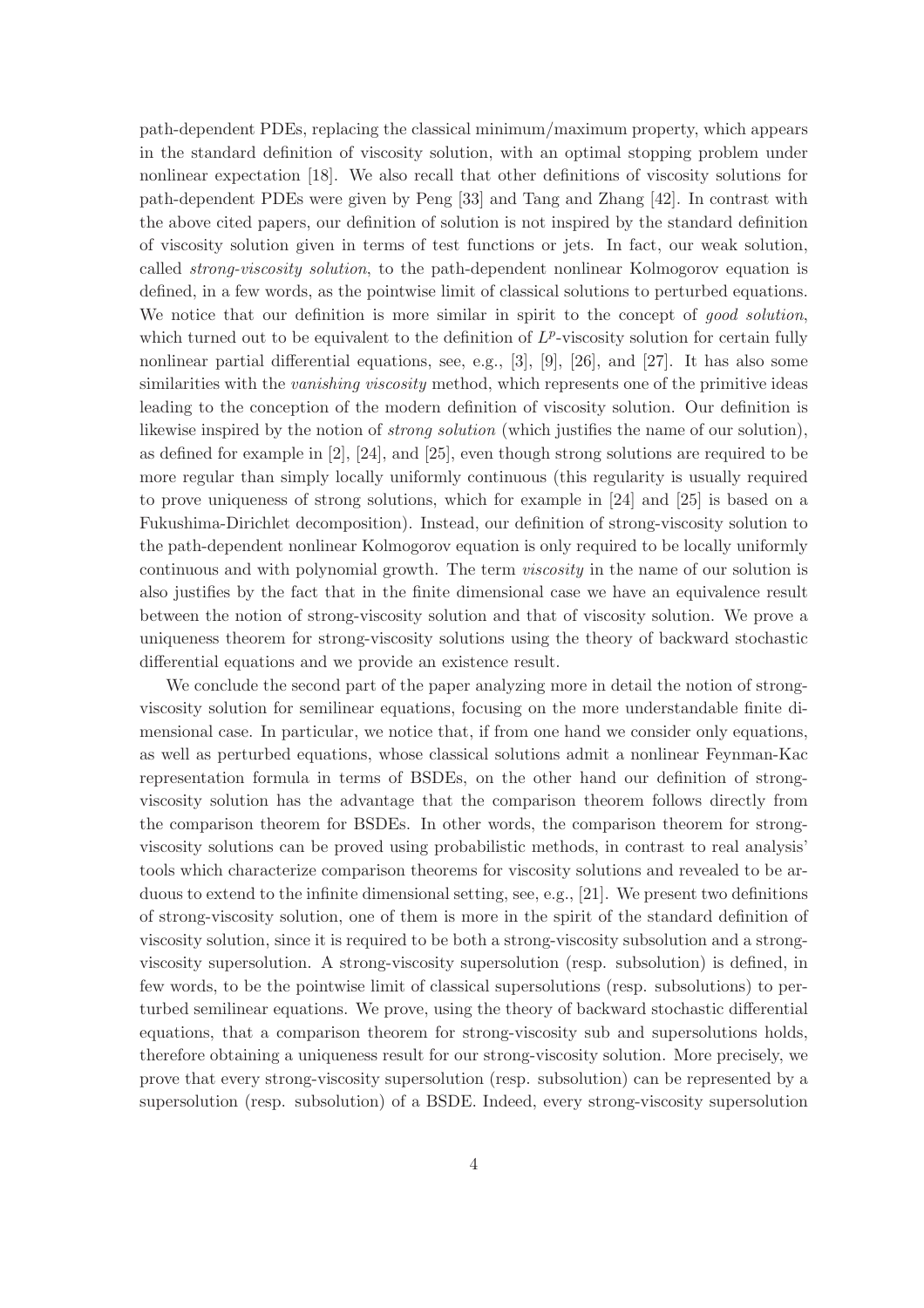is the limit of a sequence of classical supersolutions, which admit a representation in terms of supersolutions of BSDEs. Then, using a limit theorem for BSDEs (partly inspired by the monotonic limit theorem of Peng [32]), we derive a limit BSDE supersolution, which turns out to be a probabilistic representation for our strong-viscosity supersolution. Therefore, as already mentioned, the comparison theorem for strong-viscosity sub and supersolutions is a consequence of the comparison theorem for BSDEs. We conclude investigating the equivalence between the notion of strong-viscosity solution and the standard definition of viscosity solution.

The rest of the paper is organized as follows. In section 2 we develop functional Itô calculus via regularization: after a brief introduction on finite dimensional stochastic calculus via regularization in subsection 2.1, we introduce and study the space  $\mathscr{C}([-T,0])$  in subsection 2.2; then, we define the pathwise derivatives and we prove the functional Itô's formula in subsection 2.3; in subsection 2.4, instead, we discuss the relation between functional Itô calculus via regularization and Banach space valued stochastic calculus via regularization for window processes. In section 3, on the other hand, we study path-dependent PDEs. More precisely, in subsection 3.1 we discuss classical solutions to the path-dependent nonlinear Kolmogorov equation; in subsection 3.2 we present a significant hedging example to motivate the introduction of a weaker notion of solution; in subsection 3.3 we provide the definition of strong-viscosity solution to the path-dependent nonlinear Kolmogorov equation; finally, in subsection 3.4 we explore the notion of strong-viscosity solution for more general PDEs (not only PDEs driven by the heat operator), in the finite dimensional case.

# 2 Functional Itô calculus: a regularization approach

# 2.1 Background: finite dimensional calculus via regularization

The theory of stochastic calculus via regularization has been developed in several papers, starting from [37, 38]. We recall below only the results used in the present paper, and we refer to [40] for a survey on the subject. We emphasize that integrands are allowed to be anticipating. Moreover, the integration theory and calculus appears to be close to a pure pathwise approach even though there is still a probability space behind.

Fix a probability space  $(\Omega, \mathcal{F}, \mathbb{P})$  and  $T \in ]0, \infty[$ . Let  $\mathbb{F} = (\mathcal{F}_t)_{t \in [0,T]}$  denote a filtration satisfying the usual conditions. Let  $X = (X_t)_{t \in [0,T]}$  (resp.  $Y = (Y_t)_{t \in [0,T]}$ ) be a real continuous (resp. P-a.s. integrable) process. Every real continuous process  $X = (X_t)_{t \in [0,T]}$ is naturally extended to all  $t \in \mathbb{R}$  setting  $X_t = X_0$ ,  $t \leq 0$ , and  $X_t = X_T$ ,  $t \geq T$ . We also define a  $C([-T, 0])$ -valued process  $\mathbb{X} = (\mathbb{X}_t)_{t \in \mathbb{R}}$ , called the **window process** associated with  $X$ , defined by

$$
\mathbb{X}_t := \{ X_{t+x}, \, x \in [-T, 0] \}, \qquad t \in \mathbb{R}.
$$

**Definition 2.1** Suppose that, for every  $t \in [0, T]$ , the following limit

$$
\int_0^t Y_s d^- X_s \ := \ \lim_{\varepsilon \to 0^+} \int_0^t Y_s \frac{X_{s+\varepsilon} - X_s}{\varepsilon} ds,\tag{2.1}
$$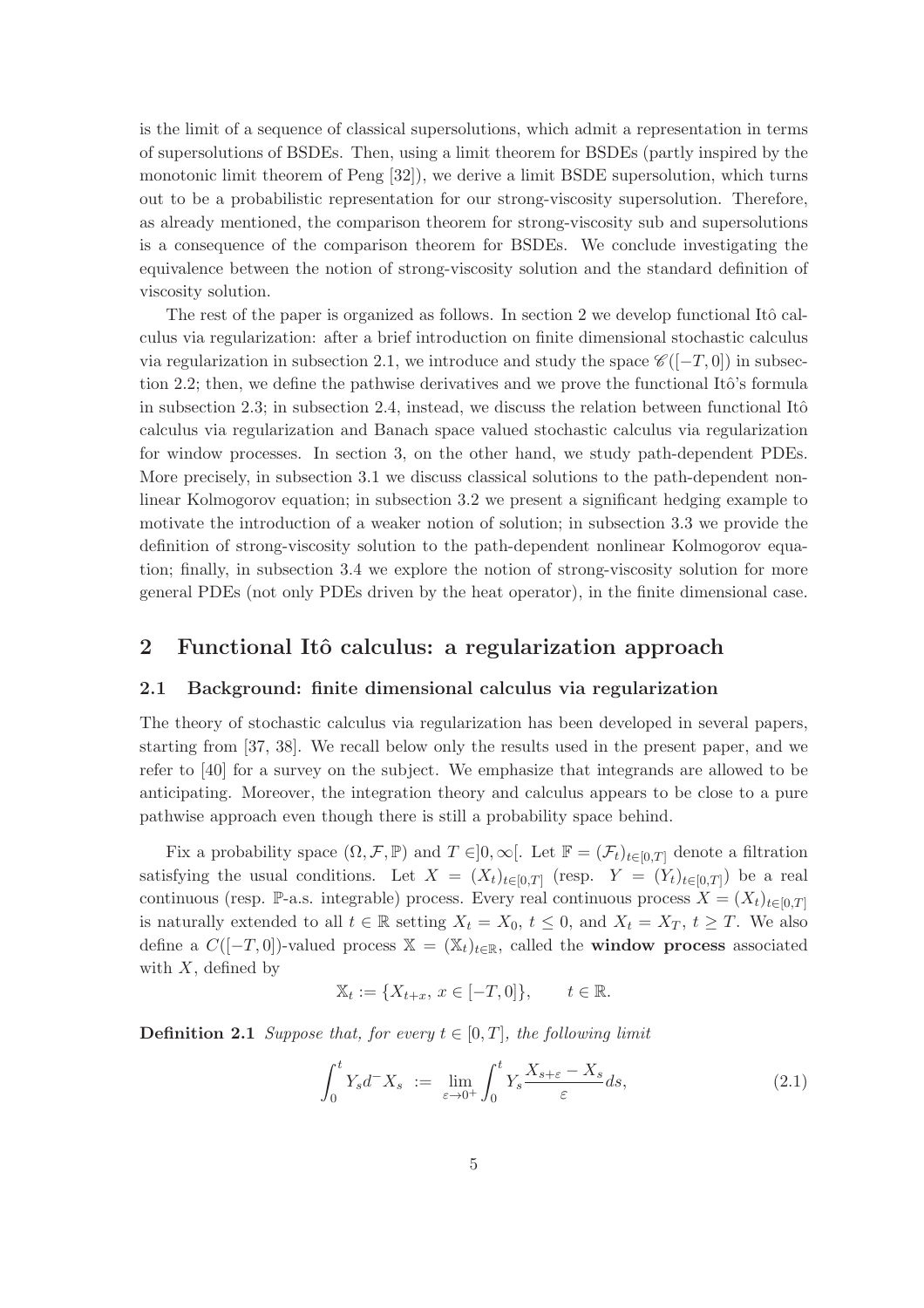exists in probability. If the obtained random function admits a continuous modification, that process is denoted by  $\int_0^{\cdot} Y d^{\top} X$  and called **forward integral of** Y with respect to X.

**Definition 2.2** A family of processes  $(H_t^{(\varepsilon)})$  $(t^{(ε)})_{t \in [0,T]}$  is said to converge to  $(H_t)_{t \in [0,T]}$  in the **ucp sense**, if  $\sup_{0 \le t \le T} |H_t^{(\varepsilon)} - H_t|$  goes to 0 in probability, as  $\varepsilon \to 0^+$ .

**Proposition 2.1** Suppose that the limit  $(2.1)$  exists in the ucp sense. Then, the forward integral  $\int_0^{\cdot} Y d^- X$  of Y with respect to X exists.

Let us introduce the concept of covariation, which is a crucial notion in stochastic calculus via regularization. Let us suppose that  $X, Y$  are continuous processes.

**Definition 2.3** The covariation of X and Y is defined by

$$
[X,Y]_t = [Y,X]_t = \lim_{\varepsilon \to 0^+} \frac{1}{\varepsilon} \int_0^t (X_{s+\varepsilon} - X_s)(Y_{s+\varepsilon} - Y_s) ds, \qquad t \in [0,T],
$$

if the limit exists in probability for every  $t \in [0,T]$ , provided that the limiting random function admits a continuous version (this is the case if the limit holds in the ucp sense). If  $X = Y$ , X is said to be a **finite quadratic variation process** and we set  $[X] := [X, X]$ .

The forward integral and the covariation generalize the classical Itô integral and covariation for semimartingales. In particular, we have the following result, for a proof we refer to, e.g., [40].

Proposition 2.2 The following properties hold:

- (i) Let  $S^1, S^2$  be continuous F-semimartingales. Then,  $[S^1, S^2]$  is the classical bracket  $[S^1, S^2] = \langle M^1, M^2 \rangle$ , where  $M^1$  (resp.  $M^2$ ) is the local martingale part of  $S^1$  (resp.  $S^2$ ).
- (ii) Let V be a continuous bounded variation process and Y be a càdlàg process (or viceversa); then  $[V] = [Y, V] = 0$ . Moreover  $\int_0^{\cdot} Y d^{-} V = \int_0^{\cdot} Y dV$ , is the Lebesgue-Stieltjes integral.
- (iii) If W is a Brownian motion and Y is an  $\mathbb{F}$ -progressively measurable process such that  $\int_0^T Y_s^2 ds < \infty$ , P-a.s., then  $\int_0^{\cdot} Y d^W$  exists and equals the Itô integral  $\int_0^{\cdot} Y dW$ .

We end this crash introduction to finite dimensional stochastic calculus via regularization presenting one of its cornerstones: Itô's formula. It is a well-known result in the theory of semimartingales, but it also extends to the framework of finite quadratic variation processes. For a proof we refer to Theorem 2.1 of [39].

**Theorem 2.1** Let  $F : [0, T] \times \mathbb{R} \longrightarrow \mathbb{R}$  be of class  $C^{1,2}([0, T] \times \mathbb{R})$  and  $X = (X_t)_{t \in [0, T]}$ be a real continuous finite quadratic variation process. Then, the following  $It\hat{o}$ 's formula holds,  $\mathbb{P}\text{-}a.s.,$ 

$$
F(t, X_t) = F(0, X_0) + \int_0^t \partial_t F(s, X_s) ds + \int_0^t \partial_x F(s, X_s) d^- X_s
$$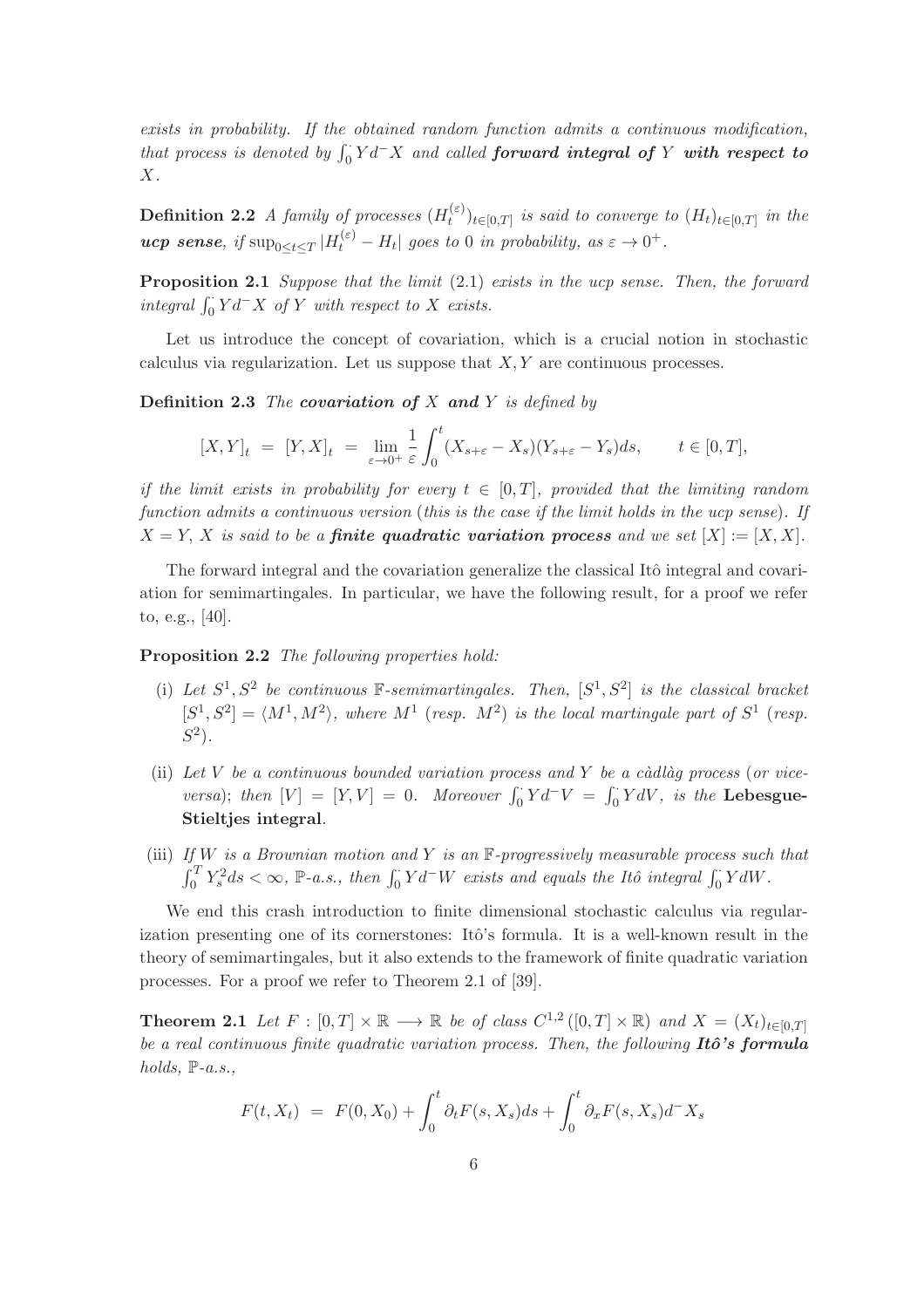$$
+\frac{1}{2} \int_0^t \partial_{xx}^2 F(s, X_s) d[X]_s, \qquad 0 \le t \le T. \tag{2.2}
$$

#### 2.1.1 The deterministic calculus via regularization

A useful particular case of finite dimensional stochastic calculus via regularization arises when  $\Omega$  is a singleton, i.e., when the calculus becomes deterministic. In addition, in this deterministic framework we will make use of the *definite integral* on an interval  $[a, b]$ , where  $a < b$  are two real numbers. Typically, we will consider  $a = -T$  or  $a = -t$  and  $b = 0$ .

We start with two conventions. By default, every bounded variation function  $f : [a, b] \rightarrow$ R will be considered as càdlàg. Moreover, if  $f : [a, b] \to \mathbb{R}$  is a càdlàg function, we extend it naturally to another càdlàg function  $\tilde{f}$  on the real line as follows:

$$
\tilde{f}(x) = \begin{cases}\nf(b), & x > b, \\
f(x), & a \le x \le b, \\
0, & x < a.\n\end{cases}
$$

**Definition 2.4** Let  $f: [a, b] \to \mathbb{R}$  be a càdlàg function and  $g: [a, b] \to \mathbb{R}$  be in  $L^1([a, b])$ . (i) Suppose that the following limit

$$
\int_{[a,b]} g(s)d^- f(s) \ := \ \lim_{\varepsilon \to 0^+} \int_a^b g(s) \frac{f(s+\varepsilon) - f(s)}{\varepsilon} ds,
$$

exists and it is finite. Then, the obtained quantity is denoted by  $\int_{[a,b]} g d^- f$  and called (deterministic, definite) forward integral of g with respect to f (on  $[a, b]$ ). (ii) Suppose that the following limit

$$
\int_{[a,b]} g(s)d^+f(s) := \lim_{\varepsilon \to 0^+} \int_a^b g(s) \frac{f(s) - f(s - \varepsilon)}{\varepsilon} ds,
$$

exists and it is finite. Then, the obtained quantity is denoted by  $\int_{[a,b]} g d^+ f$  and called (deterministic, definite) backward integral of g with respect to f (on  $[a, b]$ ).

Let us now introduce the deterministic covariation.

**Definition 2.5** Let  $f, g: [a, b] \to \mathbb{R}$  be continuous functions and suppose that  $0 \in [a, b]$ . The (deterministic) covariation of f and g (on  $[a, b]$ ) is defined by

$$
[f,g](x) = [g,f](x) = \lim_{\varepsilon \to 0^+} \frac{1}{\varepsilon} \int_0^x (f(s+\varepsilon) - f(s))(g(s+\varepsilon) - g(s))ds, \qquad x \in [a,b],
$$

if the limit exists and it is finite for every  $x \in [a, b]$ . If  $f = g$ , we set  $[f] := [f, f]$  and it is called **quadratic variation of**  $f$  (on  $[a, b]$ ).

We notice that in Definition 2.5 the quadratic variation  $[f]$  is continuous on  $[a, b]$ , since f is a continuous function. We conclude this subsection with an integration by parts formula for the deterministic forward and backward integrals.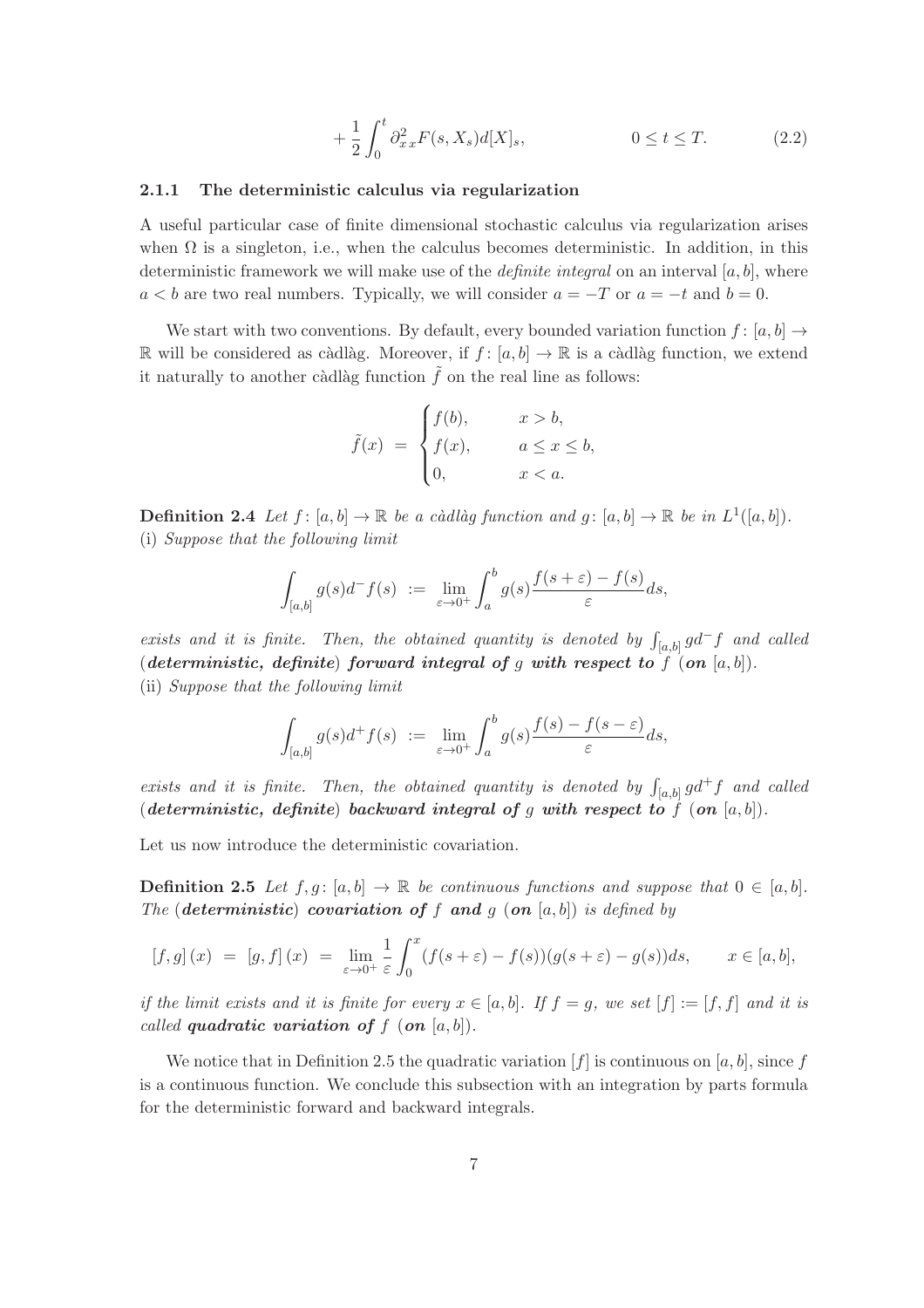**Proposition 2.3** Let  $f : [a, b] \to \mathbb{R}$  be a càdlàg function and  $g : [a, b] \to \mathbb{R}$  be a bounded variation function. Then, the following integration by parts formulae hold:

$$
\int_{[a,b]} g(s)d^- f(s) = g(b^-)f(b) - \int_{[a,b]} f(s)dg(s)
$$
\n(2.3)

and, if f is continuous,

$$
\int_{[a,b]} g(s)d^+f(s) = g(b)f(b) - \int_{[a,b]} f(s)dg(s).
$$
\n(2.4)

Proof. Let us prove the integration by parts formula (2.4) relative to the backward integral. By its definition, we are led to consider the following expression, for  $\varepsilon > 0$ ,

$$
\int_{a}^{b} g(s) \frac{f(s) - f(s - \varepsilon)}{\varepsilon} ds = \frac{1}{\varepsilon} \int_{b-\varepsilon}^{b} g(s + \varepsilon) f(s) ds - \frac{1}{\varepsilon} \int_{a-\varepsilon}^{a} g(s + \varepsilon) f(s) ds \n- \int_{a}^{b} \frac{g(s + \varepsilon) - g(s)}{\varepsilon} f(s) ds.
$$

Since  $g(s) = g(b)$ , for  $s \geq b$ , we get

$$
\frac{1}{\varepsilon} \int_{b-\varepsilon}^{b} g(s+\varepsilon) f(s) ds = g(b) \frac{1}{\varepsilon} \int_{b-\varepsilon}^{b} f(s) ds \stackrel{\varepsilon \to 0^{+}}{\longrightarrow} g(b) f(b).
$$

Moreover, since  $f(s) = 0$ , for  $s < a$ , we obtain

$$
\frac{1}{\varepsilon} \int_{a-\varepsilon}^{a} g(s+\varepsilon) f(s) ds = 0.
$$

Finally, by Fubini's theorem we have

$$
\int_{a}^{b} \frac{g(s+\varepsilon)-g(s)}{\varepsilon} f(s)ds = \int_{a}^{b} \frac{1}{\varepsilon} \left( \int_{]s,s+\varepsilon]} dg(r) \right) f(s)ds
$$

$$
= \int_{]a,b+\varepsilon]} \frac{1}{\varepsilon} \left( \int_{a\vee(r-\varepsilon)}^{b\wedge r} f(s)ds \right) dg(r).
$$

Recalling that  $g(s) = g(b)$ , for  $s \ge b$ , and  $f(s) = 0$ , for  $s < a$ , we obtain

$$
\int_{a}^{b} \frac{g(s+\varepsilon) - g(s)}{\varepsilon} f(s) ds = \int_{]a,b]} \frac{1}{\varepsilon} \left( \int_{a\vee(r-\varepsilon)}^{b\wedge r} f(s) ds \right) dg(r)
$$

$$
= \int_{]a,b]} \frac{1}{\varepsilon} \left( \int_{r-\varepsilon}^{r} f(s) ds \right) dg(r).
$$

Since f is continuous at  $r \in ]a, b]$ , it follows that  $\int_{r-\varepsilon}^r f(s)ds/\varepsilon \to f(r)$  as  $\varepsilon \to 0^+$ . Therefore, by Lebesgue's dominated convergence theorem, we find

$$
\int_{]a,b]} \frac{1}{\varepsilon} \bigg( \int_{r-\varepsilon}^r f(s) ds \bigg) dg(r) \stackrel{\varepsilon \to 0^+}{\longrightarrow} \int_{]a,b]} f(r) dg(r),
$$

which implies the validity of (2.4). The integration by parts formula relative to the forward integral is proved analogously.  $\Box$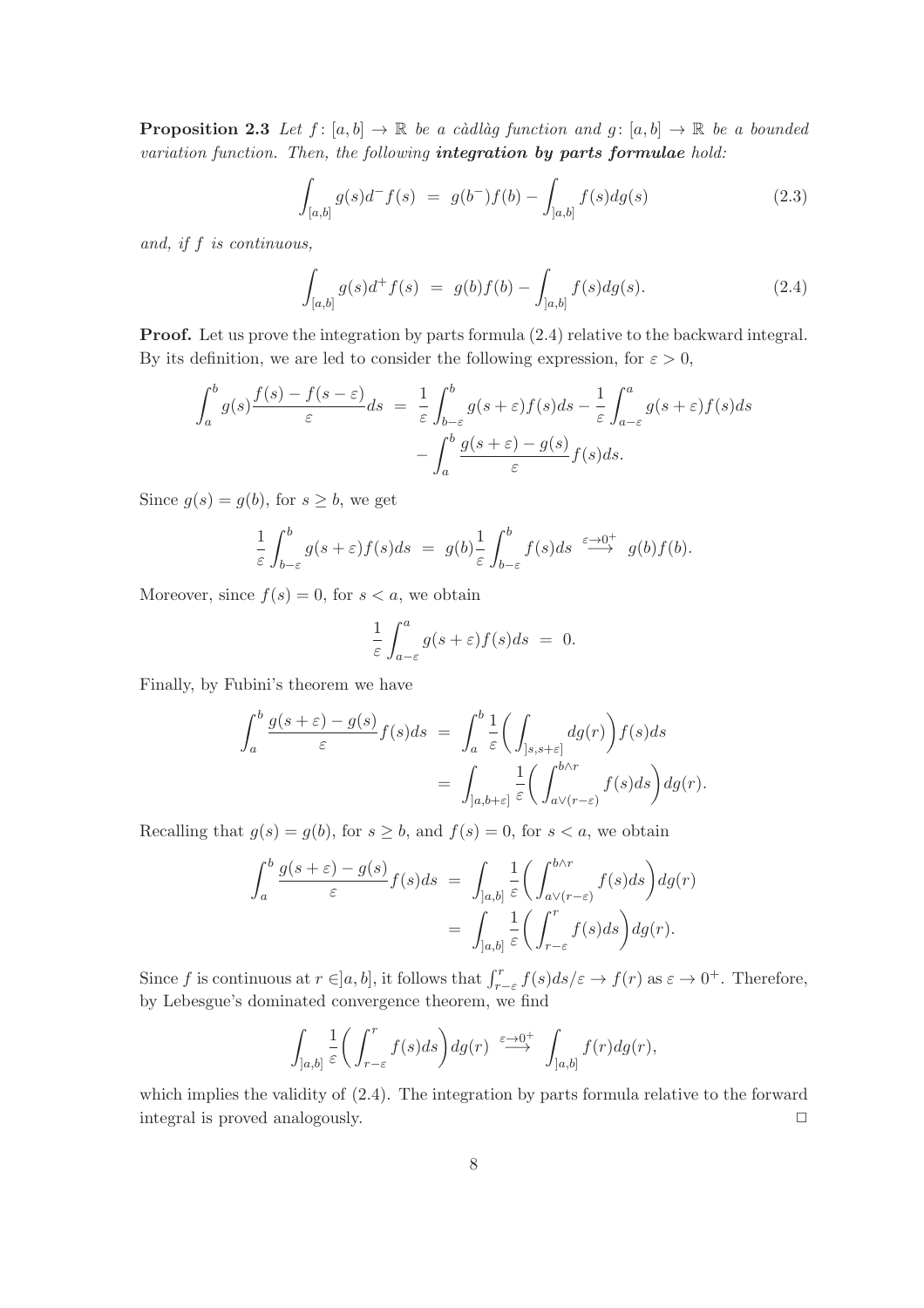# 2.2 The spaces  $\mathscr{C}([-T,0])$  and  $\mathscr{C}([-T,0])$

Let  $C([-T, 0])$  denote the set of real continuous functions on  $[-T, 0]$ , endowed with supremum norm  $\|\eta\|_{\infty} = \sup_{x \in [-T,0]} |\eta(x)|$ , for any  $\eta \in C([-T,0])$ .

Remark 2.1 We shall develop functional Itô calculus via regularization firstly for timeindependent functionals  $U: C([-T, 0]) \to \mathbb{R}$ , since we aim at emphasizing that in our framework the time variable and the path play two distinct roles, as emphasized in the introduction. This, also, allows us to focus only on the definition of horizontal and vertical derivatives. Clearly, everything can be extended in an obvious way to the time-dependent case  $\mathcal{U} \colon [0, T] \times C([-T, 0]) \to \mathbb{R}$ , as we shall illustrate later.

Consider a map  $U: C([-T, 0]) \to \mathbb{R}$ . Our aim is to derive a functional Itô's formula for  $U$ . To do this, we are led to define, in the spirit of [16] and [5], the functional (i.e., horizontal and vertical) derivatives for  $U$ . Since the definition of functional derivatives necessitates of discontinuous paths, in [5] the idea is to consider functionals defined on the space of càdlàg trajectories  $\mathbb{D}([-T, 0])$ . However, we can not, in general, extend in a unique way a functional U defined on  $C([-T,0])$  to  $\mathbb{D}([-T,0])$ . Our idea, instead, is to consider an intermediate space between  $C([-T,0])$  and  $\mathbb{D}([-T,0])$ , denoted  $\mathscr{C}([-T,0])$ , which is the space of bounded trajectories on  $[-T, 0]$ , continuous on  $[-T, 0]$  and with possibly a jump at 0. We endow  $\mathscr{C}([-T,0])$  with a (inductive) topology such that  $C([-T,0])$  is dense in  $\mathscr{C}([-T,0])$  with respect to this topology. Therefore, if U is continuous with respect to the topology of  $\mathscr{C}([-T,0])$ , then it admits a unique continuous extension  $u: \mathscr{C}([-T,0]) \to \mathbb{R}$ .

**Definition 2.6** We denote by  $\mathscr{C}([-T,0])$  the set of bounded functions  $\eta: [-T,0] \to \mathbb{R}$  such that  $\eta$  is continuous on  $[-T, 0]$ , equipped with the topology we now describe. **Convergence.** We endow  $\mathscr{C}([-T,0])$  with a topology inducing the following convergence:  $(\eta_n)_n$  converges to  $\eta$  in  $\mathscr{C}([-T,0])$  as n tends to infinity if:

- (i)  $\|\eta_n\|_{\infty} \leq C$ , for any  $n \in \mathbb{N}$ , for some positive constant C independent of n;
- (ii)  $\sup_{x\in K} |\eta_n(x) \eta(x)| \to 0$  as n tends to infinity, for any compact set  $K \subset [-T,0[$ ;
- (iii)  $\eta_n(0) \to \eta(0)$  as n tends to infinity.

**Topology.** For each compact  $K \subset [-T, 0]$  define the seminorm  $p_K$  on  $\mathscr{C}([-T, 0])$  by

$$
p_K(\eta) = \sup_{x \in K} |\eta(x)| + |\eta(0)|, \qquad \forall \eta \in \mathscr{C}([-T,0]).
$$

Let  $M > 0$  and  $\mathscr{C}_M([-T,0])$  be the set of functions in  $\mathscr{C}([-T,0])$  which are bounded by M. Still denote  $p_K$  the restriction of  $p_K$  to  $\mathscr{C}_M([-T,0])$  and consider the topology on  $\mathscr{C}_{M}([-T, 0])$  induced by the collection of seminorms  $(p_{K})_{K}$ . Then, we endow  $\mathscr{C}([-T, 0])$ with the smallest topology (inductive topology) turning all the inclusions  $i_M : \mathscr{C}_M([-T,0]) \rightarrow$  $\mathscr{C}([-T,0])$  into continuous maps.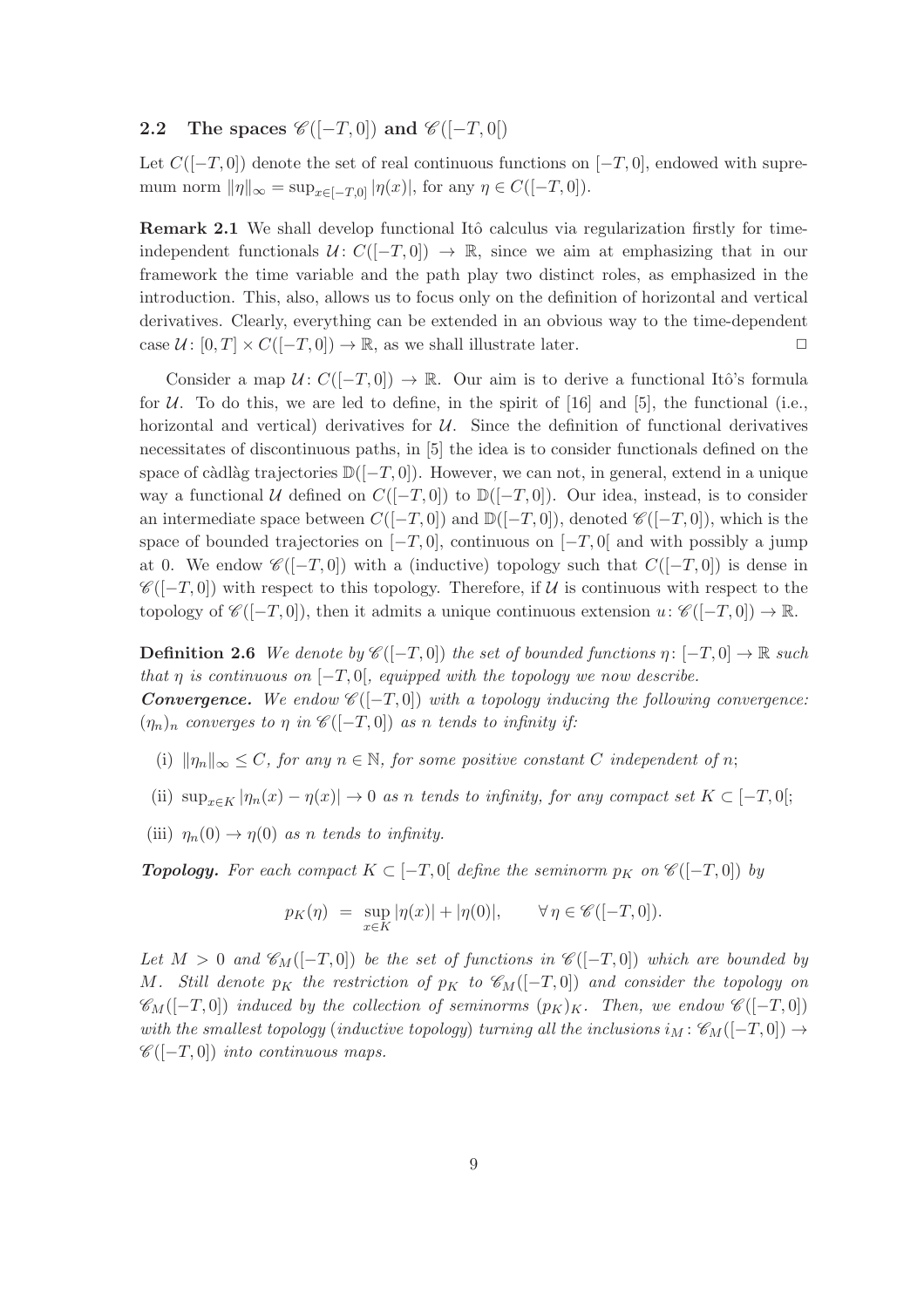**Remark 2.2** (i) Notice that  $C([-T, 0])$  is dense in  $\mathscr{C}([-T, 0])$ , when endowed with the topology of  $\mathscr{C}([-T,0])$ . As a matter of fact, let  $\eta \in \mathscr{C}([-T,0])$  and define, for any  $n \in$  $\mathbb{N}\backslash\{0\},\$ 

$$
\varphi_n(x) = \begin{cases} \eta(x), & -T \le x \le -1/n, \\ n(\eta(0) - \eta(-1/n))x + \eta(0), & -1/n < x \le 0. \end{cases}
$$

Then, we see that  $\varphi_n \in C([-T,0])$  and  $\varphi_n \to \eta$  in  $\mathscr{C}([-T,0])$ . Now, for any  $a \in \mathbb{R}$  define

$$
C_a([-T,0]) := \{\eta \in C([-T,0]) : \eta(0) = a\},\
$$
  

$$
\mathscr{C}_a([-T,0]) := \{\eta \in \mathscr{C}([-T,0]) : \eta(0) = a\}.
$$

Then,  $C_a([-T,0])$  is dense in  $\mathscr{C}_a([-T,0])$  with respect to the topology of  $\mathscr{C}([-T,0])$ . (ii) We provide two examples of functionals  $U: C([-T, 0]) \to \mathbb{R}$ , continuous with respect to the topology of  $\mathscr{C}([-T,0])$ , and necessarily with respect to the topology of  $C([-T,0])$  (the proof is straightforward and not reported):

- (a)  $\mathcal{U}(\eta) = g(\eta(t_1), \ldots, \eta(t_n)),$  for all  $\eta \in C([-T, 0]),$  with  $-T \le t_1 < \cdots < t_n \le 0$  and  $g: \mathbb{R}^n \to \mathbb{R}$  continuous.
- (b)  $\mathcal{U}(\eta) = \int_{[-T,0]} \varphi(x) d^{\top} \eta(x)$ , for all  $\eta \in C([-T,0])$ , with  $\varphi: [0,T] \to \mathbb{R}$  a càdlàg bounded variation function. Concerning this example, keep in mind that, using the integration by parts formula,  $\mathcal{U}(\eta)$  admits the representation (2.3).

On the other hand, consider the functional  $\mathcal{U}(\eta) = \sup_{x \in [-T,0]} \eta(x)$ , for all  $\eta \in C([-T,0])$ . It is obviously continuous, but it is not continuous with respect to the topology of  $\mathscr{C}([-T,0])$ . As a matter of fact, for any  $n \in \mathbb{N}$  consider  $\eta_n \in C([-T, 0])$  given by

$$
\eta_n(x) = \begin{cases} 0, & -T \le x \le -\frac{T}{2^n}, \\ \frac{2^{n+1}}{T}x + 2, & -\frac{T}{2^n} < x \le -\frac{T}{2^{n+1}}, \\ -\frac{2^{n+1}}{T}x, & -\frac{T}{2^{n+1}} < x \le 0. \end{cases}
$$

Then,  $\mathcal{U}(\eta_n) = \sup_{x \in [-T,0]} \eta_n(x) = 1$ , for any n. However,  $\eta_n$  converges to the zero function in  $\mathscr{C}([-T,0])$ , as n tends to infinity. This example will play an important role in Section 3 to justify a weaker notion of solution to the path-dependent nonlinear Kolmogorov equation.  $\Box$ 

To define the functional derivatives, we shall need to separate the "past" from the "present" of  $\eta \in \mathscr{C}([-T,0])$ . Indeed, roughly speaking, the horizontal derivative calls in the past values of  $\eta$ , namely  $\{\eta(x): x \in [-T,0]\}$ , while the vertical derivative calls in the present value of  $\eta$ , namely  $\eta(0)$ . To this end, it is useful to introduce the space  $\mathscr{C}([-T,0])$ .

**Definition 2.7** We denote by  $\mathscr{C}([-T,0])$  the set of bounded continuous functions  $\gamma: [-T,0] \rightarrow$ R, equipped with the topology we now describe.

**Convergence.** We endow  $\mathscr{C}([-T,0])$  with a topology inducing the following convergence:  $(\gamma_n)_n$  converges to  $\gamma$  in  $\mathscr{C}([-T,0])$  as n tends to infinity if: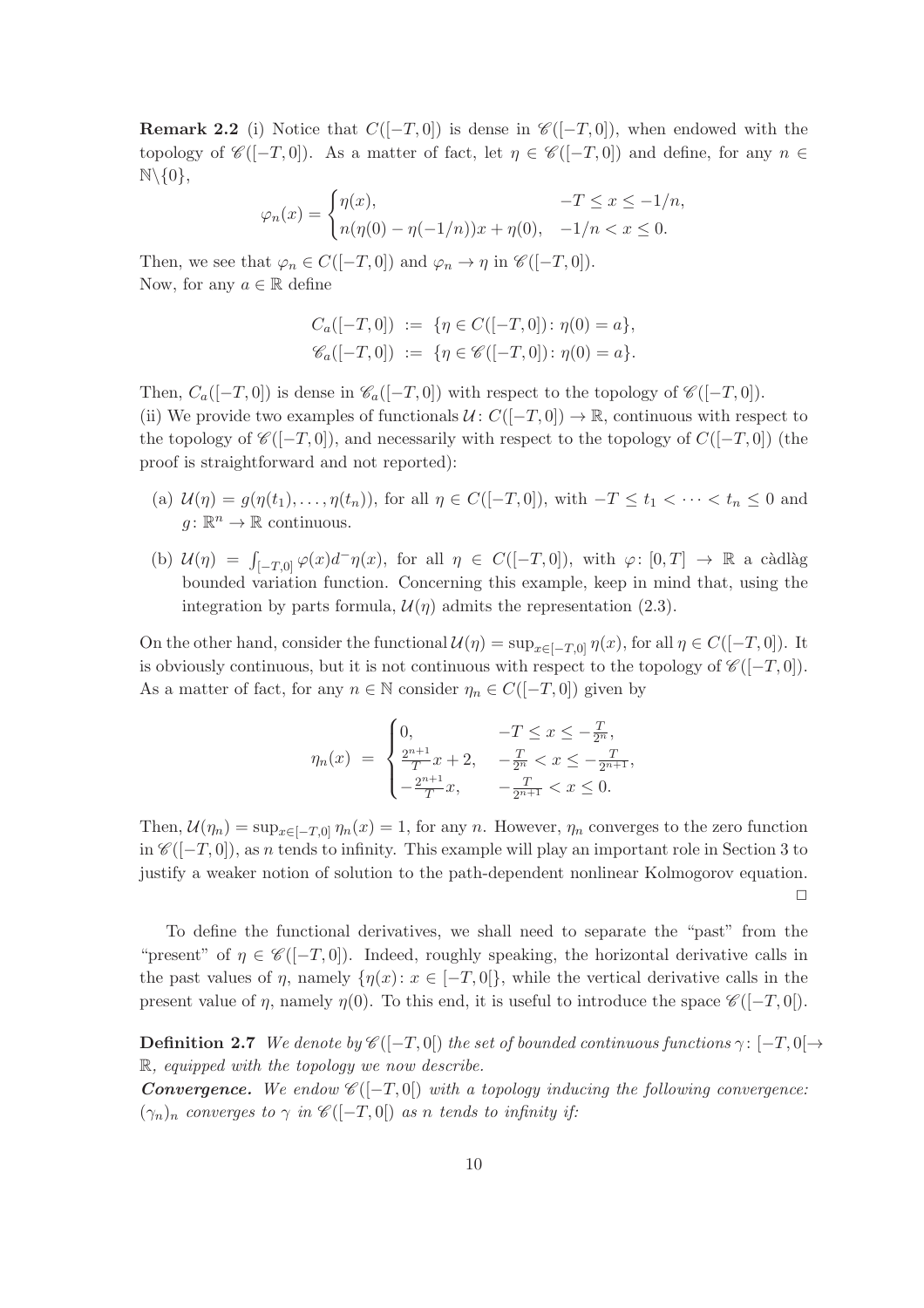- (i)  $\sup_{x \in [-T,0]} |\gamma_n(x)| \leq C$ , for any  $n \in \mathbb{N}$ , for some positive constant C independent of  $n$ :
- (ii)  $\sup_{x\in K} |\gamma_n(x) \gamma(x)| \to 0$  as n tends to infinity, for any compact set  $K \subset [-T,0].$

**Topology.** For each compact  $K \subset [-T, 0]$  define the seminorm  $q_K$  on  $\mathscr{C}([-T, 0])$  by

$$
q_K(\gamma) \ = \ \sup_{x \in K} |\gamma(x)|, \qquad \forall \, \gamma \in \mathscr{C}([-T,0]).
$$

Let  $M > 0$  and  $\mathscr{C}_M([-T,0])$  be the set of functions in  $\mathscr{C}([-T,0])$  which are bounded by M. Still denote  $q_K$  the restriction of  $q_K$  to  $\mathscr{C}_M([-T,0])$  and consider the topology on  $\mathscr{C}_{M}([-T,0])$  induced by the collection of seminorms  $(q_K)_K$ . Then, we endow  $\mathscr{C}([-T,0])$ with the smallest topology (inductive topology) turning all the inclusions  $i_M : \mathscr{C}_M([-T,0]) \to$  $\mathscr{C}([-T,0])$  into continuous maps.

**Remark 2.3** (i) Notice that  $\mathscr{C}([-T,0])$  is isomorphic to  $\mathscr{C}([-T,0]) \times \mathbb{R}$ . As a matter of fact, it is enough to consider the map

$$
J \colon \mathscr{C}([-T,0]) \to \mathscr{C}([-T,0[) \times \mathbb{R}
$$

$$
\eta \mapsto (\eta_{|[-T,0[},\eta(0)) .
$$

Observe that  $J^{-1}$ :  $\mathscr{C}([-T,0]) \times \mathbb{R} \to \mathscr{C}([-T,0])$  is given by  $J^{-1}(\gamma,a) = \gamma 1_{[-T,0[} + a1_{\{0\}})$ . (ii)  $\mathscr{C}([-T,0])$  is a space which contains  $C([-T,0])$  as a subset and it has the property of separating "past" from "present". Another space having the same property is  $L^2([-T, 0]; d\mu)$ where  $\mu$  is the sum of the Dirac measure at zero and Lebesgue measure. Similarly as for item (i), that space is isomorphic to  $L^2([-T,0]) \times \mathbb{R}$ , which is a very popular space appearing in the analysis of functional dependent (as delay) equations, starting from [4].  $\Box$ 

For every  $u: \mathscr{C}([-T,0]) \to \mathbb{R}$ , we can now exploit the space  $\mathscr{C}([-T,0])$  to define a map  $\tilde{u}$ :  $\mathscr{C}([-T,0]) \times \mathbb{R} \to \mathbb{R}$  where "past" and "present" are separated.

**Definition 2.8** Let  $u: \mathscr{C}([-T,0]) \to \mathbb{R}$  and define  $\tilde{u}: \mathscr{C}([-T,0]) \times \mathbb{R} \to \mathbb{R}$  as

$$
\tilde{u}(\gamma, a) := u(\gamma 1_{[-T, 0[} + a1_{\{0\}})), \qquad \forall (\gamma, a) \in \mathscr{C}([-T, 0[) \times \mathbb{R}].
$$
\n(2.5)

In particular, we have  $u(\eta) = \tilde{u}(\eta_{[-T,0]}, \eta(0)),$  for all  $\eta \in \mathscr{C}([-T,0]).$ 

We conclude this subsection with a characterization of the dual spaces of  $\mathscr{C}([-T,0])$ and  $\mathscr{C}([-T,0])$ , which has an independent interest. Firstly, we need to introduce the set  $\mathcal{M}([-T,0])$  of finite signed Borel measures on  $[-T,0]$ . We also denote  $\mathcal{M}_0([-T,0]) \subset$  $\mathcal{M}([-T, 0])$  the set of measures  $\mu$  such that  $\mu({0}) = 0$ .

**Proposition 2.4** Let  $\Lambda \in \mathscr{C}([-T,0])^*$ , the dual space of  $\mathscr{C}([-T,0])$ . Then, there exists a unique  $\mu \in \mathcal{M}([-T,0])$  such that

$$
\Lambda \eta = \int_{[-T,0]} \eta(x) \mu(dx), \qquad \forall \eta \in \mathscr{C}([-T,0]).
$$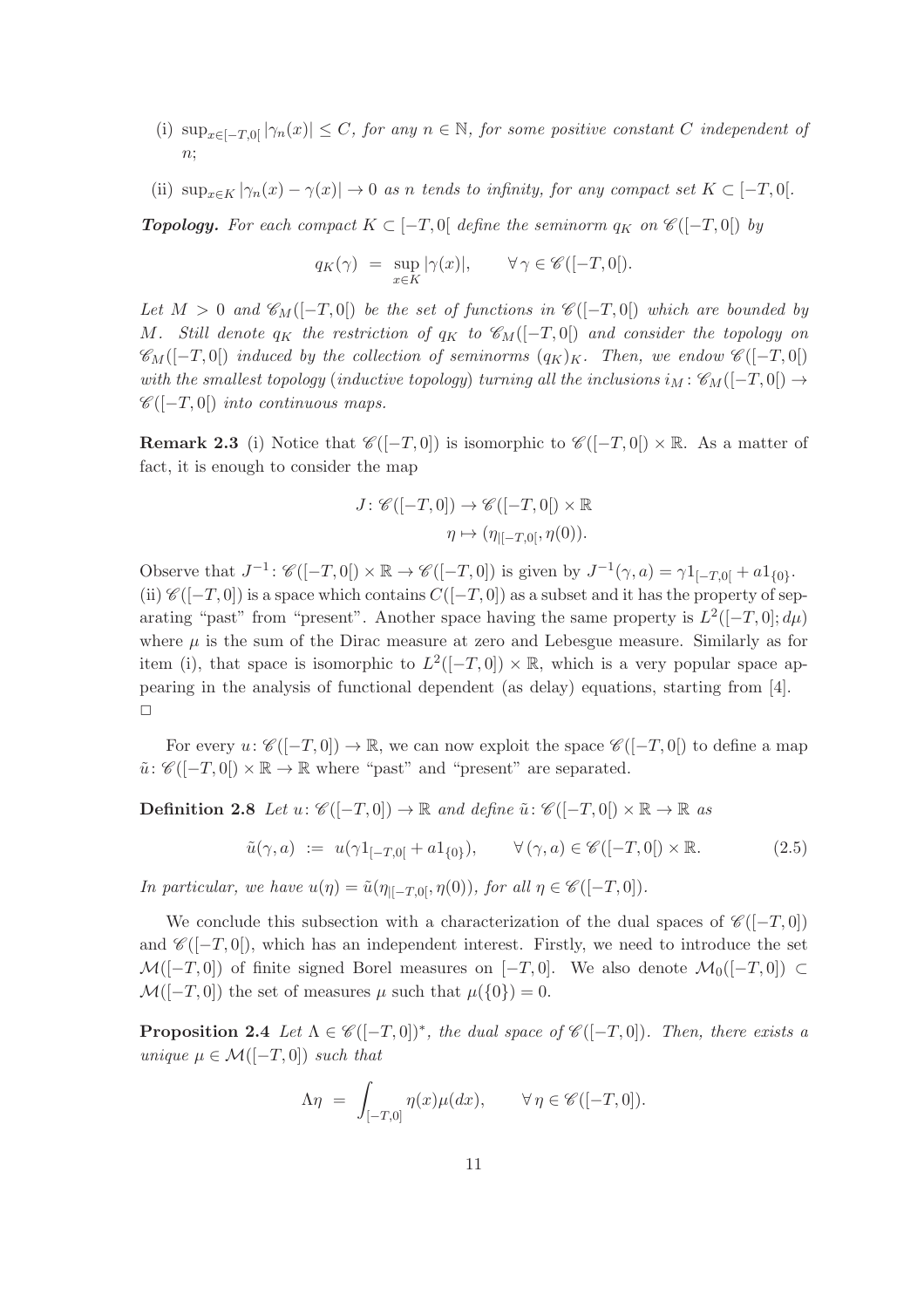**Proof.** Let  $\Lambda \in \mathscr{C}([-T,0])^*$  and define

$$
\tilde{\Lambda}\varphi \ := \ \Lambda\varphi, \qquad \forall \varphi \in C([-T,0]).
$$

Notice that  $\Lambda: C([-T, 0]) \to \mathbb{R}$  is a continuous functional on the Banach space  $C([-T, 0])$ endowed with the supremum norm  $\|\cdot\|_{\infty}$ . Therefore  $\Lambda \in C([-T, 0])^*$  and it follows from Riesz representation theorem (see, e.g., Theorem 6.19 in [36]) that there exists a unique  $\mu \in \mathcal{M}([-T,0])$  such that

$$
\tilde{\Lambda}\varphi = \int_{[-T,0]} \varphi(x)\mu(dx), \qquad \forall \varphi \in C([-T,0]).
$$

Obviously  $\tilde{\Lambda}$  is also continuous with respect to the topology of  $\mathscr{C}([-T,0])$ . Since  $C([-T,0])$ is dense in  $\mathscr{C}([-T,0])$  with respect to the topology of  $\mathscr{C}([-T,0])$ , we deduce that there exists a unique continuous extension of  $\Lambda$  to  $\mathscr{C}([-T,0])$ , which is clearly given by

$$
\Lambda \eta = \int_{[-T,0]} \eta(x) \mu(dx), \qquad \forall \eta \in \mathscr{C}([-T,0]).
$$

**Proposition 2.5** Let  $\Lambda \in \mathscr{C}([-T,0])^*$ , the dual space of  $\mathscr{C}([-T,0])$ . Then, there exists a unique  $\mu \in \mathcal{M}_0([-T,0])$  such that

$$
\Lambda \gamma = \int_{[-T,0[} \gamma(x) \mu(dx), \qquad \forall \gamma \in \mathscr{C}([-T,0[).
$$

**Proof.** Let  $\Lambda \in \mathscr{C}([-T,0])^*$  and define

$$
\tilde{\Lambda}\eta := \Lambda(\eta_{[-T,0]}), \qquad \forall \eta \in \mathscr{C}([-T,0]). \tag{2.6}
$$

Notice that  $\tilde{\Lambda}: \mathscr{C}([-T,0]) \to \mathbb{R}$  is a continuous functional on  $\mathscr{C}([-T,0])$ . It follows from Proposition 2.4 that there exists a unique  $\mu \in \mathcal{M}([-T,0])$  such that

$$
\tilde{\Lambda}\eta = \int_{[-T,0]} \eta(x)\mu(dx) = \int_{[-T,0[} \eta(x)\mu(dx) + \eta(0)\mu(\{0\}), \qquad \forall \eta \in \mathscr{C}([-T,0]). \tag{2.7}
$$

Let  $\eta_1, \eta_2 \in \mathscr{C}([-T, 0])$  be such that  $\eta_1 1_{[-T, 0]} = \eta_2 1_{[-T, 0]}$ . Then, we see from (2.6) that  $\tilde{\Lambda}\eta_1 = \tilde{\Lambda}\eta_2$ , which in turn implies from (2.7) that  $\mu({0}) = 0$ . In conclusion,  $\mu \in \mathcal{M}_0([-T,0])$  and  $\Lambda$  is given by

$$
\Lambda \gamma = \int_{[-T,0[} \gamma(x) \mu(dx), \qquad \forall \gamma \in \mathscr{C}([-T,0]).
$$

# 2.3 Functional derivatives and functional Itô's formula

In the present section we shall prove one of the main result of this section, namely the functional Itô's formula for  $\mathcal{U} \colon C([-T,0]) \to \mathbb{R}$  and, more generally, for  $\mathcal{U} \colon [0,T] \times C([-T,0]) \to$ R. We begin introducing the functional derivatives in the spirit of Dupire [16], firstly for a functional  $u: \mathscr{C}([-T,0]) \to \mathbb{R}$ , and then for  $\mathcal{U}: C([-T,0]) \to \mathbb{R}$ .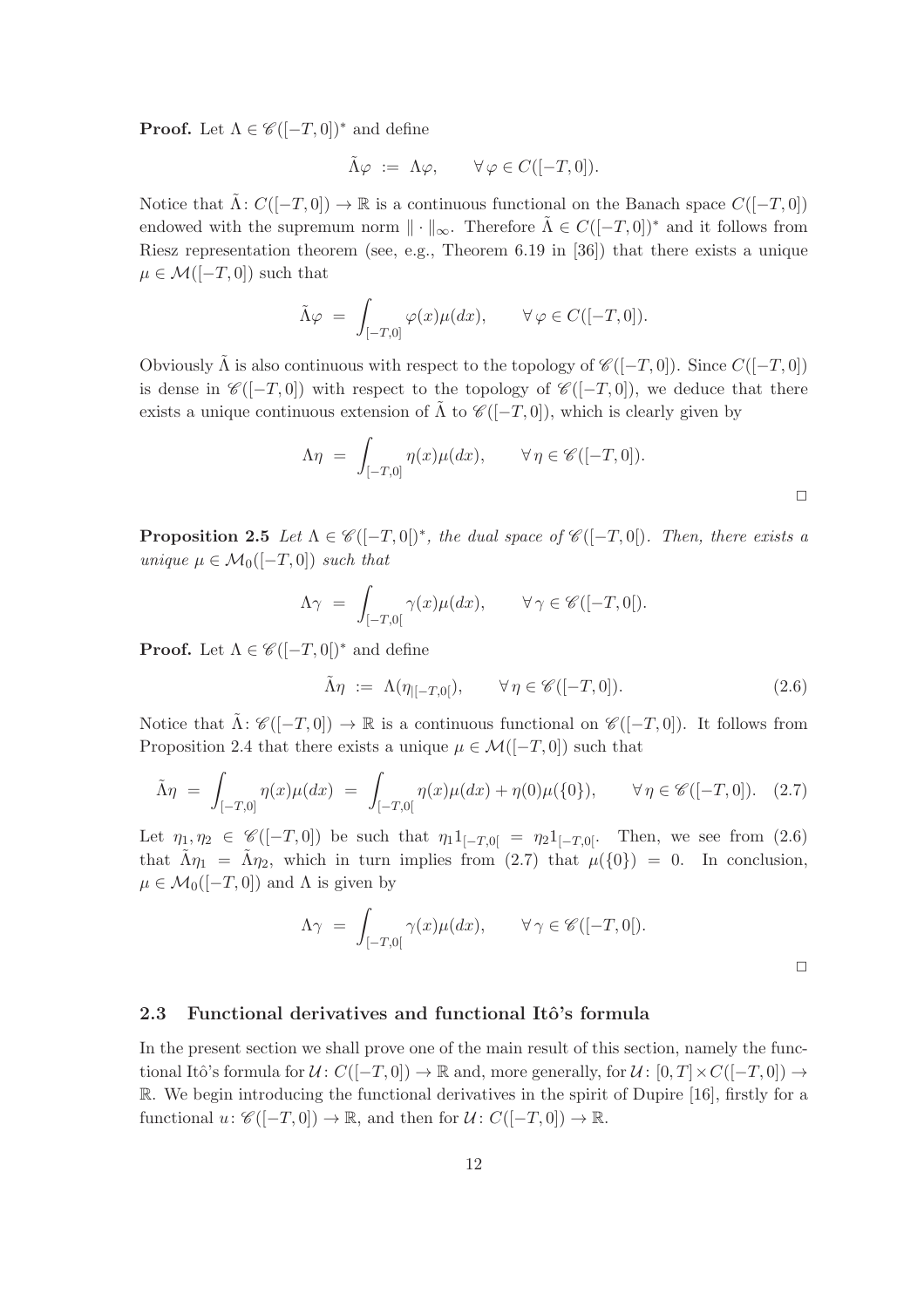# Definition 2.9

Consider  $u: \mathscr{C}([-T,0]) \to \mathbb{R}$  and  $\eta \in \mathscr{C}([-T,0])$ .

(i) We say that u admits **horizontal derivative** at  $\eta$  if the following limit exists and it is finite:

$$
D^{H}u(\eta) := \lim_{\varepsilon \to 0^{+}} \frac{u(\eta(\cdot)1_{[-T,0[} + \eta(0)1_{\{0\}}) - u(\eta(\cdot - \varepsilon)1_{[-T,0[} + \eta(0)1_{\{0\}}))}{\varepsilon}.
$$
 (2.8)

(i)' Let ŭ be as in (2.5), then we say that ŭ admits **horizontal derivative** at  $(\gamma, a) \in$  $\mathscr{C}([-T,0]) \times \mathbb{R}$  if the following limit exists and it is finite:

$$
D^H \tilde{u}(\gamma, a) := \lim_{\varepsilon \to 0^+} \frac{\tilde{u}(\gamma(\cdot), a) - \tilde{u}(\gamma(\cdot - \varepsilon), a)}{\varepsilon}.
$$
 (2.9)

Notice that if  $D^H u(\eta)$  exists then  $D^H \tilde{u}(\eta_{\vert [-T,0]}, \eta(0))$  exists and they are equal; viceversa, if  $D^H\tilde{u}(\gamma,a)$  exists then  $D^Hu(\gamma 1_{[-T,0[} + a1_{\{0\}}))$  exists and they are equal.

(ii) We say that u admits first-order vertical derivative at  $\eta$  if the first-order partial derivative at  $(\eta_{\vert[-T,0]},\eta(0))$  of  $\tilde{u}$  with respect to its second argument, denoted by  $\partial_a\tilde{u}(\eta_{\vert[-T,0]},\eta(0))$ , exists and we set

$$
D^V u(\eta) \; := \; \partial_a \tilde{u}(\eta_{|[-T,0[},\eta(0))).
$$

(iii) We say that u admits **second-order vertical derivative** at  $\eta$  if the second-order partial derivative at  $(\eta_{\parallel-T,0}, \eta(0))$  of  $\tilde{u}$  with respect to its second argument, denoted by  $\partial_{aa}^2\tilde{u}(\eta_{\vert[-T,0[},\eta(0)), \text{ exists and we set})$ 

$$
D^{VV}u(\eta) \; := \; \partial^2_{aa} \tilde{u}(\eta_{|[-T,0[},\eta(0))).
$$

**Definition 2.10** We say that  $u: \mathscr{C}([-T,0]) \to \mathbb{R}$  is of class  $\mathscr{C}^{1,2}(\text{past} \times \text{present})$  if:

- (i) u is continuous;
- (ii)  $D^H u$  exists everywhere on  $\mathscr{C}([-T,0])$  and for every  $\gamma \in \mathscr{C}([-T,0])$  the map

$$
(\varepsilon, a) \longmapsto D^H \tilde{u}(\gamma(\cdot - \varepsilon), a), \qquad (\varepsilon, a) \in [0, \infty[ \times \mathbb{R}
$$

is continuous on  $[0, \infty[\times \mathbb{R}$ ;

(iii)  $D^V u$  and  $D^{VV} u$  exist everywhere on  $\mathscr{C}([-T,0])$  and are continuous.

Remark 2.4 Notice that in Definition 2.10 we still obtain the same class of functions  $\mathscr{C}^{1,2}$ (past  $\times$  present) if we substitute point (ii) with:

(ii)  $D^H u$  exists everywhere on  $\mathscr{C}([-T,0])$  and for every  $\gamma \in \mathscr{C}([-T,0])$  there exists  $\delta(\gamma)$ 0 such that the map

$$
(\varepsilon, a) \longmapsto D^H \tilde{u}(\gamma(\cdot - \varepsilon), a), \qquad (\varepsilon, a) \in [0, \infty[ \times \mathbb{R} \tag{2.10}
$$

is continuous on  $[0, \delta(\gamma)) \times \mathbb{R}$ .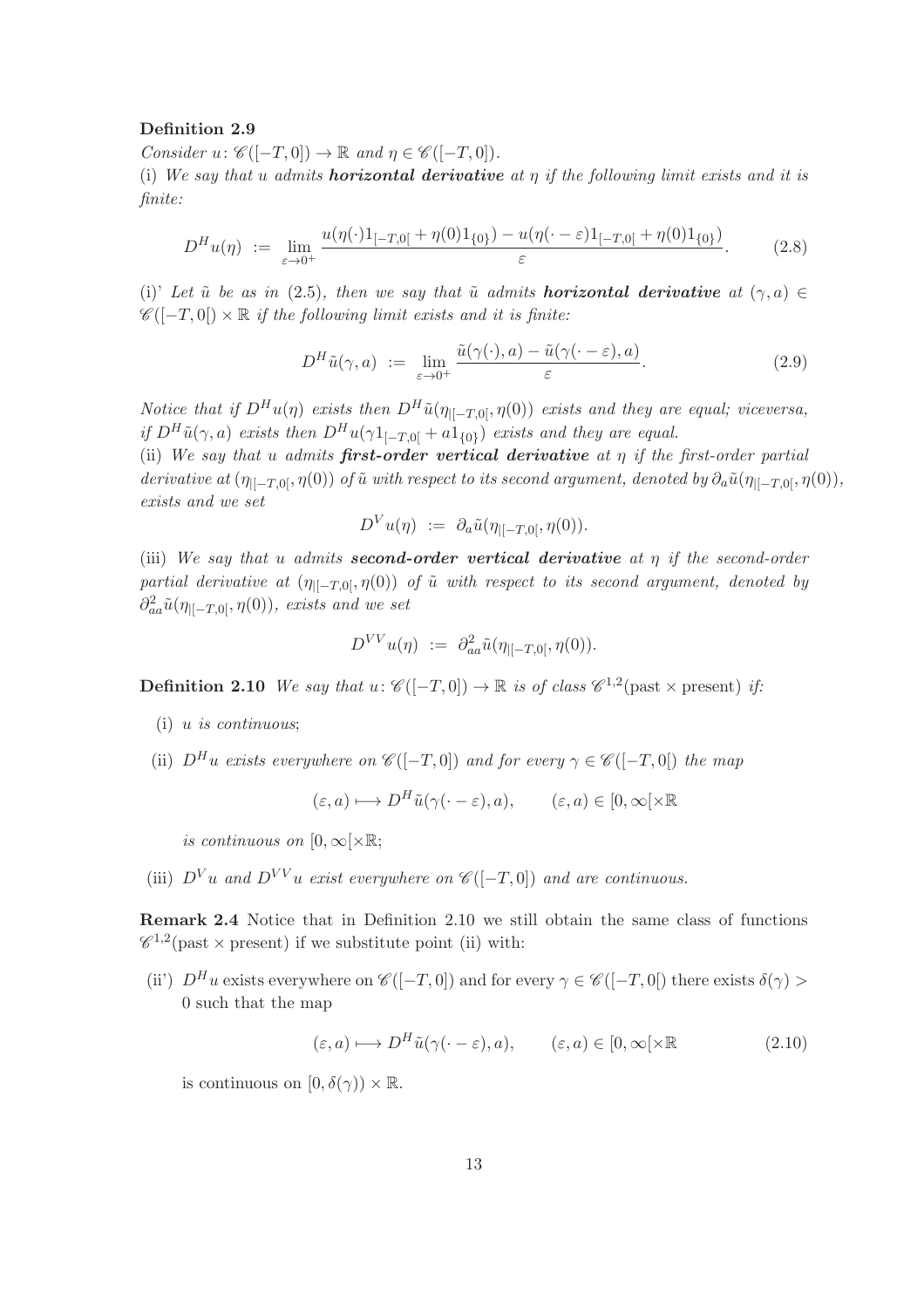In particular, if (ii') holds then we can always take  $\delta(\gamma) = \infty$  for any  $\gamma \in \mathscr{C}([-T, 0])$ , which implies (ii). To prove this last statement, let us proceed by contradiction assuming that

 $\delta^*(\gamma) = \sup \{ \delta(\gamma) > 0 \colon \text{the map } (2.10) \text{ is continuous on } [0, \delta(\gamma) \times \mathbb{R} \} < \infty.$ 

Notice that  $\delta^*(\gamma)$  is in fact a *max*, therefore the map (2.10) is continuous on  $[0, \delta^*(\gamma)] \times \mathbb{R}$ . Now, define  $\bar{\gamma}(\cdot) := \gamma(\cdot - \delta^*(\gamma))$ . Then, by condition (ii) there exists  $\delta(\bar{\gamma}) > 0$  such that the map

$$
(\varepsilon, a) \longmapsto D^H \tilde{u}(\bar{\gamma}(\cdot - \varepsilon), a) = D^H \tilde{u}(\gamma(\cdot - \varepsilon - \delta^*(\gamma)), a)
$$

is continuous on  $[0, \delta(\bar{\gamma})] \times \mathbb{R}$ . This shows that the map  $(2.10)$  is continuous on  $[0, \delta^*(\gamma) +$  $\delta(\bar{\gamma})[\times \mathbb{R},$  a contradiction with the definition of  $\delta^*$  $(\gamma)$ .

We can now provide the definition of functional derivatives for a map  $\mathcal{U}$ :  $C([-T, 0]) \to \mathbb{R}$ .

**Definition 2.11** Let  $U: C([-T, 0]) \to \mathbb{R}$  and  $\eta \in C([-T, 0])$ . Suppose that there exists a unique extension  $u: \mathscr{C}([-T,0]) \to \mathbb{R}$  of U (e.g., if U is continuous with respect to the topology of  $\mathscr{C}([-T,0]))$ . Then we define:

(i) The **horizontal derivative** of  $\mathcal U$  at  $\eta$  as:

$$
D^H \mathcal{U}(\eta) \ := \ D^H u(\eta).
$$

(ii) The first-order vertical derivative of  $\mathcal U$  at  $\eta$  as:

$$
D^V\mathcal{U}(\eta) \ := \ D^V u(\eta).
$$

(iii) The second-order vertical derivative of  $U$  at  $\eta$  as:

$$
D^{VV}U(\eta) \; := \; D^{VV}u(\eta).
$$

**Definition 2.12** We say that  $U: C([-T, 0]) \to \mathbb{R}$  is  $C^{1,2}$  (past  $\times$  present) if U admits a (necessarily unique) extension  $u: \mathscr{C}([-T,0]) \to \mathbb{R}$  of class  $\mathscr{C}^{1,2}(\text{past} \times \text{present}).$ 

**Theorem 2.2** Let  $\mathcal{U}: C([-T, 0]) \to \mathbb{R}$  be of class  $C^{1,2}$  (past  $\times$  present) and  $X = (X_t)_{t \in [0,T]}$ be a real continuous finite quadratic variation process. Then, the following **functional** Itô's formula holds,  $\mathbb{P}\text{-}a.s.,$ 

$$
\mathcal{U}(\mathbb{X}_t) = \mathcal{U}(\mathbb{X}_0) + \int_0^t D^H \mathcal{U}(\mathbb{X}_s) ds + \int_0^t D^V \mathcal{U}(\mathbb{X}_s) d^- X_s + \frac{1}{2} \int_0^t D^{VV} \mathcal{U}(\mathbb{X}_s) d[X]_s, \tag{2.11}
$$

for all  $0 \le t \le T$ .

**Proof.** Fix  $t \in [0, T]$  and consider the quantity

$$
I_0(\varepsilon,t) = \int_0^t \frac{\mathcal{U}(\mathbb{X}_{s+\varepsilon}) - \mathcal{U}(\mathbb{X}_s)}{\varepsilon} ds = \frac{1}{\varepsilon} \int_t^{t+\varepsilon} \mathcal{U}(\mathbb{X}_s) ds - \frac{1}{\varepsilon} \int_0^{\varepsilon} \mathcal{U}(\mathbb{X}_s) ds, \qquad \varepsilon > 0.
$$

Since  $(\mathcal{U}(\mathbb{X}_s))_{s\geq 0}$  is continuous,  $I_0(\varepsilon,t)$  converges ucp to  $\mathcal{U}(\mathbb{X}_t) - \mathcal{U}(\mathbb{X}_0)$ , i.e.,  $\sup_{0\leq t\leq T}|I_0(\varepsilon,t) (\mathcal{U}(\mathbb{X}_t) - \mathcal{U}(\mathbb{X}_0))$  converges to zero in probability when  $\varepsilon \to 0^+$ . On the other hand, we can write  $I_0(\varepsilon, t)$  in terms of the function  $\tilde{u}$ , defined in (2.5), as follows

$$
I_0(\varepsilon,t) = \int_0^t \frac{\tilde{u}(\mathbb{X}_{s+\varepsilon}[-T,0[,\,X_{s+\varepsilon})-\tilde{u}(\mathbb{X}_{s|[-T,0[},X_s])}{\varepsilon}ds.
$$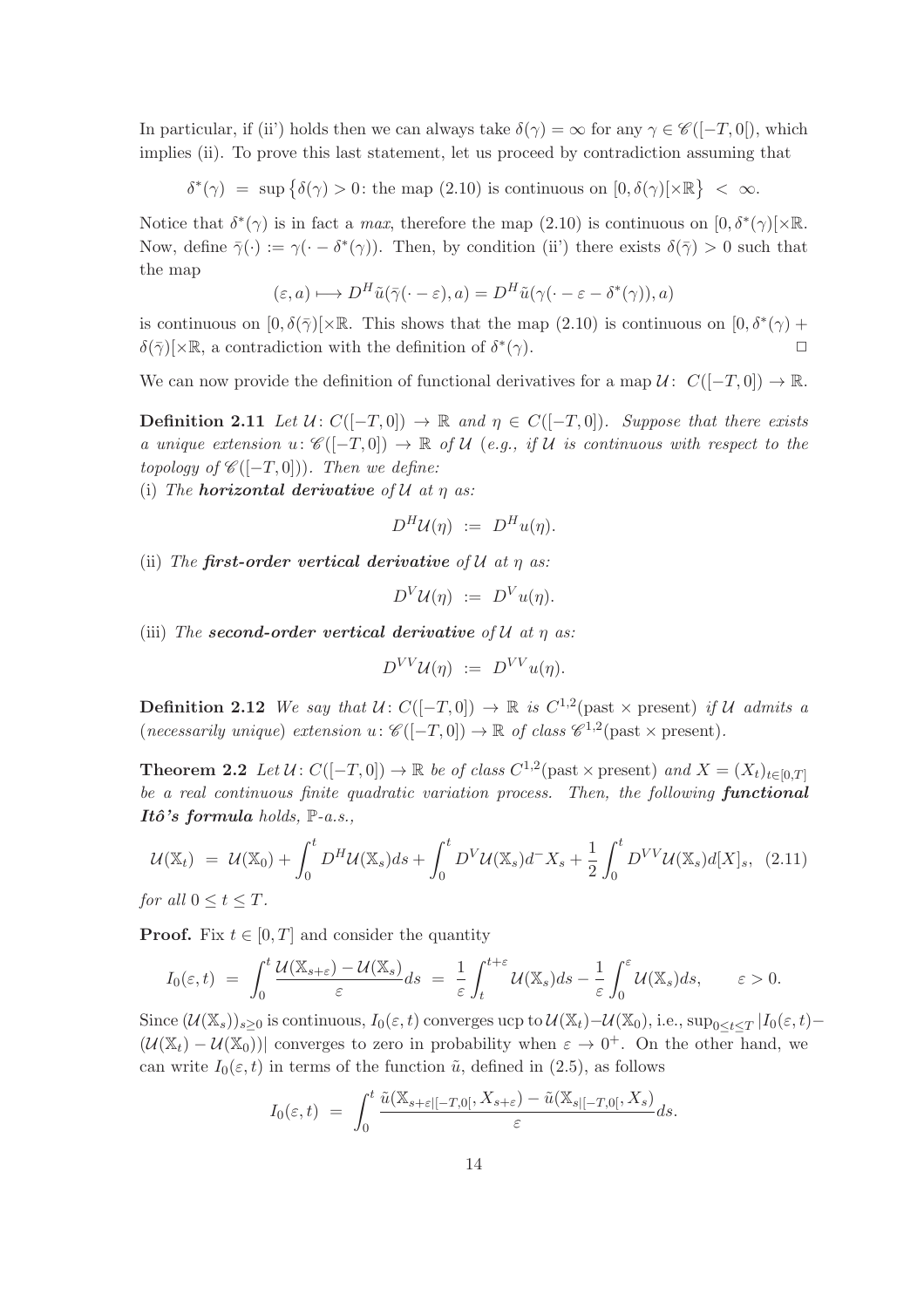Now we split  $I_0(\varepsilon, t)$  into two terms:

$$
I_1(\varepsilon, t) = \int_0^t \frac{\tilde{u}(\mathbb{X}_{s+\varepsilon[-T,0]}, X_{s+\varepsilon}) - \tilde{u}(\mathbb{X}_{s[-T,0]}, X_{s+\varepsilon})}{\varepsilon} ds, \tag{2.12}
$$

$$
I_2(\varepsilon, t) = \int_0^t \frac{\tilde{u}(\mathbb{X}_{s|[-T,0[}, X_{s+\varepsilon}) - \tilde{u}(\mathbb{X}_{s|[-T,0[}, X_s)))}{\varepsilon} ds. \tag{2.13}
$$

We begin proving that

$$
I_1(\varepsilon, t) \xrightarrow[\varepsilon \to 0^+]{} \int_0^t D^H \mathcal{U}(\mathbb{X}_s) ds. \tag{2.14}
$$

Firstly, fix  $\gamma \in \mathscr{C}([-T,0[)$  and define

$$
\phi(\varepsilon, a) \ := \ \tilde{u}(\gamma(\cdot - \varepsilon), a), \qquad (\varepsilon, a) \in [0, \infty[ \times \mathbb{R} .
$$

Then, denoting by  $\partial_{\varepsilon}^{+}\phi$  the right partial derivative of  $\phi$  with respect to  $\varepsilon$  and using formula  $(2.9)$ , we find

$$
\partial_{\varepsilon}^{+} \phi(\varepsilon, a) = \lim_{r \to 0^{+}} \frac{\phi(\varepsilon + r, a) - \phi(\varepsilon, a)}{r}
$$
  
= 
$$
- \lim_{r \to 0^{+}} \frac{\tilde{u}(\gamma(\cdot - \varepsilon), a) - \tilde{u}(\gamma(\cdot - \varepsilon - r), a)}{r}
$$
  
= 
$$
-D^{H} \tilde{u}(\gamma(\cdot - \varepsilon), a), \qquad \forall (\varepsilon, a) \in [0, \infty[ \times \mathbb{R}].
$$

Since  $u \in \mathscr{C}^{1,2}$  (past × present), we see from Definition 2.10(ii), that  $\partial_{\varepsilon}^+ \phi$  is continuous on [0, ∞[×R. It follows from a standard differential calculus' result (see for example Corollary 1.2, Chapter 2, in [31]) that  $\phi$  is continuously differentiable on  $[0, \infty) \times \mathbb{R}$  with respect to its first argument. Then, for every  $(\varepsilon, a) \in [0, \infty[\times \mathbb{R},]$  from the fundamental theorem of calculus, we have

$$
\phi(\varepsilon, a) - \phi(0, a) = \int_0^\varepsilon \partial_\varepsilon \phi(r, a) dr,
$$

which in terms of  $\tilde{u}$  reads

$$
\tilde{u}(\gamma(\cdot),a) - \tilde{u}(\gamma(\cdot - \varepsilon),a) = \int_0^{\varepsilon} D^H \tilde{u}(\gamma(\cdot - r),a) dr.
$$
\n(2.15)

Now, we rewrite, by means of a shift in time, the term  $I_1(\varepsilon, t)$  in (2.12) as follows:

$$
I_{1}(\varepsilon,t) = \int_{0}^{t} \frac{\tilde{u}(\mathbb{X}_{s|[-T,0[},X_{s}) - \tilde{u}(\mathbb{X}_{s-\varepsilon|[-T,0[},X_{s}))}{\varepsilon} ds + \int_{t}^{t+\varepsilon} \frac{\tilde{u}(\mathbb{X}_{s|[-T,0[},X_{s}) - \tilde{u}(\mathbb{X}_{s-\varepsilon|[-T,0[},X_{s}))}{\varepsilon} ds - \int_{0}^{\varepsilon} \frac{\tilde{u}(\mathbb{X}_{s|[-T,0[},X_{s}) - \tilde{u}(\mathbb{X}_{s-\varepsilon|[-T,0[},X_{s}))}{\varepsilon} ds.
$$
(2.16)

Plugging (2.15) into (2.16), setting  $\gamma = \mathbb{X}_s$ ,  $a = X_s$ , we obtain

$$
I_1(\varepsilon,t) = \int_0^t \frac{1}{\varepsilon} \bigg( \int_0^{\varepsilon} D^H \tilde{u}(\mathbb{X}_{s-r|[-T,0[}, X_s) dr \bigg) ds
$$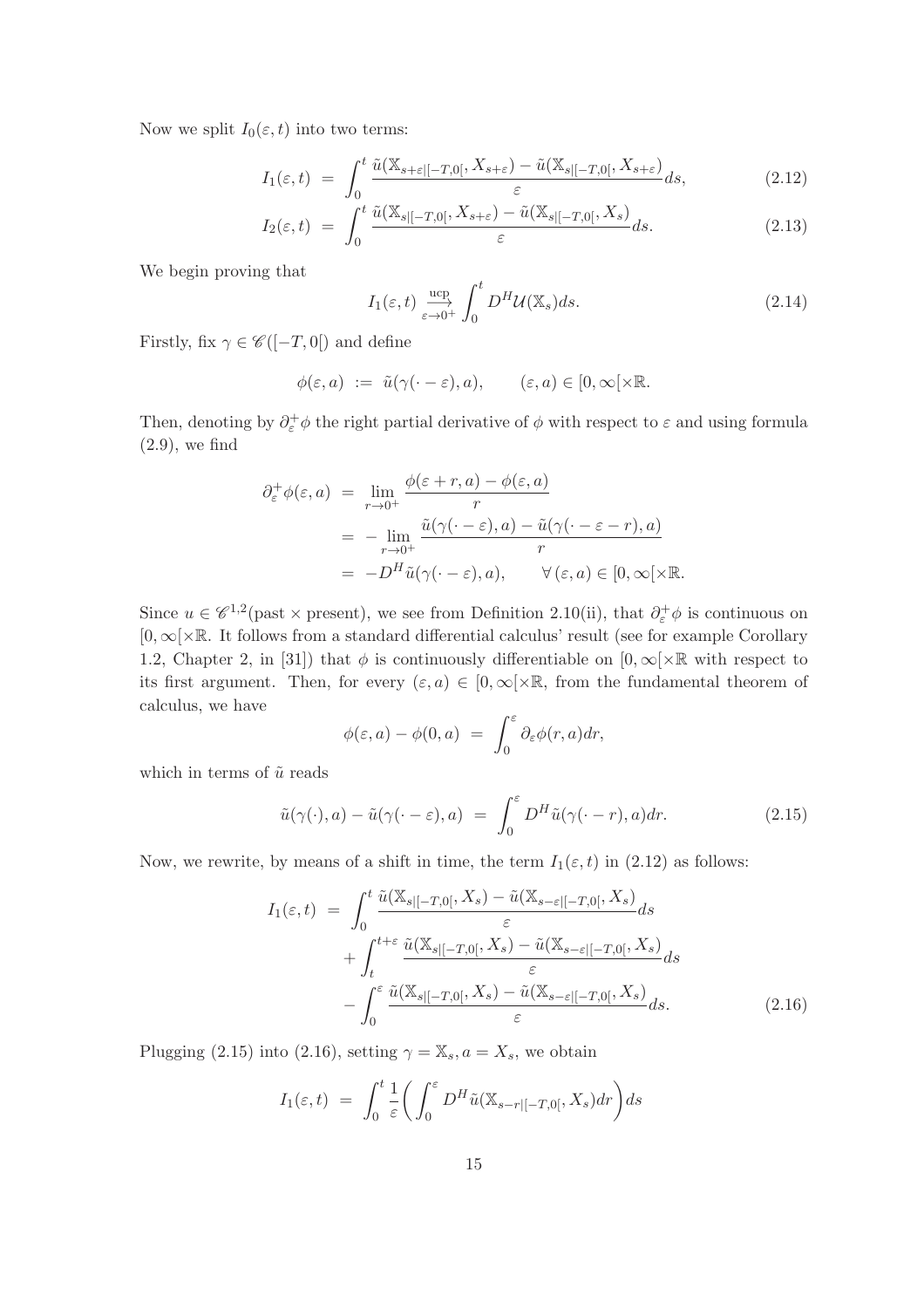$$
+\int_{t}^{t+\varepsilon} \frac{1}{\varepsilon} \left( \int_{0}^{\varepsilon} D^{H} \tilde{u}(\mathbb{X}_{s-r|[-T,0[}, X_{s}) dr) ds - \int_{0}^{\varepsilon} \frac{1}{\varepsilon} \left( \int_{0}^{\varepsilon} D^{H} \tilde{u}(\mathbb{X}_{s-r|[-T,0[}, X_{s}) dr) ds \right) ds.
$$
 (2.17)

Observe that

$$
\int_0^t \frac{1}{\varepsilon} \bigg( \int_0^\varepsilon D^H \tilde{u}(\mathbb{X}_{s-r|[-T,0[}, X_s) dr \bigg) ds \xrightarrow[\varepsilon \to 0^+]{} \int_0^t D^H u(\mathbb{X}_s) ds.
$$

Similarly, we see that the other two terms in (2.17) converge ucp to zero. As a consequence, we get (2.14).

Regarding  $I_2(\varepsilon, t)$  in (2.13), it can be written, by means of the following standard Taylor's expansion for a function  $f \in C^2(\mathbb{R})$ :

$$
f(b) = f(a) + f'(a)(b - a) + \frac{1}{2}f''(a)(b - a)^2
$$

$$
+ \int_0^1 (1 - \alpha)(f''(a + \alpha(b - a)) - f''(a))(b - a)^2 d\alpha,
$$

as the sum of the following three terms:

$$
I_{21}(\varepsilon, t) = \int_0^t \partial_a \tilde{u}(\mathbb{X}_{s|[-T,0[}, X_s) \frac{X_{s+\varepsilon} - X_s}{\varepsilon} ds \nI_{22}(\varepsilon, t) = \frac{1}{2} \int_0^t \partial_{aa}^2 \tilde{u}(\mathbb{X}_{s|[-T,0[}, X_s) \frac{(X_{s+\varepsilon} - X_s)^2}{\varepsilon} ds \nI_{23}(\varepsilon, t) = \int_0^t \left( \int_0^1 (1 - \alpha) (\partial_{aa}^2 \tilde{u}(\mathbb{X}_{s|[-T,0[}, X_s + \alpha (X_{s+\varepsilon} - X_s)) - \partial_{aa}^2 \tilde{u}(\mathbb{X}_{s|[-T,0[}, X_s)) \frac{(X_{s+\varepsilon} - X_s)^2}{\varepsilon} d\alpha \right) ds.
$$

By similar arguments as in Proposition 1.2 of [39], we have

$$
I_{22}(\varepsilon,t) \xrightarrow[\varepsilon \to 0^+]{} \frac{1}{2} \int_0^t \partial_{aa}^2 \tilde{u}(\mathbb{X}_{s|[-T,0[}, X_s) d[X]_s) = \frac{1}{2} \int_0^t D^{VV} u(\mathbb{X}_s) d[X]_s.
$$

Regarding  $I_{23}(\varepsilon, t)$ , for every  $\omega \in \Omega$ , define  $\psi_{\omega} : [0, T] \times [0, 1] \times [0, 1] \to \mathbb{R}$  as

$$
\psi_{\omega}(s,\alpha,\varepsilon) := (1-\alpha)\partial_{aa}^2\tilde{u}\big(\mathbb{X}_{s|[-T,0[}(\omega),X_s(\omega)+\alpha(X_{s+\varepsilon}(\omega)-X_s(\omega))\big),\,
$$

for all  $(s, \alpha, \varepsilon) \in [0, T] \times [0, 1] \times [0, 1]$ . Notice that  $\psi_{\omega}$  is uniformly continuous. Denote  $\rho_{\psi_{\omega}}$ its continuity modulus, then

$$
\sup_{t\in[0,T]}|I_{23}(\varepsilon,t)| \ \leq \ \int_0^T \rho_{\psi_\omega}(\varepsilon) \frac{(X_{s+\varepsilon} - X_s)^2}{\varepsilon} ds.
$$

Since X has finite quadratic variation, we deduce that  $I_{23}(\varepsilon, t) \to 0$  ucp as  $\varepsilon \to 0^+$ . Finally, because of  $I_0(\varepsilon, t)$ ,  $I_1(\varepsilon, t)$ ,  $I_{22}(\varepsilon, t)$ , and  $I_{23}(\varepsilon, t)$  converge ucp, it follows that the forward integral exists:

$$
I_{21}(\varepsilon,t) \xrightarrow[\varepsilon \to 0^+]{} \int_0^t \partial_a \tilde{u}(\mathbb{X}_{s|[-T,0[}, X_s) d^- X_s) = \int_0^t D^V u(\mathbb{X}_s) d^- X_s,
$$

from which the thesis follows.  $\Box$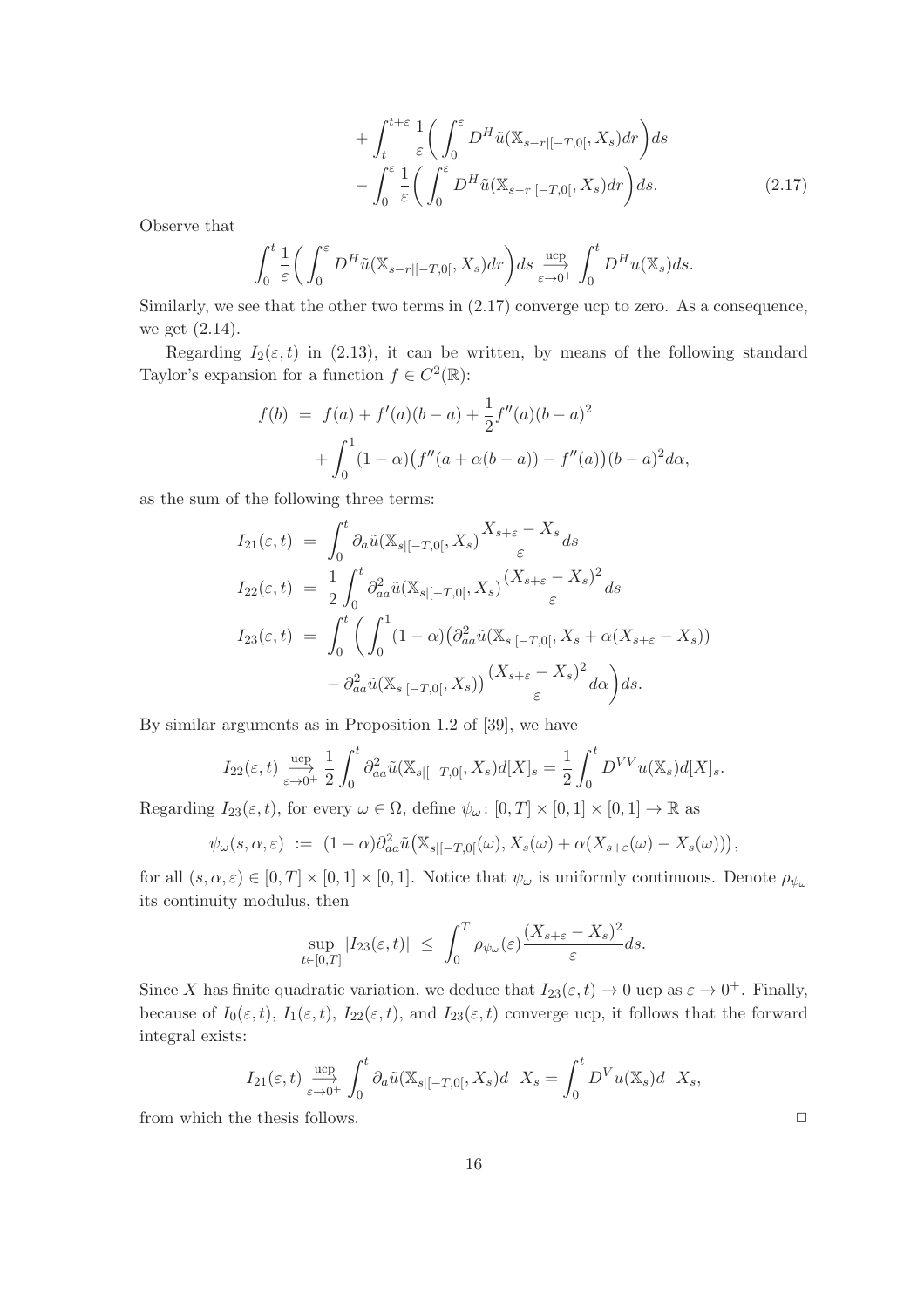Remark 2.5 Notice that, under the hypotheses of Theorem 2.2, the forward integral  $\int_0^t D^V \mathcal{U}(\mathbb{X}_s) d^- X_s$  exists as a ucp limit, which is generally not required.  $\Box$ 

Remark 2.6 The definition of horizontal derivative. Notice that our definition of horizontal derivative differs from that introduced in [16], since it is based on a limit on the left, while the definition proposed in [16] would conduct to the following formula:

$$
D^{H,+}u(\eta) := \lim_{\varepsilon \to 0^+} \frac{\tilde{u}(\eta(\cdot + \varepsilon)1_{[-T,0[},\eta(0)) - \tilde{u}(\eta(\cdot)1_{[-T,0[},\eta(0))}{\varepsilon}). \tag{2.18}
$$

To give an insight into the difference between (2.8) and (2.18), let us consider a real continuous finite quadratic variation process  $X$  with associated window process  $X$ . Then, in the definition (2.18) of  $D^{H,+}u(\mathbb{X}_t)$  we consider the increment  $\tilde{u}(\mathbb{X}_{t|[-T,0[}(\cdot+\varepsilon),X_t)-\tilde{u}(\mathbb{X}_{t|[-T,0[},X_t),\cdot))$ comparing the present value of  $u(\mathbb{X}_t) = \tilde{u}(\mathbb{X}_{t|[-T,0]}, X_t)$  with an hypothetical future value  $\tilde{u}(\mathbb{X}_{t|[-T,0]}(\cdot+\varepsilon),X_t)$ , obtained assuming a constant time evolution for X. On the other hand, in our definition (2.8) we consider the increment  $\tilde{u}(\mathbb{X}_{t|[-T,0]}, X_t) - \tilde{u}(\mathbb{X}_{t-\varepsilon|[-T,0]}, X_t)$ , where only the present and past values of  $X$  are taken into account, and where we also extend in a constant way the trajectory of  $X$  before time 0. In particular, unlike  $(2.18)$ , since we do not call in the future in our formula (2.8), we do not have to specify a future time evolution for X, but only a past evolution before time 0. This difference between  $(2.8)$ and  $(2.18)$  is crucial for the proof of the functional Itô's formula. In particular, the adoption of (2.18) as definition for the horizontal derivative would require an additional regularity condition on u in order to prove an Itô's formula for the process  $t \mapsto u(\mathbb{X}_t)$ . Indeed, as it can be seen from the proof of Theorem 2.2, to prove Itô's formula we are led to consider the following term:

$$
I_1(\varepsilon,t) = \int_0^t \frac{\tilde{u}(\mathbb{X}_{s+\varepsilon}[-T,0[,\,X_{s+\varepsilon})-\tilde{u}(\mathbb{X}_{s|[-T,0[},X_{s+\varepsilon})]}{\varepsilon}ds.
$$

When adopting definition (2.18) it is convenient to write  $I_1(\varepsilon, t)$  as the sum of two integrals:

$$
I_{11}(\varepsilon,t) = \int_0^t \frac{\tilde{u}(\mathbb{X}_{s+\varepsilon[-T,0]}, X_{s+\varepsilon}) - \tilde{u}(\mathbb{X}_{s[-T,0]}(\cdot + \varepsilon), X_{s+\varepsilon})}{\varepsilon} ds,
$$
  
\n
$$
I_{12}(\varepsilon,t) = \int_0^t \frac{\tilde{u}(\mathbb{X}_{s[-T,0]}(\cdot + \varepsilon), X_{s+\varepsilon}) - \tilde{u}(\mathbb{X}_{s[-T,0]}, X_{s+\varepsilon})}{\varepsilon} ds.
$$

It can be shown quite easily that, under suitable regularity conditions on  $u$  (more precisely, if u is continuous,  $D^{H,+}u$  exists everywhere on  $\mathscr{C}([-T,0])$ , and for every  $\gamma \in \mathscr{C}([-T,0])$ the map  $(\varepsilon, a) \mapsto D^{H,+} \tilde{u}(\gamma(\cdot + \varepsilon), a)$  is continuous on  $[0, \infty) \times \mathbb{R}$ , we have

$$
I_{12}(\varepsilon,t) \xrightarrow[\varepsilon \to 0^+]{} \int_0^t D^{H,+}u(\mathbb{X}_s)ds.
$$

To conclude the proof of Itô's formula along the same lines as in Theorem 2.2, we should prove

$$
I_{11}(\varepsilon, t) \xrightarrow[\varepsilon \to 0^+]{} 0. \tag{2.19}
$$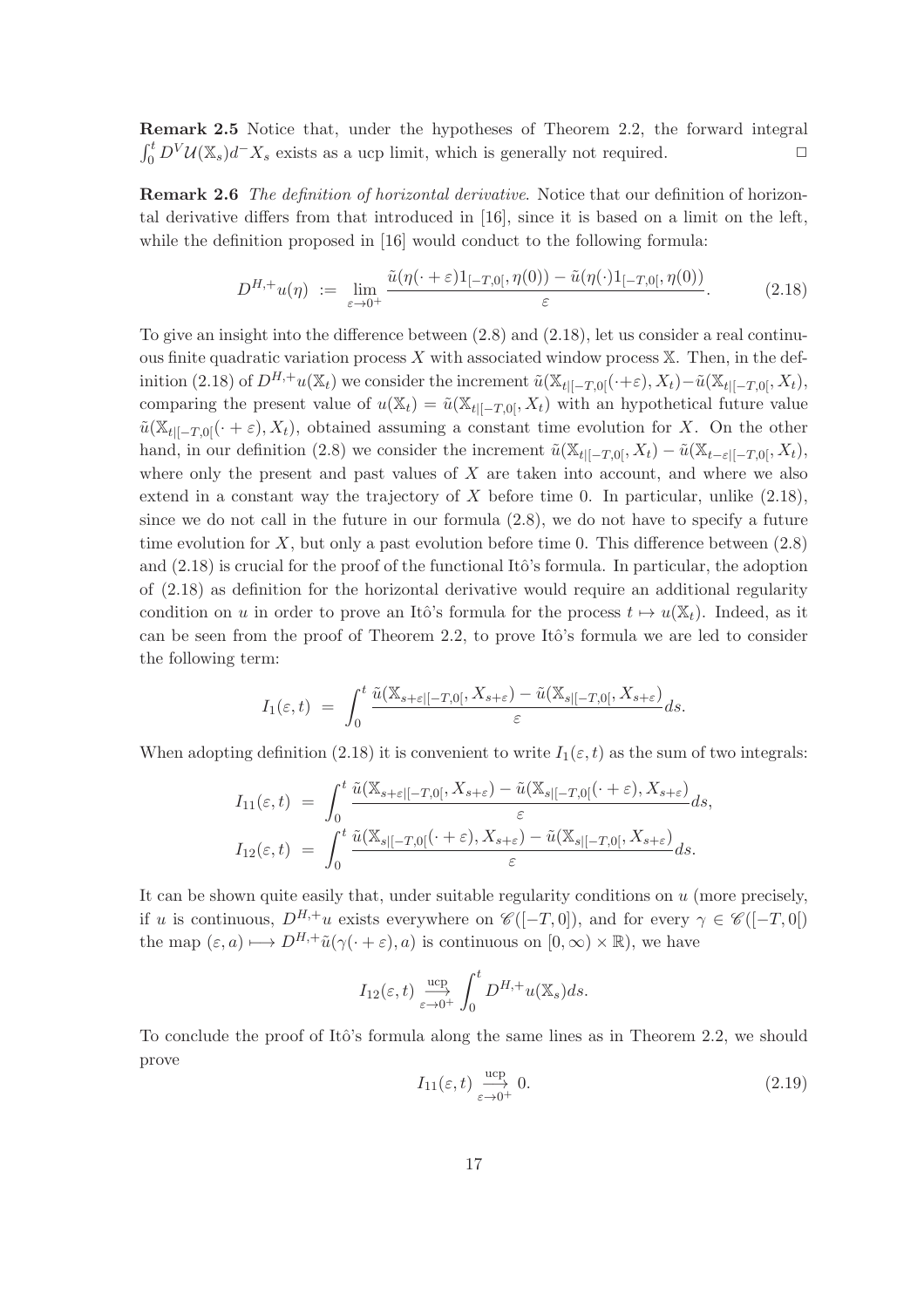In order to guarantee (2.19), we need to impose some additional regularity condition on  $\tilde{u}$ , and hence on  $u$ . As an example,  $(2.19)$  is satisfied if we assume the following condition on  $\tilde{u}$ : there exists a constant  $C > 0$  such that, for every  $\varepsilon > 0$ ,

$$
|\tilde{u}(\gamma_1, a) - \tilde{u}(\gamma_2, a)| \leq C\varepsilon \sup_{x \in [-\varepsilon, 0[} |\gamma_1(x) - \gamma_2(x)|,
$$

for all  $\gamma_1, \gamma_2 \in \mathscr{C}([-T,0])$  and  $a \in \mathbb{R}$ , with  $\gamma_1(x) = \gamma_2(x)$  for any  $x \in [-T,-\varepsilon]$ . This last condition is verified if, for example,  $\tilde{u}$  is uniformly Lipschitz continuous with respect to the  $L^1([-T, 0])$ -norm on  $\mathscr{C}([-T, 0])$ , namely: there exists a constant  $C > 0$  such that

$$
|\tilde{u}(\gamma_1, a) - \tilde{u}(\gamma_2, a)| \leq C \int_{[-T, 0]} |\gamma_1(x) - \gamma_2(x)| dx,
$$

for all  $\gamma_1, \gamma_2 \in \mathscr{C}([-T,0])$  and  $a \in \mathbb{R}$ .

We conclude this subsection providing the functional Itô's formula for a map  $\mathcal{U}$ :  $[0, T] \times$  $C([-T, 0]) \to \mathbb{R}$  depending also on the time variable. Firstly, we notice that for a map  $U: [0, T] \times C([-T, 0]) \to \mathbb{R}$  (resp. u:  $[0, T] \times \mathscr{C}([-T, 0]) \to \mathbb{R}$ ) the functional derivatives  $D^H U$ ,  $D^V U$ , and  $D^{VV} U$  (resp.  $D^H u$ ,  $D^V u$ , and  $D^{VV} u$ ) are defined in an obvious way as in Definition 2.11 (resp. Definition 2.9). Moreover, given  $u: [0, T] \times \mathscr{C}([-T, 0]) \to \mathbb{R}$  we can define, as in Definition 2.8, a map  $\tilde{u}: [0, T] \times \mathscr{C}([-T, 0]) \times \mathbb{R} \to \mathbb{R}$ . Then, we can give the following definitions.

**Definition 2.13** Let I be [0, T[ or [0, T]. We say that  $u: I \times \mathscr{C}([-T,0]) \to \mathbb{R}$  is of class  $\mathscr{C}^{1,2}((I \times \text{past}) \times \text{present})$  if the properties below hold.

- (i) u is continuous;
- (ii)  $\partial_t u$  exists everywhere on  $I \times \mathscr{C}([-T,0])$  and is continuous;
- (iii)  $D^H u$  exists everywhere on  $I \times \mathscr{C}([-T,0])$  and for every  $\gamma \in \mathscr{C}([-T,0])$  the map

$$
(t, \varepsilon, a) \longmapsto D^H \tilde{u}(t, \gamma(\cdot - \varepsilon), a), \qquad (t, \varepsilon, a) \in I \times [0, \infty[ \times \mathbb{R}
$$

is continuous on  $I \times [0, \infty[ \times \mathbb{R}$ ;

(iv)  $D^V u$  and  $D^{VV} u$  exist everywhere on  $I \times \mathcal{C}([-T,0])$  and are continuous.

**Definition 2.14** Let I be  $[0, T]$  or  $[0, T]$ . We say that  $\mathcal{U}: I \times C([-T, 0]) \to \mathbb{R}$  is  $C^{1,2}((I \times T) \times C)$ past)  $\times$  present)) if U admits a (necessarily unique) extension  $u: I \times \mathscr{C}([-T,0]) \to \mathbb{R}$  of  $class \mathcal{C}^{1,2}((I \times \text{past}) \times \text{present}).$ 

We can now state the functional Itô's formula, whose proof is not reported, since it can be done along the same lines as Theorem 2.2.

**Theorem 2.3** Let  $\mathcal{U}: [0, T] \times C([-T, 0]) \to \mathbb{R}$  be of class  $C^{1,2}(([0, T] \times \text{past}) \times \text{present})$  and  $X = (X_t)_{t \in [0,T]}$  be a real continuous finite quadratic variation process. Then, the following functional Itô's formula holds,  $\mathbb{P}\text{-}a.s.,$ 

$$
\mathcal{U}(t, \mathbb{X}_t) = \mathcal{U}(0, \mathbb{X}_0) + \int_0^t \left( \partial_t \mathcal{U}(s, \mathbb{X}_s) + D^H \mathcal{U}(s, \mathbb{X}_s) \right) ds + \int_0^t D^V \mathcal{U}(s, \mathbb{X}_s) d^- X_s
$$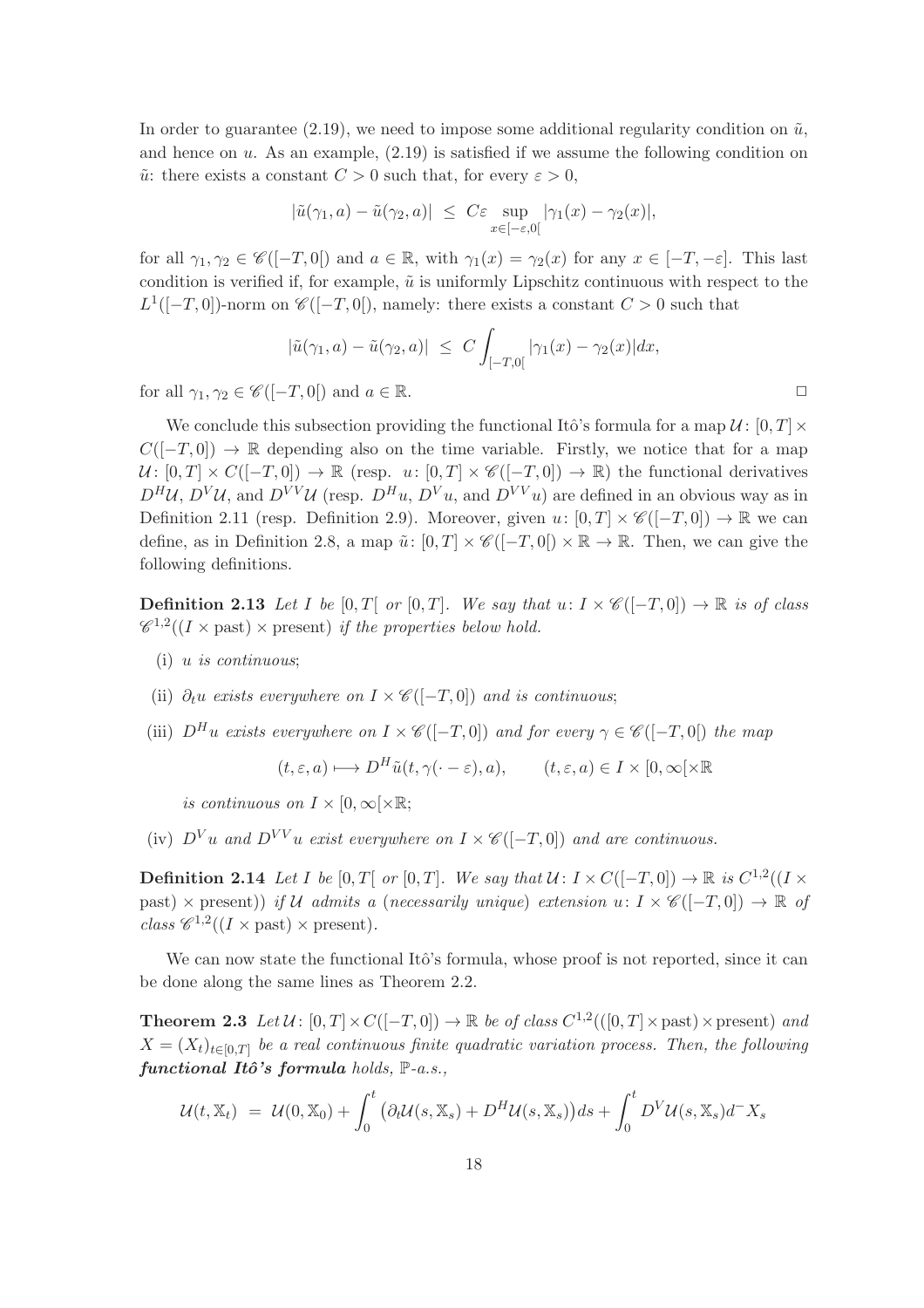$$
+\frac{1}{2}\int_0^t D^{VV}\mathcal{U}(s,\mathbb{X}_s)d[X]_s,
$$
\n(2.20)

for all  $0 \le t \le T$ .

**Remark 2.7** Notice that, as a particular case, choosing  $\mathcal{U}(t,\eta) = F(t,\eta(0))$ , for any  $(t, \eta) \in [0, T] \times C([-T, 0]),$  with  $F \in C^{1,2}([0, T] \times \mathbb{R})$ , we retrieve the classical Itô's formula for finite quadratic variation processes, i.e. (2.2). More precisely, in this case U admits as unique continuous extension the map u:  $[0, T] \times \mathscr{C}([-T, 0]) \to \mathbb{R}$  given by  $u(t,\eta) = F(t,\eta(0)),$  for all  $(t,\eta) \in [0,T] \times \mathscr{C}([-T,0]).$  Moreover, we see that  $D^H U \equiv 0$ , while  $D^V \mathcal{U} = \partial_x F$  and  $D^{VV} \mathcal{U} = \partial_{xx}^2 F$ , where  $\partial_x F$  (resp.  $\partial_{xx}^2 F$ ) denotes the first-order (resp. second-order) partial derivative of  $F$  with respect to its second argument.

# 2.4 Comparison with Banach space valued calculus via regularization

In the present subsection our aim is to make a link between functional Itô calculus, as derived in this paper, and Banach space valued stochastic calculus via regularization for window processes, which has been conceived in [12], see also [15, 14, 13], and [11] for more recent developments. More precisely, our purpose is to identify the building blocks of our functional Itô's formula  $(2.11)$  with the terms appearing in the Itô's formula derived in Theorem 6.3 and Section 7.2 in [11]. While it is expected that the vertical derivative  $D<sup>V</sup>U$ can be identified with the term  $D_{dx}^{\delta_0} \mathcal{U}$  of the Fréchet derivative, it is more difficult to guess to which terms the horizontal derivative  $D^H \mathcal{U}$  corresponds. To clarify this latter point, in this subsection we derive two formulae which express  $D^H\mathcal{U}$  in terms of Fréchet derivatives of U.

Let us introduce some useful notations. We denote by  $BV([-T, 0])$  the set of càdlàg bounded variation functions on  $[-T, 0]$ , which is a Banach space when equipped with the norm

$$
\|\eta\|_{BV([-T,0])} := |\eta(0)| + \|\eta\|_{\text{Var}([-T,0])}, \qquad \eta \in BV([-T,0]),
$$

where  $\|\eta\|_{\text{Var}([-T,0])} = |d\eta|([-T,0])$  and  $|d\eta|$  is the total variation measure associated to the measure  $d\eta \in \mathcal{M}([-T,0])$  generated by  $\eta$ :  $d\eta([-T,-t]) = \eta(-t) - \eta(-T)$ ,  $t \in [-T,0]$ . We recall from subsection 2.1 that we extend  $\eta \in BV([-T, 0])$  to all  $x \in \mathbb{R}$  setting  $\eta(x) = 0$ ,  $x < -T$ , and  $\eta(x) = \eta(0)$ ,  $x \ge 0$ . Let us now introduce some useful facts about tensor products of Banach spaces.

**Definition 2.15** Let  $(E, \|\cdot\|_E)$  and  $(F, \|\cdot\|_F)$  be two Banach spaces.

(i) We shall denote by  $E \otimes F$  the **algebraic tensor product** of E and F, defined as the set of elements of the form  $v = \sum_{i=1}^{n} e_i \otimes f_i$ , for some positive integer n, where  $e \in E$  and  $f \in F$ . The map  $\otimes : E \times F \to E \otimes F$  is bilinear.

(ii) We endow  $E \otimes F$  with the **projective norm**  $\pi$ :

$$
\pi(v) := \inf \left\{ \sum_{i=1}^n ||e_i||_E ||f_i||_F : v = \sum_{i=1}^n e_i \otimes f_i \right\}, \quad \forall v \in E \otimes F.
$$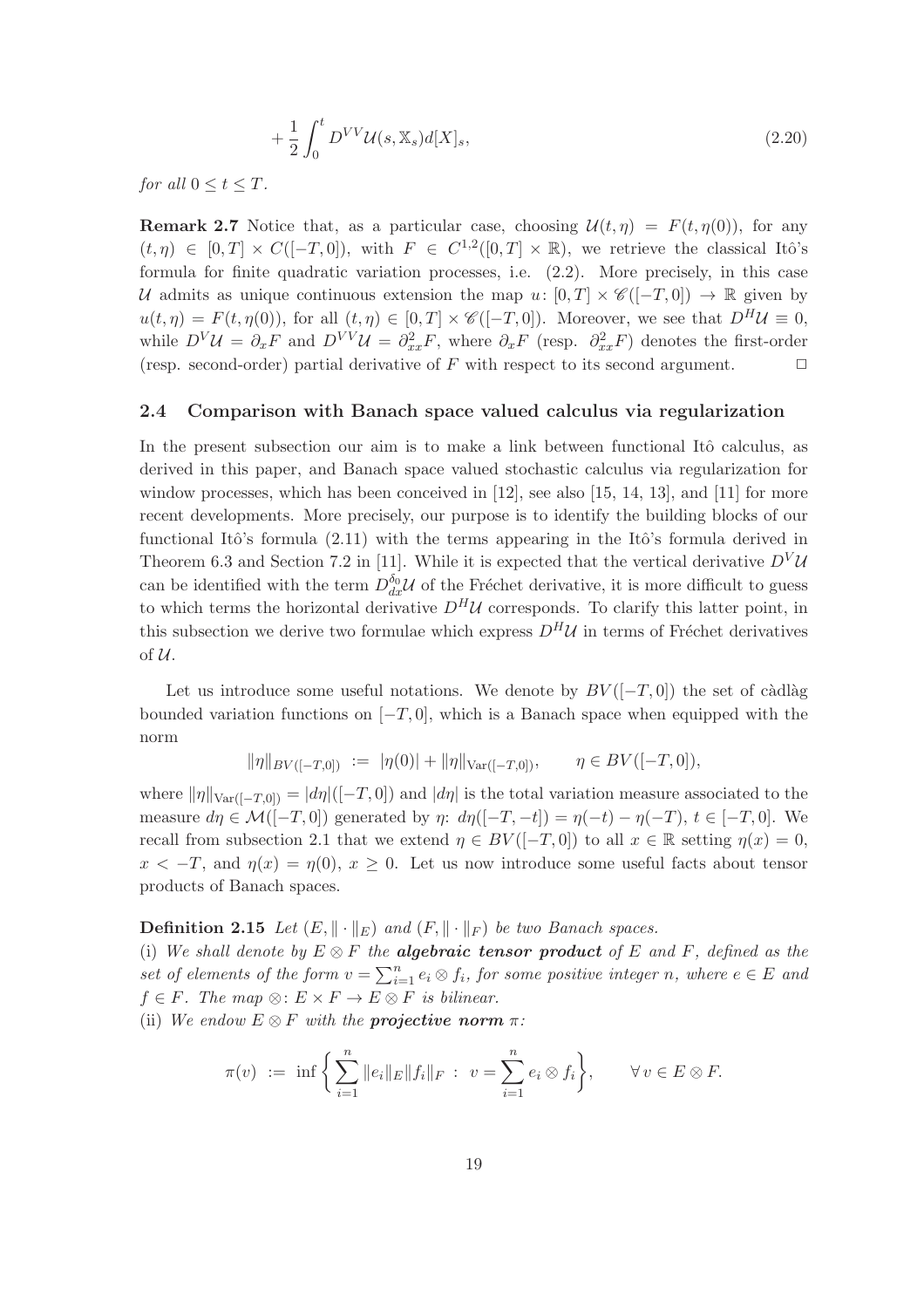(iii) We denote by  $E\hat{\otimes}_{\pi}F$  the Banach space obtained as the completion of  $E\otimes F$  for the norm  $\pi$ . We shall refer to  $E \hat{\otimes}_{\pi} F$  as the **tensor product of the Banach spaces** E and F.

(iv) If E and F are Hilbert spaces, we denote  $E\hat{\otimes}_hF$  the **Hilbert tensor product**, which is still a Hilbert space obtained as the completion of  $E \otimes F$  for the scalar product  $\langle e' \otimes f', e'' \otimes f' \rangle$  $f'' \rangle := \langle e', e'' \rangle_E \langle f', f'' \rangle_F$ , for any  $e', e'' \in E$  and  $f', f'' \in F$ .

(v) The symbols  $E \hat{\otimes}_{\pi}^2$  and  $e \otimes^2$  denote, respectively, the Banach space  $E \hat{\otimes}_{\pi} E$  and the element e  $\otimes$  e of the algebraic tensor product  $E \otimes E$ .

**Remark 2.8** (i) The projective norm  $\pi$  belongs to the class of the so-called *reasonable* crossnorms  $\alpha$  on  $E \otimes F$ , verifying  $\alpha(e \otimes f) = ||e||_E||f||_F$ .

(ii) We notice, proceeding for example as in [14] (see, in particular, formula (2.1) in [14]; for more information on this subject we refer to [41]), that the dual  $(E\hat{\otimes}_{\pi}F)^*$  of  $E\hat{\otimes}_{\pi}F$ is isomorphic to the space of continuous bilinear forms  $\mathcal{B}i(E, F)$ , equipped with the norm  $\|\cdot\|_{E,F}$  defined as

$$
\|\Phi\|_{E,F} := \sup_{\substack{e \in E, f \in F \\ \|e\|_E, \|f\|_F \le 1}} |\Phi(e, f)|, \qquad \forall \Phi \in \mathcal{B}i(E, F).
$$

Moreover, there exists a canonical isomorphism between  $\mathcal{B}i(E, F)$  and  $L(E, F^*)$ , the space of bounded linear operators from  $E$  into  $F^*$ . Hence, we have the following chain of identifications:  $(E \hat{\otimes}_{\pi} F)^* \cong \mathcal{B}i(E, F) \cong L(E; F^*$ ).  $\Box$ 

**Definition 2.16** Let E be a Banach space. We say that  $\mathcal{U}: E \to \mathbb{R}$  is of class  $C^2(E)$  if

- (i) DU, the first Fréchet derivative of U, belongs to  $C(E; E^*)$  and
- (ii)  $D^2\mathcal{U}$ , the second Fréchet derivative of  $\mathcal{U}$ , belongs to  $C(E;L(E;E^*))$ .

**Remark 2.9** Take  $E = C([-T, 0])$  in Definition 2.16.

(i) First Fréchet derivative  $D\mathcal{U}$ . We have

$$
D\mathcal{U}\colon C([-T,0]) \longrightarrow (C([-T,0]))^* \cong \mathcal{M}([-T,0]).
$$

For every  $\eta \in C([-T, 0])$ , we shall denote  $D_{dx}\mathcal{U}(\eta)$  the unique measure in  $\mathcal{M}([-T, 0])$  such that

$$
D\mathcal{U}(\eta)\varphi = \int_{[-T,0]} \varphi(x) D_{dx}\mathcal{U}(\eta), \qquad \forall \varphi \in C([-T,0]).
$$

Notice that  $\mathcal{M}([-T,0])$  can be represented as the direct sum:  $\mathcal{M}([-T,0]) = \mathcal{M}_0([-T,0]) \oplus$  $\mathcal{D}_0$ , where we recall that  $\mathcal{M}_0([-T, 0])$  is the subset of  $\mathcal{M}([-T, 0])$  of measures  $\mu$  such that  $\mu({0}) = 0$ , instead  $\mathcal{D}_0$  (which is a shorthand for  $\mathcal{D}_0([-T, 0]))$  denotes the one-dimensional space of measures which are multiples of the Dirac measure  $\delta_0$ . For every  $\eta \in C([-T, 0])$ we denote by  $(D_{dx}^{\perp} \mathcal{U}(\eta), D_{dx}^{\delta_0} \mathcal{U}(\eta))$  the unique pair in  $\mathcal{M}_0([-T, 0]) \oplus \mathcal{D}_0$  such that

$$
D_{dx}\mathcal{U}(\eta) = D_{dx}^{\perp}\mathcal{U}(\eta) + D_{dx}^{\delta_0}\mathcal{U}(\eta).
$$

(ii) Second Fréchet derivative  $D^2U$ . We have

$$
D^2 \mathcal{U} : C([-T, 0]) \longrightarrow L(C([-T, 0]); (C([-T, 0]))^*) \cong Bi(C([-T, 0]), C([-T, 0]))
$$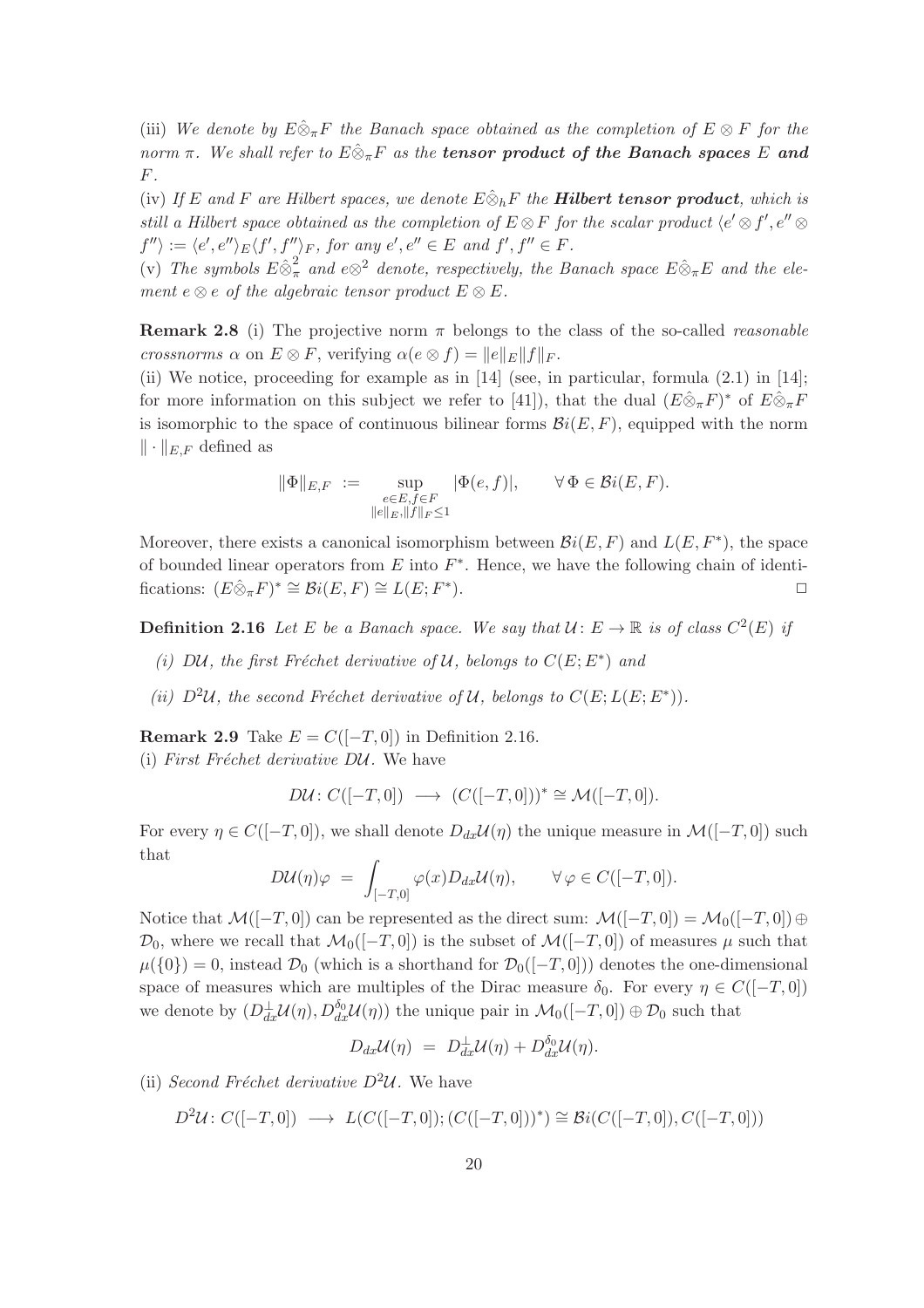$$
\cong (C([-T,0])\hat{\otimes}_{\pi}C([-T,0]))^*,
$$

where we used the identifications of Remark 2.8(iii). Let  $\eta \in C([-T, 0])$ ; a typical situation arises when there exists  $D_{dx\,dy}\mathcal{U}(\eta) \in \mathcal{M}([-T,0]^2)$  such that  $D^2\mathcal{U}(\eta) \in L(C([-T,0])$ ;  $(C([-T,0]))^*)$ admits the representation

$$
D^2 \mathcal{U}(\eta)(\varphi, \psi) = \int_{[-T,0]^2} \varphi(x) \psi(y) D_{dx\,dy} \mathcal{U}(\eta), \qquad \forall \varphi, \psi \in C([-T,0]).
$$

Moreover,  $D_{dx\,dy} \mathcal{U}(\eta)$  is uniquely determined.

The definition below was given in [12].

**Definition 2.17** Let E be a Banach space. A Banach subspace  $(\chi, \|\cdot\|_{\chi})$  continuously injected into  $(E \hat{\otimes}_{\pi}^2)$  $(\mathcal{A}^2, \mathcal{A}^*)^*$ , i.e.,  $\|\cdot\|_{\chi} \geq \|\cdot\|_{(E\hat{\otimes}^2_{\pi})^*}$ , will be called a **Chi-subspace** (of  $(E\hat{\otimes}^2_{\pi})$  $(\frac{2}{\pi})^*$ ).

Remark 2.10 Take  $E = C([-T, 0])$  in Definition 2.17. As indicated in [12], a typical example of Chi-subspace of  $C([-T, 0])\hat{\otimes}_{\pi}^2$  $\frac{2}{\pi}$  is  $\mathcal{M}([-T, 0]^2)$  equipped with the usual total variation norm, denoted by  $\|\cdot\|_{\text{Var}}$ . Another important Chi-subspace of  $C([-T, 0])\hat{\otimes}_{\pi}^2$  $\frac{2}{\pi}$  is the following, which is also a Chi-subspace of  $\mathcal{M}([-T, 0]^2)$ :

$$
\chi_0 := \left\{ \mu \in \mathcal{M}([-T, 0]^2) : \mu(dx, dy) = g_1(x, y) dx dy + \lambda_1 \delta_0(dx) \otimes \delta_0(dy) + g_2(x) dx \otimes \lambda_2 \delta_0(dy) + \lambda_3 \delta_0(dx) \otimes g_3(y) dy + g_4(x) \delta_y(dx) \otimes dy, g_1 \in L^2([-T, 0]^2), g_2, g_3 \in L^2([-T, 0]), g_4 \in L^{\infty}([-T, 0]), \lambda_1, \lambda_2, \lambda_3 \in \mathbb{R} \right\}.
$$

Using the notations of Example 3.4 and Remark 3.5 in [14], to which we refer for more details on this subject, we notice that  $\chi_0$  is indeed given by the direct sum  $\chi_0 = L^2([-T, 0]^2) \oplus$  $(L^2([-T, 0]) \hat{\otimes}_h \mathcal{D}_0) \oplus (\mathcal{D}_0 \hat{\otimes}_h L^2([-T, 0])) \oplus \mathcal{D}_{0,0}([-T, 0]^2) \oplus Diag([-T, 0]^2)$ . In the sequel, we shall refer to the term  $g_4(x)\delta_u(dx) \otimes dy$  as the **diagonal component** and to  $g_4(x)$  as the diagonal element of  $\mu$ .

We can now state our first representation result for  $D^H U$ .

**Proposition 2.6** Let  $\mathcal{U} : C([-T, 0]) \to \mathbb{R}$  be continuously Fréchet differentiable. Suppose the following.

(i) For any  $\eta \in C([-T, 0])$  there exists  $D_x^{\text{ac}}\mathcal{U}(\eta) \in BV([-T, 0])$  such that

$$
D_{dx}^{\perp} \mathcal{U}(\eta) = D_x^{\text{ac}} \mathcal{U}(\eta) dx.
$$

(ii) There exist continuous extensions (necessarily unique):

$$
u \colon \mathscr{C}([-T,0]) \to \mathbb{R}, \qquad D_x^{\text{ac}}u \colon \mathscr{C}([-T,0]) \to BV([-T,0])
$$

of  $\mathcal U$  and  $D_x^{\text{ac}}\mathcal U$ , respectively.

Then, for any  $\eta \in C([-T, 0]),$ 

$$
D^H \mathcal{U}(\eta) = \int_{[-T,0]} D_x^{\text{ac}} \mathcal{U}(\eta) d^+ \eta(x), \qquad (2.21)
$$

where we recall that previous deterministic integral has been defined in Section 2.1.1. In particular, the horizontal derivative  $D^H U(\eta)$  and the backward integral in (2.21) exist.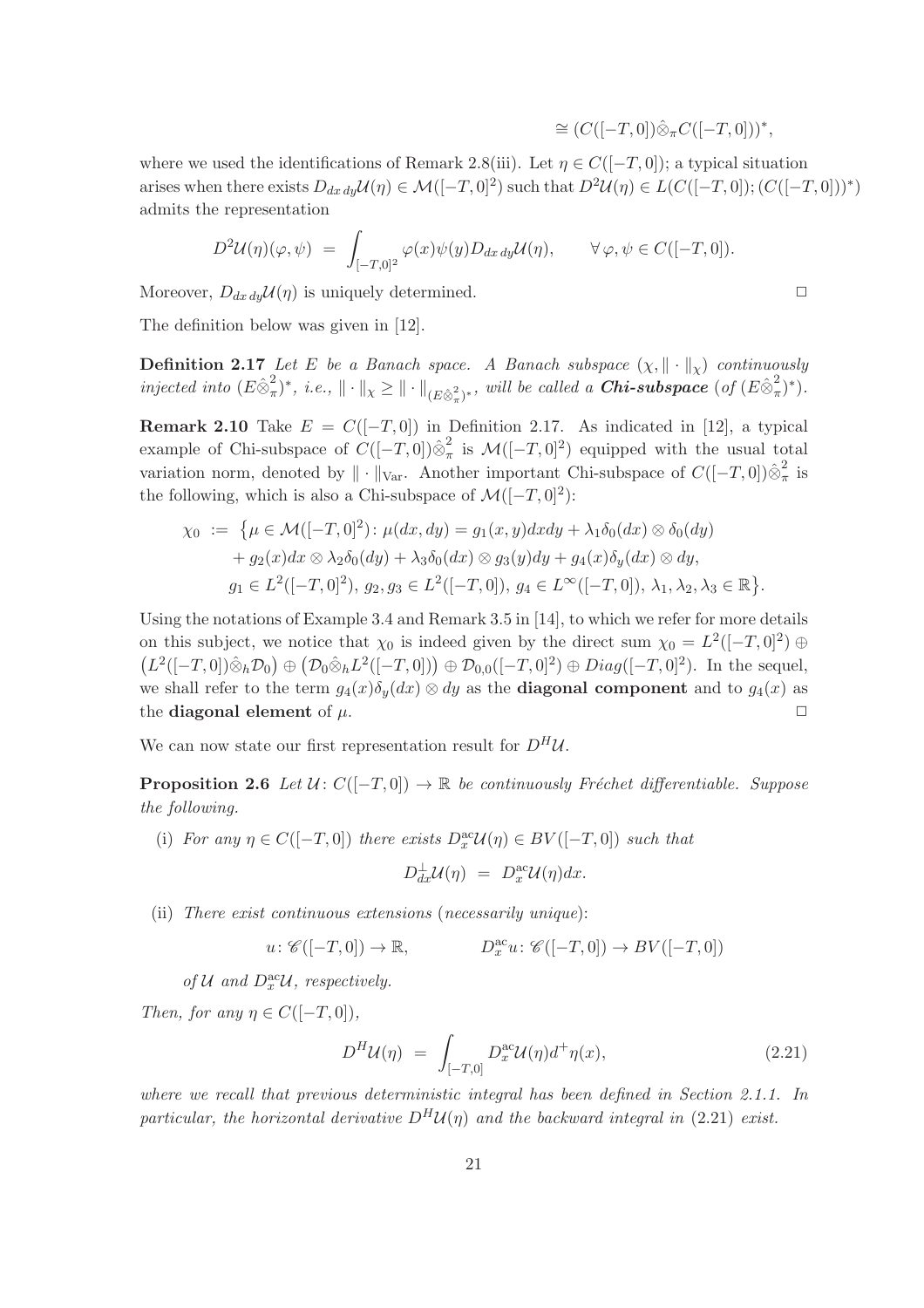**Proof.** Let  $\eta \in C([-T, 0])$ , then starting from the left-hand side of (2.21), using the definition of  $D^H{\mathcal{U}}(\eta)$ , we are led to consider the following increment for the function u:

$$
\frac{u(\eta) - u(\eta(\cdot - \varepsilon)1_{[-T,0[} + \eta(0)1_{\{0\}})}{\varepsilon}.
$$
\n(2.22)

We shall expand (2.22) using a Taylor's formula. Firstly, notice that, since  $\mathcal{U}$  is  $C^1$  Fréchet on  $C([-T, 0])$ , for every  $\eta_1 \in C([-T, 0])$ , with  $\eta_1(0) = \eta(0)$ , from the fundamental theorem of calculus we have

$$
\mathcal{U}(\eta) - \mathcal{U}(\eta_1) = \int_0^1 \bigg( \int_{-T}^0 D_x^{\text{ac}} \mathcal{U}(\eta + \lambda(\eta_1 - \eta))(\eta(x) - \eta_1(x)) dx \bigg) d\lambda.
$$

Recalling from Remark 2.2 the density of  $C_{\eta(0)}([-T,0])$  in  $\mathscr{C}_{\eta(0)}([-T,0])$  with respect to the topology of  $\mathscr{C}([-T, 0])$ , we deduce the following Taylor's formula for u:

$$
u(\eta) - u(\eta_1) = \int_0^1 \left( \int_{-T}^0 D_x^{\text{ac}} u(\eta + \lambda(\eta_1 - \eta))(\eta(x) - \eta_1(x)) dx \right) d\lambda, \tag{2.23}
$$

for all  $\eta_1 \in \mathscr{C}_{\eta(0)}([-T,0])$ . As a matter of fact, for any  $\delta \in ]0,T/2]$  let (similarly to Remark  $2.2(i)$ 

$$
\eta_{1,\delta}(x) := \begin{cases} \eta_1(x), & -T \le x \le -\delta, \\ \frac{1}{\delta}(\eta_1(0) - \eta_1(-\delta))x + \eta_1(0), & -\delta < x \le 0 \end{cases}
$$

and  $\eta_{1,0} := \eta_1$ . Then  $\eta_{1,\delta} \in C([-T,0])$ , for any  $\delta \in ]0,T/2]$ , and  $\eta_{1,\delta} \to \eta_1$  in  $\mathscr{C}([-T,0])$ , as  $\delta \to 0^+$ . Now, define  $f: [-T, 0] \times [0, 1] \times [0, T/2] \to \mathbb{R}$  as follows

$$
f(x,\lambda,\delta) := D_x^{\text{ac}} u(\eta + \lambda(\eta_{1,\delta} - \eta))(\eta(x) - \eta_{1,\delta}(x)),
$$

for all  $(x, \lambda, \delta) \in [-T, 0] \times [0, 1] \times [0, T/2]$ . Notice that f is continuous and hence bounded, since its domain is a compact set. Then, it follows from Lebesgue's dominated convergence theorem that

$$
\int_0^1 \left( \int_{-T}^0 D_x^{\alpha c} \mathcal{U}(\eta + \lambda(\eta_{1,\delta} - \eta))(\eta(x) - \eta_{1,\delta}(x)) dx \right) d\lambda
$$
  
= 
$$
\int_0^1 \left( \int_{-T}^0 f(x, \lambda, \delta) dx \right) d\lambda \stackrel{\delta \to 0^+}{\longrightarrow} \int_0^1 \left( \int_{-T}^0 f(x, \lambda, 0) dx \right) d\lambda
$$
  
= 
$$
\int_0^1 \left( \int_{-T}^0 D_x^{\alpha c} u(\eta + \lambda(\eta_1 - \eta))(\eta(x) - \eta_1(x)) dx \right) d\lambda,
$$

from which we deduce (2.23), since  $\mathcal{U}(\eta_{1,\delta}) \to u(\eta_1)$  as  $\delta \to 0^+$ . Taking  $\eta_1(\cdot) = \eta(\cdot \varepsilon$ )1<sub>[-T,0[</sub> +  $\eta(0)$ 1<sub>{0}</sub>, we obtain

$$
\frac{u(\eta) - u(\eta(\cdot - \varepsilon)1_{[-T,0[} + \eta(0)1_{\{0\}})}{\varepsilon}
$$
\n
$$
= \int_0^1 \left( \int_{-T}^0 D_x^{\text{ac}} u(\eta + \lambda(\eta(\cdot - \varepsilon) - \eta(\cdot))1_{[-T,0[}) \frac{\eta(x) - \eta(x - \varepsilon)}{\varepsilon} dx \right) d\lambda
$$
\n
$$
= I_1(\eta, \varepsilon) + I_2(\eta, \varepsilon) + I_3(\eta, \varepsilon),
$$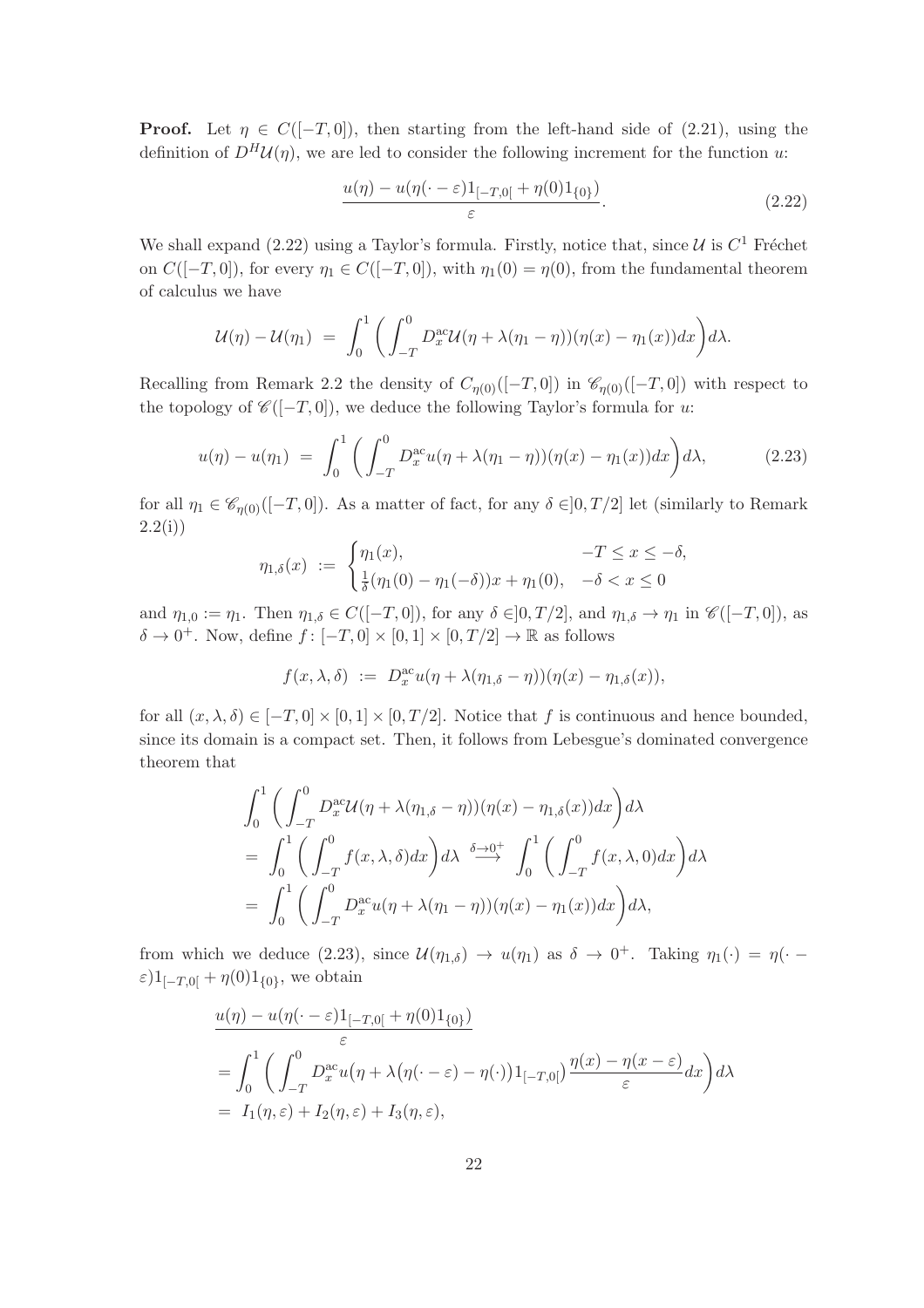where

$$
I_1(\eta,\varepsilon) := \int_0^1 \left( \int_{-T}^0 \eta(x) \frac{1}{\varepsilon} \Big( D_x^{\alpha\alpha} u(\eta + \lambda(\eta(\cdot - \varepsilon) - \eta(\cdot)) \Big) 1_{[-T,0[} ) \right. \\ - D_{x+\varepsilon}^{\alpha\alpha} u(\eta + \lambda(\eta(\cdot - \varepsilon) - \eta(\cdot)) \Big) 1_{[-T,0[} ) \Big) dx \Big) d\lambda,
$$
  
\n
$$
I_2(\eta,\varepsilon) := \frac{1}{\varepsilon} \int_0^1 \left( \int_{-\varepsilon}^0 \eta(x) D_{x+\varepsilon}^{\alpha\alpha} u(\eta + \lambda(\eta(\cdot - \varepsilon) - \eta(\cdot)) \Big) 1_{[-T,0[} ) dx \right) d\lambda,
$$
  
\n
$$
I_3(\eta,\varepsilon) := -\frac{1}{\varepsilon} \int_0^1 \left( \int_{-T-\varepsilon}^{-T} \eta(x) D_{x+\varepsilon}^{\alpha\alpha} u(\eta + \lambda(\eta(\cdot - \varepsilon) - \eta(\cdot)) \Big) 1_{[-T,0[} ) dx \right) d\lambda.
$$

Notice that, since  $\eta(x) = 0$  for  $x < -T$ , we see that  $I_2(\eta, \varepsilon) = 0$ . Moreover, since  $D_x^{\text{ac}}u(\cdot) =$  $D_0^{\text{ac}}u(\cdot)$ , for  $x \geq 0$ , and  $\eta + \lambda(\eta(\cdot - \varepsilon) - \eta(\cdot))1_{[-T,0[} \to \eta \text{ in } \mathscr{C}([-T,0]) \text{ as } \varepsilon \to 0^+$ , it follows that (using the continuity of  $D_x^{\text{ac}}u$  from  $\mathscr{C}([-T,0])$  into  $BV([-T,0])$ , which implies that  $D_0^{\rm ac}u(\eta + \lambda(\eta(\cdot - \varepsilon) - \eta(\cdot))1_{[-T,0[}) \to D_0^{\rm ac}u(\eta)$  as  $\varepsilon \to 0^+$ )

$$
\frac{1}{\varepsilon} \int_{-\varepsilon}^{0} \eta(x) D_{x+\varepsilon}^{\mathrm{ac}} u(\eta + \lambda (\eta(\cdot - \varepsilon) - \eta(\cdot)) 1_{[-T,0[}) dx \n= \frac{1}{\varepsilon} \int_{-\varepsilon}^{0} \eta(x) dx D_{0}^{\mathrm{ac}} u(\eta + \lambda (\eta(\cdot - \varepsilon) - \eta(\cdot)) 1_{[-T,0[}) \xrightarrow{\varepsilon \to 0^{+}} \eta(0) D_{0}^{\mathrm{ac}} u(\eta).
$$

Finally, concerning  $I_1(\eta, \varepsilon)$ , from Fubini's theorem we obtain (denoting  $\eta_{\varepsilon,\lambda} := \eta + \lambda(\eta(\cdot$ ε) –  $η(·)$ ) $1_{[-T,0[})$ 

$$
I_{1}(\eta,\varepsilon) = \int_{0}^{1} \left( \int_{-T}^{0} \eta(x) \frac{1}{\varepsilon} \Big( D_{x}^{\alpha c} u(\eta_{\varepsilon,\lambda}) - D_{x+\varepsilon}^{\alpha c} u(\eta_{\varepsilon,\lambda}) \Big) dx \right) d\lambda
$$
  
\n
$$
= -\int_{0}^{1} \left( \int_{-T}^{0} \eta(x) \frac{1}{\varepsilon} \Big( \int_{]x,x+\varepsilon]} D_{dy}^{\alpha c} u(\eta_{\varepsilon,\lambda}) \Big) dx \right) d\lambda
$$
  
\n
$$
= -\int_{0}^{1} \left( \int_{] -T,\varepsilon]} \frac{1}{\varepsilon} \Big( \int_{(-T)\vee(y-\varepsilon)}^{0\wedge y} \eta(x) dx \Big) D_{dy}^{\alpha c} u(\eta_{\varepsilon,\lambda}) \Big) d\lambda
$$
  
\n
$$
= I_{11}(\eta,\varepsilon) + I_{12}(\eta,\varepsilon),
$$

where

$$
I_{11}(\eta,\varepsilon) := -\int_0^1 \bigg( \int_{]-T,\varepsilon]} \frac{1}{\varepsilon} \bigg( \int_{(-T)\vee(y-\varepsilon)}^{0\wedge y} \eta(x) dx \bigg) \bigg( D_{dy}^{\mathrm{ac}} u(\eta_{\varepsilon,\lambda}) - D_{dy}^{\mathrm{ac}} u(\eta) \bigg) \bigg) d\lambda,
$$
  
\n
$$
I_{12}(\eta,\varepsilon) := -\int_0^1 \bigg( \int_{]-T,\varepsilon]} \frac{1}{\varepsilon} \bigg( \int_{(-T)\vee(y-\varepsilon)}^{0\wedge y} \eta(x) dx \bigg) D_{dy}^{\mathrm{ac}} u(\eta) \bigg) d\lambda
$$
  
\n
$$
= -\bigg( \int_{]-T,\varepsilon]} \frac{1}{\varepsilon} \bigg( \int_{(-T)\vee(y-\varepsilon)}^{0\wedge y} \eta(x) dx \bigg) D_{dy}^{\mathrm{ac}} u(\eta).
$$

Recalling that  $D_x^{\text{ac}}u(\cdot) = D_0^{\text{ac}}u(\cdot)$ , for  $x \geq 0$ , we see that in  $I_{11}(\eta,\varepsilon)$  and  $I_{12}(\eta,\varepsilon)$  the integrals on  $]-T,\varepsilon]$  are equal to the same integrals on  $]-T,0],$  i.e.,

$$
I_{11}(\eta,\varepsilon) = -\int_0^1 \bigg( \int_{]-T,0]} \frac{1}{\varepsilon} \bigg( \int_{(-T)\vee(y-\varepsilon)}^{0\wedge y} \eta(x) dx \bigg) \bigg( D_{dy}^{\text{ac}} u(\eta_{\varepsilon,\lambda}) - D_{dy}^{\text{ac}} u(\eta) \bigg) \bigg) d\lambda
$$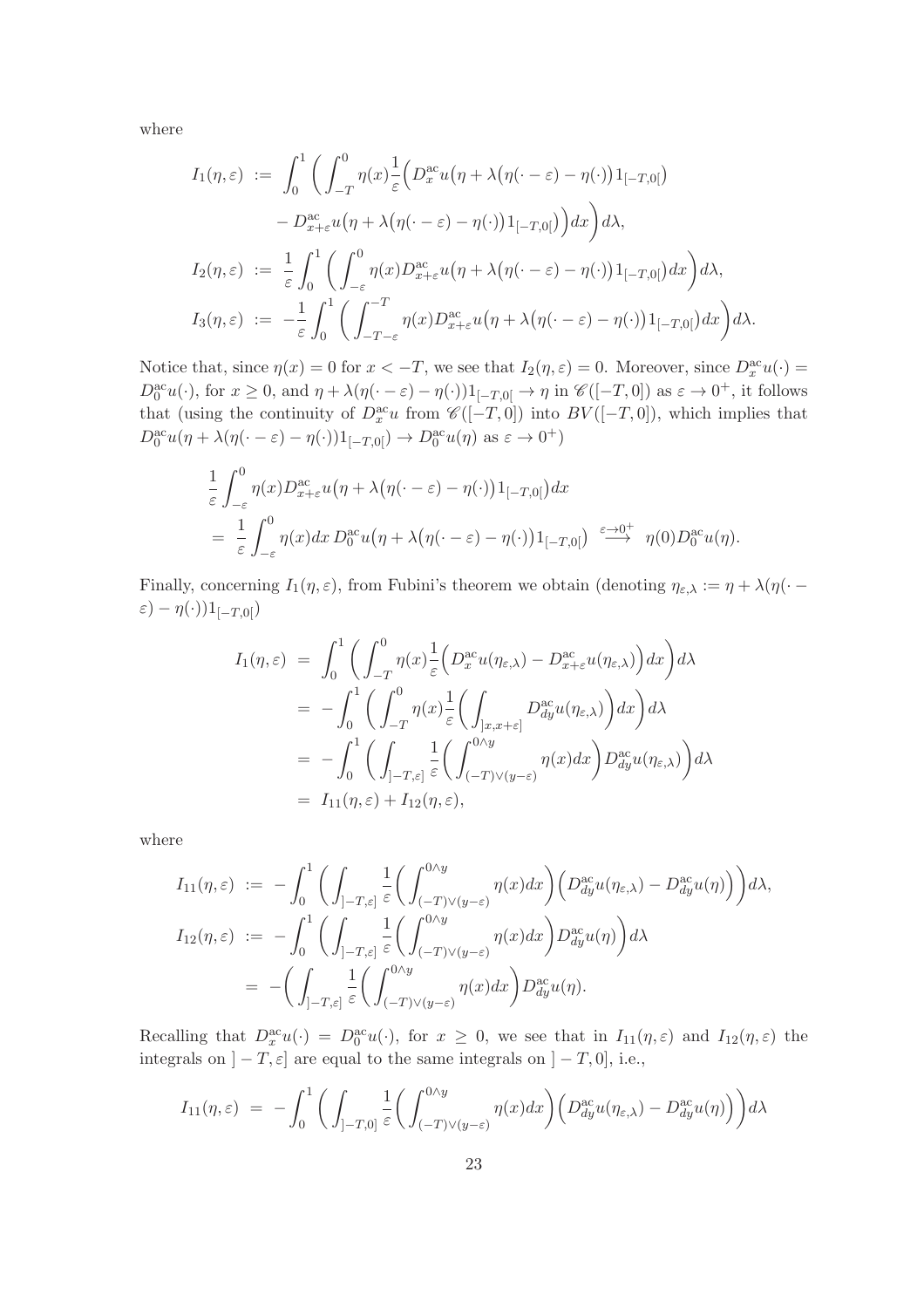$$
= -\int_0^1 \bigg( \int_{]-T,0]} \frac{1}{\varepsilon} \bigg( \int_{y-\varepsilon}^y \eta(x) dx \bigg) \bigg( D_{dy}^{\text{ac}} u(\eta_{\varepsilon,\lambda}) - D_{dy}^{\text{ac}} u(\eta) \bigg) \bigg) d\lambda,
$$
  
\n
$$
I_{12}(\eta,\varepsilon) = -\int_{]-T,0]} \frac{1}{\varepsilon} \bigg( \int_{(-T)\vee(y-\varepsilon)}^{0\wedge y} \eta(x) dx \bigg) D_{dy}^{\text{ac}} u(\eta)
$$
  
\n
$$
= -\int_{]-T,0]} \frac{1}{\varepsilon} \bigg( \int_{y-\varepsilon}^y \eta(x) dx \bigg) D_{dy}^{\text{ac}} u(\eta).
$$

Now, observe that

$$
|I_{11}(\eta,\varepsilon)| \leq \|\eta\|_{\infty} \|D^{\mathrm{ac}}_{\cdot}u(\eta_{\varepsilon,\lambda}) - D^{\mathrm{ac}}_{\cdot}u(\eta)\|_{\mathrm{Var}([-T,0])} \xrightarrow{\varepsilon \to 0^+} 0.
$$

Moreover, since  $\eta$  is continuous at  $y \in ]-T,0]$ , we deduce that  $\int_{y-\varepsilon}^{y} \eta(x) dx/\varepsilon \to \eta(y)$  as  $\varepsilon \to 0^+$ . Therefore, by Lebesgue's dominated convergence theorem, we get

$$
I_{12}(\eta,\varepsilon) \stackrel{\varepsilon\to 0^+}{\longrightarrow} -\int_{]-T,0]} \eta(y)D_{dy}^{\mathrm{ac}}u(\eta).
$$

In conclusion, we have

$$
D^{H} \mathcal{U}(\eta) = \eta(0) D_0^{\text{ac}} u(\eta) - \int_{]-T,0]} \eta(y) D_{dy}^{\text{ac}} u(\eta),
$$

which gives  $(2.21)$  using the integration by parts formula  $(2.4)$ .

For our second representation result of  $D^H\mathcal{U}$  we need the following generalization of the deterministic backward integral when the integrand is a measure.

**Definition 2.18** Let  $f: [-T, 0] \rightarrow \mathbb{R}$  be a càdlàg function and  $g \in \mathcal{M}([-T, 0])$ . Suppose that the following limit

$$
\int_{[-T,0]} g(ds) d^+ f(s) \ := \ \lim_{\varepsilon \to 0^+} \int_{[-T,0]} g(ds) \frac{f(s) - f(s - \varepsilon)}{\varepsilon},
$$

exists and it is finite. Then, the obtained quantity is denoted by  $\int_{[-T,0]} g d^+ f$  and called (deterministic, definite) backward integral of g with respect to  $f$  (on  $[a, b]$ ).

**Proposition 2.7** Let  $\eta \in C([-T, 0])$  be such that the quadratic variation on  $[-T, 0]$  exists. Let  $U: C([-T, 0]) \to \mathbb{R}$  be twice continuously Fréchet differentiable such that

$$
D^2\mathcal{U}\colon C([-T,0]) \longrightarrow \chi_0 \subset (C([-T,0])\hat{\otimes}_{\pi}C([-T,0]))^* \text{ continuously with respect to } \chi_0.
$$

Let us also suppose the following.

- (i)  $D_x^{2,Diag}U(\eta)$ , the diagonal element of the second-order derivative at  $\eta$ , has a set of discontinuity which has null measure with respect to  $[\eta]$  (in particular, if it is countable).
- (ii) There exist continuous extensions (necessarily unique):

 $u: \mathscr{C}([-T,0]) \to \mathbb{R}, \qquad D^2_{dx\,dy}u: \mathscr{C}([-T,0]) \to \chi_0$ 

of U and  $D_{dx\,dy}^2$ U, respectively.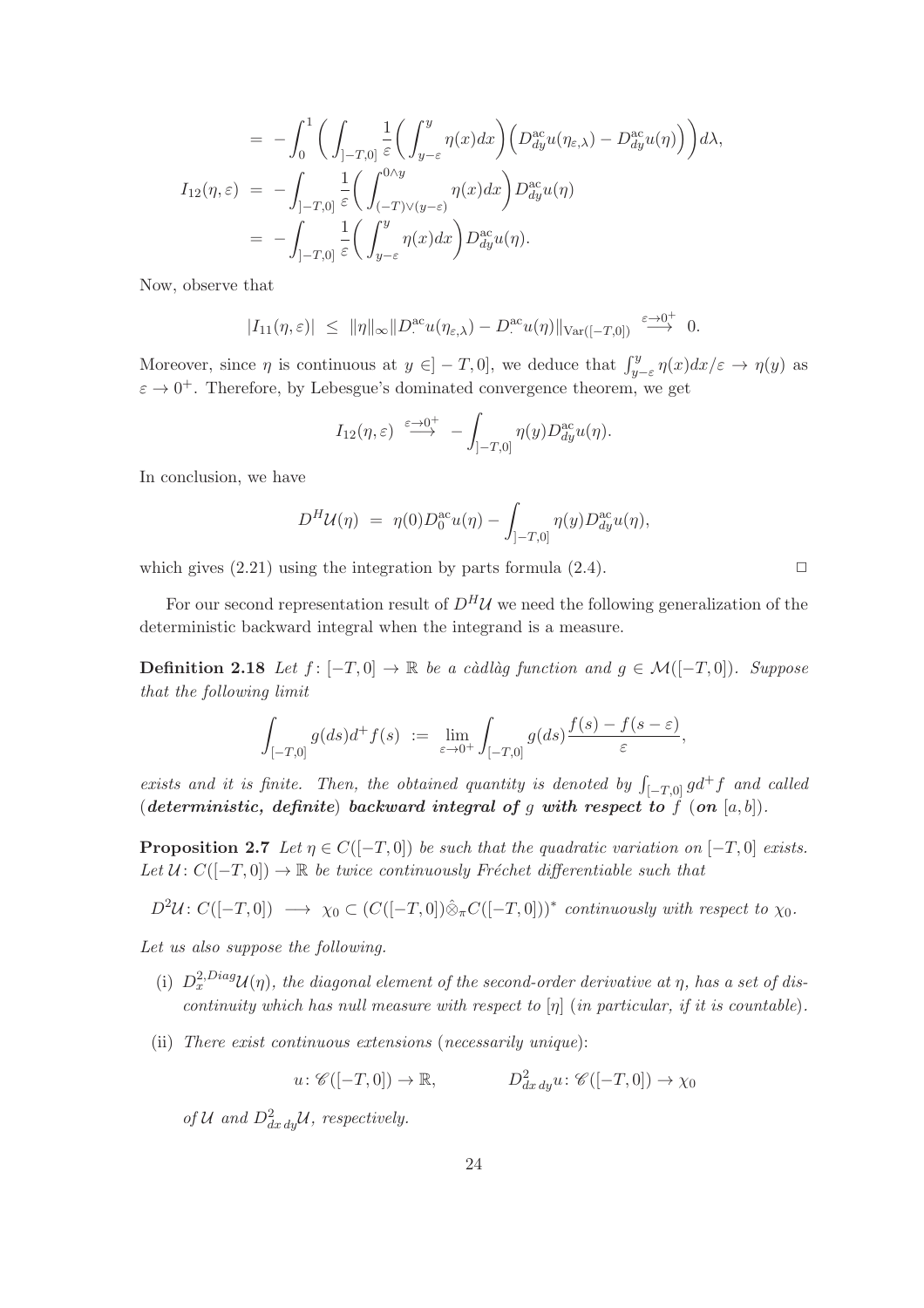(iii) The horizontal derivative  $D^H \mathcal{U}(\eta)$  exists at  $\eta \in C([-T, 0]).$ 

Then

$$
D^H \mathcal{U}(\eta) = \int_{[-T,0]} D_{dx}^{\perp} \mathcal{U}(\eta) d^{\dagger} \eta(x) - \frac{1}{2} \int_{[-T,0]} D_x^{2,Diag} \mathcal{U}(\eta) d[\eta](x).
$$
 (2.24)

In particular, the backward integral in (2.24) exists.

**Proof.** Let  $\eta \in C([-T, 0])$ , then using the definition of  $D^H \mathcal{U}(\eta)$  we are led to consider the following increment for the function  $u$ :

$$
\frac{u(\eta) - u(\eta(\cdot - \varepsilon)1_{[-T,0[} + \eta(0)1_{\{0\}})}{\varepsilon},\tag{2.25}
$$

with  $\varepsilon > 0$ . Our aim is to expand (2.25) using a Taylor's formula. To this end, we begin noting that, since  $\mathcal U$  is  $C^2$  Fréchet, for every  $\eta_1 \in C([-T, 0])$  the following standard Taylor's expansion holds:

$$
\mathcal{U}(\eta_1) = \mathcal{U}(\eta) + \int_{[-T,0]} D_{dx}\mathcal{U}(\eta) (\eta_1(x) - \eta(x)) \n+ \frac{1}{2} \int_{[-T,0]^2} D_{dx\,dy}^2 \mathcal{U}(\eta) (\eta_1(x) - \eta(x)) (\eta_1(y) - \eta(y)) \n+ \int_0^1 (1 - \lambda) \bigg( \int_{[-T,0]^2} \bigg( D_{dx\,dy}^2 \mathcal{U}(\eta + \lambda(\eta_1 - \eta)) \n- D_{dx\,dy}^2 \mathcal{U}(\eta) \bigg) (\eta_1(x) - \eta(x)) (\eta_1(y) - \eta(y)) \bigg) d\lambda.
$$

Now, using the density of  $C_{\eta(0)}([-T,0])$  into  $\mathscr{C}_{\eta(0)}([-T,0])$  with respect to the topology of  $\mathscr{C}([-T,0])$  and proceeding as in the proof of Proposition 2.6, we deduce the following Taylor's formula for u:

$$
\frac{u(\eta) - u(\eta(\cdot - \varepsilon)1_{[-T,0]} + \eta(0)1_{\{0\}})}{\varepsilon}
$$
\n
$$
= \int_{[-T,0]} D_{dx}^{\perp} \mathcal{U}(\eta) \frac{\eta(x) - \eta(x - \varepsilon)}{\varepsilon} \n- \frac{1}{2} \int_{[-T,0]^2} D_{dx}^2 dy \mathcal{U}(\eta) \frac{(\eta(x) - \eta(x - \varepsilon))(\eta(y) - \eta(y - \varepsilon))}{\varepsilon} 1_{[-T,0] \times [-T,0]}(x, y) \n- \int_0^1 (1 - \lambda) \left( \int_{[-T,0]^2} \left( D_{dx}^2 dy u(\eta + \lambda(\eta(\cdot - \varepsilon) - \eta(\cdot))1_{[-T,0]}\right) \right. \\
\left. - D_{dx}^2 dy \mathcal{U}(\eta) \right) \frac{(\eta(x) - \eta(x - \varepsilon))(\eta(y) - \eta(y - \varepsilon))}{\varepsilon} 1_{[-T,0] \times [-T,0]}(x, y) d\lambda.
$$
\n(2.26)

Recalling the definition of  $\chi_0$  given in Remark 2.10, we notice that (due to the presence of the indicator function  $1_{[-T,0[\times[-T,0[}])$ 

$$
\int_{[-T,0]^2} D^2_{dx\,dy} \mathcal{U}(\eta) \frac{(\eta(x) - \eta(x-\varepsilon))(\eta(y) - \eta(y-\varepsilon))}{\varepsilon} 1_{[-T,0[\times[-T,0[}(x,y))]}
$$
\n
$$
= \int_{[-T,0]^2} D^{2,L^2}_{xy} \mathcal{U}(\eta) \frac{(\eta(x) - \eta(x-\varepsilon))(\eta(y) - \eta(y-\varepsilon))}{\varepsilon} dx\,dy
$$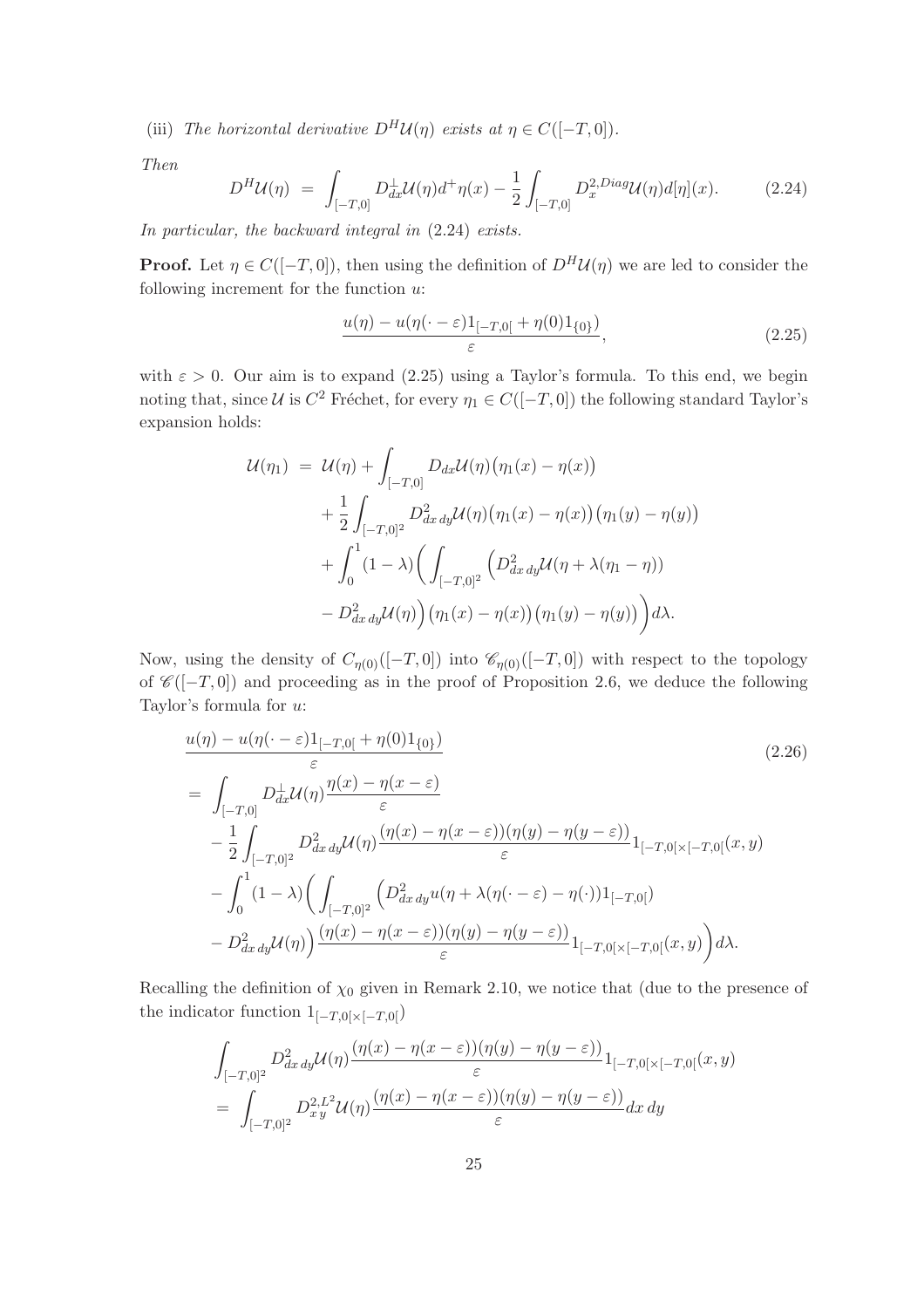$$
+\int_{[-T,0]} D_x^{2,Diag} \mathcal{U}(\eta) \frac{(\eta(x)-\eta(x-\varepsilon))^2}{\varepsilon} dx,
$$

where, by hypothesis, the maps  $\eta \in \mathscr{C}([-T,0]) \mapsto D^{2,L^2}_{xy}u(\eta) \in L^2([-T,0]^2)$  and  $\eta \in$  $\mathscr{C}([-T,0]) \mapsto D_x^{2,Diag}u(\eta) \in L^{\infty}([-T,0])$  are continuous. In particular, (2.26) becomes

$$
\frac{u(\eta) - u(\eta(\cdot - \varepsilon)1_{[-T,0[} + \eta(0)1_{\{0\}})}{\varepsilon} = I_1(\varepsilon) + I_2(\varepsilon) + I_3(\varepsilon) + I_4(\varepsilon) + I_5(\varepsilon), \qquad (2.27)
$$

where

$$
I_1(\varepsilon) := \int_{[-T,0]} D_{dx}^{\perp} \mathcal{U}(\eta) \frac{\eta(x) - \eta(x - \varepsilon)}{\varepsilon},
$$
  
\n
$$
I_2(\varepsilon) := -\frac{1}{2} \int_{[-T,0]^2} D_{xy}^{2,L^2} \mathcal{U}(\eta) \frac{(\eta(x) - \eta(x - \varepsilon))(\eta(y) - \eta(y - \varepsilon))}{\varepsilon} dx dy,
$$
  
\n
$$
I_3(\varepsilon) := -\frac{1}{2} \int_{[-T,0]^2} D_{x}^{2,Diag} \mathcal{U}(\eta) \frac{(\eta(x) - \eta(x - \varepsilon))^2}{\varepsilon} dx,
$$
  
\n
$$
I_4(\varepsilon) := -\int_{0}^{1} (1 - \lambda) \Big( \int_{[-T,0]^2} \Big( D_{xy}^{2,L^2} u(\eta + \lambda(\eta(\cdot - \varepsilon) - \eta(\cdot))1_{[-T,0[}) -D_{xy}^{2,L^2} \mathcal{U}(\eta) \Big) \frac{(\eta(x) - \eta(x - \varepsilon))(\eta(y) - \eta(y - \varepsilon))}{\varepsilon} dx dy \Big) d\lambda,
$$
  
\n
$$
I_5(\varepsilon) := -\int_{0}^{1} (1 - \lambda) \Big( \int_{[-T,0]} \Big( D_{x}^{2,Diag} u(\eta + \lambda(\eta(\cdot - \varepsilon) - \eta(\cdot))1_{[-T,0[}) -D_{x}^{2,Diag} \mathcal{U}(\eta) \Big) \frac{(\eta(x) - \eta(x - \varepsilon))^2}{\varepsilon} dx \Big) d\lambda.
$$

Firstly, we shall prove that

$$
I_2(\varepsilon) \stackrel{\varepsilon \to 0^+}{\longrightarrow} 0. \tag{2.28}
$$

To this end, for every  $\varepsilon > 0$ , define the operator  $T_{\varepsilon} : L^2([-T, 0]^2) \to \mathbb{R}$  as follows:

$$
T_{\varepsilon} g = \int_{[-T,0]^2} g(x,y) \frac{(\eta(x) - \eta(x-\varepsilon))(\eta(y) - \eta(y-\varepsilon))}{\varepsilon} dx dy, \quad \forall g \in L^2([-T,0]^2).
$$

Then  $T_{\varepsilon} \in L^2([-T, 0])^*$ . Indeed, from Cauchy-Schwarz inequality,

$$
|T_{\varepsilon} g| \leq ||g||_{L^{2}([-T,0]^{2})} \sqrt{\int_{[-T,0]^{2}} \frac{(\eta(x) - \eta(x-\varepsilon))^{2} (\eta(y) - \eta(y-\varepsilon))^{2}}{\varepsilon^{2}} dx dy}
$$
  
= 
$$
||g||_{L^{2}([-T,0]^{2})} \int_{[-T,0]} \frac{(\eta(x) - \eta(x-\varepsilon))^{2}}{\varepsilon} dx
$$

and this last quantity is bounded with respect to  $\varepsilon$  since the quadratic variation of  $\eta$  on  $[-T, 0]$  exists. In particular, we have proved that for every  $g \in L^2([-T, 0]^2)$  there exists a constant  $M_g \geq 0$  such that

$$
\sup_{0 < \varepsilon < 1} |T_{\varepsilon} g| \le M_g.
$$

It follows from Banach-Steinhaus theorem that there exists a constant  $M \geq 0$  such that

$$
\sup_{0 < \varepsilon < 1} \|T_{\varepsilon}\|_{L^2([-T, 0])^*} \le M. \tag{2.29}
$$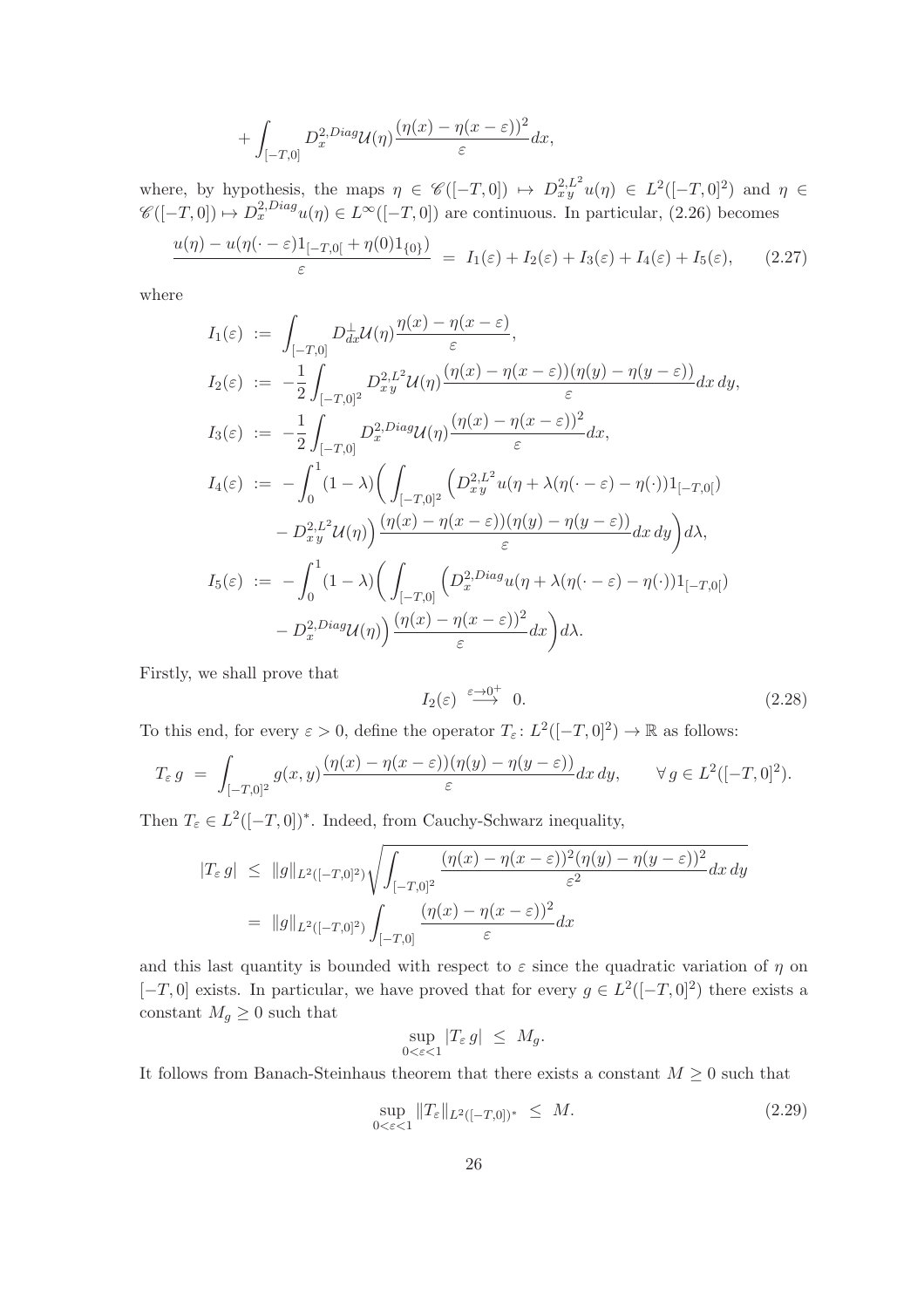Now, let us consider the set  $S := \{g \in L^2([-T, 0]^2): g(x, y) = e(x)f(y), \text{ with } e, f \in$  $C^1([-T, 0])\}$ , which is dense in  $L^2([-T, 0]^2)$ . Let us show that

$$
T_{\varepsilon} g \xrightarrow{\varepsilon \to 0^+} 0, \qquad \forall g \in \mathcal{S}.
$$
 (2.30)

Fix  $g \in \mathcal{S}$ , with  $g(x, y) = e(x)f(y)$  for any  $(x, y) \in [-T, 0]$ , then

$$
T_{\varepsilon} g = \frac{1}{\varepsilon} \int_{[-T,0]} e(x) \big( \eta(x) - \eta(x - \varepsilon) \big) dx \int_{[-T,0]} f(y) \big( \eta(y) - \eta(y - \varepsilon) \big) dy. \tag{2.31}
$$

We have

$$
\left| \int_{[-T,0]} e(x) (\eta(x) - \eta(x - \varepsilon)) dx \right| = \left| \int_{[-T,0]} (e(x) - e(x + \varepsilon)) \eta(x) dx \right|
$$
  

$$
- \int_{[-T-\varepsilon,-T]} e(x + \varepsilon) \eta(x) dx + \int_{[-\varepsilon,0]} e(x + \varepsilon) \eta(x) dx \right|
$$
  

$$
\leq \varepsilon \left( \int_{[-T,0]} |\dot{e}(x)| dx + 2||e||_{\infty} \right) ||\eta||_{\infty}.
$$

Similarly,

$$
\left| \int_{[-T,0]} f(y) \big( \eta(y) - \eta(y-\varepsilon) \big) dy \right| \ \leq \ \varepsilon \bigg( \int_{[-T,0]} |f(y)| dy + 2 \|f\|_{\infty} \bigg) \|\eta\|_{\infty}.
$$

Therefore, from (2.31) we find

$$
|T_\varepsilon\, g| \ \leq \ \varepsilon \bigg(\int_{[-T,0]} |\dot e(x)| dx + 2 \|e\|_\infty \bigg) \bigg(\int_{[-T,0]} |\dot f(y)| dy + 2 \|f\|_\infty \bigg) \|\eta\|_\infty^2,
$$

which converges to zero as  $\varepsilon$  goes to zero and therefore (2.30) is established. This in turn implies that

$$
T_{\varepsilon} g \stackrel{\varepsilon \to 0^+}{\longrightarrow} 0, \qquad \forall g \in L^2([-T, 0]^2). \tag{2.32}
$$

Indeed, fix  $g \in L^2([-T, 0]^2)$  and let  $(g_n)_n \subset S$  be such that  $g_n \to g$  in  $L^2([-T, 0]^2)$ . Then

$$
|T_{\varepsilon} g| \leq |T_{\varepsilon}(g - g_n)| + |T_{\varepsilon} g_n| \leq ||T_{\varepsilon}||_{L^2([-T,0]^2)^*} ||g - g_n||_{L^2([-T,0]^2)} + |T_{\varepsilon} g_n|.
$$

From (2.29) it follows that

$$
|T_{\varepsilon} g| \leq M \|g - g_n\|_{L^2([-T,0]^2)} + |T_{\varepsilon} g_n|,
$$

which implies  $\limsup_{\varepsilon\to 0^+} |T_{\varepsilon} g| \leq M \|g - g_n\|_{L^2([-T,0]^2)}$ . Sending *n* to infinity, we deduce (2.32) and finally (2.28).

Let us now consider the term  $I_3(\varepsilon)$  in (2.27). Since the quadratic variation  $[\eta]$  exists, it follows from Portmanteau's theorem and hypothesis (i) that

$$
I_3(\varepsilon) = \int_{[-T,0]} D_x^{2,Diag} \mathcal{U}(\eta) \frac{(\eta(x) - \eta(x-\varepsilon))^2}{\varepsilon} dx \underset{\varepsilon \to 0^+}{\longrightarrow} \int_{[-T,0]} D_x^{2,Diag} \mathcal{U}(\eta) d[\eta](x).
$$

Regarding the term  $I_4(\varepsilon)$  in (2.27), let  $\phi_\eta: [0,1]^2 \to L^2([-T,0]^2)$  be given by

$$
\phi_{\eta}(\varepsilon,\lambda)(\cdot,\cdot) = D^{2,L^2}_{\cdot\cdot\cdot}u(\eta + \lambda(\eta(\cdot-\varepsilon)-\eta(\cdot))1_{[-T,0[}).
$$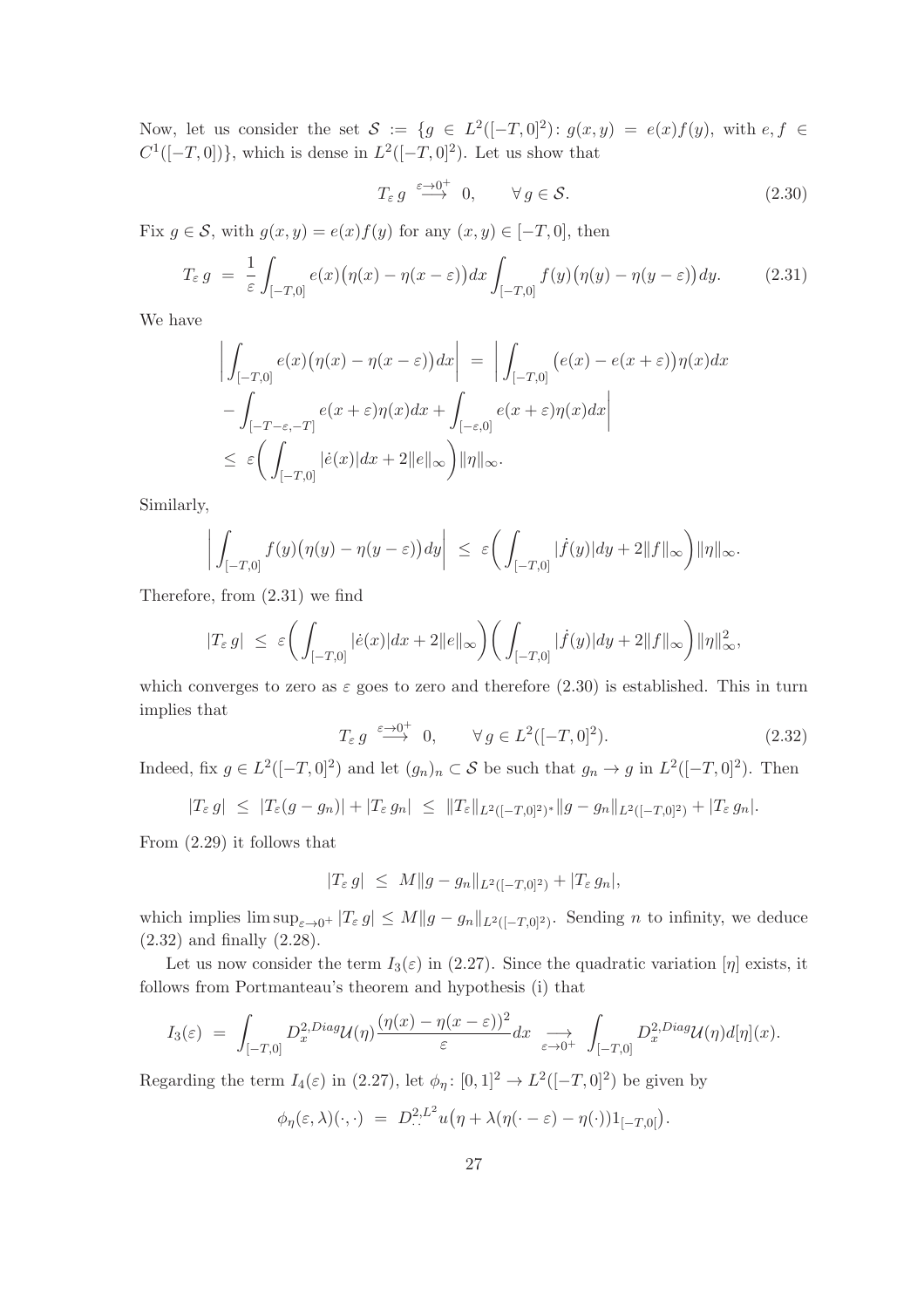By hypothesis,  $\phi_{\eta}$  is a continuous map, and hence it is uniformly continuous, since  $[0, 1]^2$ is a compact set. Let  $\rho_{\phi_{\eta}}$  denote the continuity modulus of  $\phi_{\eta}$ , then

$$
\|D^{2,L^2}_{\cdot\cdot\cdot}u(\eta+\lambda(\eta(\cdot-\varepsilon)-\eta(\cdot))1_{[-T,0[})-D^{2,L^2}_{\cdot\cdot\cdot}U(\eta)\|_{L^2([-T,0]^2)}
$$
  
=  $\|\phi_{\eta}(\varepsilon,\lambda)-\phi_{\eta}(0,\lambda)\|_{L^2([-T,0]^2)} \leq \rho_{\phi_{\eta}}(\varepsilon).$ 

This implies, by Cauchy-Schwarz inequality,

$$
\begin{split}\n&\left|\int_{0}^{1} (1-\lambda) \left(\int_{[-T,0]^{2}} \left(D_{xy}^{2,L^{2}} u(\eta+\lambda(\eta(\cdot-\varepsilon)-\eta(\cdot))1_{[-T,0[})\right)\right.\\
&\left.-D_{xy}^{2,L^{2}} \mathcal{U}(\eta)\right) \frac{(\eta(x)-\eta(x-\varepsilon))(\eta(y)-\eta(y-\varepsilon))}{\varepsilon} dx\,dy\right) d\lambda\right| \\
&\leq \int_{0}^{1} (1-\lambda) \left|\left|D_{\cdot\cdot\cdot}^{2,L^{2}} u(\eta+\lambda(\eta(\cdot-\varepsilon)-\eta(\cdot))1_{[-T,0]})\right.\right.\\
&\left.-D_{\cdot\cdot\cdot}^{2,L^{2}} \mathcal{U}(\eta)\right|\left|_{L^{2}([-T,0]^{2})} \sqrt{\int_{[-T,0]^{2}} \frac{(\eta(x)-\eta(x-\varepsilon))^{2}(\eta(y)-\eta(y-\varepsilon))^{2}}{\varepsilon^{2}} dx\,dy}\,d\lambda\right| \\
&\leq \int_{0}^{1} (1-\lambda)\rho_{\phi_{\eta}}(\varepsilon) \left(\int_{[-T,0]} \frac{(\eta(x)-\eta(x-\varepsilon))^{2}}{\varepsilon} dx\right) d\lambda \\
&= \frac{1}{2}\rho_{\phi_{\eta}}(\varepsilon) \int_{[-T,0]} \frac{(\eta(x)-\eta(x-\varepsilon))^{2}}{\varepsilon} dx \xrightarrow{\varepsilon\to 0^{+}} 0.\n\end{split}
$$

Finally, we consider the term  $I_5(\varepsilon)$  in (2.27). Define  $\psi_\eta: [0,1]^2 \to L^\infty([-T,0])$  as follows:

$$
\psi_{\eta}(\varepsilon,\lambda)(\cdot) = D^{2,Diag}_{\cdot}u(\eta + \lambda(\eta(\cdot - \varepsilon) - \eta(\cdot))1_{[-T,0]}).
$$

We see that  $\psi_{\eta}$  is uniformly continuous. Let  $\rho_{\psi_{\eta}}$  denote the continuity modulus of  $\psi_{\eta}$ , then

$$
||D^{2,Diag}_{\cdot}u(\eta+\lambda(\eta(\cdot-\varepsilon)-\eta(\cdot))1_{[-T,0[})-D^{2,Diag}_{\cdot}U(\eta)||_{L^{\infty}([-T,0])}
$$
  
=  $||\psi_{\eta}(\varepsilon,\lambda)-\psi_{\eta}(0,\lambda)||_{L^{\infty}([-T,0])} \leq \rho_{\psi_{\eta}}(\varepsilon).$ 

Therefore, we have

$$
\left| \int_0^1 (1 - \lambda) \left( \int_{[-T,0]} \left( D_x^{2,Diag} u(\eta + \lambda(\eta(\cdot - \varepsilon) - \eta(\cdot)) \mathbf{1}_{[-T,0]} \right) \right) d\lambda \right|
$$
  
-  $D_x^{2,Diag} u(\eta) \left| \frac{(\eta(x) - \eta(x - \varepsilon))^2}{\varepsilon} dx \right| d\lambda \right|$   

$$
\leq \int_0^1 (1 - \lambda) \left( \int_{[-T,0]} \rho_{\psi_\eta}(\varepsilon) \frac{(\eta(x) - \eta(x - \varepsilon))^2}{\varepsilon} dx \right) d\lambda
$$
  
=  $\frac{1}{2} \rho_{\psi_\eta}(\varepsilon) \int_{[-T,0]} \frac{(\eta(x) - \eta(x - \varepsilon))^2}{\varepsilon} dx \xrightarrow{\varepsilon \to 0^+} 0.$ 

In conclusion, we have proved that all the integral terms in the right-hand side of  $(2.27)$ , unless  $I_1(\varepsilon)$ , admit a limit when  $\varepsilon$  goes to zero. Since the left-hand side admits a limit, namely  $D^H \mathcal{U}(\eta)$ , we deduce that the backward integral

$$
I_1(\varepsilon) = \int_{[-T,0]} D_{dx}^{\perp} \mathcal{U}(\eta) \frac{\eta(x) - \eta(x - \varepsilon)}{\varepsilon} \stackrel{\varepsilon \to 0^+}{\longrightarrow} \int_{[-T,0]} D_{dx}^{\perp} \mathcal{U}(\eta) d^{\dagger} \eta(x)
$$

exists and it is finite, which concludes the proof.  $\Box$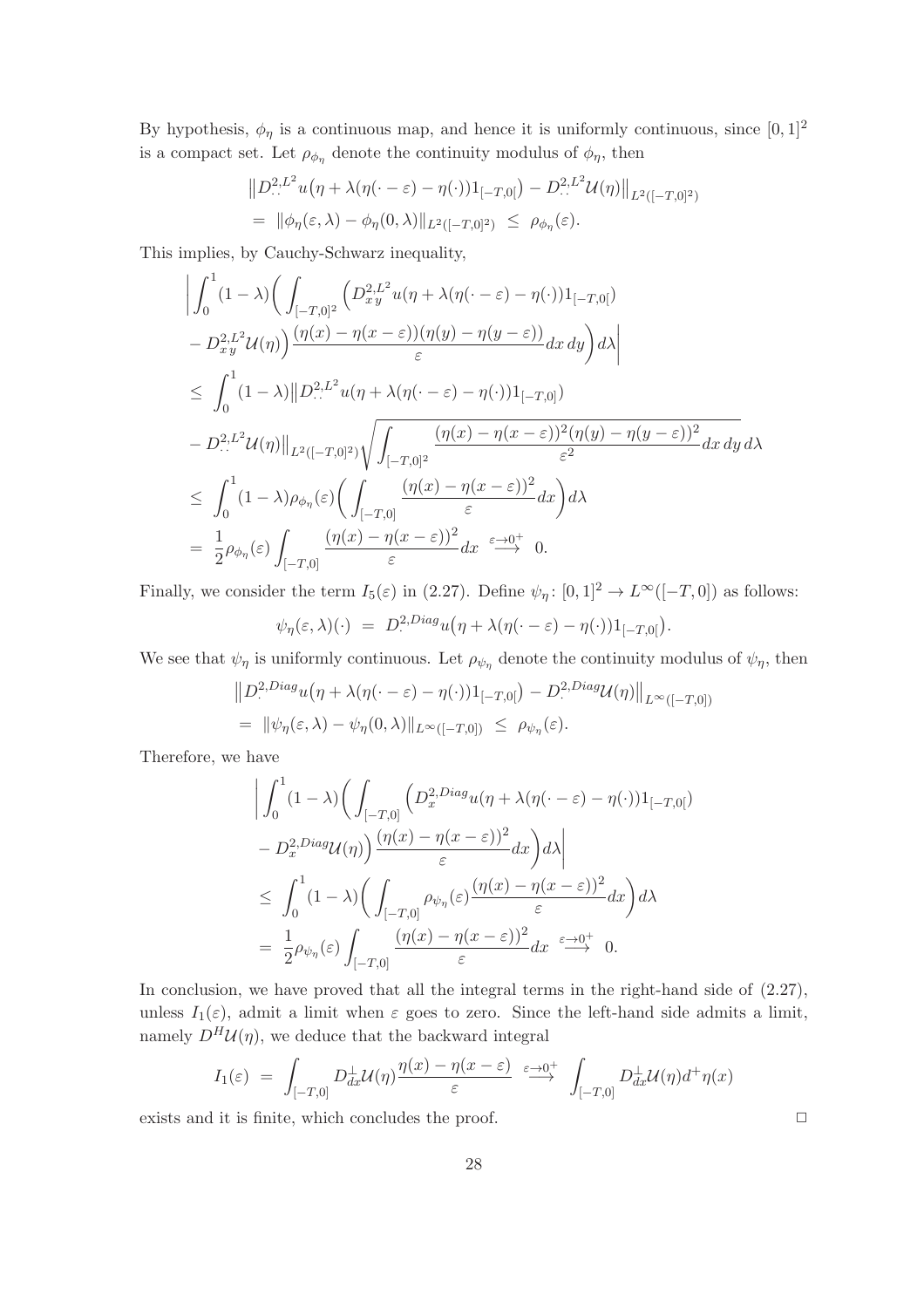# 3 Strong-viscosity solutions to path-dependent PDEs

In the present section, we study the path-dependent nonlinear Kolmogorov equation:

$$
\begin{cases}\n\partial_t \mathcal{U} + D^H \mathcal{U} + \frac{1}{2} D^{VV} \mathcal{U} = F(t, \eta, \mathcal{U}, D^V \mathcal{U}), & \forall (t, \eta) \in [0, T[ \times C([-T, 0]),\\ \n\mathcal{U}(T, \eta) = G(\eta), & \forall \eta \in C([-T, 0]),\n\end{cases} (3.1)
$$

where  $G: C([-T, 0]) \to \mathbb{R}$  and  $F: [0, T] \times C([-T, 0]) \times \mathbb{R} \times \mathbb{R} \to \mathbb{R}$  are Borel measurable functions. Firstly, we provide a definition of classical solution to equation (3.1). Then, motivated by a significant hedging example, we introduce a concept of weak (strong-viscosity) solution.

# 3.1 Path-dependent Kolmogorov equation: classical solutions

In this subsection, we give the definition of classical solution to the path-dependent nonlinear Kolmogorov equation (3.1) and provide a uniqueness result using BSDE methods. We conclude proving existence in the case  $F \equiv 0$ , arising for example in hedging problems of path-dependent contingent claims.

**Definition 3.1** A function  $\mathcal{U} \colon [0,T] \times C([-T,0]) \to \mathbb{R}$  in  $C^{1,2}(([0,T[ \times past) \times present) \cap$  $C([0, T] \times C([-T, 0]))$ , which solves equation (3.1), is called a **classical solution** to the path-dependent nonlinear Kolmogorov equation (3.1).

To prove uniqueness we need to introduce some additional notations. Let  $(\Omega, \mathcal{F}, \mathbb{P})$  be a complete probability space on which a real Brownian motion  $W = (W_t)_{t>0}$  is defined. Let  $\mathbb{F} = (\mathcal{F}_t)_{t>0}$  denote the completion of the natural filtration generated by W.

•  $\mathbb{S}^p(t,T)$ ,  $p \geq 1$ ,  $0 \leq t \leq T$ , the set of real càdlàg F-predictable processes  $Y = (Y_s)_{t \leq s \leq T}$ such that

$$
\|Y\|^p_{\mathrm{sp}_{(t,T)}} := \ \mathbb{E}\Big[\sup_{t\leq s\leq T}|Y_s|^p\Big] \ < \ \infty.
$$

•  $\mathbb{H}^p(t,T)^d$ ,  $p \geq 1$ ,  $0 \leq t \leq T$ , the set of  $\mathbb{R}^d$ -valued predictable processes  $Z = (Z_s)_{t \leq s \leq T}$ such that

$$
\|Z\|_{\mathbb{H}^p(t,T)^d}^p := \mathbb{E}\bigg[\bigg(\int_t^T |Z_s|^2 ds\bigg)^{\frac{p}{2}}\bigg] < \infty.
$$

We simply write  $\mathbb{H}^p(t,T)$  when  $d=1$ .

•  $\mathbb{A}^{+,2}(t,T)$ ,  $0 \le t \le T$ , the set of real nondecreasing predictable processes  $K =$  $(K_s)_{t\leq s\leq T} \in \mathbb{S}^2(t,T)$  with  $K_t = 0$ , so that

$$
||K||_{\mathbb{S}^2(t,T)}^2 := \mathbb{E} \big[ |K_T|^2 \big].
$$

•  $\mathbb{L}^p(t,T;\mathbb{R}^m)$ ,  $p\geq 1$ ,  $0\leq t\leq T$ , the set of  $\mathbb{R}^m$ -valued F-predictable processes  $\phi =$  $(\phi_s)_{t\leq s\leq T}$  such that

$$
\|\phi\|_{\mathbb{L}^p(t,T;\mathbb{R}^m)}^p := \mathbb{E}\bigg[\int_t^T |\phi_s|^p ds\bigg] < \infty.
$$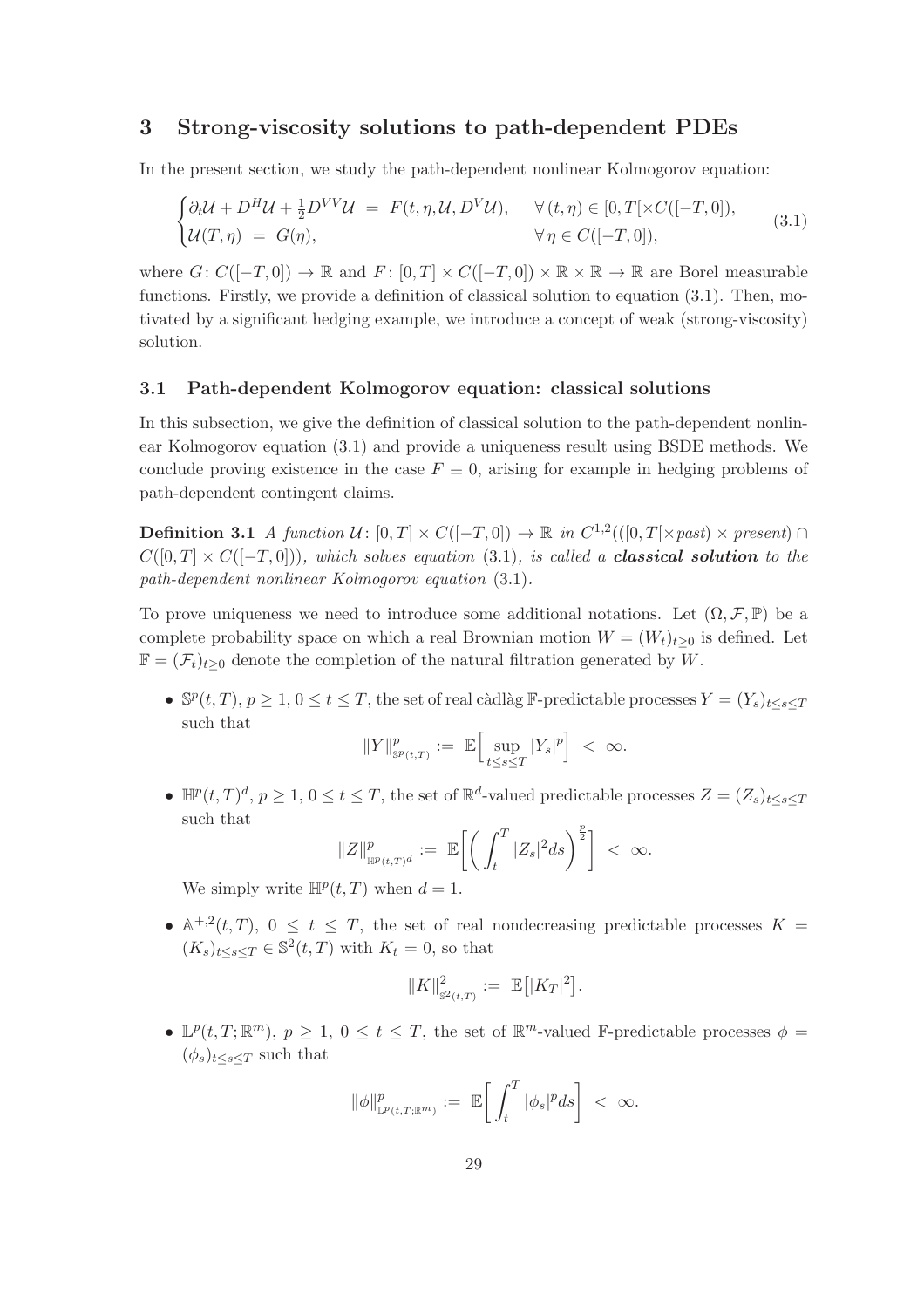**Definition 3.2** Let  $t \in [0, T]$  and  $\eta \in C([-T, 0])$ . Then, we define the **stochastic flow**:

$$
\mathbb{W}_s^{t,\eta}(x) = \begin{cases} \eta(x+s-t), & -T \le x \le t-s, \\ \eta(0) + W_{x+s} - W_t, & t-s < x \le 0, \end{cases}
$$

for any  $t \leq s \leq T$ .

**Theorem 3.1** Let  $G: C([-T, 0]) \to \mathbb{R}$  and  $F: [0, T] \times C([-T, 0]) \times \mathbb{R} \times \mathbb{R} \to \mathbb{R}$  be Borel measurable functions satisfying, for some positive constants  $C$  and  $m$ ,

$$
|F(t, \eta, y, z) - F(t, \eta, y', z')| \leq C(|y - y'| + |z - z'|),
$$
  

$$
|G(\eta)| + |F(t, \eta, 0, 0)| \leq C(1 + ||\eta||_{\infty}^{m}),
$$

for all  $(t, \eta) \in [0, T] \times C([-T, 0]), y, y' \in \mathbb{R}$ , and  $z, z' \in \mathbb{R}$ . Let  $\mathcal{U}$ :  $[0, T] \times C([-T, 0]) \to \mathbb{R}$ be a classical solution to equation  $(3.1)$ , satisfying the polynomial growth condition:

$$
|\mathcal{U}(t,\eta)| \le C\big(1 + \|\eta\|_{\infty}^m\big), \qquad \forall (t,\eta) \in [0,T] \times C([-T,0]). \tag{3.2}
$$

Then, we have

$$
\mathcal{U}(t,\eta) = Y_t^{t,\eta}, \qquad \forall (t,\eta) \in [0,T] \times C([-T,0]),
$$

where  $(Y_s^{t,\eta}, Z_s^{t,\eta})_{s \in [t,T]} = (\mathcal{U}(s, \mathbb{W}_s^{t,\eta}), D^V \mathcal{U}(s, \mathbb{W}_s^{t,\eta}) 1_{[t,T[}(s))_{s \in [t,T]} \in \mathbb{S}^2(t,T) \times \mathbb{H}^2(t,T)$  is the solution to the backward stochastic differential equation,  $\mathbb{P}\text{-}a.s.,$ 

$$
Y_s^{t,\eta} = G(\mathbb{W}_T^{t,\eta}) + \int_s^T F(r, \mathbb{W}_r^{t,\eta}, Y_r^{t,\eta}, Z_r^{t,\eta}) dr - \int_s^T Z_r^{t,\eta} dW_r, \qquad t \le s \le T.
$$

In particular, there exists at most one classical solution to the path-dependent nonlinear Kolmogorov equation (3.1).

**Proof.** Fix  $(t, \eta) \in [0, T] \times C([-T, 0])$  and set, for all  $t \leq s \leq T$ ,

$$
Y_s^{t,\eta} = \mathcal{U}(s,\mathbb{W}_s^{t,\eta}), \qquad Z_s^{t,\eta} = D^V \mathcal{U}(s,\mathbb{W}_s^{t,\eta}) 1_{[t,T]}(s).
$$

Then, for any  $T_0 \in [t, T]$ , applying Itô's formula (2.20) to  $\mathcal{U}(s, \mathbb{W}_s^{t, \eta})$  and using the fact that U solves equation (3.1), we find,  $\mathbb{P}\text{-a.s.}$ ,

$$
Y_s^{t,\eta} = Y_{T_0}^{t,\eta} + \int_s^{T_0} F(r, \mathbb{W}_r^{t,\eta}, Y_r^{t,\eta}, Z_r^{t,\eta}) dr - \int_s^{T_0} Z_r^{t,\eta} dW_r, \qquad t \le s \le T_0.
$$
 (3.3)

The thesis would follow if we could pass to the limit in (3.3) as  $T_0 \to T$ . To do this, we notice that it follows from Proposition A.1 that there exists a positive constant  $c$ , depending only on  $T$  and the constants  $C$  and  $m$  appearing in the statement of the present Theorem 3.1, such that

$$
\mathbb{E}\int_{t}^{T_0} |Z_s^{t,\eta}|^2 ds \leq c \|Y^{t,\eta}\|_{\mathbb{S}^2(t,T)}^2 + c \mathbb{E}\int_{t}^{T} |F(r,\mathbb{W}_r^{t,\eta},0,0)|^2 dr, \qquad \forall T_0 \in [t,T[.
$$

We recall that, for any  $q \geq 1$ ,

$$
\mathbb{E}\Big[\sup_{t\leq s\leq T} \|\mathbb{W}_s^{t,\eta}\|_{\infty}^q\Big] < \infty. \tag{3.4}
$$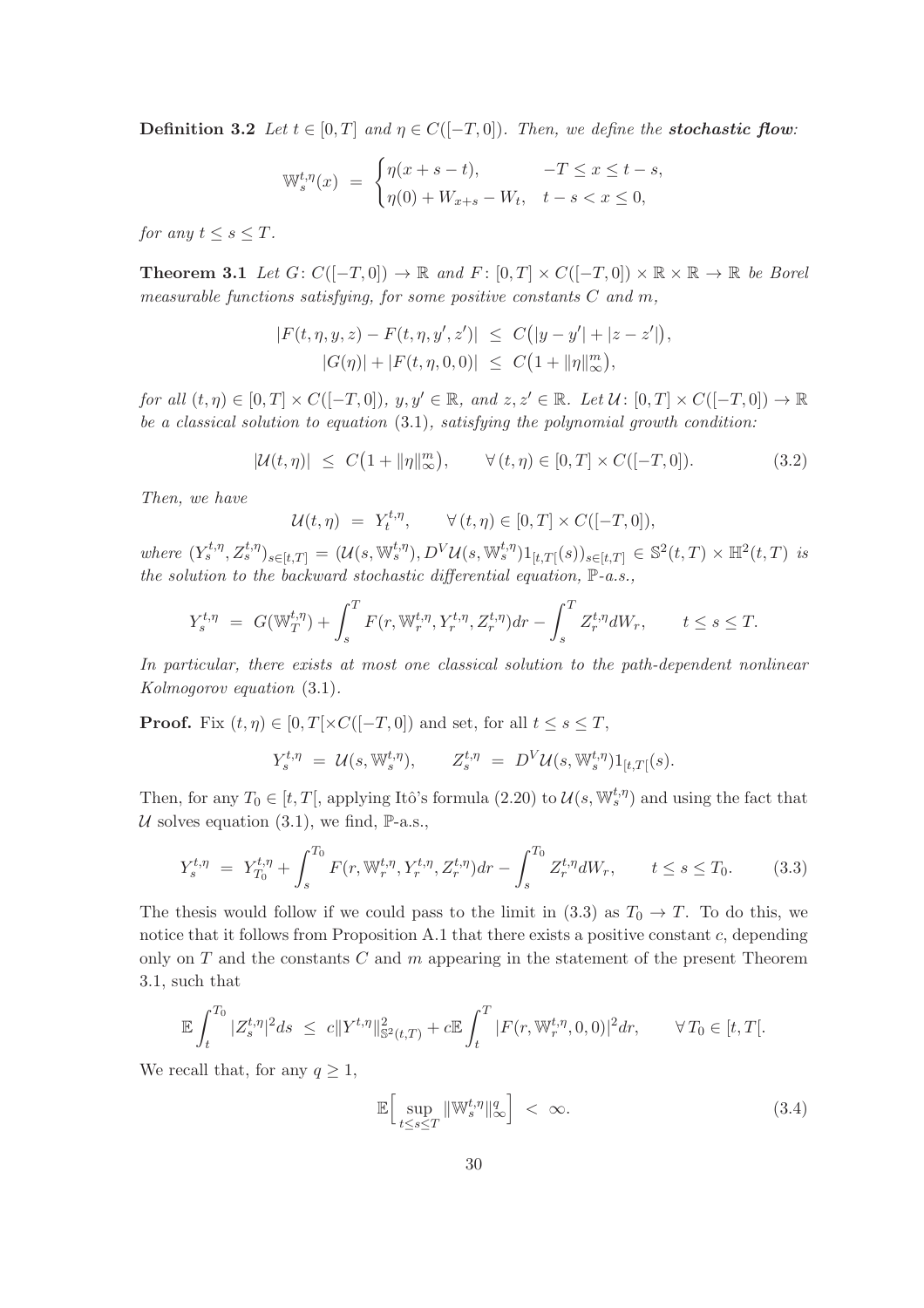Notice that from (3.2) and (3.4) we have  $||Y^{t,\eta}||_{\mathbb{S}^2(t,T)} < \infty$ , so that  $Y \in \mathbb{S}^2(t,T)$ . Then, from monotone convergence theorem we find

$$
\mathbb{E}\int_t^T |Z_s^{t,\eta}|^2 ds \ \leq \ c \|Y^{t,\eta}\|_{{\mathbb S}^2(t,T)}^2 + c \mathbb{E}\int_t^T |F(r,{\mathbb W}_r^{t,\eta},0,0)|^2 dr.
$$

Therefore, it follows from the polynomial growth condition of F and (3.4) that  $Z \in \mathbb{H}^2(t, T)$ . This implies, using the Lipschitz character of F in  $(y, z)$ , that  $\mathbb{E} \int_t^T |F(r, \mathbb{W}^{t,\eta}_r, Y^{t,\eta}_r, Z^{t,\eta}_r)|^2 dr <$  $\infty$ , so that we can pass to the limit in (3.3) and we get the thesis.

We conclude this subsection with an existence result for the path-dependent heat equation, namely for the path-dependent nonlinear Kolmogorov equation (3.1) with  $F \equiv 0$ .

**Theorem 3.2** Let  $F \equiv 0$  and  $G: C([-T, 0]) \rightarrow \mathbb{R}$  be given by, for all  $\eta \in C([-T, 0])$ 

$$
G(\eta) = g\bigg(\int_{[-T,0]} \varphi_1(x+T)d^{-}\eta(x), \dots, \int_{[-T,0]} \varphi_N(x+T)d^{-}\eta(x)\bigg), \tag{3.5}
$$

for some functions  $g \in C^2_p(\mathbb{R}^N)$  (g and its first and second derivatives are continuous and have polynomial growth) and  $\varphi_1, \ldots, \varphi_N \in C^2([0,T])$ , with  $N \in \mathbb{N} \setminus \{0\}$  and  $\varphi_i(x) = 0$  for any  $x \in \mathbb{R} \setminus [0,T]$ . Then, there exists a unique classical solution U to the path-dependent heat equation (3.1), which is given by

$$
\mathcal{U}(t,\eta) = \mathbb{E}\big[G(\mathbb{W}_T^{t,\eta})\big], \qquad \forall (t,\eta) \in [0,T] \times C([-T,0]).
$$

**Proof.** Let us consider the function  $\mathcal{U} : [0, T] \times C([-T, 0]) \to \mathbb{R}$  given by, for all  $(t, \eta) \in$  $[0, T] \times C([-T, 0]),$ 

$$
\mathcal{U}(t,\eta) = \mathbb{E}\big[G(\mathbb{W}_T^{t,\eta})\big]
$$
  
= 
$$
\mathbb{E}\bigg[g\bigg(\int_{[-t,0]} \varphi_1(x+t)d^-\eta(x) + \int_t^T \varphi_1(s)dW_s,\dots\bigg)\bigg]
$$
  
= 
$$
\Psi\bigg(t,\int_{[-t,0]} \varphi_1(x+t)d^-\eta(x),\dots,\int_{[-t,0]} \varphi_N(x+t)d^-\eta(x)\bigg),
$$

where

$$
\Psi(t,x_1,\ldots,x_N) = \mathbb{E}\bigg[g\bigg(x_1+\int_t^T\varphi_1(s)dW_s,\ldots,x_N+\int_t^T\varphi_N(s)dW_s\bigg)\bigg],
$$

for any  $(t, x_1, \ldots, x_N) \in [0, T] \times \mathbb{R}^N$ . Notice that, for any  $i, j = 1, \ldots, N$ ,

$$
D_{x_i}\Psi(t,x_1,\ldots,x_N) = \mathbb{E}\bigg[D_{x_i}g\bigg(x_1+\int_t^T\varphi_1(s)dW_s,\ldots,x_N+\int_t^T\varphi_N(s)dW_s\bigg)\bigg],
$$
  

$$
D_{x_ix_j}^2\Psi(t,x_1,\ldots,x_N) = \mathbb{E}\bigg[D_{x_ix_j}^2g\bigg(x_1+\int_t^T\varphi_1(s)dW_s,\ldots,x_N+\int_t^T\varphi_N(s)dW_s\bigg)\bigg],
$$

so that  $\Psi$  and its first and second spatial derivatives are continuous on  $[0, T] \times \mathbb{R}^N$ . Let us focus on the time derivative  $\partial_t \Psi$  of  $\Psi$ . We have, for any  $h > 0$  such that  $t + h \in [0, T]$ ,

$$
\frac{\Psi(t+h,x_1,\ldots,x_N)-\Psi(t,x_1,\ldots,x_N)}{h}
$$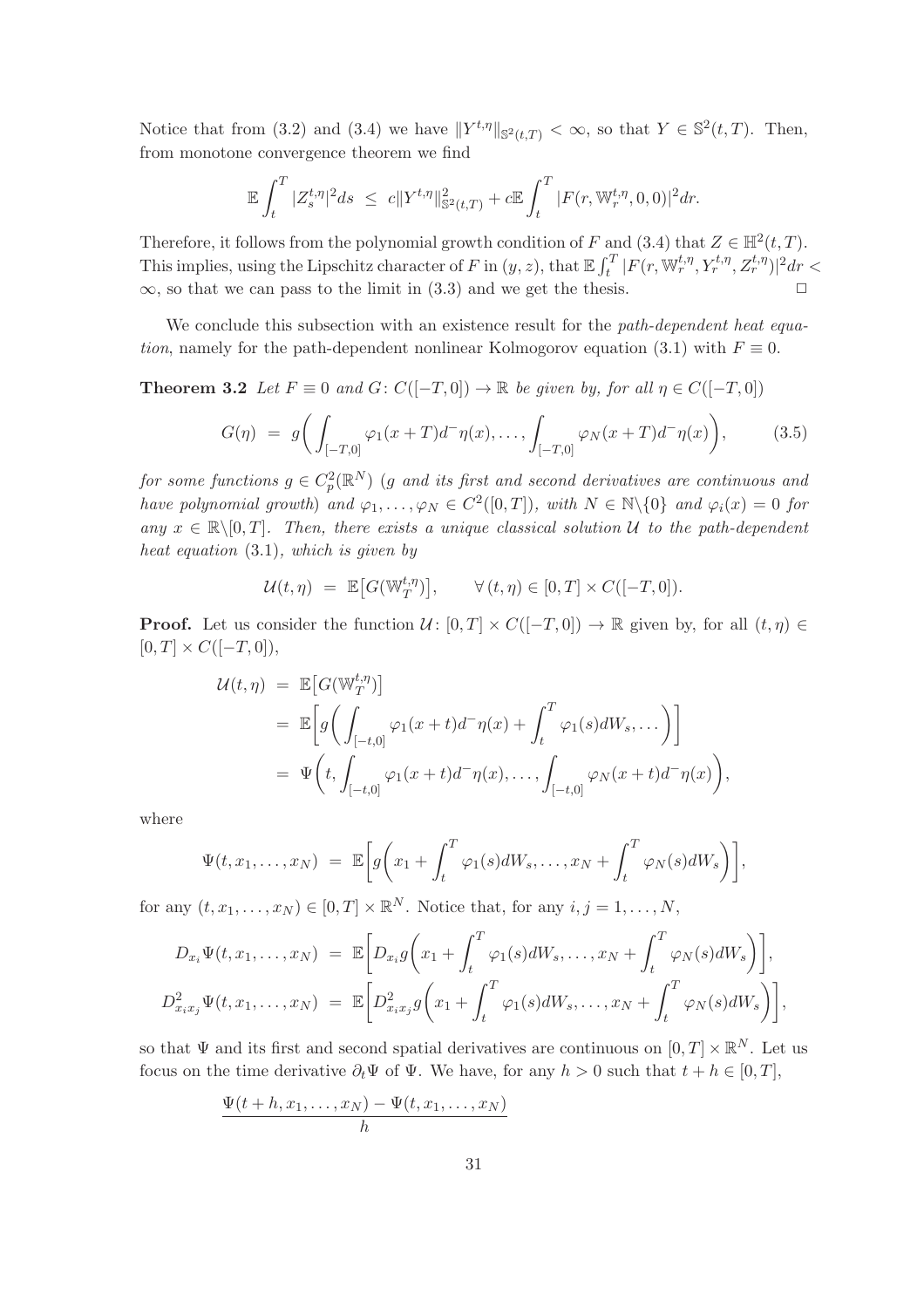$$
= \frac{1}{h} \mathbb{E}\bigg[g\bigg(x_1 + \int_{t+h}^T \varphi_1(s)dW_s, \dots\bigg) - g\bigg(x_1 + \int_t^T \varphi_1(s)dW_s, \dots\bigg)\bigg].
$$

Then, using a standard Taylor's formula, we find

$$
\frac{\Psi(t+h,x_1,\ldots,x_N) - \Psi(t,x_1,\ldots,x_N)}{h}
$$
\n
$$
= -\frac{1}{h} \mathbb{E} \bigg[ \int_0^1 \sum_{i=1}^N D_{x_i} g\bigg(x_1 + \int_t^T \varphi_1(s) dW_s - \alpha \int_t^{t+h} \varphi_1(s) dW_s, \ldots \bigg) \int_t^{t+h} \varphi_i(s) dW_s d\alpha \bigg].
$$
\n(3.6)

Now, it follows from the integration by parts formula of Malliavin calculus, see, e.g., formula  $(1.42)$  in [29] (taking into account that Itô integrals are Skorohod integrals), that, for any  $i = 1, \ldots, N$ ,

$$
\mathbb{E}\bigg[D_{x_i}g\bigg(x_1+\int_t^T\varphi_1(s)\big(1-\alpha 1_{[t,t+h]}(s)\big)dW_s,\dots\bigg)\int_t^{t+h}\varphi_i(s)dW_s\bigg]\tag{3.7}
$$

$$
= (1-\alpha)\mathbb{E}\bigg[\sum_{j=1}^N D_{x_ix_j}^2g\bigg(x_1+\int_t^T\varphi_1(s)\big(1-\alpha1_{[t,t+h]}(s)\big)dW_s,\dots\bigg)\int_t^{t+h}\varphi_i(s)\varphi_j(s)ds\bigg].
$$

Then, plugging (3.7) into (3.6) and letting  $h \to 0^+$ , we get (recalling that  $D^2_{x_ix_j}g$  has polynomial growth, for any  $i, j$ )

$$
\partial_t^+ \Psi(t, x_1, \dots, x_N) = -\frac{1}{2} \mathbb{E} \bigg[ \sum_{i,j=1}^N D_{x_i x_j}^2 g\bigg(x_1 + \int_t^T \varphi_1(s) dW_s, \dots \bigg) \varphi_i(t) \varphi_j(t) \bigg], \quad (3.8)
$$

for any  $(t, x_1, \ldots, x_N) \in [0, T[ \times \mathbb{R}^N, \text{ where } \partial_t^+ \Psi \text{ denotes the right-time derivative of } \Psi.$ Since  $\Psi$  and  $\partial_t^+\Psi$  are continuous, we deduce that  $\partial_t\Psi$  exists and is continuous on  $[0,T[$ (see for example Corollary 1.2, Chapter 2, in [31]). Moreover, from the representation formula (3.8) we see that  $\partial_t \Psi$  exists and is continuous up to time T. Furthermore, from the expression of  $D_{x_ix_j}^2 \Psi$ , we see that

$$
\partial_t \Psi(t, x_1, \dots, x_N) = -\frac{1}{2} \sum_{i,j=1}^N \varphi_i(t) \varphi_j(t) D^2_{x_i x_j} \Psi(t, x_1, \dots, x_N).
$$

Therefore,  $\Psi \in C^{1,2}([0,T] \times \mathbb{R}^N)$  and is a classical solution to the Cauchy problem:

$$
\begin{cases} \partial_t \Psi(t, \mathbf{x}) + \frac{1}{2} \sum_{i,j=1}^N \varphi_i(t) \varphi_j(t) D_{x_i x_j}^2 \Psi(t, \mathbf{x}) = 0, & \forall (t, \mathbf{x}) \in [0, T[ \times \mathbb{R}^N, \\ \Psi(t, \mathbf{x}) = g(\mathbf{x}), & \forall \mathbf{x} \in \mathbb{R}^N. \end{cases}
$$
(3.9)

Now we express the derivatives of  $U$  in terms of  $\Psi$ . We begin noting that, taking into account Proposition 2.3, for each i and  $t \in [0, T]$ , the linear functional  $T_{i,t} : C([-T, 0]) \to \mathbb{R}$ is given by

$$
T_{i,t}\eta = \int_{[-t,0]} \varphi_i(x+t)d^{-}\eta(x) = \eta(0)\varphi_i(t) - \int_{-t}^{0} \eta(x)\dot{\varphi}_i(x+t)dx, \qquad \forall \eta \in C([-T,0]).
$$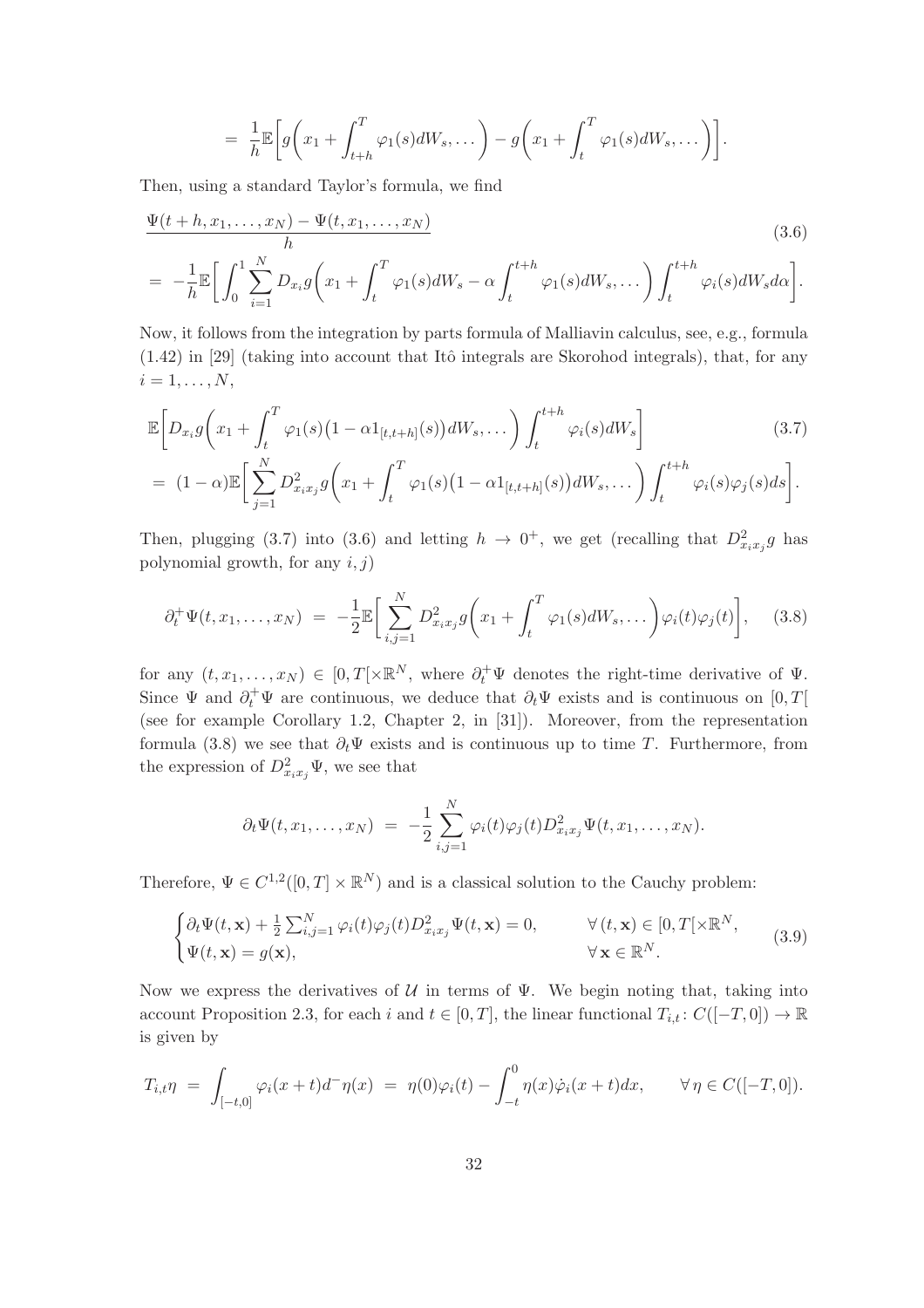This shows easily that  $T_{i,t}$  is continuous with respect to the topology of  $\mathscr{C}([-T,0])$ . This in turn implies that  $U$  is continuous with respect to the topology of  $\mathscr{C}([-T,0])$ . Therefore, U admits a unique extension  $u: \mathscr{C}([-T,0]) \to \mathbb{R}$ , which is given by

$$
u(t,\eta) = \Psi\bigg(t, \int_{[-t,0]} \varphi_1(x+t) d^-\eta(x), \ldots, \int_{[-t,0]} \varphi_N(x+t) d^-\eta(x)\bigg),
$$

for all  $(t, \eta) \in [0, T] \times \mathscr{C}([-T, 0])$ . We also define the map  $\tilde{u} \colon [0, T] \times \mathscr{C}([-T, 0]) \times \mathbb{R} \to \mathbb{R}$ as in (2.5):

$$
\tilde{u}(t,\gamma,a) = u(t,\gamma 1_{[-T,0[} + a1_{\{0\}})) = \Psi\bigg(t,\ldots,a\varphi_i(t) - \int_{-t}^0 \gamma(x)\dot{\varphi}_i(x+t)dx,\ldots\bigg),
$$

for all  $(t, \gamma, a) \in [0, T] \times \mathscr{C}([-T, 0]) \times \mathbb{R}$ . Let us evaluate the time derivative  $\partial_t \mathcal{U}(t, \eta)$ , for a given  $(t, \eta) \in [0, T[ \times C([-T, 0])$ :

$$
\partial_t \mathcal{U}(t,\eta) = \partial_t \Psi \bigg(t, \int_{[-t,0]} \varphi_1(x+t) d^-\eta(x), \dots, \int_{[-t,0]} \varphi_N(x+t) d^-\eta(x)\bigg) + \sum_{i=1}^N D_{x_i} \Psi \bigg(t, \dots, \int_{[-t,0]} \varphi_i(x+t) d^-\eta(x), \dots\bigg) \partial_t \bigg(\int_{[-t,0]} \varphi_i(x+t) d^-\eta(x)\bigg).
$$

Notice that

$$
\partial_t \left( \int_{[-t,0]} \varphi_i(x+t) d^-\eta(x) \right) = \partial_t \left( \eta(0)\varphi(t) - \int_{-t}^0 \eta(x)\dot{\varphi}_i(x+t) dx \right)
$$
  

$$
= \eta(0)\dot{\varphi}(t) - \eta(-t)\dot{\varphi}_i(0^+) - \int_{-t}^0 \eta(x)\ddot{\varphi}_i(x+t) dx.
$$

Let us proceed with the horizontal derivative. We have

$$
D^H \mathcal{U}(t, \eta) = D^H u(t, \eta) = D^H \tilde{u}(t, \eta_{[-T,0[}, \eta(0))
$$
  
\n
$$
= \lim_{\varepsilon \to 0^+} \frac{\tilde{u}(t, \eta_{[-T,0[}(\cdot), \eta(0)) - \tilde{u}(t, \eta_{[-T,0[}(\cdot - \varepsilon), \eta(0)))}{\varepsilon}
$$
  
\n
$$
= \lim_{\varepsilon \to 0^+} \left( \frac{1}{\varepsilon} \Psi \left( t, \dots, \eta(0) \varphi_i(t) - \int_{-t}^0 \eta(x) \dot{\varphi}_i(x + t) dx, \dots \right) - \frac{1}{\varepsilon} \Psi \left( t, \dots, \eta(0) \varphi_i(t) - \int_{-t}^0 \eta(x - \varepsilon) \dot{\varphi}_i(x + t) dx, \dots \right) \right).
$$

From the fundamental theorem of calculus, we obtain

$$
\frac{1}{\varepsilon} \Psi\left(t, \ldots, \eta(0)\varphi_i(t) - \int_{-t}^0 \eta(x)\dot{\varphi}_i(x+t)dx, \ldots\right) \n- \frac{1}{\varepsilon} \Psi\left(t, \ldots, \eta(0)\varphi_i(t) - \int_{-t}^0 \eta(x-\varepsilon)\dot{\varphi}_i(x+t)dx, \ldots\right) \n= \frac{1}{\varepsilon} \int_0^{\varepsilon} \sum_{i=1}^N D_{x_i} \Psi\left(t, \ldots, \eta(0)\varphi_i(t) - \int_{-t}^0 \eta(x-y)\dot{\varphi}_i(x+t)dx, \ldots\right) \partial_y\left(\eta(0)\varphi_i(t) - \int_{-t}^0 \eta(x-y)\dot{\varphi}_i(x+t)dx\right)dy.
$$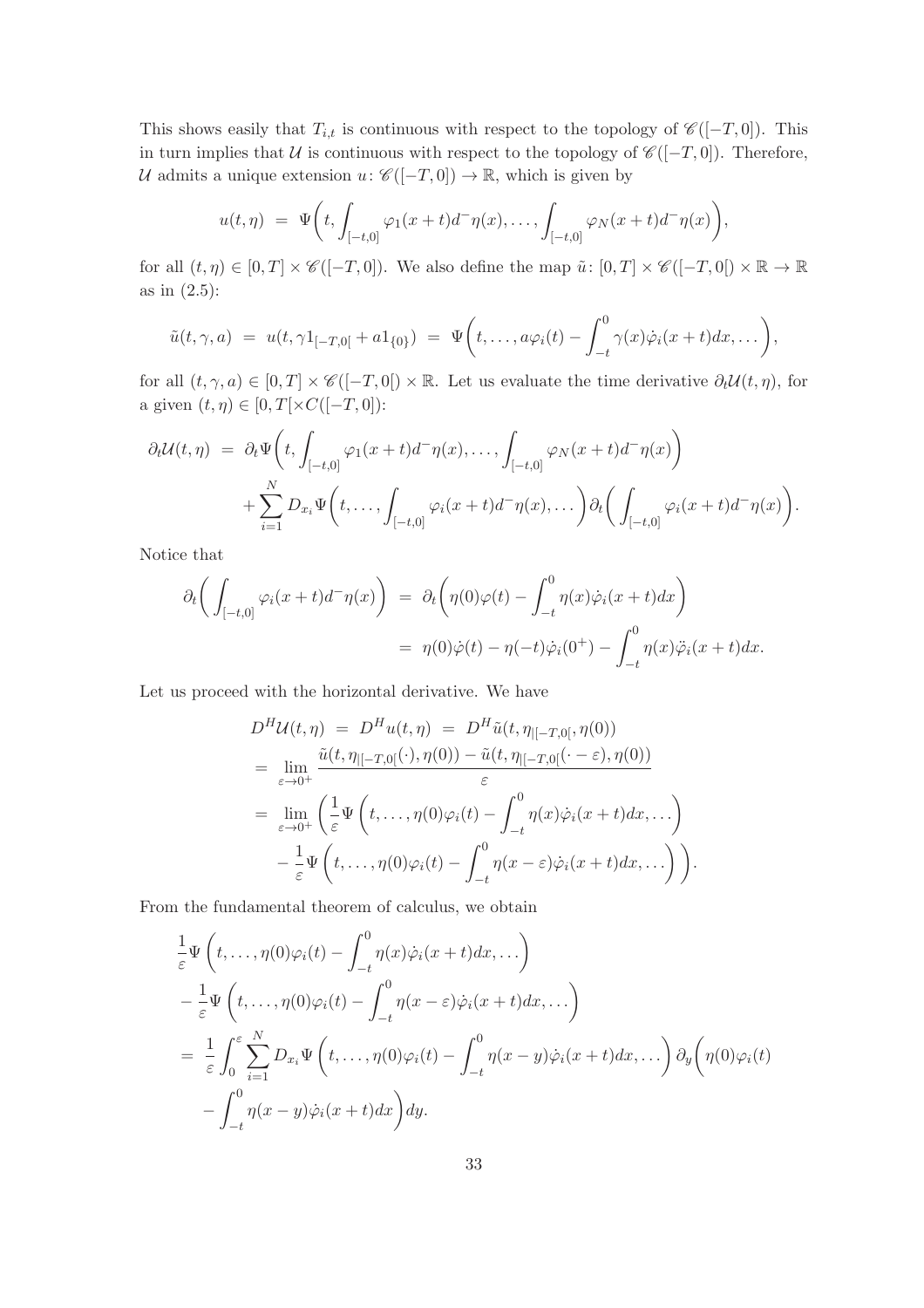Notice that

$$
\partial_y \left( \eta(0)\varphi_i(t) - \int_{-t}^0 \eta(x-y)\dot{\varphi}_i(x+t)dx \right) = -\partial_y \left( \int_{-t-y}^{-y} \eta(x)\dot{\varphi}_i(x+y+t)dx \right)
$$
  
= 
$$
- \left( \eta(-y)\dot{\varphi}_i(t) - \eta(-t-y)\dot{\varphi}_i(0^+) + \int_{-t-y}^{-y} \eta(x)\ddot{\varphi}_i(x+y+t)dx \right).
$$

Therefore

$$
D^H \mathcal{U}(t, \eta)
$$
  
=  $-\lim_{\varepsilon \to 0^+} \frac{1}{\varepsilon} \int_0^{\varepsilon} \sum_{i=1}^N D_{x_i} \Psi \left( t, \dots, \eta(0) \varphi_i(t) - \int_{-t}^0 \eta(x - y) \dot{\varphi}_i(x + t) dx, \dots \right) \left( \eta(-y) \dot{\varphi}_i(t) - \eta(-t - y) \dot{\varphi}_i(0^+) + \int_{-t - y}^{-y} \eta(x) \ddot{\varphi}_i(x + y + t) dx \right) dy$   
=  $-\sum_{i=1}^N D_{x_i} \Psi \left( t, \dots, \eta(0) \varphi_i(t) - \int_{-t}^0 \eta(x) \dot{\varphi}_i(x + t) dx, \dots \right) \left( \eta(0) \dot{\varphi}(t) - \eta(-t) \dot{\varphi}_i(0^+) - \int_{-t}^0 \eta(x) \ddot{\varphi}_i(x + t) dx \right).$ 

Finally, concerning the vertical derivative we have

$$
D^{V}U(t,\eta) = D^{V}u(t,\eta) = \partial_{a}\tilde{u}(t,\eta_{[-T,0[}+\eta(0)1_{\{0\}}))
$$
  

$$
= \sum_{i=1}^{N} D_{x_{i}}\Psi\left(t, \int_{[-t,0]} \varphi_{1}(x+t)d^{-}\eta(x),\dots\right)\varphi_{i}(t)
$$

and

$$
D^{VV}U(t,\eta) = D^{VV}u(t,\eta) = \partial_{aa}^2 \tilde{u}(t,\eta 1_{[-T,0[} + \eta(0)1_{\{0\}}))
$$
  

$$
= \sum_{i,j=1}^N D_{x_ix_j}^2 \Psi\left(t, \int_{[-t,0]} \varphi_1(x+t)d^-\eta(x),\dots\right)\varphi_i(t)\varphi_j(t).
$$

From the regularity of  $\Psi$  it follows that  $\mathcal{U} \in C^{1,2}((0,T] \times \text{past}) \times \text{present})$ ). Moreover, since  $\Psi$  satisfies the Cauchy problem (3.9), we conclude that  $\partial_t \mathcal{U}(t, \eta) + D^H \mathcal{U}(t, \eta) + D^H \mathcal{U}(t, \eta)$  $\frac{1}{2}D^{VV}U(t,\eta) = 0$ , for all  $(t,\eta) \in [0,T[\times C([-T,0]),$  therefore U is a classical solution to the path-dependent heat equation  $(3.1)$ .  $\Box$ 

#### 3.2 Towards a weaker notion of solution: a significant hedging example

In the present subsection, we consider the path-dependent nonlinear Kolmogorov equation  $(3.1)$  in the case  $F \equiv 0$ . This situation is particularly interesting, since it arises, for example, in hedging problems of path-dependent contingent claims. More precisely, consider a real continuous finite quadratic variation process X on  $(\Omega, \mathcal{F}, \mathbb{P})$  and denote X the window process associated to X. Let us assume that  $[X]_t = t$ , for any  $t \in [0, T]$ . the hedging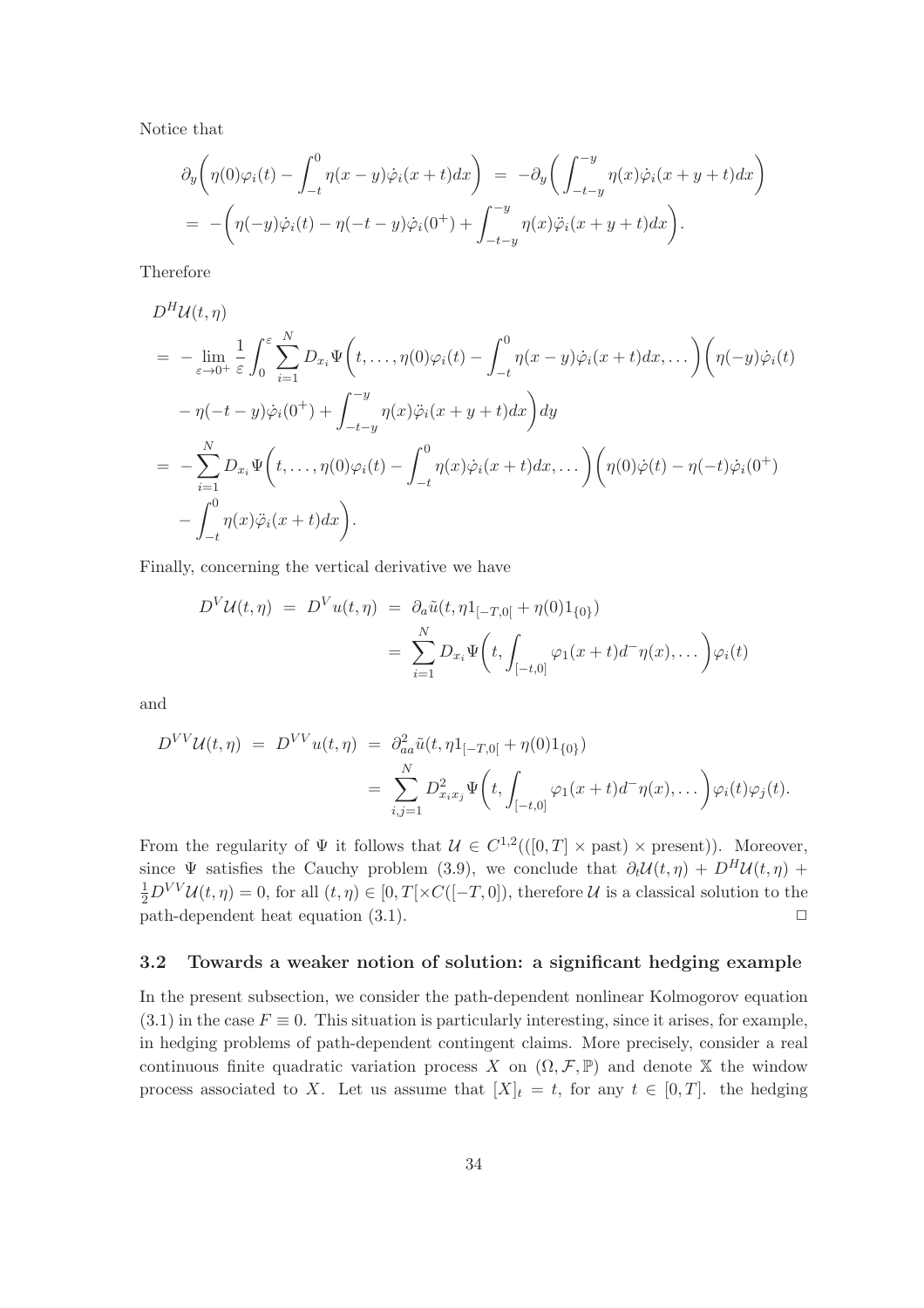problem that we have in mind is the following: given a contingent claim's payoff  $G(\mathbb{X}_T)$ , is it possible to have

$$
G(\mathbb{X}_T) = G_0 + \int_0^T Z_t d^- X_t, \qquad (3.10)
$$

for some  $G_0 \in \mathbb{R}$  and some F-adapted process  $Z = (Z_t)_{t \in [0,T]}$  such that  $Z_t = v(t, \mathbb{X}_t)$ , with  $v: [0, T] \times C([-T, 0]) \to \mathbb{R}$ ? When X is a Brownian motion W and  $\int_0^T |Z_t|^2 dt < \infty$ , P-a.s., the previous forward integral is an Itô integral. If  $G$  is regular enough and it is cylindrical in the sense of (3.5), we know from Theorem 3.2 that there exists a unique classical solution  $\mathcal{U}: [0, T] \times C([-T, 0]) \rightarrow \mathbb{R}$  to equation (3.1).

Then, we see from Itô's formula  $(2.20)$  that  $\mathcal U$  satisfies, P-a.s.,

$$
\mathcal{U}(t,\mathbb{X}_t) = \mathcal{U}(0,\mathbb{X}_0) + \int_0^t D^V \mathcal{U}(s,\mathbb{X}_s) d^- X_s, \qquad 0 \le t \le T. \tag{3.11}
$$

In particular, (3.10) holds with  $Z_t = D^V \mathcal{U}(t, \mathbb{X}_t)$ , for any  $t \in [0, T]$ ,  $G_0 = \mathcal{U}(0, \mathbb{X}_t)$ . However, a significant hedging example is the lookback-type payoff

$$
G(\eta) = \sup_{x \in [-T,0]} \eta(x), \qquad \forall \eta \in C([-T,0]).
$$

We look again for  $\mathcal{U} \colon [0,T] \times C([-T,0]) \to \mathbb{R}$  which verifies (3.11), at least for X being a Brownian motion W. Since  $\mathcal{U}(t, \mathbb{W}_t)$  has to be a martingale, a candidate for  $\mathcal{U}$  it is  $\mathcal{U}(t,\eta) = \mathbb{E}[G(\mathbb{W}_T^{t,\eta})],$  for all  $(t,\eta) \in [0,T] \times C([-T,0]).$  However, this latter  $\mathcal U$  can be shown not to be regular to be a classical solution to equation (3.1), even if it is "virtually" a solution to the path-dependent nonlinear Kolmogorov equation (3.1). This will lead us to introduce a weaker notion of solution to equation (3.1). To characterize the map  $\mathcal{U}$ , we notice that it admits the probabilistic representation formula, for all  $(t, \eta) \in [0, T] \times C([-T, 0]),$ 

$$
\mathcal{U}(t,\eta) = \mathbb{E}\big[G(\mathbb{W}_T^{t,\eta})\big] = \mathbb{E}\Big[\sup_{-T\leq x\leq 0} \mathbb{W}_T^{t,\eta}(x)\Big]
$$
  
= 
$$
\mathbb{E}\Big[\Big(\sup_{-t\leq x\leq 0} \eta(x)\Big) \vee \Big(\sup_{t\leq x\leq T} \big(W_x - W_t + \eta(0)\big)\Big)\Big] = f\Big(t, \sup_{-t\leq x\leq 0} \eta(x), \eta(0)\Big),
$$

where the function  $f : [0, T] \times \mathbb{R} \times \mathbb{R} \to \mathbb{R}$  is given by

$$
f(t, m, x) = \mathbb{E}[m \vee (S_{T-t} + x)], \qquad \forall (t, m, x) \in [0, T] \times \mathbb{R} \times \mathbb{R}, \tag{3.12}
$$

with  $S_t = \sup_{0 \le s \le t} W_s$ , for all  $t \in [0, T]$ . Recalling Remark 2.2, it follows from the presence of sup<sub>-t≤x≤0</sub>  $\eta(x)$  among the arguments of f, that U is not continuous with respect to the topology of  $\mathscr{C}([-T,0])$ , therefore it can not be a classical solution to equation (3.1). However, we notice that  $\sup_{-t\leq x\leq 0}\eta(x)$  is Lipschitz on  $(C([-T, 0]), \|\cdot\|_{\infty})$ , therefore it will follow from Theorem 3.4 that  $U$  is a strong-viscosity solution to equation (3.1) in the sense of Definition 3.4. Nevertheless, in this particular case, even if  $\mathcal U$  is not a classical solution, we shall prove that it is associated to the classical solution of a certain finite dimensional PDE. To this end, we begin computing an explicit form for  $f$ , for which it is useful to recall the following standard result.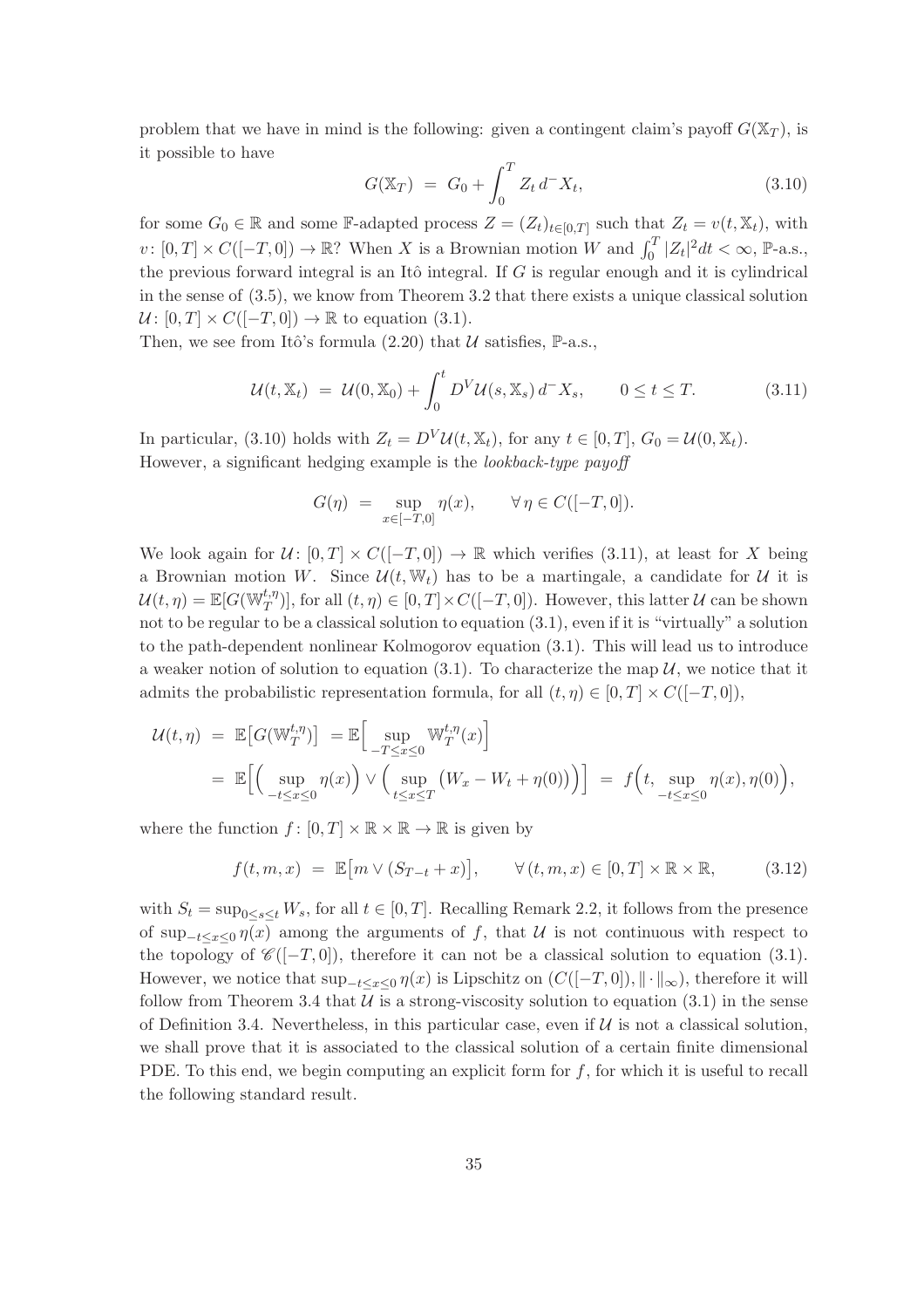**Lemma 3.1 (Reflection principle)** For every  $a > 0$  and  $t > 0$ ,

$$
\mathbb{P}(S_t \ge a) = \mathbb{P}(|B_t| \ge a).
$$

In particular, for each t, the random variables  $S_t$  and  $|B_t|$  have the same law, whose density is given by:

$$
\varphi_t(z) = \sqrt{\frac{2}{\pi t}} e^{-\frac{z^2}{2t}} 1_{[0,\infty)}(z), \quad \forall z \in \mathbb{R}.
$$

**Proof.** See Proposition 3.7, Chapter III, in [35].  $\Box$ 

From Lemma 3.1 it follows that, for all  $(t, m, x) \in [0, T] \times \mathbb{R} \times \mathbb{R}$ ,

$$
f(t,m,x) = \int_0^\infty m \vee (z+x) \varphi_{T-t}(z) dz = \int_0^\infty m \vee (z+x) \frac{2}{\sqrt{T-t}} \varphi \left( \frac{z}{\sqrt{T-t}} \right) dz,
$$

where  $\varphi(z) = \exp(z^2/2)/\sqrt{2\pi}, z \in \mathbb{R}$ , is the standard Gaussian density.

**Lemma 3.2** The function f defined in (3.12) is given by, for all  $(t, m, x) \in [0, T] \times \mathbb{R} \times \mathbb{R}$ ,

$$
f(t, m, x) = 2m\left(\Phi\left(\frac{m-x}{\sqrt{T-t}}\right) - \frac{1}{2}\right) + 2x\left(1 - \Phi\left(\frac{m-x}{\sqrt{T-t}}\right)\right) + \sqrt{\frac{2(T-t)}{\pi}}e^{-\frac{(m-x)^2}{2(T-t)}},
$$

for  $x \leq m$ , and

$$
f(t,x,m) = x + \sqrt{\frac{2(T-t)}{\pi}},
$$

for  $x > m$ , where  $\Phi(y) = \int_{-\infty}^{y} \varphi(z) dz$ ,  $y \in \mathbb{R}$ , is the standard Gaussian cumulative distribution function.

**Proof.** First case:  $x \leq m$ . We have

$$
f(t,m,x) = \int_0^{m-x} m \frac{2}{\sqrt{T-t}} \varphi\left(\frac{z}{\sqrt{T-t}}\right) dz + \int_{m-x}^{\infty} (z+x) \frac{2}{\sqrt{T-t}} \varphi\left(\frac{z}{\sqrt{T-t}}\right) dz. \tag{3.13}
$$

The first integral on the right-hand side of (3.13) becomes

$$
\int_0^{m-x} m \frac{2}{\sqrt{T-t}} \varphi \Big( \frac{z}{\sqrt{T-t}} \Big) dz = 2m \int_0^{\frac{m-x}{\sqrt{T-t}}} \varphi(z) dz = 2m \Big( \Phi \Big( \frac{m-x}{\sqrt{T-t}} \Big) - \frac{1}{2} \Big),
$$

where  $\Phi(y) = \int_{-\infty}^{y} \varphi(z) dz$ ,  $y \in \mathbb{R}$ , is the standard Gaussian cumulative distribution function. Concerning the second integral in (3.13), we have

$$
\int_{m-x}^{\infty} (z+x) \frac{2}{\sqrt{T-t}} \varphi \left(\frac{z}{\sqrt{T-t}}\right) dz = 2\sqrt{T-t} \int_{\frac{m-x}{\sqrt{T-t}}}^{\infty} z\varphi(z) dz + 2x \int_{\frac{m-x}{\sqrt{T-t}}}^{\infty} \varphi(z) dz
$$

$$
= \sqrt{\frac{2(T-t)}{\pi}} e^{-\frac{(m-x)^2}{2(T-t)}} + 2x \left(1 - \Phi\left(\frac{m-x}{\sqrt{T-t}}\right)\right).
$$

Second case:  $x > m$ . We have

$$
f(t, m, x) = \int_0^{\infty} (z + x) \frac{2}{\sqrt{T - t}} \varphi \left(\frac{z}{\sqrt{T - t}}\right) dz
$$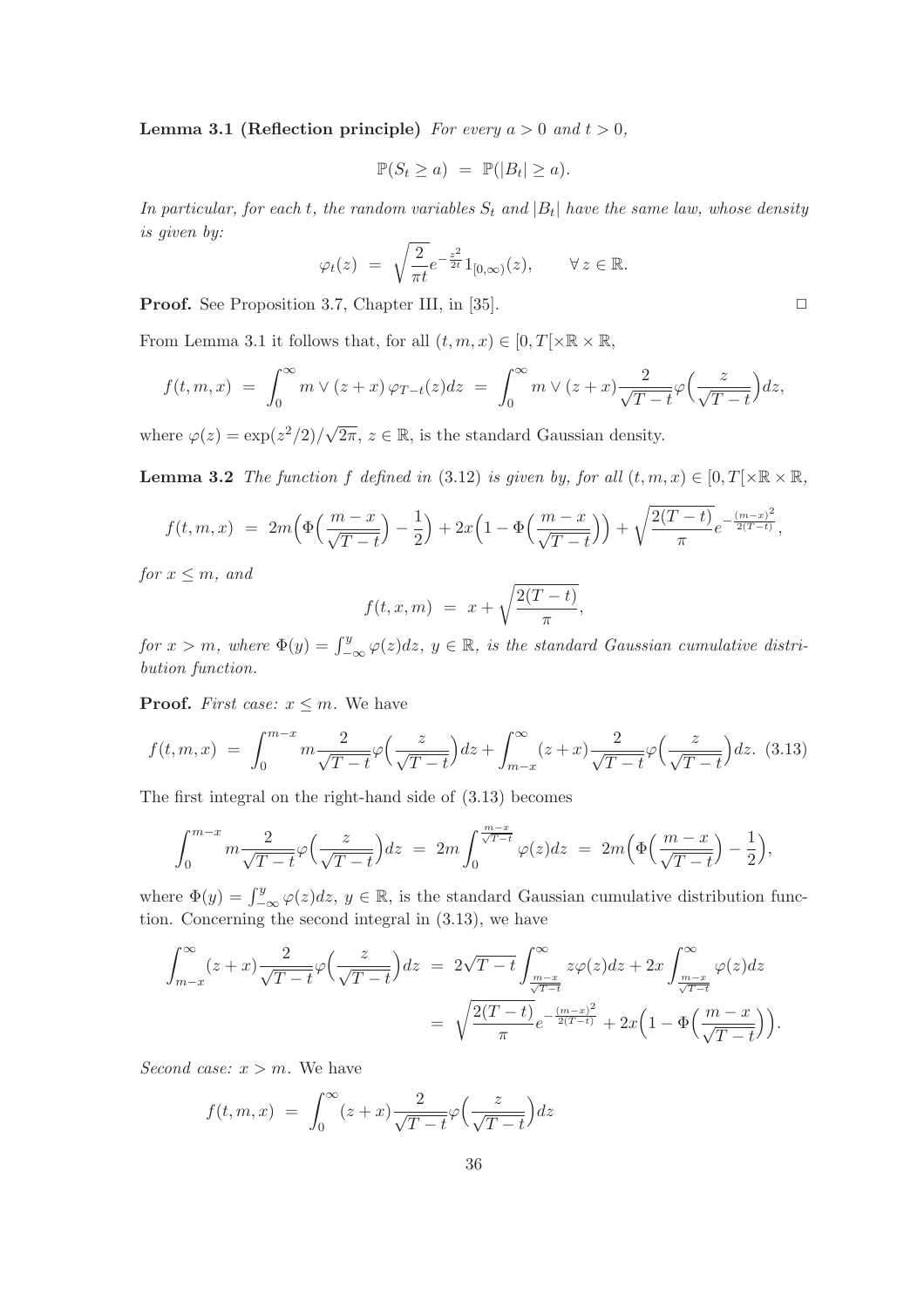$$
= 2\sqrt{T-t} \int_0^\infty z\varphi(z)dz + 2x \int_0^\infty \varphi(z)dz = \sqrt{\frac{2(T-t)}{\pi}} + x.
$$

We also have the following regularity result regarding the function  $f$ .

**Lemma 3.3** The function f defined in (3.12) is continuous on  $[0, T] \times \mathbb{R} \times \mathbb{R}$ , moreover it is once (resp. twice) continuously differentiable in  $(t, m)$  (resp. in x) on  $[0, T] \times \overline{Q}$ , where  $\overline{Q}$  is the closure of the set  $Q := \{(m, x) \in \mathbb{R} \times \mathbb{R} : m > x\}$ . In addition, the following Itô's formula holds:

$$
f(t, S_t, B_t) = f(0, 0, 0) + \int_0^t \left( \partial_t f(s, S_s, B_s) + \frac{1}{2} \partial_{xx}^2 f(s, S_s, B_s) \right) ds
$$
(3.14)  
+ 
$$
\int_0^t \partial_m f(s, S_s, B_s) dS_s + \int_0^t \partial_x f(s, S_s, B_s) dB_s, \qquad 0 \le t \le T, \mathbb{P}\text{-}a.s.
$$

**Proof.** The regularity properties of f are deduced from its explicit form derived in Lemma 3.2, after straightforward calculations. Concerning Itô's formula  $(3.14)$ , the proof can be done along the same lines as the standard Itô's formula. We simply notice that, in the present case, only the restriction of f to Q is smooth. However, the process  $((S_t, B_t))_t$ is  $\overline{Q}$ -valued. It is well-known that if  $\overline{Q}$  would be an open set, then Itô's formula would hold. In our case,  $\overline{Q}$  is the closure of its interior Q. This latter property is enough for the validity of Itô's formula. In particular, the basic tools for the proof of Itô's formula are the following Taylor's expansions for the function  $f$ :

$$
f(t', m, x) = f(t, m, x) + \partial_t f(t, m, x)(t' - t)
$$
  
+  $\int_0^1 \partial_t f(t + \lambda(t' - t), m, x)(t' - t) d\lambda$ ,  

$$
f(t, m', x) = f(t, m, x) + \partial_m f(t, m, x)(m' - m)
$$
  
+  $\int_0^1 \partial_m f(t, m + \lambda(m' - m), x)(m' - m) d\lambda$ ,  

$$
f(t, m, x') = f(t, m, x) + \partial_x f(t, m, x)(x' - x) + \frac{1}{2} \partial_{xx}^2 f(t, m, x)(x' - x)^2
$$
  
+  $\int_0^1 (1 - \lambda) (\partial_{xx}^2 f(t, m, x + \lambda(x' - x)) - \partial_{xx}^2 f(t, m, x))(x' - x)^2 d\lambda$ ,

for all  $(t, m, x) \in [0, T] \times \overline{Q}$ . To prove the above Taylor's formulae, note that they hold on the open set  $Q$ , using the regularity of  $f$ . Then, we can extend them to the closure of  $Q$ , since f and its derivatives are continuous on  $\overline{Q}$ . Consequently, Itô's formula can be proved in the usual way.  $\Box$ 

Even though, as already observed,  $\mathcal U$  does not belong to  $C^{1,2}((0,T[\times \text{past}) \times \text{present}) \cap$  $C([0, T] \times C([-T, 0]))$ , so that it can not be a classical solution to equation (3.1), the function  $f$  is a solution to a certain Cauchy problem, as stated in the following proposition.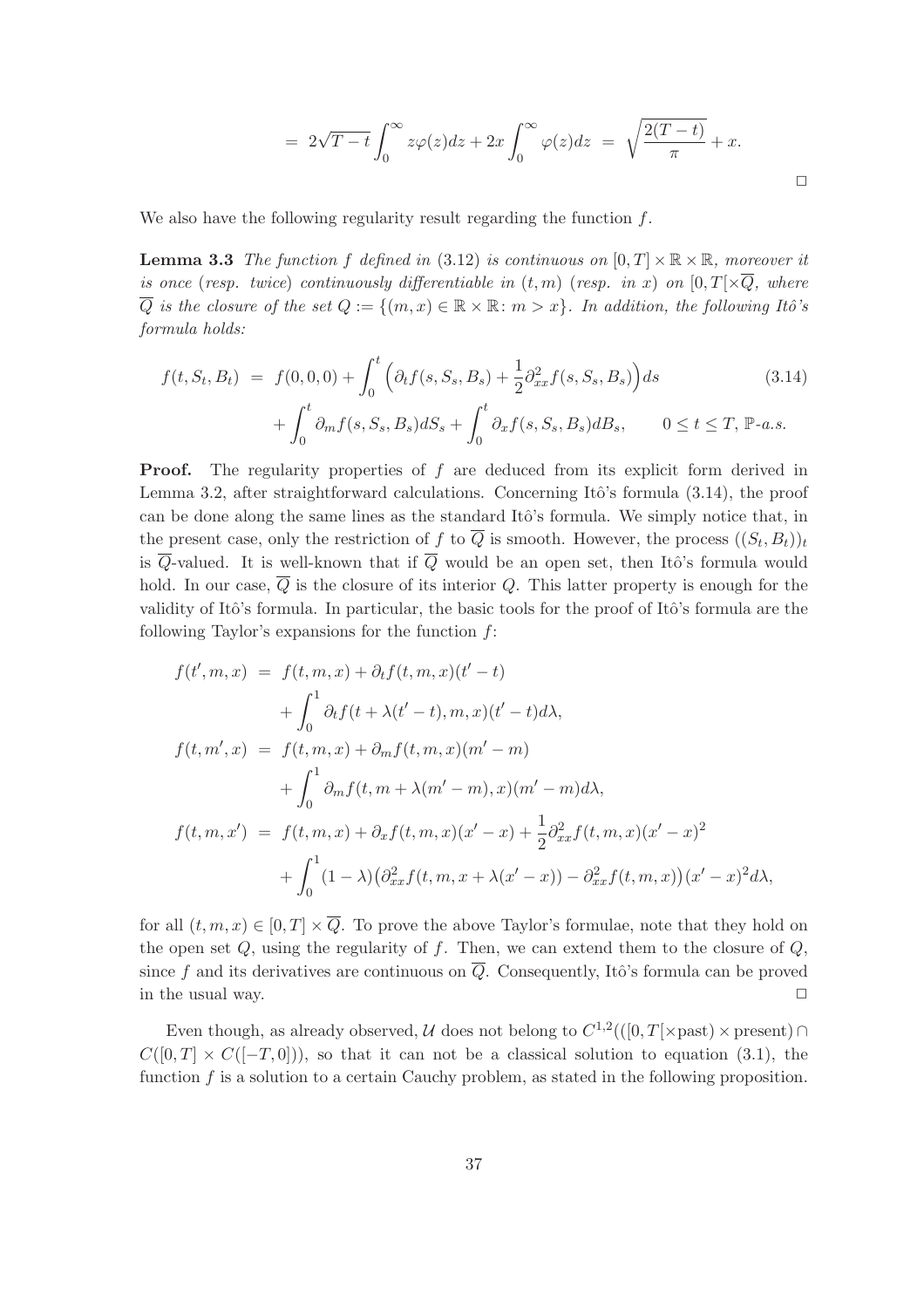**Proposition 3.1** The function f defined in  $(3.12)$  solves the backward heat equation:

$$
\begin{cases} \partial_t f(t, m, x) + \frac{1}{2} \partial_{xx}^2 f(t, m, x) = 0, & \forall (t, m, x) \in [0, T[ \times \overline{Q}, \\ f(T, m, x) = m, & \forall (m, x) \in \overline{Q}. \end{cases}
$$

**Proof.** We provide two distinct proofs.

Direct proof. Since we know the explicit expression of f, we can derive the form of  $\partial_t f$  and  $\partial_{xx}^2 f$  by direct calculations:

$$
\partial_t f(t,m,x) = -\frac{1}{\sqrt{T-t}} \varphi\left(\frac{m-x}{\sqrt{T-t}}\right), \qquad \partial_{xx}^2 f(t,m,x) = \frac{2}{\sqrt{T-t}} \varphi\left(\frac{m-x}{\sqrt{T-t}}\right),
$$

for all  $(t, m, x) \in [0, T] \times \overline{Q}$ , from which the thesis follows. *Probabilistic proof.* By definition, the process  $(f(t, S_t, B_t))_{t \in [0,T]}$  is given by:

$$
f(t, S_t, B_t) = \mathbb{E}[S_T | \mathcal{F}_t],
$$

so that it is a uniformly integrable  $\mathbb{F}\text{-martingale}$ . Then, it follows from Itô's formula (3.14) that

$$
\int_0^t \Big( \partial_t f(s, S_s, B_s) + \frac{1}{2} \partial_{xx}^2 f(s, S_s, B_s) \Big) ds + \int_0^t \partial_m f(s, S_s, B_s) dS_s = 0,
$$

for all  $0 \le t \le T$ , P-almost surely. As a consequence, the thesis follows if we prove that

$$
\int_0^t \partial_m f(s, S_s, B_s) dS_s = 0. \tag{3.15}
$$

By direct calculation, we have

$$
\partial_m f(t, m, x) = 2\Phi\left(\frac{m - x}{\sqrt{T - t}}\right) - 1, \qquad \forall (t, m, x) \in [0, T[\times \overline{Q}].
$$

Therefore, (3.15) becomes

$$
\int_0^t \left(2\Phi\left(\frac{S_s - B_s}{\sqrt{T - s}}\right) - 1\right) dS_s = 0. \tag{3.16}
$$

Now we observe that the local time of  $S_s - B_s$  is equal to  $2S_s$ , see Exercise 2.14 in [35]. It follows that the measure  $dS<sub>s</sub>$  is carried by  $\{s: S<sub>s</sub> - B<sub>s</sub> = 0\}$ . This in turn implies the validity of (3.16), since the integrand in (3.16) is zero on the set  $\{s: S_s - B_s = 0\}$ .  $\Box$ 

# 3.3 Path-dependent Kolmogorov equation: strong-viscosity solutions

Motivated by previous subsection, we now introduce a notion of weak solution for the path-dependent nonlinear Kolmogorov equation  $(3.1)$ , which we refer to as *strong-viscosity* solution. Firstly, we need the following definition.

**Definition 3.3** Let  $\mathscr F$  be a collection of  $\mathbb R^d$ -valued functions on  $[0,T] \times X$ , where  $(X, \|\cdot\|)$  is a normed space. We say that  $\mathscr F$  is **locally equicontinuous** if to any  $R, \varepsilon > 0$  corresponds a δ such that  $|f(t, x) - f(s, y)| < \varepsilon$  for every  $f \in \mathscr{F}$  and for all pair of points  $(t, x), (s, y)$ with  $|t - s|, \|x - y\| < \delta$  and  $||x||, ||y|| < R$ .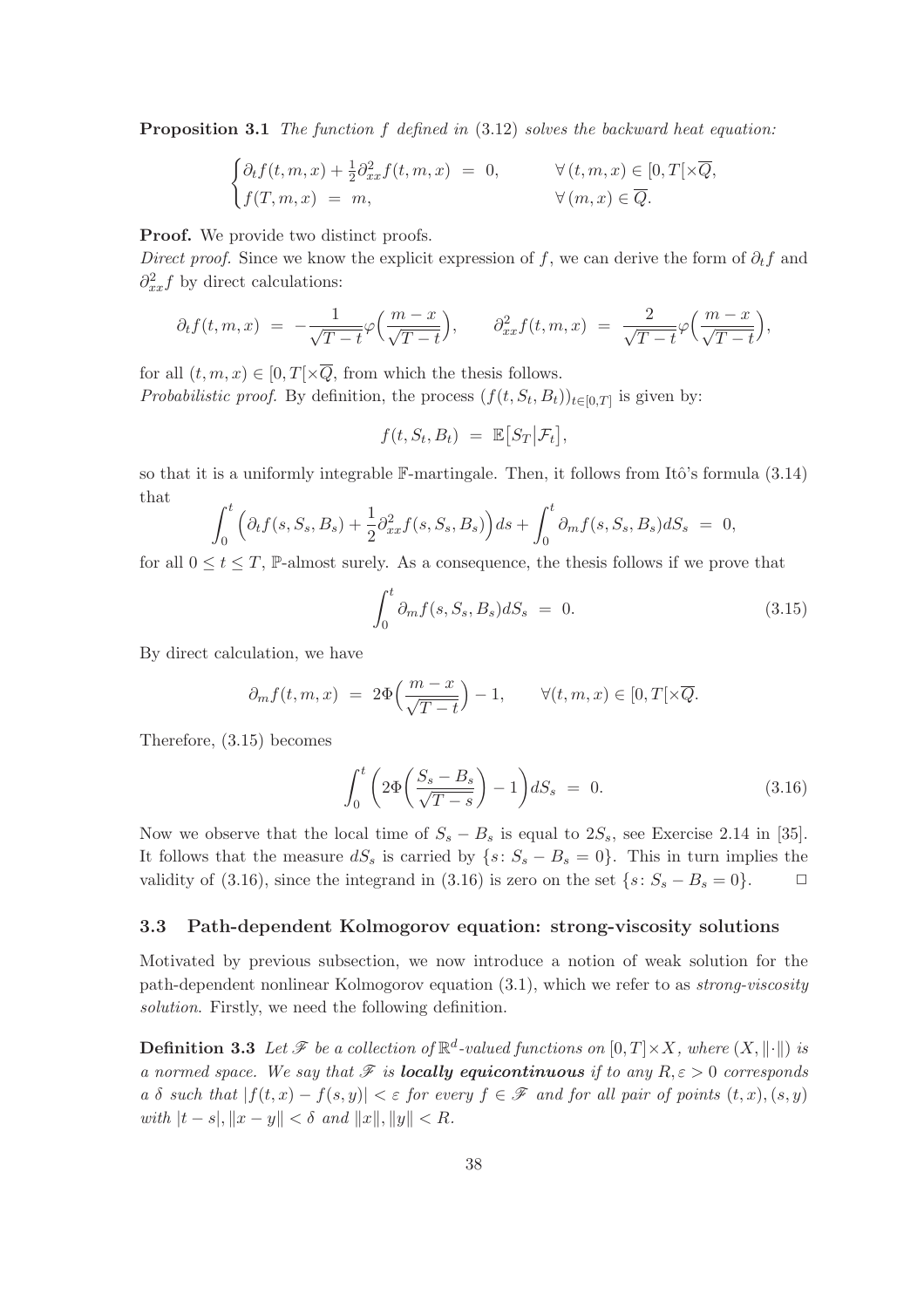Definition 3.4 A function  $\mathcal{U} \colon [0,T] \times C([-T,0]) \to \mathbb{R}$  is called strong-viscosity solution to the path-dependent nonlinear Kolmogorov equation (3.1) if there exists a sequence  $(\mathcal{U}_n, G_n, F_n)_n$  satisfying:

(i)  $\mathcal{U}_n: [0, T] \times C([-T, 0]) \to \mathbb{R}, G_n: C([-T, 0]) \to \mathbb{R}, and F_n: [0, T] \times C([-T, 0]) \times \mathbb{R} \times$  $\mathbb{R} \to \mathbb{R}$  are locally equicontinuous functions such that, for some positive constants C and m, independent of n,

$$
|F_n(t, \eta, y, z) - F_n(t, \eta, y', z')| \le C(|y - y'| + |z - z'|),
$$
  

$$
|U_n(t, \eta)| + |G_n(\eta)| + |F_n(t, \eta, 0, 0)| \le C(1 + ||\eta||_{\infty}^m),
$$

for all  $(t, \eta) \in [0, T] \times C([-T, 0]), y, y' \in \mathbb{R}$ , and  $z, z' \in \mathbb{R}$ .

(ii)  $\mathcal{U}_n$  is a classical solution to

$$
\begin{cases} \partial_t \mathcal{U}_n + D^H \mathcal{U}_n + \frac{1}{2} D^{VV} \mathcal{U}_n = F_n(t, \eta, \mathcal{U}_n, D^V \mathcal{U}_n), & \forall (t, \eta) \in [0, T) \times C([-T, 0]), \\ \mathcal{U}_n(T, \eta) = G_n(\eta), & \forall \eta \in C([-T, 0]). \end{cases}
$$

(iii)  $(\mathcal{U}_n(t,\eta), G_n(\eta), F_n(t,\eta,y,z)) \rightarrow (\mathcal{U}(t,\eta), G(\eta), F(t,\eta,y,z))$ , as n tends to infinity, for any  $(t, \eta, y, z) \in [0, T] \times C([-T, 0]) \times \mathbb{R} \times \mathbb{R}$ .

The following uniqueness result for strong-viscosity solution holds.

**Theorem 3.3** Let  $\mathcal{U} \colon [0,T] \times C([-T,0]) \to \mathbb{R}$  be a strong-viscosity solution to the pathdependent nonlinear Kolmogorov equation (3.1). Then, we have

$$
\mathcal{U}(t,\eta) = Y_t^{t,\eta}, \qquad \forall (t,\eta) \in [0,T] \times C([-T,0]),
$$

where  $(Y_s^{t,\eta}, Z_s^{t,\eta})_{s \in [t,T]} \in \mathbb{S}^2(t,T) \times \mathbb{H}^2(t,T)$ , with  $Y_s^{t,\eta} = \mathcal{U}(s, \mathbb{W}_s^{t,\eta})$ , solves the backward stochastic differential equation, P-a.s.,

$$
Y_s^{t,\eta} = G(\mathbb{W}_T^{t,\eta}) + \int_s^T F(r, \mathbb{W}_r^{t,\eta}, Y_r^{t,\eta}, Z_r^{t,\eta}) dr - \int_s^T Z_r^{t,\eta} dW_r, \qquad t \le s \le T.
$$

In particular, there exists at most one strong-viscosity solution to the path-dependent nonlinear Kolmogorov equation (3.1).

**Proof.** Consider a sequence  $(\mathcal{U}_n, G_n, F_n)_n$  satisfying conditions (i)-(iii) of Definition 3.4. For every  $n \in \mathbb{N}$  and any  $(t, \eta) \in [0, T] \times C([-T, 0])$ , we know from Theorem 3.1 that  $(Y_s^{n,t,\eta}, Z_s^{n,t,\eta})_{s \in [t,T]} = (\mathcal{U}_n(s, \mathbb{W}_s^{t,\eta}), D^V \mathcal{U}_n(s, \mathbb{W}_s^{t,\eta}))_{s \in [t,T]} \in \mathbb{S}^2(t,T) \times \mathbb{H}^2(t,T)$  is the solution to the backward stochastic differential equation, P-a.s.,

$$
Y_s^{n,t,\eta} = G_n(\mathbb{W}_T^{t,\eta}) + \int_s^T F_n(r, \mathbb{W}_r^{t,\eta}, Y_r^{n,t,\eta}, Z_r^{n,t,\eta}) dr - \int_s^T Z_r^{n,t,\eta} dW_r, \qquad t \le s \le T.
$$

From the polynomial growth condition of  $(\mathcal{U}_n)_n$  and estimate (3.4), we see that

$$
\sup_n \|Y^{n,t,\eta}\|_{\mathbb{S}^p(t,T)} \; < \; \infty, \qquad \text{for any } p \geq 1.
$$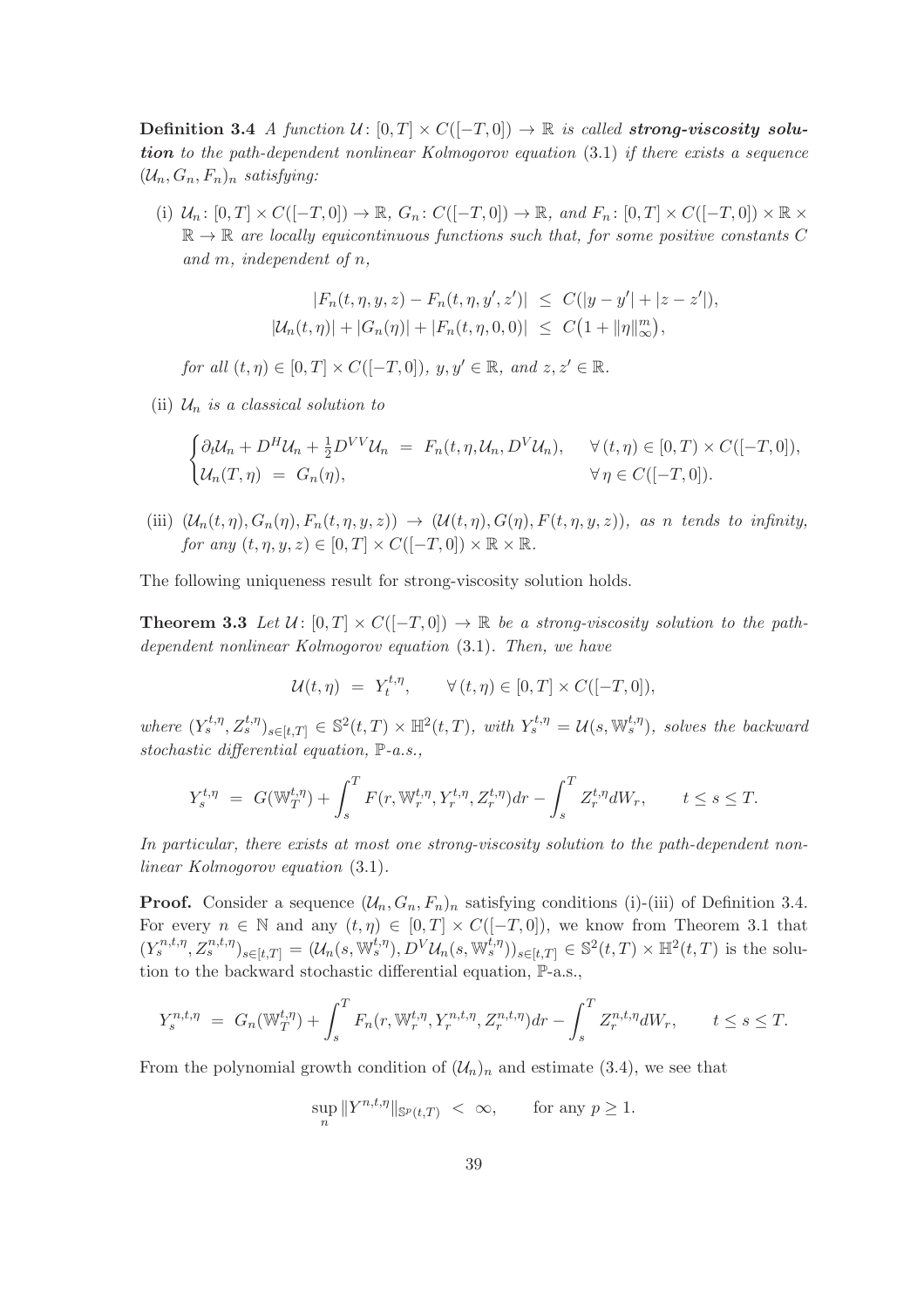This implies, using Proposition A.1 and the polynomial growth condition of  $(F_n)_n$ , that

$$
\sup_n \|Z^{n,t,\eta}\|_{\mathbb{H}^2(t,T)} < \infty.
$$

Let  $Y_s^{t,\eta} = \mathcal{U}(s, \mathbb{W}_s^{t,\eta}),$  for any  $s \in [t,T]$ . Then, we see that all the hypotheses of Proposition C.1 follow by assumptions and estimate (3.4) (notice that, in this case,  $K^n \equiv 0$  for any *n*, therefore the proof of Proposition C.1 simplifies drastically), so the thesis follows. therefore the proof of Proposition C.1 simplifies drastically), so the thesis follows.

We now prove an existence result for strong-viscosity solutions to the path-dependent heat equation, namely to equation (3.1) in the case  $F \equiv 0$ . To this end, we need the following stability result for strong-viscosity solutions.

**Lemma 3.4** Consider  $(\mathcal{U}_n, G_n, F_n)_n$  and  $(\mathcal{U}_{n,k}, G_{n,k}, F_{n,k})_{n,k}$  satisfying:

(i)  $\mathcal{U}_{n,k} : [0,T] \times C([-T,0]) \to \mathbb{R}, G_{n,k} : C([-T,0]) \to \mathbb{R}, and F_{n,k} : [0,T] \times C([-T,0]) \times$  $\mathbb{R} \times \mathbb{R} \to \mathbb{R}$  are locally equicontinuous functions such that, for some positive constants  $C$  and  $m$ , independent of  $n$  and  $k$ ,

$$
|F_{n,k}(t,\eta,y,z) - F_{n,k}(t,\eta,y',z')| \leq C(|y-y'| + |z-z'|),
$$
  

$$
|U_{n,k}(t,\eta)| + |G_{n,k}(\eta)| + |F_{n,k}(t,\eta,0,0)| \leq C(1 + ||\eta||_{\infty}^m),
$$

for all  $(t, \eta) \in [0, T] \times C([-T, 0]), y, y' \in \mathbb{R},$  and  $z, z' \in \mathbb{R}$ .

(ii)  $\mathcal{U}_{n,k}$  is a classical solution to

$$
\begin{cases} \partial_t \mathcal{U}_{n,k} + D^H \mathcal{U}_{n,k} + \frac{1}{2} D^{VV} \mathcal{U}_{n,k} = F_{n,k}(t,\eta,\mathcal{U}_{n,k},D^V \mathcal{U}_{n,k}), & \forall (t,\eta) \in [0,T) \times C([-T,0]),\\ \mathcal{U}_{n,k}(T,\eta) = G_{n,k}(\eta), & \forall \eta \in C([-T,0]). \end{cases}
$$

(iii)  $(\mathcal{U}_{n,k}(t,\eta), G_{n,k}(\eta), F_{n,k}(t,\eta,y,z)) \rightarrow (\mathcal{U}_n(t,\eta), G_n(\eta), F_n(t,\eta,y,z))$ , as k tends to infinity, for any  $n \in \mathbb{N}$  and  $(t, \eta, y, z) \in [0, T] \times C([-T, 0]) \times \mathbb{R} \times \mathbb{R}$ .

If for every  $(t, \eta, y, z) \in [0, T] \times C([-T, 0]) \times \mathbb{R} \times \mathbb{R}$ ,  $(\mathcal{U}_n(t, \eta), G_n(\eta), F_n(t, \eta, y, z))_n$  converges, we define

$$
(\mathcal{U}(t,\eta),G(\eta),F(t,\eta,y,z)) := \lim_{n\to\infty} (\mathcal{U}_n(t,\eta),G_n(\eta),F_n(t,\eta,y,z)).
$$

Then, there exists a subsequence  $(\mathcal{U}_{n,k(n)}, G_{n,k(n)}, F_{n,k(n)})$  which converges pointwisely to  $(U, G, F)$ , as n tends to infinity, so that U is a strong solution to

$$
\begin{cases} \partial_t \mathcal{U} + D^H \mathcal{U} + \frac{1}{2} D^{VV} \mathcal{U} &= F(t, \eta, \mathcal{U}, D^V \mathcal{U}), \quad \forall (t, \eta) \in [0, T) \times C([-T, 0]), \\ \mathcal{U}(T, \eta) &= G(\eta), \quad \forall \eta \in C([-T, 0]). \end{cases}
$$

**Proof.** The thesis follows from Lemma D.1. ◯

**Theorem 3.4** Let  $F \equiv 0$  and  $G: C([-T, 0]) \rightarrow \mathbb{R}$  be locally uniformly continuous and satisfying the polynomial growth condition

$$
|G(\eta)|\ \le\ C(1+\|\eta\|_\infty^m),\qquad \forall\,\eta\in C([-T,0]),
$$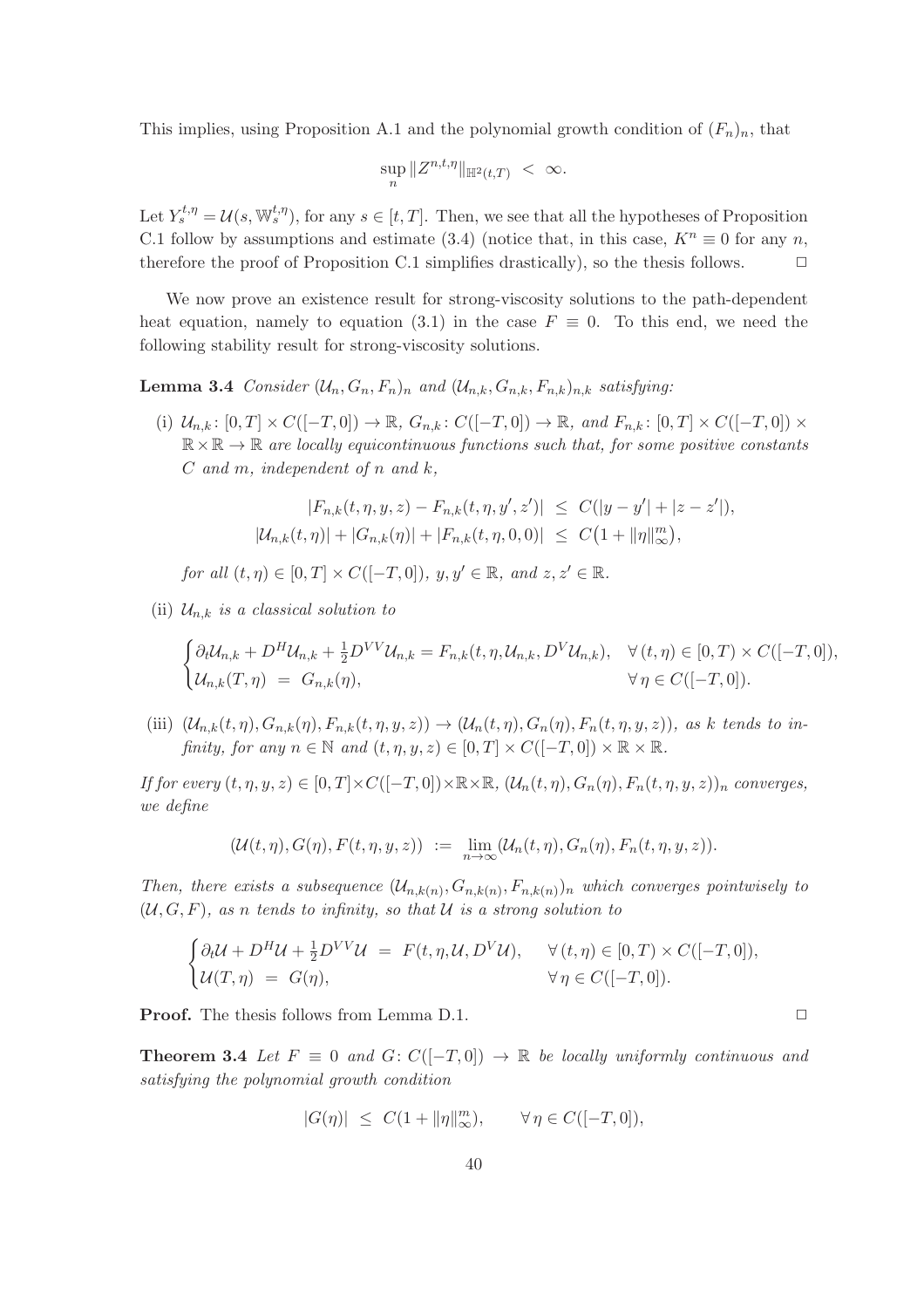for some positive constants C and m. Then, there exists a unique strong solution  $U$  to the path-dependent heat equation (3.1), which is given by

$$
\mathcal{U}(t,\eta) = \mathbb{E}\big[G(\mathbb{W}_T^{t,\eta})\big], \qquad \forall (t,\eta) \in [0,T] \times C([-T,0]).
$$

**Proof.** Let  $(e_i)_{i\geq 0}$  be the orthonormal basis of  $L^2([-T,0])$  composed by  $C^{\infty}([-T,0])$ , periodic, and uniformly bounded functions:

$$
e_0 = \frac{1}{\sqrt{T}}, \quad e_{2i-1} = \sqrt{\frac{2}{T}} \sin\left(\frac{2\pi}{T}(x+T)i\right), \quad e_{2i} = \sqrt{\frac{2}{T}} \cos\left(\frac{2\pi}{T}(x+T)i\right), \quad i \in \mathbb{N}\backslash\{0\}.
$$

Let us define the linear operator  $\Lambda: C([-T,0]) \to C([-T,0])$  by

$$
(\Lambda \eta)(x) = \frac{\eta(0) - \eta(-T)}{T} x, \qquad x \in [-T, 0], \, \eta \in C([-T, 0]).
$$

Notice that  $(\eta - \Lambda \eta)(-T) = (\eta - \Lambda \eta)(0)$ , therefore  $\eta - \Lambda \eta$  can be extended to the entire real line in a periodic way with period  $T$ , so that we can expand it in Fourier series. In particular, for each  $n \in \mathbb{N}$  and  $\eta \in C([-T, 0])$ , consider the Fourier partial sum

$$
s_n(\eta - \Lambda \eta) = \sum_{i=0}^n (\eta_i - (\Lambda \eta)_i) e_i, \qquad \forall \eta \in C([-T, 0]), \qquad (3.17)
$$

where (denoting  $\tilde{e}_i(x) = \int_{-T}^x e_i(y) dy$ , for any  $x \in [-T, 0]$ ), by Proposition 2.3,

$$
\eta_i = \int_{-T}^0 \eta(x) e_i(x) dx = \eta(0) \tilde{e}_i(0) - \int_{[-T,0]} \tilde{e}_i(x) d^- \eta(x)
$$

$$
= \int_{[-T,0]} (\tilde{e}_i(0) - \tilde{e}_i(x)) d^- \eta(x), \tag{3.18}
$$

.

since  $\eta(0) = \int_{[-T,0]} d^{\dagger} \eta(x)$ . Moreover we have

$$
(\Lambda \eta)_i \ = \ \int_{-T}^0 (\Lambda \eta)(x) e_i(x) dx \ = \ \frac{1}{T} \int_{-T}^0 x e_i(x) dx \bigg( \int_{[-T,0]} d^- \eta(x) - \eta(-T) \bigg). \tag{3.19}
$$

Define

$$
\sigma_n = \frac{s_0 + s_1 + \dots + s_n}{n+1}
$$

Then, by (3.17),

$$
\sigma_n(\eta - \Lambda \eta) = \sum_{i=0}^n \frac{n+1-i}{n+1} (\eta_i - (\Lambda \eta)_i) e_i, \qquad \forall \eta \in C([-T, 0]).
$$

We know from Fejér's theorem on Fourier series (see, e.g., Theorem 3.4, Chapter III, in [43]) that, for any  $\eta \in C([-T, 0])$ ,  $\sigma_n(\eta - \Lambda \eta) \to \eta - \Lambda \eta$  uniformly on  $[-T, 0]$ , as n tends to infinity, and  $\|\sigma_n(\eta-\Lambda\eta)\|_{\infty} \leq \|\eta-\Lambda\eta\|_{\infty}$ . Let us define the linear operator  $T_n: C([-T, 0]) \to$  $C([-T, 0])$  by (denoting  $e_{-1}(x) = x$ , for any  $x \in [-T, 0])$ 

$$
T_n \eta = \sigma_n(\eta - \Lambda \eta) + \Lambda \eta = \sum_{i=0}^n \frac{n+1-i}{n+1} (\eta_i - (\Lambda \eta)_i) e_i + \frac{\eta(0) - \eta(-T)}{T} e_{-1}
$$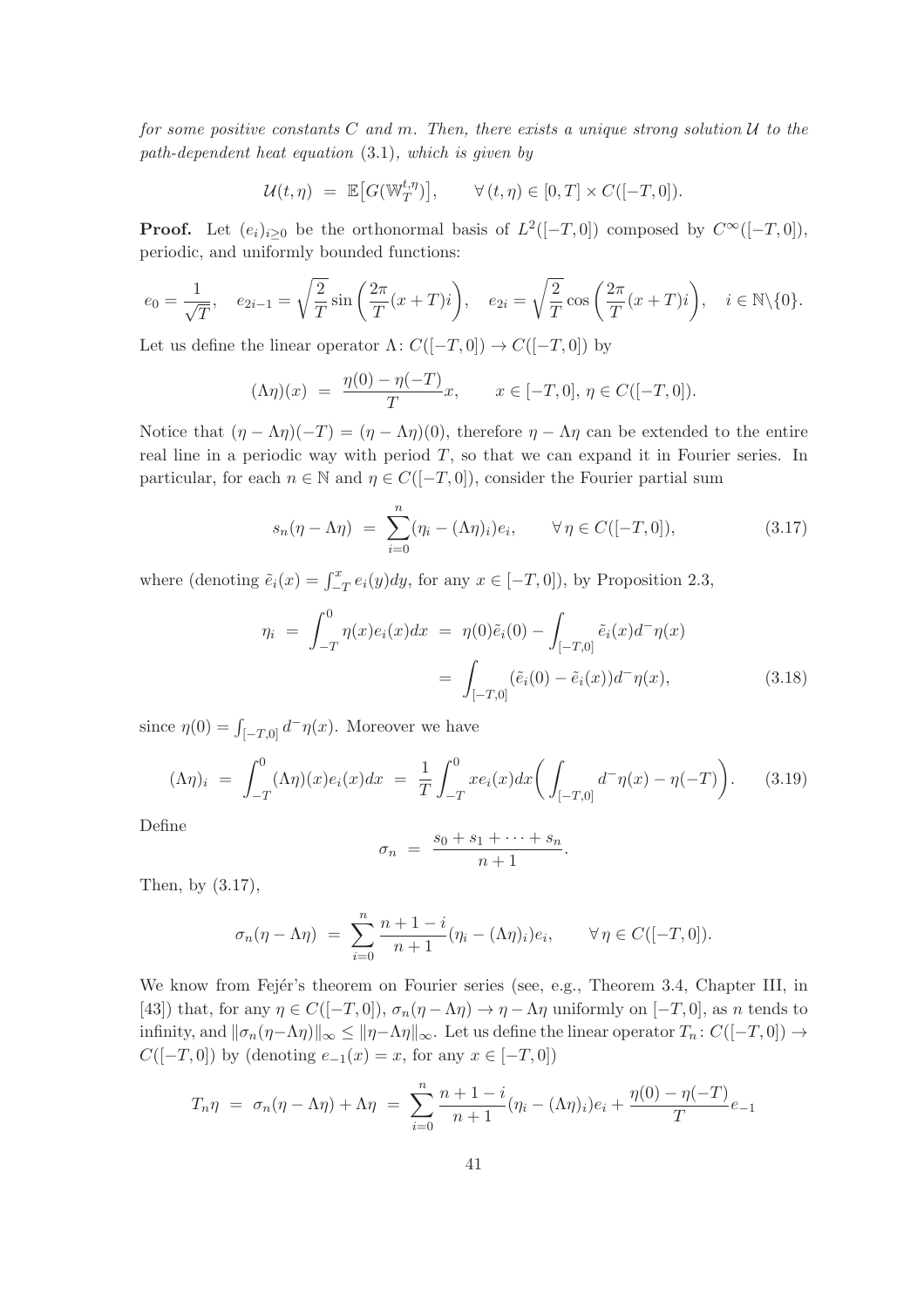$$
= \sum_{i=0}^{n} \frac{n+1-i}{n+1} x_i e_i + x_{-1} e_{-1}, \tag{3.20}
$$

where, using (3.18) and (3.19),

$$
x_{-1} = \int_{[-T,0]} \frac{1}{T} d^{-} \eta(x) - \frac{1}{T} \eta(-T),
$$
  
\n
$$
x_{i} = \int_{[-T,0]} \left( \tilde{e}_{i}(0) - \tilde{e}_{i}(x) - \frac{1}{T} \int_{-T}^{0} x e_{i}(x) dx \right) d^{-} \eta(x) + \frac{1}{T} \int_{-T}^{0} x e_{i}(x) dx \eta(-T),
$$

for  $i = 0, \ldots, n$ . Then, for any  $\eta \in C([-T, 0]), T_n \eta \to \eta$  uniformly on  $[-T, 0]$ , as n tends to infinity. Furthermore, there exists a positive constant  $M$  such that

$$
||T_n\eta||_{\infty} \le M||\eta||_{\infty}, \qquad \forall n \in \mathbb{N}, \forall \eta \in C([-T, 0]). \tag{3.21}
$$

In particular, the family of linear operators  $(T_n)_n$  is equicontinuous. Now, let us define  $G_n: C([-T, 0]) \to \mathbb{R}$  as follows

$$
G_n(\eta) = G(T_n \eta), \qquad \forall \eta \in C([-T, 0]).
$$

We see from (3.21) that the family  $(G_n)_n$  is locally equicontinuous. Moreover, from the polynomial growth condition of  $G$  and  $(3.21)$  we have

$$
|G_n(\eta)| \leq C(1+\|T_n\eta\|_\infty^m) \leq C(1+M^m\|\eta\|_\infty^m), \qquad \forall n \in \mathbb{N}, \forall \eta \in C([-T,0]).
$$

Now, we observe that since  $\{e_{-1}, e_0, e_1, \ldots, e_n\}$  are linearly independent, then we see from (3.20) that  $T_n\eta$  is completely characterized by the coefficients of  $e_{-1}, e_0, e_1, \ldots, e_n$ . Therefore, the function  $g_n: \mathbb{R}^{n+2} \to \mathbb{R}$  given by

$$
g_n(x_{-1},\ldots,x_n) \ = \ G_n(\eta) \ = \ G\bigg(\sum_{i=0}^n \frac{n+1-i}{n+1} x_i e_i + x_{-1} e_{-1}\bigg), \qquad \forall \ (x_{-1},\ldots,x_n) \in \mathbb{R}^{n+2},
$$

completely characterizes  $G_n$ . Since the family  $(G_n)_n$  is locally equicontinuous, it follows that the family  $(g_n)_n$  is locally equicontinuous, as well. Moreover, fix  $\eta \in C([-T, 0])$ and consider the corresponding coefficients  $x_{-1}, \ldots, x_n$  with respect to  $\{e_{-1}, \ldots, e_n\}$  in the expression (3.20) of  $T_n \eta$ . Set

$$
\varphi_{-1}(x) = \frac{1}{T}, \qquad \varphi_i(x) = \tilde{e}_i(0) - \tilde{e}_i(x - T) - \frac{1}{T} \int_{-T}^0 x e_i(x) dx, \qquad x \in [0, T],
$$
  

$$
a_{-1} = -\frac{1}{T}, \qquad a_i = \frac{1}{T} \int_{-T}^0 x e_i(x) dx.
$$

Notice that  $\varphi_{-1}, \ldots, \varphi_n \in C^\infty([0,T])$ . Then, we have

$$
G_n(\eta) = g_n\bigg(\int_{[-T,0]} \varphi_{-1}(x+T)d^{-}\eta(x)+a_{-1}\eta(-T),\ldots,\int_{[-T,0]} \varphi_n(x+T)d^{-}\eta(x)+a_n\eta(-T)\bigg).
$$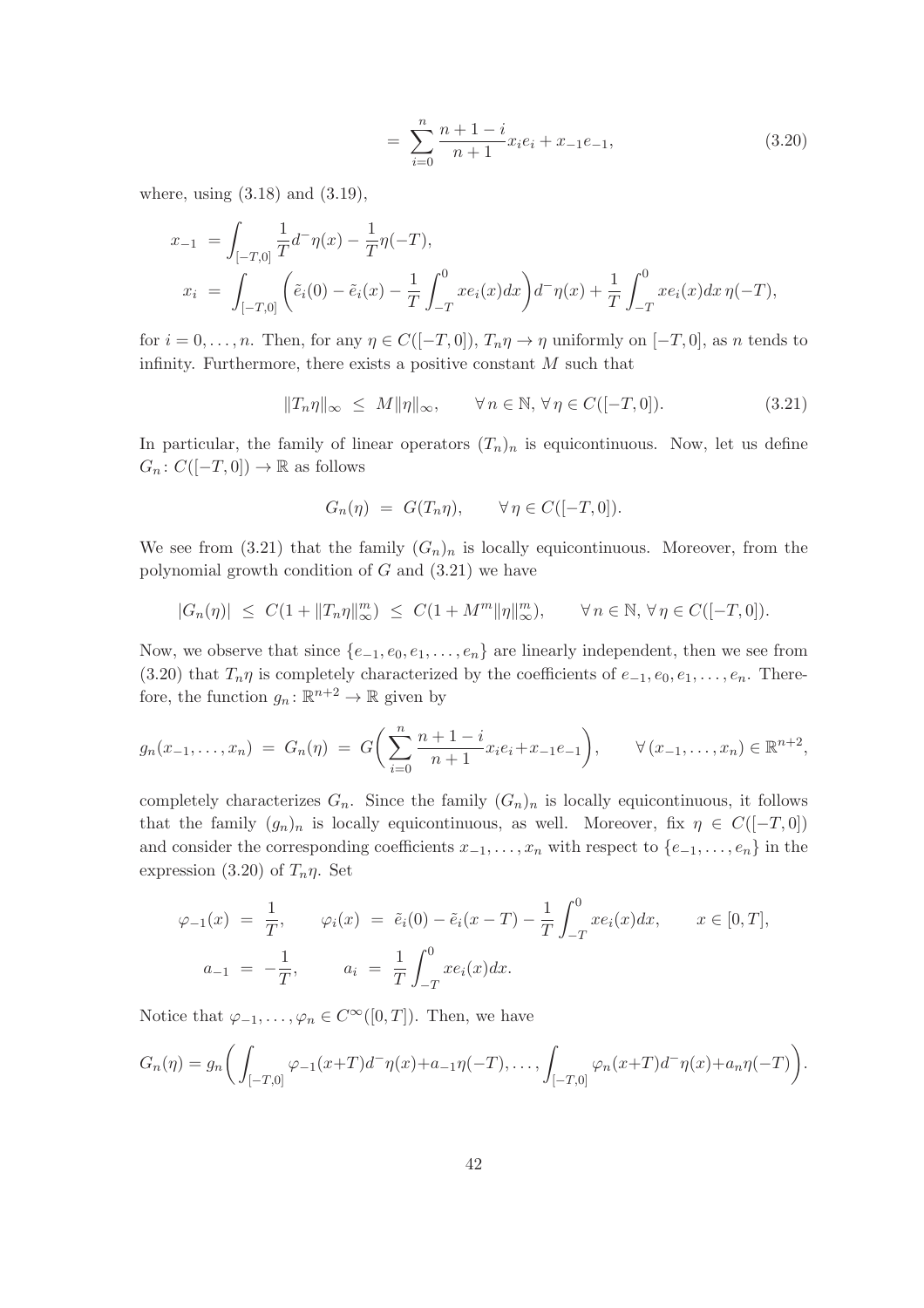Let  $\phi(x) = c \exp(1/((x+T)^2-1))1_{[-T,-T+1]}(x), x \in [-T,0],$  with  $c > 0$  such that  $\int_{-T}^{0} \phi(x) dx = 1$ . Define, for any  $\varepsilon > 0$ ,  $\phi_{\varepsilon}(x) = \phi(x/\varepsilon)/\varepsilon$ ,  $x \in [-T, 0]$ . Notice that  $\phi_{\varepsilon} \in C^{\infty}([-T, 0])$  and (denoting  $\tilde{\phi}_{\varepsilon}(x) = \int_{-T}^{x} \phi_{\varepsilon}(-T - y) dy$ , for any  $x \in [-T, 0])$ 

$$
\int_{-T}^{0} \eta(x)\phi_{\varepsilon}(-T-x)dx = \eta(0)\tilde{\phi}_{\varepsilon}(0) - \int_{[-T,0]} \tilde{\phi}_{\varepsilon}(x)d^{-}\eta(x) = \int_{[-T,0]} (\tilde{\phi}_{\varepsilon}(0) - \tilde{\phi}_{\varepsilon}(x))d^{-}\eta(x).
$$

Therefore

$$
\lim_{\varepsilon \to 0^+} \int_{[-T,0]} \left( \tilde{\phi}_{\varepsilon}(0) - \tilde{\phi}_{\varepsilon}(x) \right) d^-\eta(x) = \lim_{\varepsilon \to 0^+} \int_{-T}^0 \eta(x) \phi_{\varepsilon}(-T-x) dx = \eta(-T).
$$

For this reason, we introduce the function  $G_{n,\varepsilon} : C([-T,0]) \to \mathbb{R}$  given by

$$
G_{n,\varepsilon}(\eta) = g_n\bigg(\ldots,\int_{[-T,0]} \varphi_i(x+T)d^-\eta(x)+a_i\int_{[-T,0]}(\tilde{\phi}_{\varepsilon}(0)-\tilde{\phi}_{\varepsilon}(x))d^-\eta(x),\ldots\bigg).
$$

Now, for any  $n \in \mathbb{N}$ , let  $(g_{n,k})_{k \in \mathbb{N}}$  be a locally equicontinuous sequence of  $C^2(\mathbb{R}^{n+2}; \mathbb{R})$ functions, uniformly polynomially bounded, such that  $g_{n,k}$  converges pointwise to  $g_n$ , as k tends to infinity. Define  $G_{n,\varepsilon,k} : C([-T,0]) \to \mathbb{R}$  as follows:

$$
G_{n,\varepsilon,k}(\eta) = g_{n,k}\bigg(\ldots,\int_{[-T,0]} \varphi_i(x+T)d^-\eta(x)+a_i\int_{[-T,0]}(\tilde{\phi}_{\varepsilon}(0)-\tilde{\phi}_{\varepsilon}(x))d^-\eta(x),\ldots\bigg).
$$

Then, we know from Theorem 3.2 that the function  $\mathcal{U}_{n,\varepsilon,k}$ :  $[0,T] \times C([-T,0]) \to \mathbb{R}$  given by

$$
\mathcal{U}_{n,\varepsilon,k}(t,\eta) = \mathbb{E}\big[G_{n,\varepsilon,k}(\mathbb{W}_T^{t,\eta})\big], \qquad \forall (t,\eta) \in [0,T] \times C([-T,0])
$$

is a classical solution to the path-dependent heat equation (3.1). Moreover, the family  $(\mathcal{U}_{n,\varepsilon,k})_{n,\varepsilon,k}$  is locally equicontinuous and uniformly polynomially bounded. Then, using the stability result Lemma 3.4, it follows that  $U$  is a strong-viscosity solution to the pathdependent heat equation  $(3.1)$ .

# 3.4 Strong-viscosity solutions: finite dimensional case

In the previous subsection we provided the definition of strong-viscosity solution for a particular path-dependent nonlinear Kolmogorov equation, driven by the path-dependent heat operator. The definition of strong-viscosity solution can be adapted to more general semilinear path-dependent PDEs and, in the present subsection, we want to give an idea on how this definition can be generalized, focusing on the more understandable finite dimensional case. In particular, our aim is to emphasize how uniqueness for strong-viscosity solutions can be proved using probabilistic methods, in contrast with real analysis' tools which characterize comparison theorem for viscosity solutions. We provide two definitions of strong-viscosity solution, presented in order of increasing generality, and we prove the comparison theorem. We conclude discussing the relation with the standard notion of viscosity solution.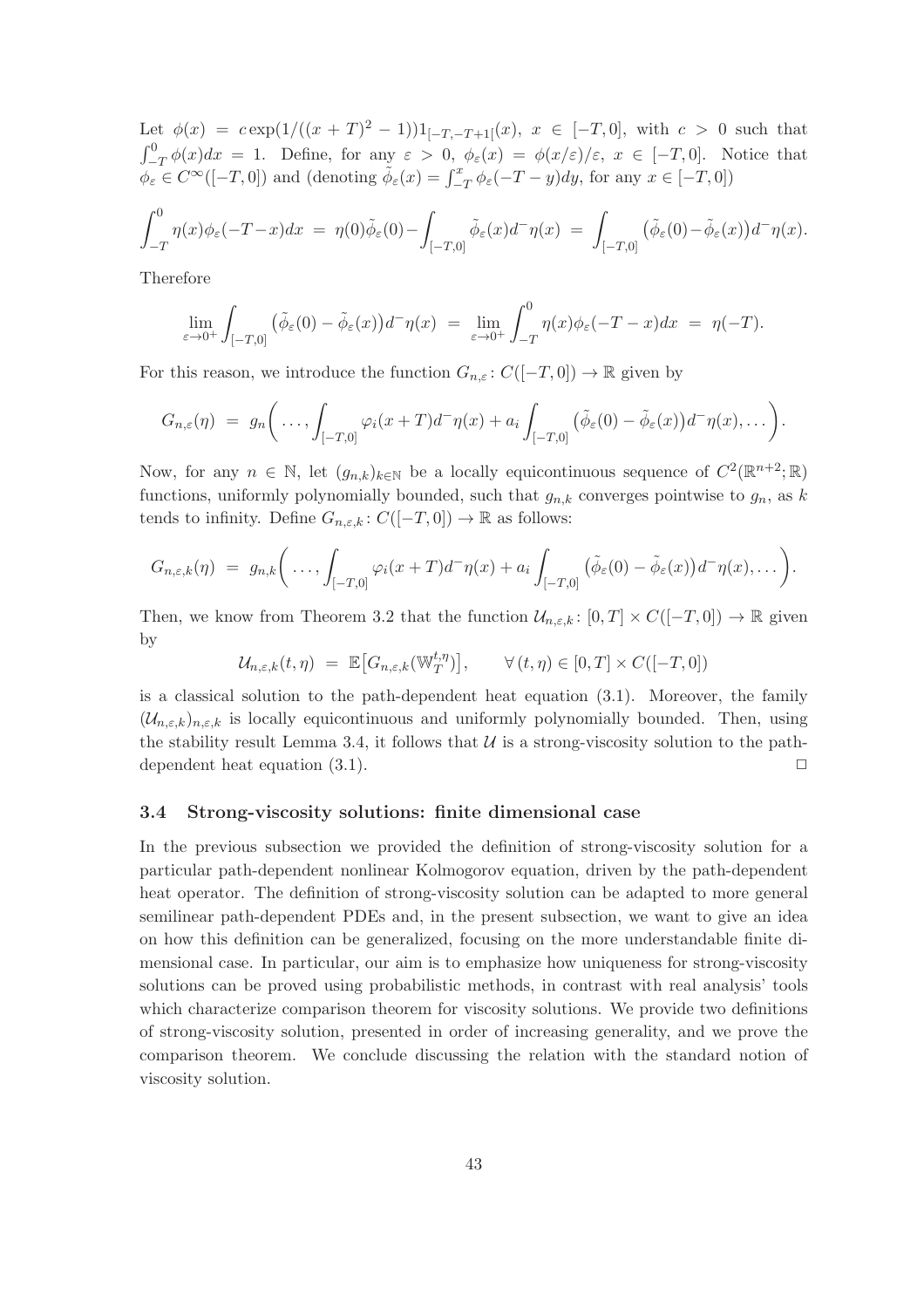Let  $b \colon [0,T] \times \mathbb{R}^d \to \mathbb{R}, \sigma \colon [0,T] \times \mathbb{R}^d \to \mathbb{R}^{d \times d}, f \colon [0,T] \times \mathbb{R}^d \times \mathbb{R} \times \mathbb{R}^d \to \mathbb{R}, \text{ and}$  $g: \mathbb{R}^d \to \mathbb{R}$  be Borel measurable functions. Consider the nonlinear Kolmogorov equation (we denote  $A^{\dagger}$  the transpose of a matrix  $A \in \mathbb{R}^{d \times d}$ )

$$
\begin{cases}\n-\partial_t u(t,x) - \langle b(t,x), D_x u(t,x) \rangle - \frac{1}{2} \text{tr}(\sigma \sigma^{\mathsf{T}}(t,x) D_x^2 u(t,x)) \\
-f(t,x, u(t,x), \sigma^{\mathsf{T}}(t,x) D_x u(t,x)) = 0, \quad \forall (t,x) \in [0,T) \times \mathbb{R}^d, \quad (3.22) \\
u(T,x) = g(x), \qquad \forall x \in \mathbb{R}^d.\n\end{cases}
$$

# 3.4.1 First definition of strong-viscosity solution

We begin providing the standard definition of classical solution.

**Definition 3.5** A function  $u: [0, T] \times \mathbb{R}^d \to \mathbb{R}$ , with  $u \in C^{1,2}([0, T] \times \mathbb{R}^d) \cap C([0, T] \times \mathbb{R}^d)$ , is called a **classical solution** to the nonlinear Kolmogorov equation (3.22) if u solves (3.22).

We have the following uniqueness result for classical solutions.

**Proposition 3.2** Suppose that the functions b,  $\sigma$ , f, and g, appearing in the nonlinear Kolmogorov equation  $(3.22)$ , satisfy, for some positive constants C and m,

$$
|b(t, x) - b(t, x')| + |\sigma(t, x) - \sigma(t, x')| \leq C|x - x'|,
$$
  
\n
$$
|f(t, x, y, z) - f(t, x, y', z')| \leq C(|y - y'| + |z - z'|),
$$
  
\n
$$
|b(t, 0)| + |\sigma(t, 0)| \leq C,
$$
  
\n
$$
|f(t, x, 0, 0)| + |g(x)| \leq C(1 + |x|^m),
$$

for all  $t \in [0,T], x, x' \in \mathbb{R}^d$ ,  $y, y' \in \mathbb{R}$ , and  $z, z' \in \mathbb{R}^d$ . Let  $u \colon [0,T] \times \mathbb{R}^d \to \mathbb{R}$  be a classical solution to the nonlinear Kolmogorov equation (3.22), satisfying the polynomial growth condition

$$
|u(t,x)| \leq C\big(1+|x|^m\big), \qquad \forall (t,x) \in [0,T] \times \mathbb{R}^d.
$$

Then, we have

$$
u(t,x) = Y_t^{t,x}, \qquad \forall (t,x) \in [0,T] \times \mathbb{R}^d,
$$

where  $(Y_s^{t,x}, Z_s^{t,x})_{s \in [t,T]} = (u(s, X_s^{t,x}), \sigma^{\tau}(s, X_s^{t,x})D_xu(s, X_s^{t,x}))_{s \in [t,T]} \in \mathbb{S}^2(t,T) \times \mathbb{H}^2(t,T)^d$ is the solution to the backward stochastic differential equation,  $\mathbb{P}\text{-}a.s.,$ 

$$
Y_s^{t,x} = g(X_T^{t,x}) + \int_s^T f(r, X_r^{t,x}, Y_r^{t,x}, Z_r^{t,x})dr - \int_s^T Z_r^{t,x}dW_r, \qquad t \le s \le T.
$$

In particular, there exists at most one classical solution to the nonlinear Kolmogorov equation (3.22).

**Proof.** The proof can be done along the lines of Theorem 3.1. □

We can now present our first definition of strong-viscosity solution to equation  $(3.22)$ .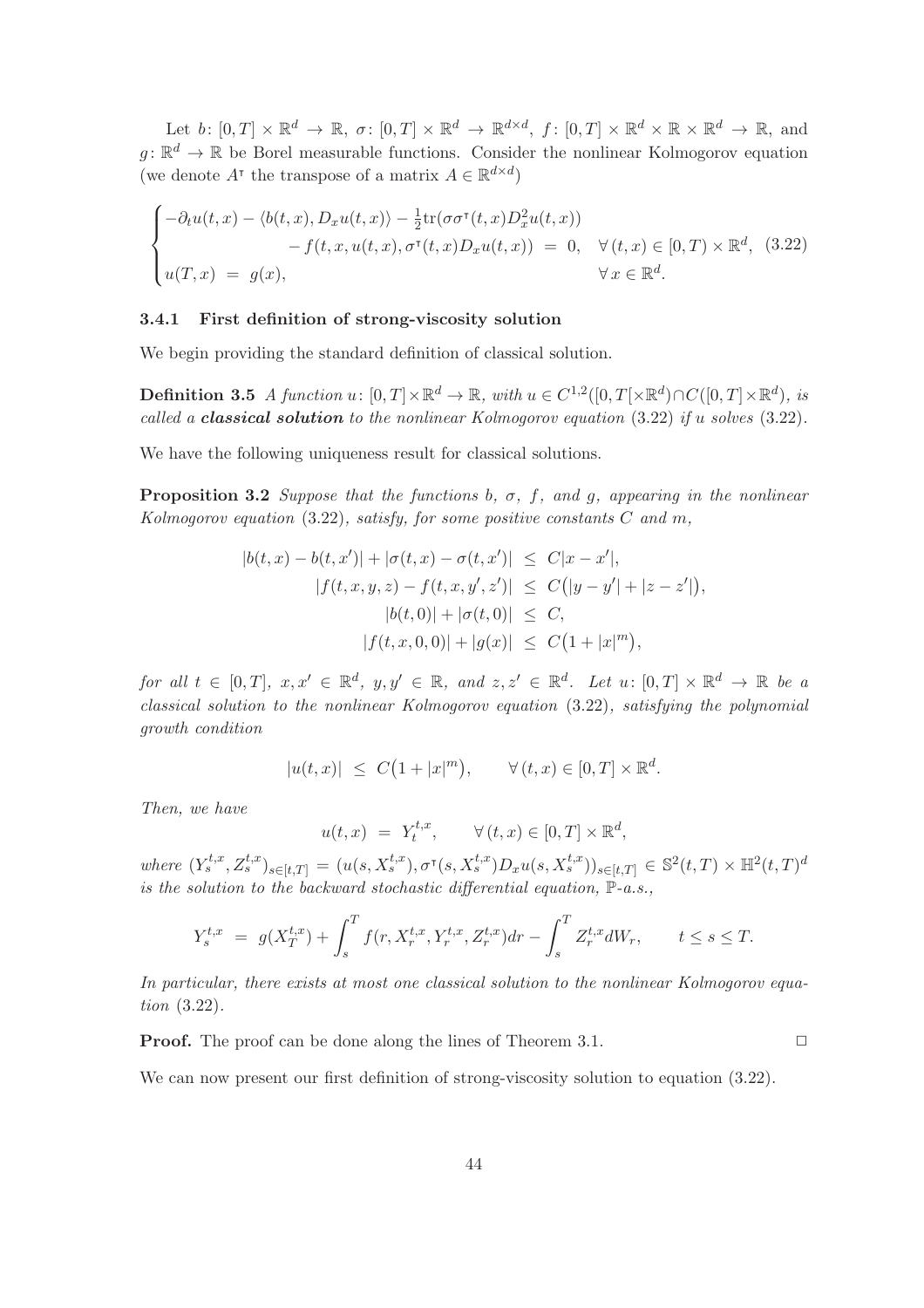Definition 3.6 A function  $u \colon [0,T] \times \mathbb{R}^d \to \mathbb{R}$  is called a strong-viscosity solution to the nonlinear Kolmogorov equation (3.22) if there exists a sequence  $(u_n, q_n, f_n, b_n, \sigma_n)_n$ satisfying:

(i)  $u_n: [0, T] \times \mathbb{R}^d \to \mathbb{R}, g_n: \mathbb{R}^d \to \mathbb{R}, f_n: [0, T] \times \mathbb{R}^d \times \mathbb{R} \times \mathbb{R}^d \to \mathbb{R}, b_n: [0, T] \times \mathbb{R}^d \to \mathbb{R},$ and  $\sigma_n: [0, T] \times \mathbb{R}^d \to \mathbb{R}^{d \times d}$  are locally equicontinuous functions such that, for some positive constants  $C$  and  $m$ , independent of  $n$ ,

$$
|b_n(t, x) - b_n(t, x')| + |\sigma_n(t, x) - \sigma_n(t, x')| \le C|x - x'|,
$$
  
\n
$$
|f_n(t, x, y, z) - f_n(t, x, y', z')| \le C(|y - y'| + |z - z'|)
$$
  
\n
$$
|b_n(t, 0)| + |\sigma_n(t, 0)| \le C,
$$
  
\n
$$
|u_n(t, x)| + |g_n(x)| + |f_n(t, x, 0, 0)| \le C(1 + |x|^m),
$$

,

for all  $t \in [0, T]$ ,  $x, x' \in \mathbb{R}^d$ ,  $y, y' \in \mathbb{R}$ , and  $z, z' \in \mathbb{R}^d$ .

(ii)  $u_n$  is a classical solution to

$$
\begin{cases}\n-\partial_t u_n(t,x) - \langle b_n(t,x), D_x u_n(t,x) \rangle - \frac{1}{2} \text{tr}(\sigma_n \sigma_n^{\intercal}(t,x) D_x^2 u_n(t,x)) \\
-\int_n(t,x, u_n(t,x), \sigma_n^{\intercal}(t,x) D_x u_n(t,x)) = 0, \quad \forall (t,x) \in [0,T) \times \mathbb{R}^d, \\
u_n(T,x) = g_n(x), \qquad \forall x \in \mathbb{R}^d.\n\end{cases}
$$

(iii)  $(u_n(t, x), g_n(x), f_n(t, x, y, z), b_n(t, x), \sigma_n(t, x)) \rightarrow (u(t, x), g(x), f(t, x, y, z), b(t, x), \sigma(t, x)),$ as n tends to infinity, for any  $(t, x, y, z) \in [0, T] \times \mathbb{R}^d \times \mathbb{R} \times \mathbb{R}^d$ .

**Theorem 3.5** Let  $u: [0, T] \times \mathbb{R}^d \to \mathbb{R}$  be a strong-viscosity solution to the nonlinear Kolmogorov equation (3.22). Then, we have

$$
u(t,x) = Y_t^{t,x}, \qquad \forall (t,x) \in [0,T] \times \mathbb{R}^d,
$$

where  $(Y_s^{t,x}, Z_s^{t,x})_{s \in [t,T]} \in \mathbb{S}^2(t,T) \times \mathbb{H}^2(t,T)^d$ , with  $Y_s^{t,x} = u(s, X_s^{t,x})$ , is the solution to the backward stochastic differential equation

$$
Y_s^{t,x} = g(X_T^{t,x}) + \int_s^T f(r, X_r^{t,x}, Y_r^{t,x}, Z_r^{t,x}) dr - \int_s^T Z_r^{t,x} dW_r,
$$

for all  $t \leq s \leq T$ , P-almost surely. In particular, there exists at most one strong solution to the nonlinear Kolmogorov equation (3.22).

Proof. Since a strong-viscosity solution is in particular a generalized strong-viscosity solution (see Definition 3.8 below), the thesis follows from Corollary 3.1.  $\Box$ 

#### 3.4.2 Second definition of strong-viscosity solution

Our second definition of strong-viscosity solution to equation (3.22) is more in the spirit of the standard definition of viscosity solution, which is usually required to be both a viscosity subsolution and a viscosity supersolution. Indeed, we introduce the concept of generalized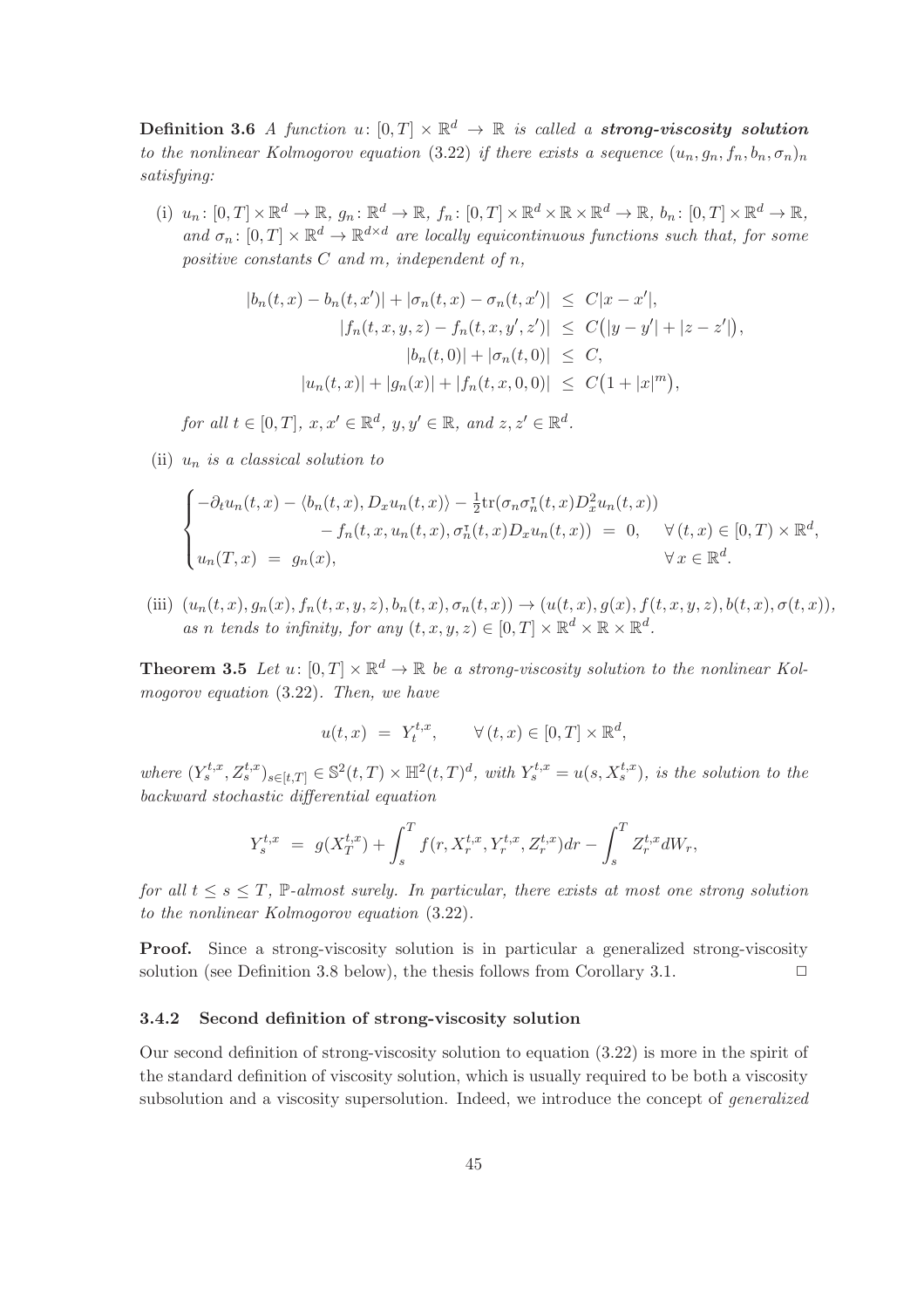strong-viscosity solution, which has to be both a strong-viscosity subsolution and a strongviscosity supersolution. As it will be clear from the definition, this new notion of solution is more general (in other words, weaker), than the concept of strong-viscosity solution given earlier in Definition 3.6. For this reason, we added the adjective *generalized* to its name.

Firstly, we need to introduce the standard concepts of classical sub and supersolution.

**Definition 3.7** A function  $u: [0, T] \times \mathbb{R}^d \to \mathbb{R}$ , with  $u \in C^{1,2}([0, T] \times \mathbb{R}^d) \cap C([0, T] \times$  $\mathbb{R}^d$ ), is called a **classical supersolution** (resp. **classical subsolution**) to the nonlinear Kolmogorov equation (3.22) if u solves

$$
\begin{cases}\n-\partial_t u(t,x) - \langle b(t,x), D_x u(t,x) \rangle - \frac{1}{2} \text{tr}(\sigma \sigma^{\tau}(t,x) D_x^2 u(t,x)) \\
-f(t,x,u(t,x),\sigma^{\tau}(t,x) D_x u(t,x)) \geq (resp. \leq) 0, \quad \forall (t,x) \in [0,T) \times \mathbb{R}^d, \\
u(T,x) \geq (resp. \leq) g(x), \qquad \forall x \in \mathbb{R}^d.\n\end{cases}
$$

The following probabilistic representation result for classical sub and supersolutions holds.

**Proposition 3.3** Suppose that the functions b,  $\sigma$ , f, and g, appearing in the nonlinear Kolmogorov equation  $(3.22)$ , satisfy, for some positive constants C and m,

$$
|b(t, x) - b(t, x')| + |\sigma(t, x) - \sigma(t, x')| \leq C|x - x'|,
$$
  
\n
$$
|f(t, x, y, z) - f(t, x, y', z')| \leq C(|y - y'| + |z - z'|),
$$
  
\n
$$
|b(t, 0)| + |\sigma(t, 0)| \leq C,
$$
  
\n
$$
|f(t, x, 0, 0)| + |g(x)| \leq C(1 + |x|^m),
$$

for all  $t \in [0, T]$ ,  $x, x' \in \mathbb{R}^d$ ,  $y, y' \in \mathbb{R}$ , and  $z, z' \in \mathbb{R}^d$ .

(i) Let  $u: [0, T] \times \mathbb{R}^d \to \mathbb{R}$  be a classical supersolution to the nonlinear Kolmogorov equation (3.22), satisfying the polynomial growth condition:

$$
|u(t,x)| \leq C\big(1+|x|^m\big), \qquad \forall (t,x) \in [0,T] \times \mathbb{R}^d.
$$

Then, we have

$$
u(t,x) = Y_t^{t,x}, \qquad \forall (t,x) \in [0,T] \times \mathbb{R}^d,
$$

for some uniquely determined  $(Y_s^{t,x}, Z_s^{t,x}, K_s^{t,x})_{s \in [t,T]} \in \mathbb{S}^2(t,T) \times \mathbb{H}^2(t,T)^d \times \mathbb{A}^{+,2}(t,T)$ , with  $(Y_s^{t,x}, Z_s^{t,x}) = (u(s, X_s^{t,x}), \sigma^{\tau}(s, X_s^{t,x})D_xu(s, X_s^{t,x})1_{[t,T[}(s)),$  solving the backward stochastic differential equation,  $\mathbb{P}\text{-}a.s.,$ 

$$
Y_s^{t,x} = Y_T^{t,x} + \int_s^T f(r, X_r^{t,x}, Y_r^{t,x}, Z_r^{t,x})dr + K_T^{t,x} - K_s^{t,x} - \int_s^T \langle Z_r^{t,x}, dW_r \rangle, \quad t \le s \le T.
$$

(ii) Let  $u: [0, T] \times \mathbb{R}^d \to \mathbb{R}$  be a classical subsolution to the nonlinear Kolmogorov equation (3.22), satisfying the polynomial growth condition:

$$
|u(t,x)| \leq C\big(1+|x|^m\big), \qquad \forall (t,x) \in [0,T] \times \mathbb{R}^d.
$$

Then, we have

$$
u(t,x) = Y_t^{t,x}, \qquad \forall (t,x) \in [0,T] \times \mathbb{R}^d,
$$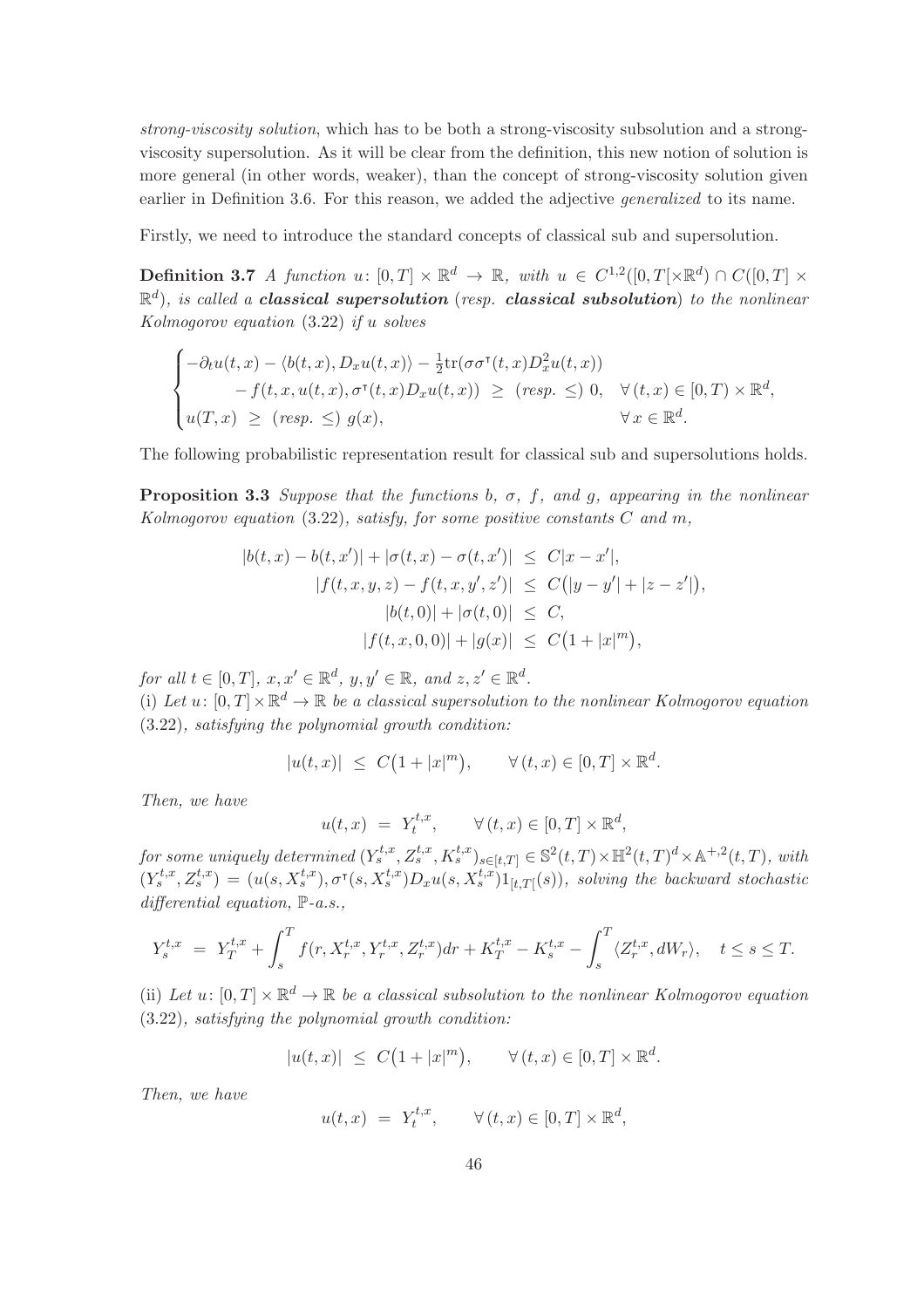for some uniquely determined  $(Y_s^{t,x}, Z_s^{t,x}, K_s^{t,x})_{s \in [t,T]} \in \mathbb{S}^2(t,T) \times \mathbb{H}^2(t,T)^d \times \mathbb{A}^{+,2}(t,T)$ , with  $(Y_s^{t,x}, Z_s^{t,x}) = (u(s, X_s^{t,x}), \sigma^{\tau}(s, X_s^{t,x})D_xu(s, X_s^{t,x})1_{[t,T[}(s)),$  solving the backward stochastic differential equation,  $\mathbb{P}\text{-}a.s.,$ 

$$
Y_s^{t,x} \ = \ Y_T^{t,x} + \int_s^T f(r, X_r^{t,x}, Y_r^{t,x}, Z_r^{t,x}) dr - (K_T^{t,x} - K_s^{t,x}) - \int_s^T \langle Z_r^{t,x}, dW_r \rangle, \quad t \le s \le T.
$$

Proof. The proof can be done along the lines of Theorem 3.1, using Proposition A.1 in the full general case with the presence of the process  $K$ .

We can now provide the definition of generalized strong-viscosity solution.

**Definition 3.8** A function  $u \colon [0,T] \times \mathbb{R}^d \to \mathbb{R}$  is called a strong-viscosity supersolution (resp. strong-viscosity subsolution) to the nonlinear Kolmogorov equation (3.22) if there exists a sequence  $(u_n, g_n, f_n, b_n, \sigma_n)_n$  satisfying:

(i)  $u_n: [0, T] \times \mathbb{R}^d \to \mathbb{R}, g_n: \mathbb{R}^d \to \mathbb{R}, f_n: [0, T] \times \mathbb{R}^d \times \mathbb{R} \times \mathbb{R}^d \to \mathbb{R}, b_n: [0, T] \times \mathbb{R}^d \to \mathbb{R},$ and  $\sigma_n: [0, T] \times \mathbb{R}^d \to \mathbb{R}^{d \times d}$  are locally equicontinuous functions such that, for some positive constants  $C$  and  $m$ , independent of  $n$ ,

$$
|b_n(t, x) - b_n(t, x')| + |\sigma_n(t, x) - \sigma_n(t, x')| \leq C|x - x'|,
$$
  
\n
$$
|f_n(t, x, y, z) - f_n(t, x, y', z')| \leq C(|y - y'| + |z - z'|),
$$
  
\n
$$
|b_n(t, 0)| + |\sigma_n(t, 0)| \leq C,
$$
  
\n
$$
|u_n(t, x)| + |g_n(x)| + |f_n(t, x, 0, 0)| \leq C(1 + |x|^m),
$$

for all  $t \in [0, T]$ ,  $x, x' \in \mathbb{R}^d$ ,  $y, y' \in \mathbb{R}$ , and  $z, z' \in \mathbb{R}^d$ .

(ii)  $u_n$  is a classical supersolution (resp. classical subsolution) to

$$
\begin{cases}\n-\partial_t u_n(t,x) - \langle b_n(t,x), D_x u_n(t,x) \rangle - \frac{1}{2} \text{tr}(\sigma_n \sigma_n^{\tau}(t,x) D_x^2 u_n(t,x)) \\
-\int_n(t,x, u_n(t,x), \sigma_n^{\tau}(t,x) D_x u_n(t,x)) = 0, \quad \forall (t,x) \in [0,T) \times \mathbb{R}^d, \\
u_n(T,x) = g_n(x), \qquad \forall x \in \mathbb{R}^d.\n\end{cases}
$$

(iii)  $(u_n(t, x), g_n(x), f_n(t, x, y, z), b_n(t, x), \sigma_n(t, x)) \rightarrow (u(t, x), g(x), f(t, x, y, z), b(t, x), \sigma(t, x)),$ as n tends to infinity, for any  $(t, x, y, z) \in [0, T] \times \mathbb{R}^d \times \mathbb{R} \times \mathbb{R}^d$ .

A function  $u \colon [0,T] \times \mathbb{R}^d \to \mathbb{R}$  is called a **generalized strong-viscosity solution** to the nonlinear Kolmogorov equation (3.22) if it is both a strong-viscosity supersolution and a strong-viscosity subsolution to (3.22).

We can now state the following probabilistic representation result for strong-viscosity sub and supersolutions, that is one of the main results of this paper, from which the comparison theorem will follow as corollary.

**Theorem 3.6** (1) Let  $u: [0, T] \times \mathbb{R}^d \to \mathbb{R}$  be a strong-viscosity supersolution to the nonlinear Kolmogorov equation (3.22). Then, we have

$$
u(t,x) = Y_t^{t,x}, \qquad \forall (t,x) \in [0,T] \times \mathbb{R}^d,
$$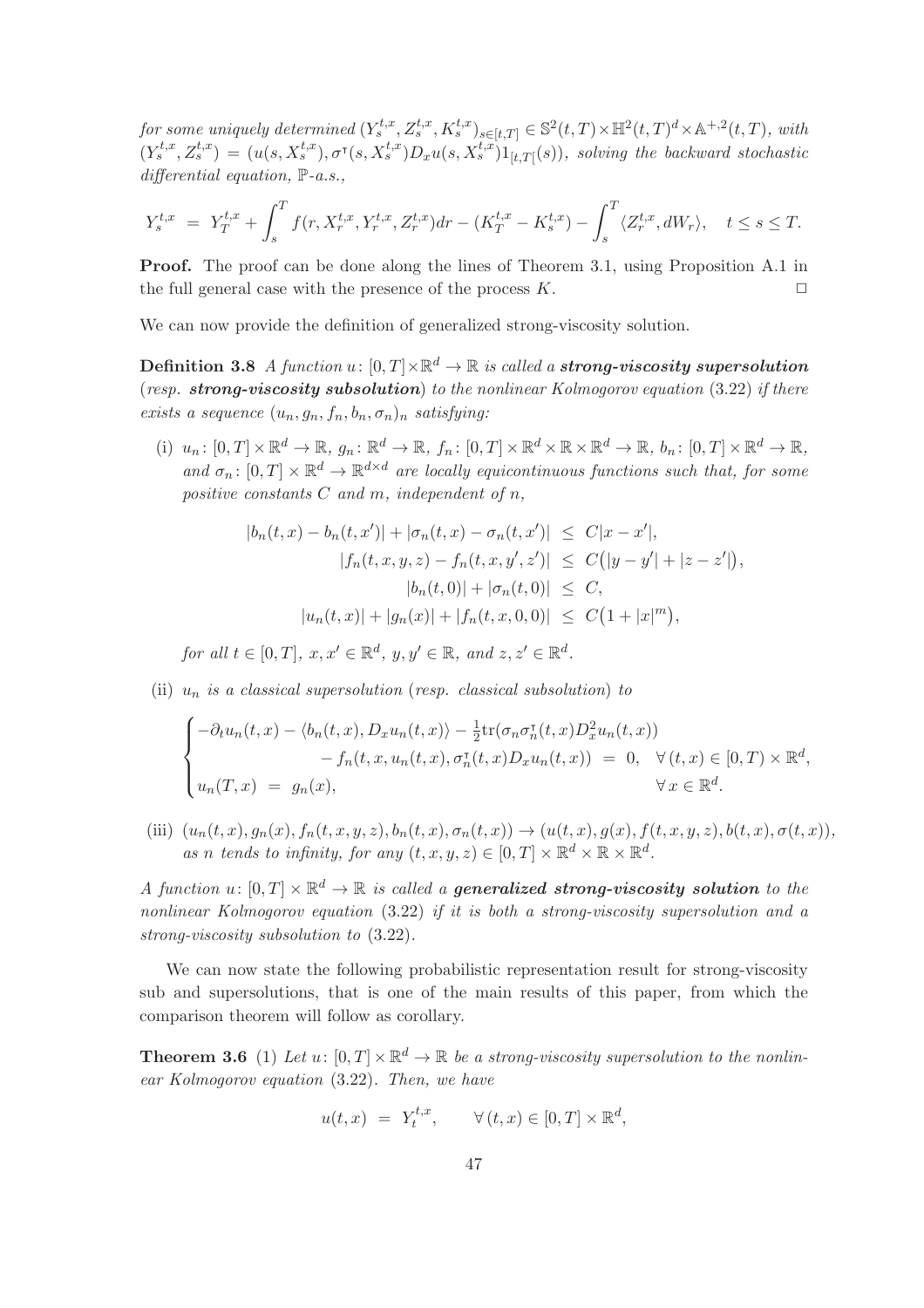for some uniquely determined  $(Y_s^{t,x}, Z_s^{t,x}, K_s^{t,x})_{s \in [t,T]} \in \mathbb{S}^2(t,T) \times \mathbb{H}^2(t,T)^d \times \mathbb{A}^{+,2}(t,T)$ , with  $Y_s^{t,x} = u(s, X_s^{t,x})$ , solving the backward stochastic differential equation, P-a.s.,

$$
Y_s^{t,x} = Y_T^{t,x} + \int_s^T f(r, X_r^{t,x}, Y_r^{t,x}, Z_r^{t,x}) dr + K_T^{t,x} - K_s^{t,x} - \int_s^T \langle Z_r^{t,x}, dW_r \rangle, \qquad t \le s \le T.
$$
\n(3.23)

(2) Let  $u: [0,T] \times \mathbb{R}^d \to \mathbb{R}$  be a strong-viscosity subsolution to the nonlinear Kolmogorov equation (3.22). Then, we have

$$
u(t,x) = Y_t^{t,x}, \qquad \forall (t,x) \in [0,T] \times \mathbb{R}^d,
$$

for some uniquely determined  $(Y_s^{t,x}, Z_s^{t,x}, K_s^{t,x})_{s \in [t,T]} \in \mathbb{S}^2(t,T) \times \mathbb{H}^2(t,T)^d \times \mathbb{A}^{+,2}(t,T)$ , with  $Y_s^{t,x} = u(s, X_s^{t,x})$ , solving the backward stochastic differential equation, P-a.s.,

$$
Y_s^{t,x} = Y_T^{t,x} + \int_s^T f(r, X_r^{t,x}, Y_r^{t,x}, Z_r^{t,x}) dr - (K_T^{t,x} - K_s^{t,x}) - \int_s^T \langle Z_r^{t,x}, dW_r \rangle, \qquad t \le s \le T.
$$
 (3.24)

**Proof.** We shall prove statement (1), since (2) can be proved similarly. To prove (1), consider a sequence  $(u_n, g_n, f_n, b_n, \sigma_n)_n$  satisfying conditions (i)-(iii) of Definition 3.8. For every  $n \in \mathbb{N}$  and any  $(t, x) \in [0, T] \times \mathbb{R}^d$ , consider the stochastic equation,  $\mathbb{P}\text{-a.s.}$ ,

$$
X_s = x + \int_t^s b_n(r, X_r) dr + \int_t^s \sigma_n(r, X_r) dW_r, \qquad t \le s \le T.
$$

It is well known that there exists a unique solution  $(X_s^{n,t,x})_{s\in[t,T]}$  to the above equation. Moreover, from Proposition 3.3 we know that  $u_n(t,x) = Y_t^{n,t,x}$  $\mathcal{F}_t^{n,t,x}, (t,x) \in [0,T] \times \mathbb{R}^d$ , for some  $(Y_s^{n,t,x}, Z_s^{n,t,x}, K_s^{n,t,x})_{s \in [t,T]} \in \mathbb{S}^2(t,T) \times \mathbb{H}^2(t,T)^d \times \mathbb{A}^{+,2}(t,T)$  solving the backward stochastic differential equation, P-a.s.,

$$
Y_s^{n,t,x} = Y_T^{n,t,x} + \int_s^T f_n(r, X_r^{n,t,x}, Y_r^{n,t,x}, Z_r^{n,t,x}) dr
$$
  
+ 
$$
K_T^{n,t,x} - K_s^{n,t,x} - \int_s^T \langle Z_r^{n,t,x}, dW_r \rangle, \qquad t \le s \le T.
$$

Notice that, from the uniform polynomial growth condition of  $(u_n)_n$  and estimate (B.3) we have, for any  $p \geq 1$ ,

$$
\sup_{n \in \mathbb{N}} \|Y^{n,t,x}\|_{\mathbb{S}^p(t,T)} < \infty.
$$

Then, it follows from Proposition A.1, the polynomial growth condition of  $(f_n)_n$  in x, and the linear growth condition of  $(f_n)_n$  in  $(y, z)$ , that

$$
\sup_n (||Z^{n,t,x}||_{\mathbb{H}^2(t,T)^d} + ||K^{n,t,x}||_{\mathbb{S}^2(t,T)}) < \infty.
$$

Set  $Y_s^{t,x} = u(s, X_s^{t,x})$ , for any  $s \in [t,T]$ . Then, from the polynomial growth condition that u inherits from the sequence  $(u_n)_n$ , and using estimate (B.3), we deduce that  $||Y^{t,x}||_{\mathbb{S}^p(t,T)} <$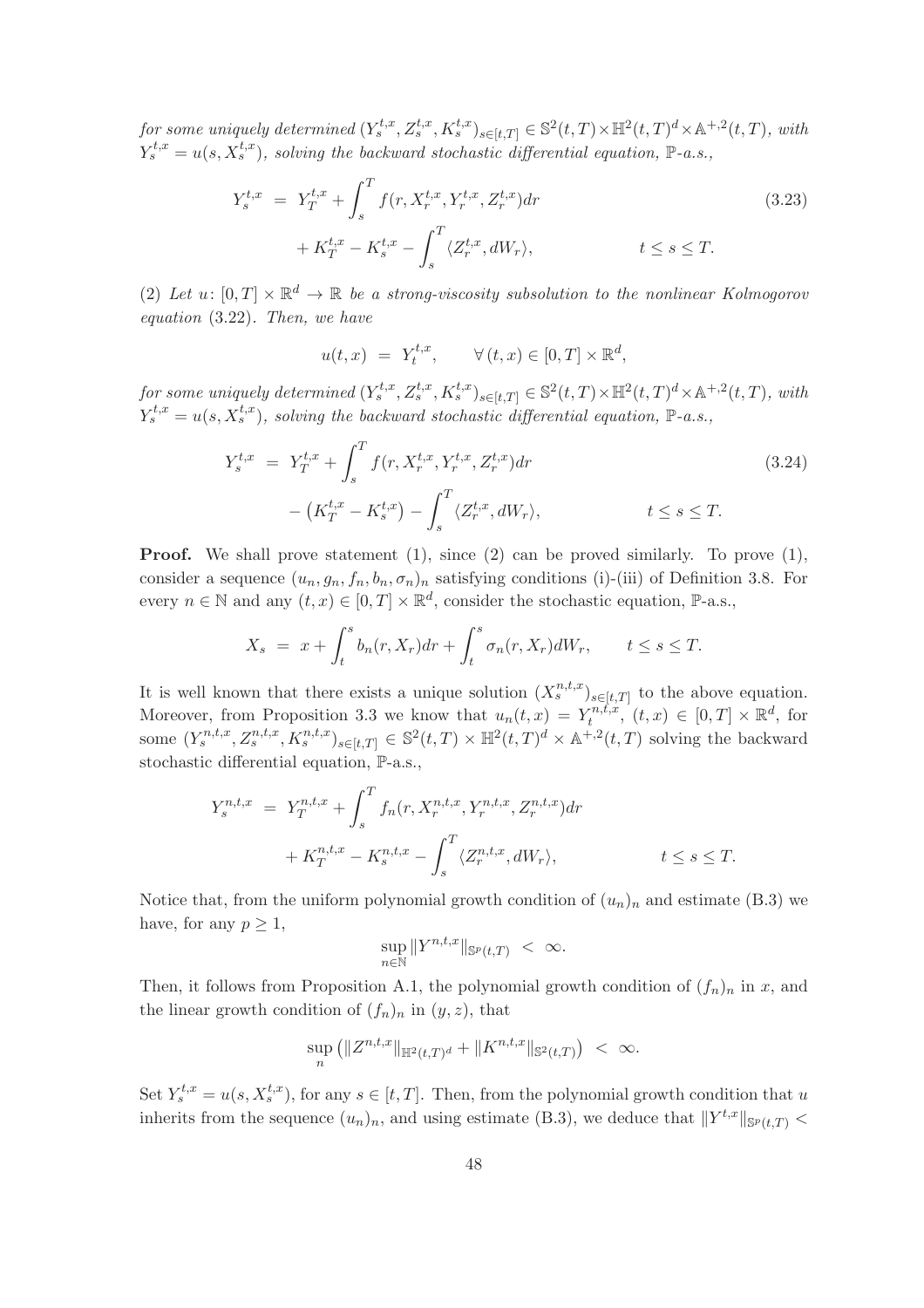$\infty$ , for any  $p \geq 1$ . In particular,  $Y \in \mathbb{S}^2(t,T)$  and it is continuous process. We also have, using the convergence result (B.4), that there exists a subsequence of  $(X^{n,t,x})_n$ , which we still denote  $(X^{n,t,x})_n$ , such that

$$
\sup_{t \le s \le T} |X_s^{n,t,x}(\omega) - X_s^{t,x}(\omega)| \stackrel{n \to \infty}{\longrightarrow} 0, \qquad \forall \omega \in \Omega \setminus N,
$$
\n(3.25)

for some null measurable set  $N \subset \Omega$ . Moreover, from estimate (B.3) it follows that, possibly enlarging N,  $\sup_{t \le s \le T} (|X_s^{n,t,x}(\omega)| + |X_s^{t,x}(\omega)|) < \infty$ , for any  $n \in \mathbb{N}$  and any  $\omega \in \Omega \backslash N$ . Now, fix  $\omega \in \Omega \backslash N$ , then

$$
\begin{aligned} \left| Y_s^{n,t,x}(\omega) - Y_s^{t,x}(\omega) \right| &= \left| u_n(s, X_s^{n,t,x}(\omega)) - u(s, X_s^{t,x}(\omega)) \right| \\ &= \left| u_n(s, X_s^{n,t,x}(\omega)) - u_n(s, X_s^{t,x}(\omega)) \right| + \left| u_n(s, X_s^{t,x}(\omega)) - u(s, X_s^{t,x}(\omega)) \right|. \end{aligned}
$$

For any  $\varepsilon > 0$ , from point (iii) of Definition 3.8 it follows that there exists  $n' \in \mathbb{N}$  such that

$$
|u_n(s, X_s^{t,x}(\omega)) - u(s, X_s^{t,x}(\omega))| < \frac{\varepsilon}{2}, \qquad \forall n \ge n'.
$$

On the other hand, from the local equicontinuity of  $(u_n)_n$ , we see that there exists  $\delta > 0$ , independent of  $n$ , such that

$$
|u_n(s, X_s^{n,t,x}(\omega)) - u_n(s, X_s^{t,x}(\omega))| < \frac{\varepsilon}{2}, \quad \text{if } |X_s^{n,t,x}(\omega) - X_s^{t,x}(\omega)| < \delta.
$$

Using (3.25), we can find  $n'' \in \mathbb{N}$ ,  $n'' \ge n'$ , such that

$$
\sup_{t \le s \le T} |X_s^{n,t,x}(\omega) - X_s^{t,x}(\omega)| < \delta, \qquad \forall n \ge n''.
$$

In conclusion, for any  $\omega \in \Omega \backslash N$  and any  $\varepsilon > 0$  there exists  $n'' \in \mathbb{N}$  such that

$$
|Y_s^{n,t,x}(\omega) - Y_s^{t,x}(\omega)| < \varepsilon, \qquad \forall n \ge n''.
$$

Therefore,  $Y_s^{n,t,x}(\omega)$  converges to  $Y_s^{t,x}(\omega)$ , as n tends to infinity, for any  $(s,\omega) \in [t,T] \times$  $(\Omega \backslash N)$ . In a similar way, we can prove that there exists a null measurable set  $N' \subset \Omega$  such that  $f_n(s, X_s^{n,t,x}(\omega), y, z) \to f(s, X_s^{t,x}(\omega), y, z)$ , for any  $(s, \omega, y, z) \in [t, T] \times (\Omega \setminus N') \times \mathbb{R} \times \mathbb{R}^d$ . As a consequence, the thesis follows from Proposition C.1.  $\Box$ 

We can finally state a comparison theorem for strong-viscosity sub and supersolutions, which follows directly from the comparison theorem for BSDEs.

Corollary 3.1 (Comparison Theorem) Let  $\check{u} \colon [0,T] \times \mathbb{R}^d \to \mathbb{R}$  (resp.  $\hat{u} \colon [0,T] \times \mathbb{R}^d \to$  $\mathbb{R}$ ) be a strong-viscosity subsolution (resp. strong-viscosity supersolution) to the nonlinear Kolmogorov equation (3.1). Then  $\check{u} \leq \hat{u}$  on  $[0, T] \times \mathbb{R}^d$ . In particular, there exists at most one generalized strong-viscosity solution to the nonlinear Kolmogorov equation (3.22).

**Proof.** We know that  $\check{u}(T,x) \leq g(x) \leq \hat{u}(T,x)$ , for all  $x \in \mathbb{R}^d$ . Moreover, from Theorem 3.6 we have

$$
\check{u}(t,x) = \check{Y}_t^{t,x}, \qquad \hat{u}(t,x) = \hat{Y}_t^{t,x}, \qquad \text{for all } (t,x) \in [0,T] \times \mathbb{R}^d,
$$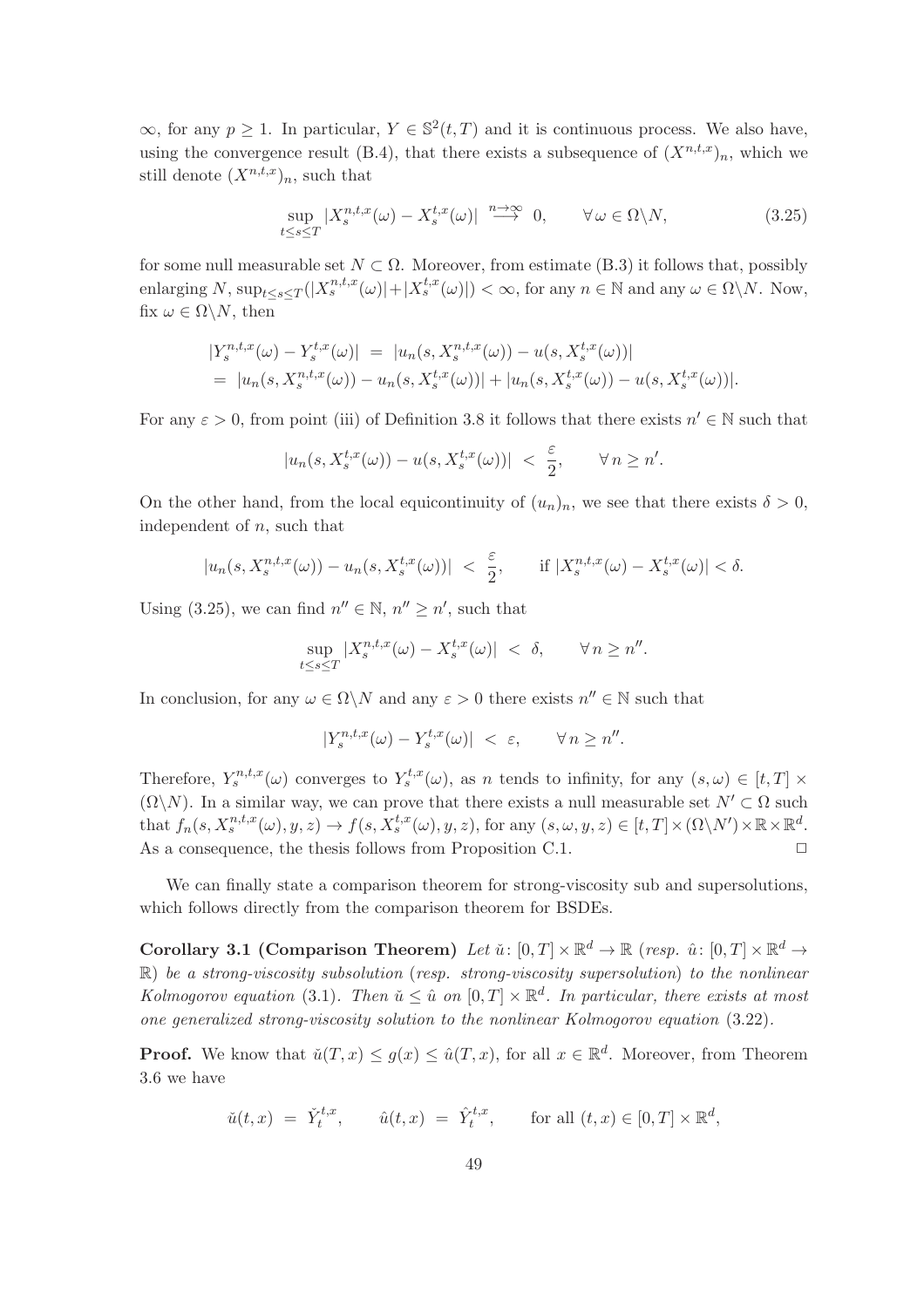for some  $(\check{Y}_{s}^{t,x}, \check{Z}_{s}^{t,x}, \check{K}_{s}^{t,x})_{s \in [t,T]}, (\hat{Y}_{s}^{t,x}, \hat{Z}_{s}^{t,x}, \hat{K}_{s}^{t,x})_{s \in [t,T]} \in \mathbb{S}^{2}(t,T) \times \mathbb{H}^{2}(t,T)^{d} \times \mathbb{A}^{+,2}(t,T)$ satisfying (3.24) and (3.23), respectively. Let us denote  $\overline{Y} := \hat{Y}^{t,x} - \check{Y}^{t,x}, \overline{Z} := \hat{Z}^{t,x} - \check{Z}^{t,x}$ ,  $\overline{K} := \hat{K}^{t,x} + \check{K}^{t,x}, \text{ and } \overline{f}_s := f(s, X_s^{t,x}, \hat{Y}_s^{t,x}, \hat{Z}_s^{t,x}) - f(s, X_s^{t,x}, \check{Y}_s^{t,x}, \check{Z}_s^{t,x}).$  Then,  $\mathbb{P}\text{-a.s.}$ 

$$
\overline{Y}_s = \overline{Y}_T + \int_s^T \overline{f}_r dr + \overline{K}_T - \overline{K}_s - \int_s^T \overline{Z}_r dW_r, \qquad t \le s \le T. \tag{3.26}
$$

Now we introduce the real predictable process  $\alpha$  given by,  $\mathbb{P}\text{-a.s.}$ ,

$$
a_s = \frac{f(s, X_s^{t,x}, \hat{Y}_s^{t,x}, \hat{Z}_s^{t,x}) - f(s, X_s^{t,x}, \check{Y}_s^{t,x}, \hat{Z}_s^{t,x})}{\hat{Y}_s^{t,x} - \check{Y}_s^{t,x}} 1_{\{\hat{Y}_s^{t,x} - \check{Y}_s^{t,x} \neq 0\}}, \qquad t \le s \le T
$$

and the  $\mathbb{R}^d$ -valued predictable process b defined componentwise by,  $\mathbb{P}\text{-a.s.}$ ,

$$
b_s^k = \frac{f(s, X_s^{t,x}, \check{Y}_s^{t,x}, Z_s^{(k-1)}) - f(s, X_s^{t,x}, \check{Y}_s^{t,x}, Z_s^{(k)})}{V_s^k} 1_{\{V_s^k \neq 0\}}, \qquad t \le s \le T,
$$

for all  $k = 1, \ldots, d$ , where  $Z^{(k)}$  is the  $\mathbb{R}^d$ -valued process whose k first components are those of  $\check{Z}^{t,x}$  and whose  $(d-k)$  lasts are those of  $\hat{Z}^{t,x}$ , and  $V^k$  is the k-th component of  $Z^{(k-1)} - Z^{(k)}$ . Notice that, since f is uniformly Lipschitz in  $(y, z)$ , the processes a and b are bounded.

Equation (3.26) can be rewritten as

$$
\overline{Y}_s = \overline{Y}_T + \int_s^T \left( a_r \overline{Y}_r + \langle b_r, \overline{Z}_r \rangle \right) dr + \overline{K}_T - \overline{K}_s - \int_s^T \overline{Z}_r dW_r.
$$

Consider now the process  $\Gamma = (\Gamma_s)_{t \leq s \leq T}$  satisfying, P-a.s.,

$$
\Gamma_s = 1 + \int_t^s \Gamma_r a_r dr + \int_t^s \Gamma_r \langle b_r, dW_r \rangle, \qquad t \le s \le T.
$$

Notice that  $\Gamma \in \mathbb{S}^2(t,T)$ , since a and b are bounded. Moreover,  $\Gamma$  is strictly positive. An application of Itô's formula yields,  $\mathbb{P}\text{-a.s.}$ ,

$$
\Gamma_s \overline{Y}_s = \overline{Y}_t - \int_t^s \Gamma_r d\overline{K}_r + \int_t^s \Gamma_r \langle \overline{Y}_r b_r + \overline{Z}_r, dW_r \rangle, \qquad t \le s \le T. \tag{3.27}
$$

From Burkholder-Davis-Gundy inequality it follows that there exists a positive constant C such that

$$
\mathbb{E}\left[\sup_{t\leq s\leq T}\left|\int_{t}^{s}\Gamma_{r}\langle\overline{Y}_{r}b_{r}+\overline{Z}_{r},dW_{r}\rangle\right|\right] \leq C\mathbb{E}\left[\left(\int_{t}^{T}\Gamma_{s}^{2}|\overline{Y}_{s}b_{s}+\overline{Z}_{s}|^{2}ds\right)^{\frac{1}{2}}\right]
$$
  

$$
\leq \frac{C}{2}\mathbb{E}\left[\sup_{t\leq s\leq T}\Gamma_{s}^{2}+2b_{\infty}^{2}\int_{t}^{T}|\overline{Y}_{s}|^{2}ds+2\int_{t}^{T}|\overline{Z}_{s}|^{2}ds\right]
$$
  

$$
<\infty,
$$

where  $b_{\infty}$  is an upper-bound for b. Therefore, the local martingale  $(\int_t^s \Gamma_r \langle \overline{Y}_r b_r + \overline{Z}_r, dW_r \rangle)_{t \le s \le T}$ is indeed a martingale. Hence, we see from (3.27) that the process  $(\Gamma_s \overline{Y}_s)_{t\leq s\leq T}$  is a supermartingale, which implies (recalling that  $\hat{u}(T, x) - \check{u}(T, x) \geq 0$ , for all  $x \in \mathbb{R}^d$ )

$$
\hat{u}(t,x) - \check{u}(t,x) = \overline{Y}_t \geq \mathbb{E}[\Gamma_T \overline{Y}_T] \geq 0.
$$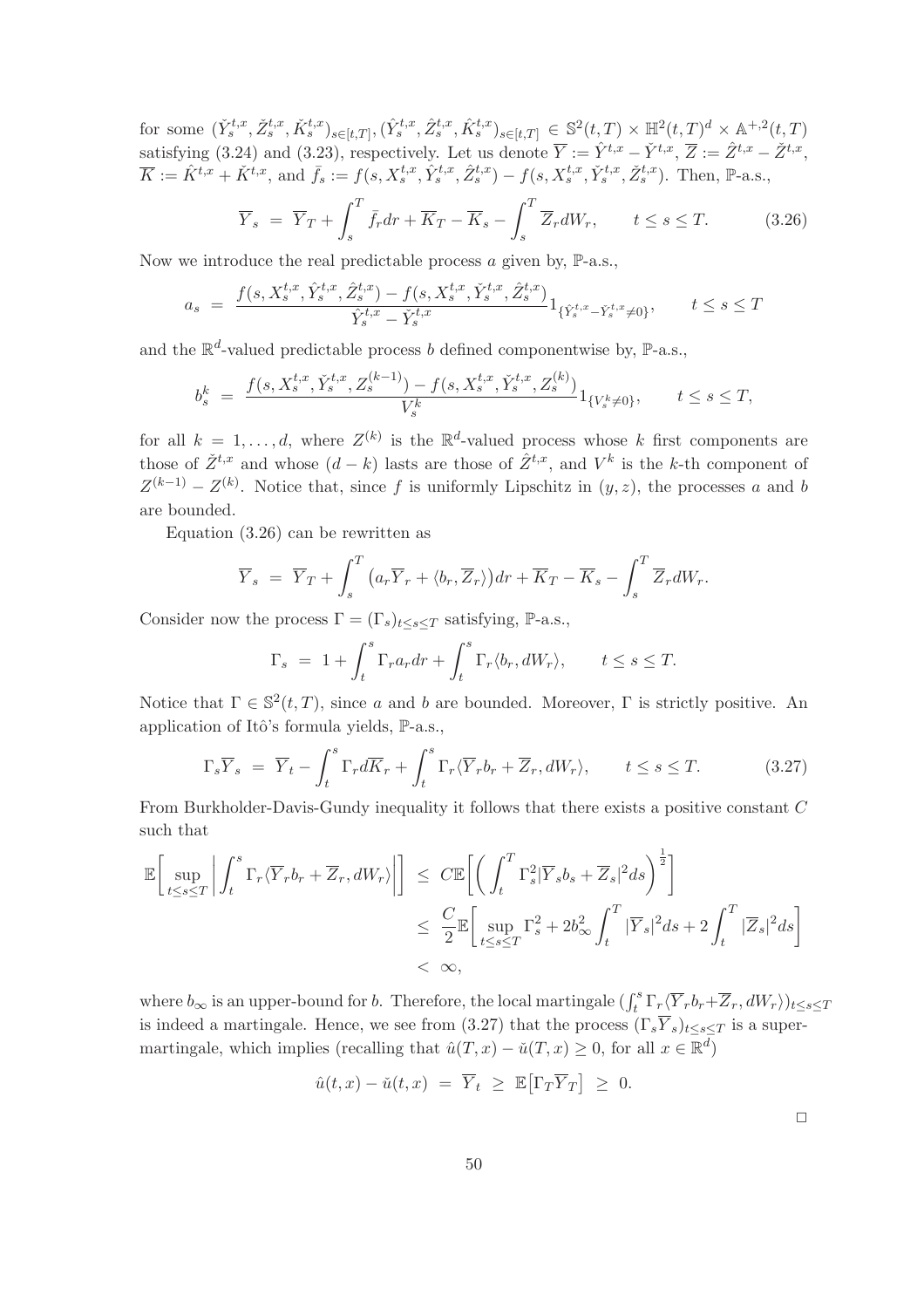# 3.4.3 Relation with the standard definition of viscosity solution

We now conclude this brief digression concerning strong-viscosity solutions, investigating the equivalence between the concept of strong-viscosity solution and the standard notion of viscosity solution, for which we refer, e.g., to  $[8]$ . Let us begin recalling the definition of viscosity solution for equation (3.22).

**Definition 3.9** (i) A lower (resp. upper) semicontinuous function  $u: [0, T] \times \mathbb{R}^d \to \mathbb{R}$  is called a viscosity supersolution (resp. viscosity subsolution) to the nonlinear Kolmogorov equation (3.1) if

$$
u(T, x) \geq (resp. \leq) g(x), \quad \forall x \in \mathbb{R}^d
$$

and

$$
-\partial_t \varphi(t,x) - \langle b(t,x), D_x \varphi(t,x) \rangle - \frac{1}{2} \text{tr}(\sigma \sigma^{\intercal}(t,x) D_x^2 \varphi(t,x))
$$
  
-f(t,x,u(t,x),\sigma^{\intercal}(t,x) D\_x \varphi(t,x)) \ge (resp. \le) 0,

for any  $(t, x) \in [0, T) \times \mathbb{R}^d$  and any  $\varphi \in C^{1,2}([0, T] \times \mathbb{R}^d)$  such that  $u - \varphi$  has a local minimum (resp. maximum) at  $(t, x)$ .

(ii) A continuous function  $u: [0, T] \times \mathbb{R}^d \to \mathbb{R}$  is called a **viscosity solution** to the nonlinear Kolmogorov equation (3.1) if it is both a viscosity supersolution and a viscosity subsolution to (3.1).

**Theorem 3.7** Suppose that the functions b,  $\sigma$ , f, and g, appearing in the nonlinear Kolmogorov equation  $(3.22)$ , are bounded and satisfy, for some positive constant C and continuity modulus ρ,

$$
|b(t, x) - b(t', x')| + |\sigma(t, x) - \sigma(t', x')| \le \rho(|t - t'|) + C|x - x'|,
$$
  
\n
$$
|f(t, x, y, z) - f(t', x', y', z')| \le \rho(|t - t'| + |x - x'|) + C(|y - y'| + |z - z'|),
$$
  
\n
$$
|g(x) - g(x')| \le \rho(|x - x'|),
$$

for all  $(t, x, y, z), (t', x', y', z') \in [0, T] \times \mathbb{R}^d \times \mathbb{R} \times \mathbb{R}^d$ . Suppose, moreover, that  $\sigma(t, x)$  is a positive semidefinite matrix, for all  $(t, x) \in [0, T] \times \mathbb{R}^d$ . Let  $u: [0, T] \times \mathbb{R}^d \to \mathbb{R}$  be bounded and uniformly continuous with a continuity modulus  $\rho$ . Then u is a viscosity solution to the nonlinear Kolmogorov equation (3.22) if and only if u is a strong-viscosity solution to (3.22).

**Proof.** The if part follows from the method of half-relaxed limits of Barles and Perthame (see, e.g., Lemma 6.1 and Remark 6.3 in  $[8]$ ). Let us focus on the *only if* part.

It is well-known that, under the present assumptions, a uniqueness result for viscosity solutions to equation (3.22) holds, see, e.g., Theorem 5.1 in [30] for the case b and  $\sigma$ independent of t. Let  $\phi(x) = c \exp(1/(|x|^2 - 1))1_{\{|x| \le 1\}}(x)$ ,  $x \in \mathbb{R}^d$ , with  $c > 0$  such that  $\int_{\mathbb{R}^d} \phi(x) dx = 1$ . Define, for any  $n \in \mathbb{N} \setminus \{0\}$ ,  $\phi_n(x) = n\phi(nx)$ ,  $x \in \mathbb{R}^d$ . Now, define (denoting by I the  $d \times d$  identity matrix)

$$
b_n(t,x) := \int_{\mathbb{R}^d} \phi_n(x-x')b(t,x')dx', \qquad \sigma_n(t,x) := \int_{\mathbb{R}^d} \phi_n(x-x')\sigma(t,x')dx' + \frac{1}{n}I,
$$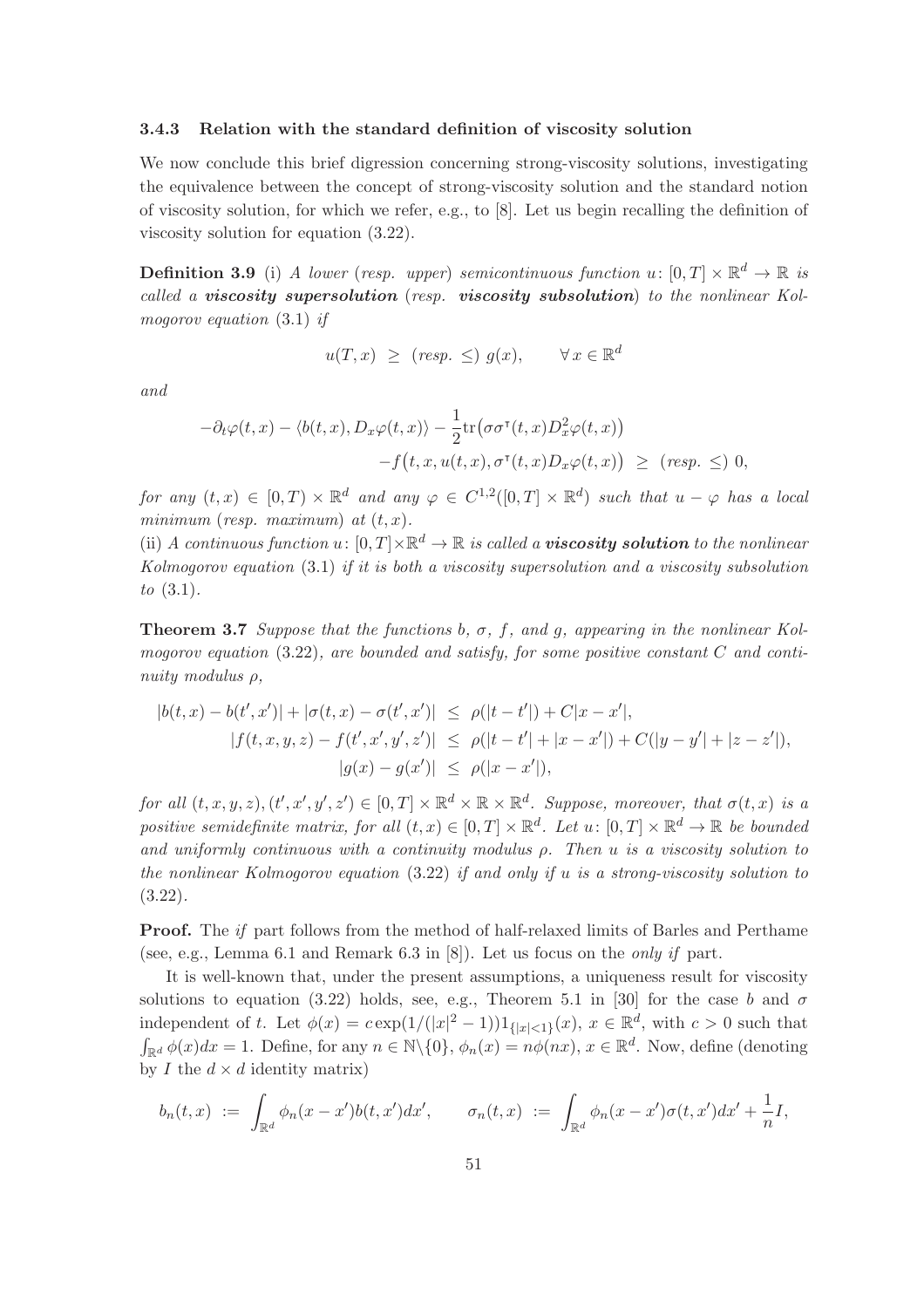$$
g_n(x) := \int_{\mathbb{R}^d} \phi_n(x - x') g(x') dx'.
$$

Similarly, let  $\psi(x, y, z) = \bar{c} \exp(1/((x, y, z)|^2 - 1)) 1_{\{|(x, y, z)| \le 1\}}(x, y, z), (x, y, z) \in \mathbb{R}^d \times \mathbb{R} \times$  $\mathbb{R}^d$ , with  $\bar{c} > 0$  such that  $\int_{\mathbb{R}^d \times \mathbb{R} \times \mathbb{R}^d} \psi(x, y, z) dx dy dz = 1$ . Define, for any  $n \in \mathbb{N} \setminus \{0\}$ ,  $\psi_n(x, y, z) = n\psi(nx, ny, nz), (x, y, z) \in \mathbb{R}^d \times \mathbb{R} \times \mathbb{R}^d$ . Now, define

$$
f_n(t,x,y,z) := \int_{\mathbb{R}^d \times \mathbb{R} \times \mathbb{R}^d} \psi_n(x-x',y-y',z-z')f(t,x',y',z')dx'dy'dz'.
$$

Notice that  $b_n, \sigma_n \in C^{0,\infty}([0,T] \times \mathbb{R}^d)$ ,  $g_n \in C^{\infty}(\mathbb{R}^d)$ , and  $f_n \in C^{0,\infty}([0,T] \times \mathbb{R}^{2d+1})$ , with

$$
(b_n(t,x), \sigma_n(t,x), g_n(x), f_n(t,x,y,z)) \stackrel{n\to\infty}{\longrightarrow} (b(t,x), \sigma(t,x), g(x), f(t,x,y,z)),
$$

for all  $(t, x, y, z) \in [0, T] \times \mathbb{R}^d \times \mathbb{R} \times \mathbb{R}^d$ . Moreover,  $b_n$ ,  $\sigma_n$ ,  $g_n$ , and  $f_n$  are bounded and satisfy

$$
|b_n(t, x) - b_n(t', x')| + |\sigma_n(t, x) - \sigma_n(t', x')| \le \rho(|t - t'|) + C|x - x'|,
$$
  
\n
$$
|f_n(t, x, y, z) - f_n(t', x', y', z')| \le \rho(|t - t'| + |x - x'|) + C(|y - y'| + |z - z'|),
$$
  
\n
$$
|g_n(x) - g_n(x')| \le \rho(|x - x'|),
$$

for all  $(t, x, y, z), (t', x', y', z') \in [0, T] \times \mathbb{R}^d \times \mathbb{R} \times \mathbb{R}^d$ , with the same constant C and continuity modulus  $\rho$  as in the statement of the theorem. Let us now consider, for each  $n \in \mathbb{N}\backslash\{0\}$ , the nonlinear Kolmogorov equation:

$$
\begin{cases}\n-\partial_t u_n(t,x) - \langle b_n(t,x), D_x u_n(t,x) \rangle - \frac{1}{2} \text{tr}(\sigma_n \sigma_n^{\tau}(t,x) D_x^2 u_n(t,x)) \\
\quad - f_n(t,x, u_n(t,x), \sigma_n^{\tau}(t,x) D_x u_n(t,x)) = 0, \quad \forall (t,x) \in [0,T) \times \mathbb{R}^d, \ (3.28) \\
u_n(T,x) = g_n(x), \quad \forall x \in \mathbb{R}^d.\n\end{cases}
$$

Since  $\sigma(t, x)$  is a positive semidefinite matrix, we see that  $\sigma_n(t, x)$  is a positive definite matrix and equation (3.28) is uniformly elliptic. Then, it follows from classical results on regularity theory for parabolic equations (see, e.g., Theorem 8.1 in [28]) that there exists a unique classical solution  $u_n \in C^{1,2}([0,T] \times \mathbb{R}^d)$  to equation (3.28), with  $\sup_{[0,T] \times \mathbb{R}^d} |u_n| \leq$ M for some positive constant  $M$ , independent of  $n$ , as it can be seen using the uniform boundedness of  $b_n$ ,  $\sigma_n$ ,  $g_n$ , and  $f_n$ . Clearly,  $u_n$  is also a viscosity solution to equation (3.28). Then, using the notations of Section 6 in [8], set

$$
\overline{u}(t,x) := \limsup_{n \to \infty} u_n(t,x), \qquad \underline{u}(t,x) := \liminf_{n \to \infty} u_n(t,x).
$$

Notice that  $|\overline{u}|, |\underline{u}| \leq M$ . From Remark 6.3 in [8], we know that  $\overline{u}$  (resp.  $\underline{u}$ ) is a viscosity subsolution (resp. supersolution) to equation (3.22). From the comparison theorem for viscosity solutions, this implies that  $\overline{u} \leq \underline{u}$ . Since  $\underline{u} \leq \overline{u}$  by definition, we get  $\overline{u}$  and  $\underline{u}$  are equal and are both viscosity solutions to equation (3.22). From uniqueness, we must have  $u = \overline{u} = \underline{u}$ . Moreover, it follows from Remark 6.4 in [8] that  $u_n$  converges to u uniformly on compact sets. In conclusion, u is a strong-viscosity solution to equation  $(3.22)$ .  $\Box$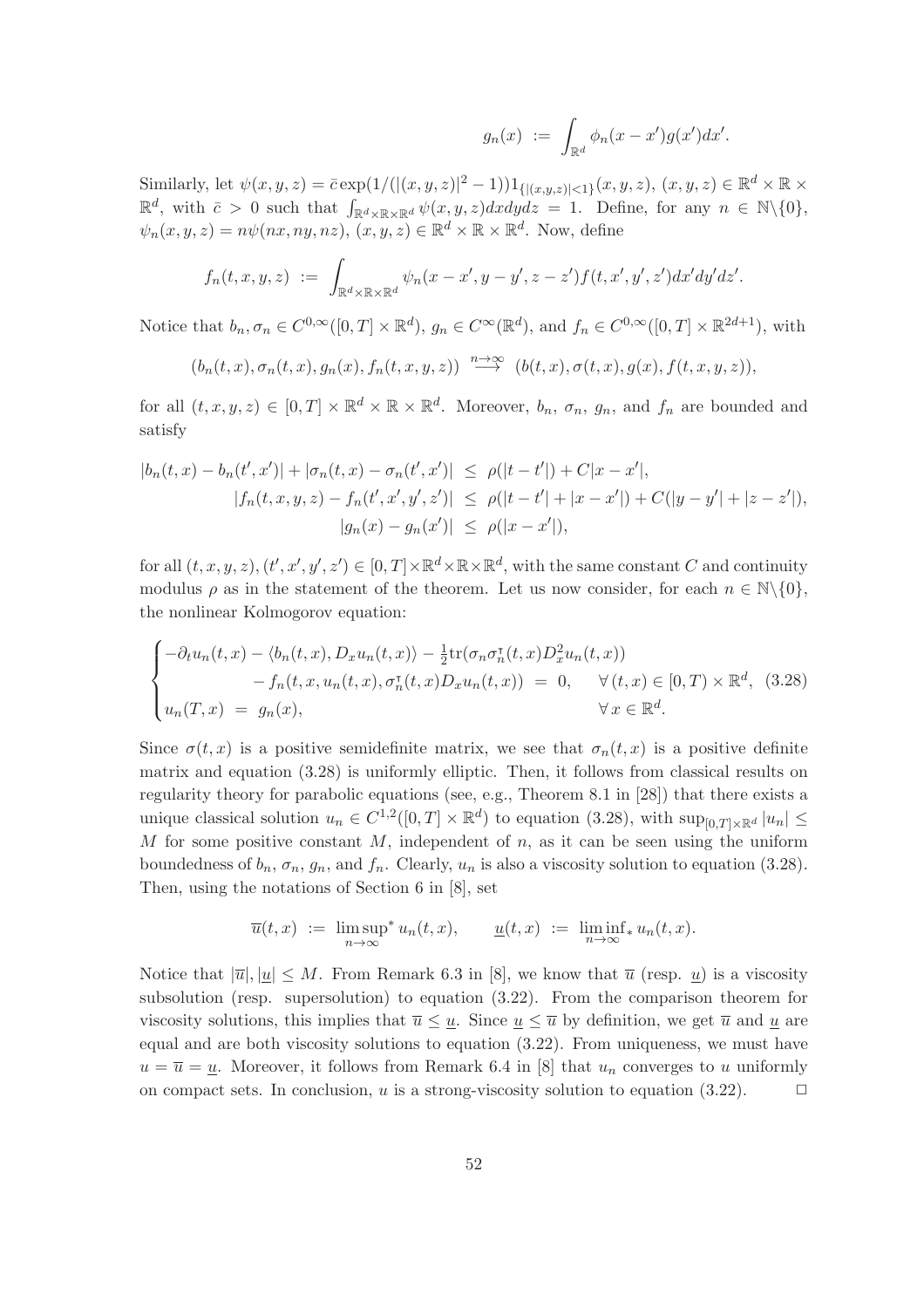# Appendix

In the present appendix we fix a complete probability space  $(\Omega, \mathcal{F}, \mathbb{P})$  on which a ddimensional Brownian motion  $W = (W_t)_{t>0}$  is defined. We denote  $\mathbb{F} = (\mathcal{F}_t)_{t>0}$  the completion of the natural filtration generated by W.

# A. Estimates for supersolutions to BSDEs

We derive estimates for the norm of the  $Z$  and  $K$  components for supersolutions to backward stochastic differential equations, in terms of the norm of the  $Y$  component. These results are standard, but seemingly not at disposal in the following form in the literature. Firstly, let us introduce a generator function  $F: [0, T] \times \Omega \times \mathbb{R} \times \mathbb{R}^d \to \mathbb{R}$  satisfying the usual assumptions:

- (A.a)  $F(\cdot, y, z)$  is F-predictable for every  $(y, z) \in \mathbb{R} \times \mathbb{R}^d$ .
- (A.b) There exists a positive constant  $C_F$  such that

 $|F(s, y, z) - F(s, y', z')| \leq C_F(|y - y'| + |z - z'|),$ 

for all  $y, y' \in \mathbb{R}, z, z' \in \mathbb{R}^d, ds \otimes d\mathbb{P}$ -a.e.

(A.c) Integrability condition:

$$
\mathbb{E}\bigg[\int_t^T |F(s,0,0)|^2 ds\bigg] \leq M_F,
$$

for some positive constant  $M_F$ .

**Proposition A.1** For any  $t, T \in \mathbb{R}_+$ ,  $t < T$ , consider  $(Y_s, Z_s, K_s)_{s \in [t,T]}$  satisfying:

- (i)  $Y \in \mathbb{S}^2(t,T)$  and it is continuous.
- (ii) Z is an  $\mathbb{R}^d$ -valued  $\mathbb{F}\text{-predictable process such that } \mathbb{P}(\int_t^T |Z_s|^2 ds < \infty) = 1.$
- (iii) K is a real nondecreasing (resp. nonincreasing) continuous  $\mathbb{F}\text{-}predictable process such$ that  $K_t = 0$ .

Suppose that  $(Y_s, Z_s, K_s)_{s \in [t,T]}$  solves the BSDE,  $\mathbb{P}\text{-}a.s.,$ 

$$
Y_s = Y_T + \int_s^T F(r, Y_r, Z_r) dr + K_T - K_s - \int_s^T \langle Z_r, dW_r \rangle, \qquad t \le s \le T,
$$
 (A.1)

for some generator function F satisfying conditions (A.b)-(A.c). Then  $(Z, K) \in \mathbb{H}^2(t,T)^d \times$  $\mathbb{A}^{+,2}(t,T)$  and

$$
\|Z\|_{\mathbb{H}^2(t,T)^d}^2 + \|K\|_{\mathbb{S}^2(t,T)}^2 \ \leq \ C(1+T^3) \bigg( \|Y\|_{\mathbb{S}^2(t,T)}^2 + \int_t^T |F(s,0,0)|^2 ds \bigg),
$$

for some positive constant  $C$  depending only on  $C_F$ , the Lipschitz constant of  $F$ .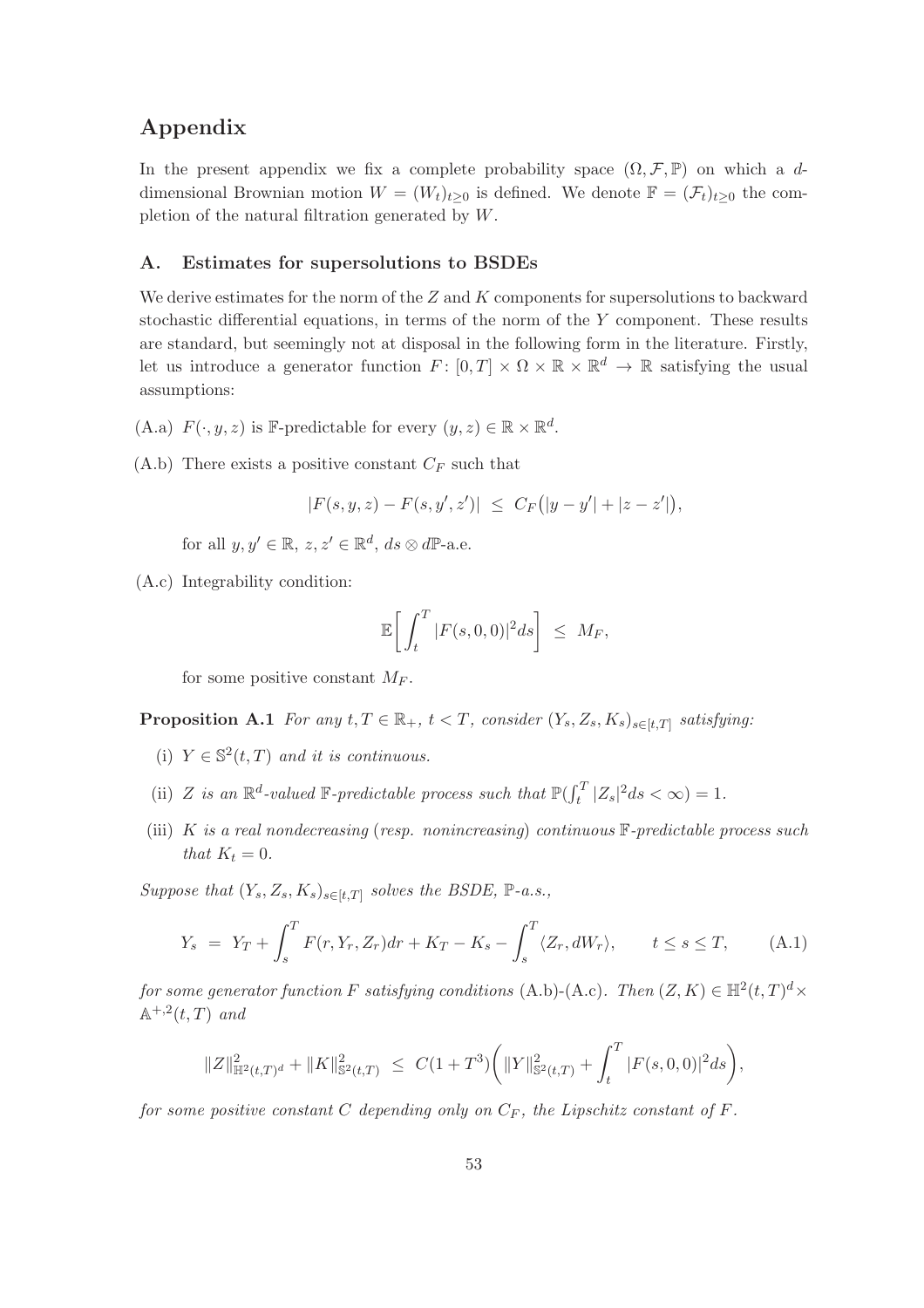**Proof.** Let us consider the case where K is nondecreasing. For every  $k \in \mathbb{N}$ , define the stopping time

$$
\tau_k = \inf \left\{ s \ge t : \int_t^s |Z_r|^2 dr \ge k \right\} \wedge T.
$$

Then, the local martingale  $(\int_t^s Y_r \langle 1_{[t,\tau_k]}(r)Z_r, dW_r \rangle)_{s \in [t,T]}$  satisfies, using Burkholder-Davis-Gundy inequality,

$$
\mathbb{E}\bigg[\sup_{t\leq s\leq T}\bigg|\int_t^s Y_r\langle 1_{[t,\tau_k]}(r)Z_r,dW_r\rangle\bigg|\bigg] < \infty,
$$

therefore it is a martingale. As a consequence, an application of Itô's formula to  $|Y_s|^2$ between t and  $\tau_k$  yields

$$
\mathbb{E}\left[|Y_t|^2\right] + \mathbb{E}\int_t^{\tau_k} |Z_r|^2 dr = \mathbb{E}\left[|Y_{\tau_k}|^2\right] + 2 \mathbb{E}\int_t^{\tau_k} Y_r F(r, Y_r, Z_r) dr + 2 \mathbb{E}\int_t^{\tau_k} Y_r dK_r. \tag{A.2}
$$

In the sequel c and  $c'$  will be two strictly positive constants depending only on  $C_F$ , the Lipschitz constant of F. Using (A.b) and recalling the standard inequality  $ab \leq a^2 + b^2/4$ , for any  $a, b \in \mathbb{R}$ , we see that

$$
2\mathbb{E}\int_{t}^{\tau_{k}} Y_{r}F(r, Y_{r}, Z_{r})dr
$$
  
\n
$$
\leq cT\|Y\|_{\mathbb{S}^{2}(t,T)}^{2} + \frac{1}{4}\mathbb{E}\int_{t}^{\tau_{k}} |Z_{r}|^{2} dr + \mathbb{E}\int_{t}^{T} |F(r, 0, 0)|^{2} dr.
$$
 (A.3)

Regarding the last term on the right-hand side in  $(A.2)$ , for every  $\varepsilon > 0$  we have (recalling the standard inequality  $2ab \leq \varepsilon a^2 + b^2/\varepsilon$ , for any  $a, b \in \mathbb{R}$ )

$$
2\mathbb{E}\int_{t}^{\tau_{k}}Y_{r}dK_{r} \leq \frac{1}{\varepsilon}\|Y\|_{\mathbb{S}^{2}(t,T)}^{2} + \varepsilon\mathbb{E}\left[\|K_{\tau_{k}}\|^{2}\right].
$$
 (A.4)

Now, from (A.1) we get

$$
K_{\tau_k} = Y_t - Y_{\tau_k} - \int_t^{\tau_k} F(r, Y_r, Z_r) dr + \int_t^{\tau_k} \langle Z_r, dW_r \rangle.
$$

Therefore (recalling that  $(x_1 + \cdots + x_4) \leq 4(x_1^2 + \cdots + x_4^2)$ , for any  $x_1, \ldots, x_4 \in \mathbb{R}$ )

$$
\mathbb{E}\big[|K_{\tau_k}|^2\big] \ \leq \ 8\|Y\|_{{\mathbb{S}^2}(t,T)}^2 + 4T\mathbb{E}\int_t^{\tau_k} |F(r,Y_r,Z_r)|^2 dr + 4\mathbb{E}\bigg|\int_t^{\tau_k} \langle Z_r, dW_r \rangle\bigg|^2.
$$

From Itô's isometry and (A.b), we obtain

$$
\mathbb{E}\left[|K_{\tau_k}|^2\right] \le c'(1+T^2) \|Y\|_{\mathbb{S}^2(t,T)}^2 + c'(1+T) \mathbb{E} \int_t^{\tau_k} |Z_r|^2 dr
$$
  
+  $c'T \mathbb{E} \int_t^T |F(r,0,0)|^2 dr.$  (A.5)

Then, taking  $\varepsilon = 1/(4c'(1+T))$  in (A.4) we get

$$
2\mathbb{E}\int_t^{\tau_k} Y_r dK_r
$$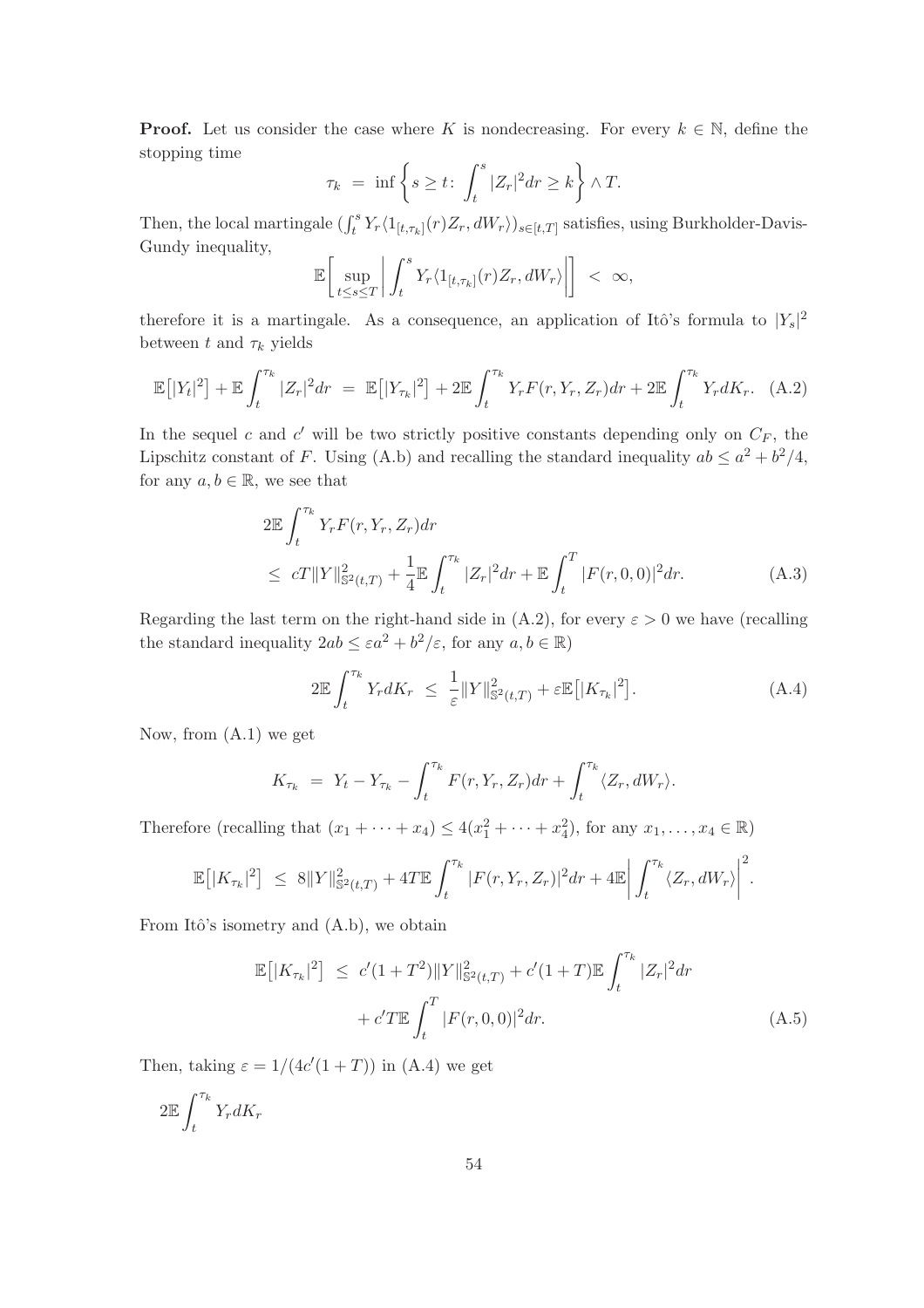$$
\leq \frac{16c'(1+T)^2 + 1 + T^2}{4(1+T)} \|Y\|_{\mathbb{S}^2(t,T)}^2 + \frac{1}{4} \mathbb{E} \int_t^{\tau_k} |Z_r|^2 dr + \frac{T}{4(1+T)} \mathbb{E} \int_t^T |F(r,0,0)|^2 dr
$$
  

$$
\leq c(1+T^2) \|Y\|_{\mathbb{S}^2(t,T)}^2 + \frac{1}{4} \mathbb{E} \int_t^{\tau_k} |Z_r|^2 dr + cT \mathbb{E} \int_t^T |F(r,0,0)|^2 dr. \tag{A.6}
$$

Plugging  $(A.3)$  and  $(A.6)$  into  $(A.2)$ , we end up with

$$
\mathbb{E}\left[|Y_{\tau_k}|^2\right] + \frac{1}{2} \mathbb{E} \int_t^{\tau_k} |Z_r|^2 dr \leq c(1+T^2) \|Y\|_{\mathbb{S}^2(t,T)}^2 + c(1+T) \mathbb{E} \int_t^T |F(r,0,0)|^2 dr.
$$

Then, from monotone convergence theorem,

$$
\mathbb{E}\int_{t}^{T} |Z_{r}|^{2} dr \leq c(1+T^{2})\|Y\|_{\mathbb{S}^{2}(t,T)}^{2} + c(1+T)\mathbb{E}\int_{t}^{T} |F(r,0,0)|^{2} dr. \tag{A.7}
$$

Plugging (A.7) into (A.5), and using again monotone convergence theorem, we finally obtain

$$
||K||_{\mathbb{S}^2(t,T)}^2 = \mathbb{E}[|K_T|^2] \le c(1+T^3)||Y||_{\mathbb{S}^2(t,T)}^2 + c(1+T^2)\mathbb{E}\int_t^T |F(r,0,0)|^2 dr.
$$

When K is nonincreasing, the proof can be done along the same lines.  $\Box$ 

# B. Estimates for stochastic differential equations

We shall report here a result about stochastic differential equations, whose proof is standard.

**Proposition B.1** For any  $n \in \mathbb{N}$ , let  $b_n : [0, T] \times \mathbb{R}^d \to \mathbb{R}$  and  $\sigma_n : [0, T] \times \mathbb{R}^d \to \mathbb{R}^{d \times d}$  be Borel measurable functions, satisfying, for some positive constant  $C$ , independent of  $n$ ,

$$
|b_n(t, x) - b_n(t, x')| + |\sigma_n(t, x) - \sigma_n(t, x')| \leq C|x - x'|,
$$
  

$$
|b_n(t, 0)| + |\sigma_n(t, 0)| \leq C,
$$

for all  $t \in [0,T]$ ,  $x, x' \in \mathbb{R}^d$ . Then, for any  $n \in \mathbb{N}$  and  $(t,x) \in [0,T] \times \mathbb{R}^d$  there exists a unique solution  $(X_s^{n,t,x})_{s\in[t,T]}$  to the equation

$$
X_s = x + \int_t^s b_n(r, X_r) dr + \int_t^s \sigma_n(r, X_r) dW_r, \qquad t \le s \le T, \mathbb{P}\text{-}a.s. \tag{B.1}
$$

Moreover, suppose that, for every  $(t, x) \in [0, T] \times \mathbb{R}^d$ , the sequence  $\{(b_n(t, x), \sigma_n(t, x))\}_n$ converges as n goes to infinity and define

$$
(b(t,x),\sigma(t,x))\ :=\ \lim_{n\to\infty}(b_n(t,x),\sigma_n(t,x)).
$$

Then, for any  $(t, x) \in [0, T] \times \mathbb{R}^d$  there exists a unique solution  $(X_s^{t,x})_{s \in [t,T]}$  to the equation

$$
X_s = x + \int_t^s b(r, X_r) dr + \int_t^s \sigma(r, X_r) dW_r, \qquad t \le s \le T, \mathbb{P}\text{-}a.s. \tag{B.2}
$$

Furthermore, for any  $p \geq 1$  there exists a positive constant  $C_p$ , independent of n and  $(t, x)$ , such that

$$
\mathbb{E}\Big[\sup_{t\leq s\leq T}\left(|X_s^{n,t,x}|^p+|X_s^{t,x}|^p\right)\Big]\leq C_p\big(1+|x|^p\big). \tag{B.3}
$$

Finally, for any  $p \geq 1$  we have

$$
\lim_{n \to \infty} \mathbb{E} \Big[ \sup_{t \le s \le T} |X_s^{n,t,x} - X_s^{t,x}|^p \Big] = 0. \tag{B.4}
$$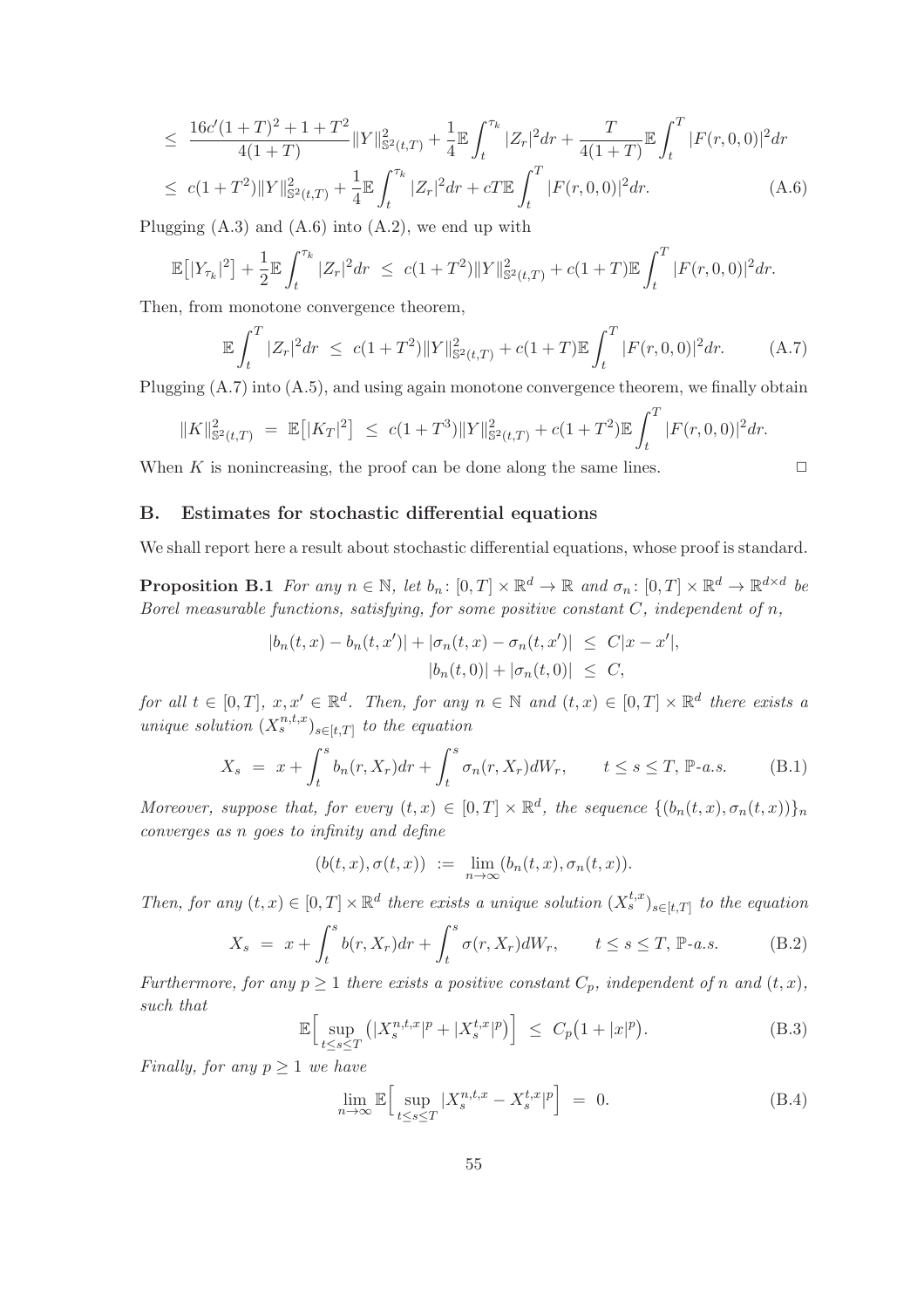**Proof.** It is well known that, under the assumptions of Proposition B.1, for any  $n \in \mathbb{N}$ and  $(t, x) \in [0, T] \times \mathbb{R}^d$ , there exists a unique solution  $(X_s^{n,t,x})_{s \in [t,T]}$  to equation  $(B.1)$ , satisfying estimate (B.3). Notice that the constant  $C_p$  in (B.3) depends only on T, p, and the Lipschitz constants of  $b_n$  and  $\sigma_n$ , which are uniformly bounded in n, so that  $C_p$  does not depend on n. Now, we see that b and  $\sigma$  are Borel measurable and satisfy:

$$
|b(t, x) - b(t, x')| + |\sigma(t, x) - \sigma(t, x')| \leq C|x - x'|,
$$
  

$$
|b(t, 0)| + |\sigma(t, 0)| \leq C,
$$

for all  $t \in [0,T], x, x' \in \mathbb{R}^d$ . As a consequence, for any  $(t,x) \in [0,T] \times \mathbb{R}^d$ , there exists a unique solution  $(X_s^{t,x})_{s \in [t,T]}$  to equation (B.2), satisfying estimate (B.3). It remains to prove (B.4). Observe that

$$
X_s^{n,t,x} - X_s^{t,x} = \int_t^s \left( b_n(r, X_r^{n,t,x}) - b(r, X_r^{t,x}) \right) dr + \int_t^s \left( \sigma_n(r, X_r^{n,t,x}) - \sigma(r, X_r^{t,x}) \right) dW_r.
$$

Then, taking the p-th power, we get (recalling the standard inequality  $(a+b)^p \leq 2^{p-1}(a^p +$  $b^p$ ), for any  $a, b \in \mathbb{R}$ )

$$
|X_{s}^{n,t,x} - X_{s}^{t,x}|^{p} \leq 2^{p-1} \bigg| \int_{t}^{s} (b_{n}(r, X_{r}^{n,t,x}) - b(r, X_{r}^{t,x})) dr \bigg|^{p} + 2^{p-1} \bigg| \int_{t}^{s} (\sigma_{n}(r, X_{r}^{n,t,x}) - \sigma(r, X_{r}^{t,x})) dW_{r} \bigg|^{p}.
$$

Taking the supremum over the time variable  $s$ , and applying Hölder's inequality to the drift term, we get (in the sequel we shall denote  $c_p$  a generic positive constant, independent of  $n$ , depending only on  $T$ ,  $p$ , and on the constant  $C$  appearing in the statement of Proposition B.1)

$$
\sup_{t \le s \le T} |X_s^{n,t,x} - X_s^{t,x}|^p \le c_p \int_t^T |b_n(r, X_r^{n,t,x}) - b(r, X_r^{t,x})|^p dr + 2^{p-1} \sup_{t \le s \le T} \left| \int_t^s (\sigma_n(r, X_r^{n,t,x}) - \sigma(r, X_r^{t,x})) dW_r \right|^p.
$$
(B.5)

Notice that

$$
\int_{t}^{T} \left| b_{n}(r, X_{r}^{n,t,x}) - b(r, X_{r}^{t,x}) \right|^{p} dr
$$
\n
$$
\leq 2^{p-1} \int_{t}^{T} \left| b_{n}(r, X_{r}^{n,t,x}) - b_{n}(r, X_{r}^{t,x}) \right|^{p} dr + 2^{p-1} \int_{t}^{T} \left| b_{n}(r, X_{r}^{t,x}) - b(r, X_{r}^{t,x}) \right|^{p} dr
$$
\n
$$
\leq c_{p} \int_{t}^{T} \sup_{t \leq s \leq r} |X_{s}^{n,t,x} - X_{s}^{t,x}|^{p} dr + 2^{p-1} \int_{t}^{T} \left| b_{n}(r, X_{r}^{t,x}) - b(r, X_{r}^{t,x}) \right|^{p} dr. \tag{B.6}
$$

In addition, from Burkholder-Davis-Gundy inequality we have

$$
\mathbb{E}\bigg[\sup_{t\leq s\leq T}\bigg|\int_{t}^{s}\big(\sigma_{n}(r,X_{r}^{n,t,x})-\sigma(r,X_{r}^{t,x})\big)dW_{r}\bigg|^{p}\bigg]
$$
\n
$$
\leq c_{p}\mathbb{E}\bigg[\int_{t}^{T}\big|\text{tr}\big((\sigma_{n}(r,X_{r}^{n,t,x})-\sigma(r,X_{r}^{t,x}))(\sigma_{n}^{\intercal}(r,X_{r}^{n,t,x})-\sigma^{\intercal}(r,X_{r}^{t,x}))\big)\big|^{\frac{p}{2}}dr\bigg]
$$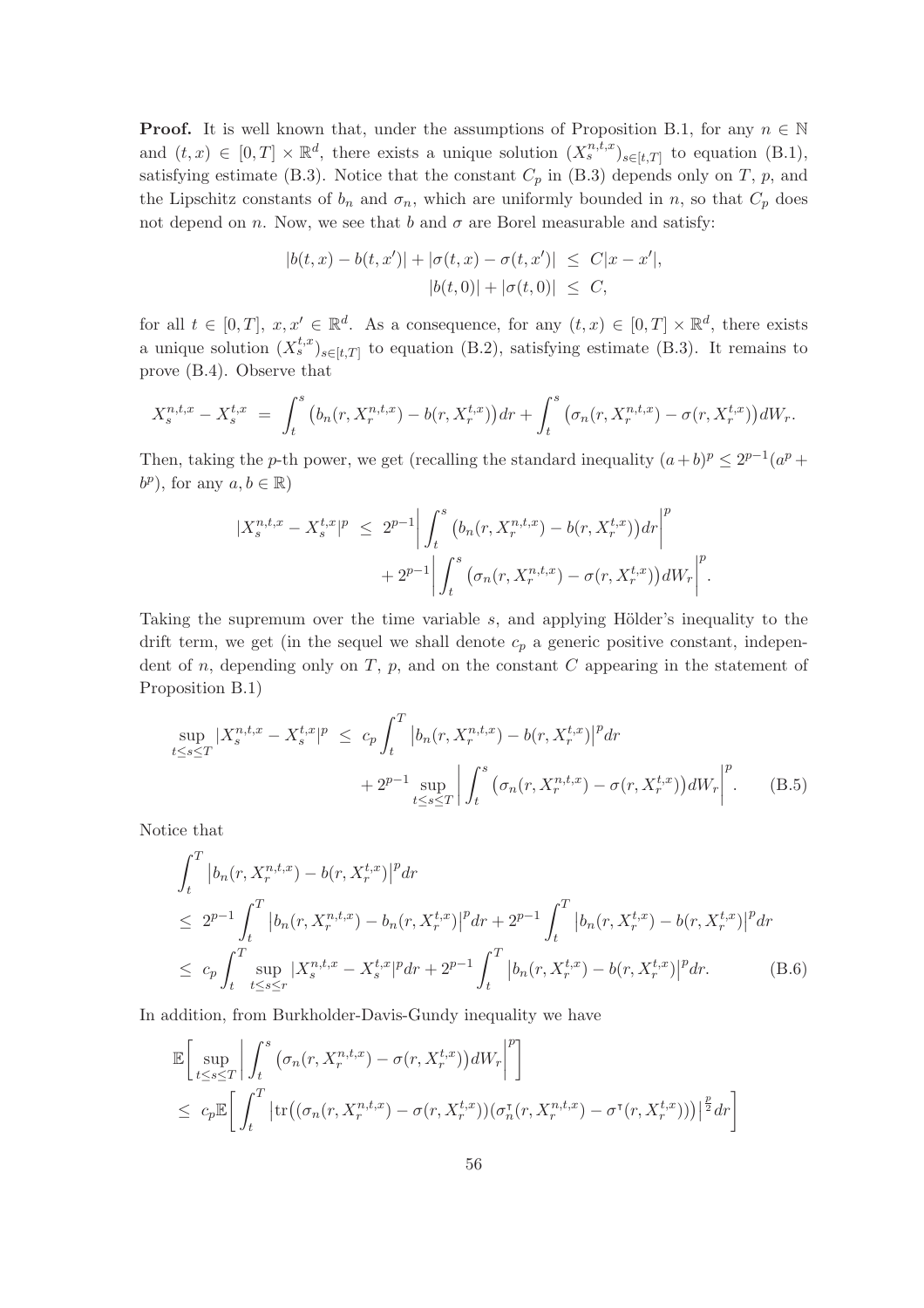$$
\leq c_p \mathbb{E} \bigg[ \int_t^T \big| tr \big( (\sigma_n(r, X_r^{n,t,x}) - \sigma_n(r, X_r^{t,x})) (\sigma_n^{\tau}(r, X_r^{n,t,x}) - \sigma_n^{\tau}(r, X_r^{t,x})) \big) \big|^{\frac{p}{2}} dr \bigg] \n+ c_p \mathbb{E} \bigg[ \int_t^T \big| tr \big( (\sigma_n(r, X_r^{t,x}) - \sigma(r, X_r^{t,x})) (\sigma_n^{\tau}(r, X_r^{t,x}) - \sigma^{\tau}(r, X_r^{t,x})) \big) \big|^{\frac{p}{2}} dr \bigg] \n\leq c_p \int_t^T \sup_{t \leq s \leq r} |X_s^{n,t,x} - X_s^{t,x}|^p dr \n+ c_p \mathbb{E} \bigg[ \int_t^T \big| tr \big( (\sigma_n(r, X_r^{t,x}) - \sigma(r, X_r^{t,x})) (\sigma_n^{\tau}(r, X_r^{t,x}) - \sigma^{\tau}(r, X_r^{t,x})) \big) \big|^{\frac{p}{2}} dr \bigg].
$$
\n(B.7)

We remind that  $||A||_{tr} := \sqrt{\text{tr}(AA^{\dagger})}$ , with  $A \in \mathbb{R}^{d \times d}$ , defines a norm on the space of  $d \times d$ matrices, which is indeed the Frobenius norm. Taking the expectation in (B.5), and using  $(B.6)$  and  $(B.7)$ , we find

$$
\mathbb{E}\Big[\sup_{t\leq s\leq T}|X_{s}^{n,t,x}-X_{s}^{t,x}|^{p}\Big]
$$
\n
$$
\leq c_{p}\int_{t}^{T}\mathbb{E}\Big[\sup_{t\leq s\leq r}|X_{s}^{n,t,x}-X_{s}^{t,x}|^{p}\Big]dr+c_{p}\int_{t}^{T}\mathbb{E}\big[\big|b_{n}(r,X_{r}^{t,x})-b(r,X_{r}^{t,x})\big|^{p}\big]dr
$$
\n
$$
+c_{p}\int_{t}^{T}\mathbb{E}\Big[\big|\text{tr}\big((\sigma_{n}(r,X_{r}^{t,x})-\sigma(r,X_{r}^{t,x}))(\sigma_{n}^{r}(r,X_{r}^{t,x})-\sigma^{r}(r,X_{r}^{t,x}))\big)\big|^{\frac{p}{2}}\Big]dr.
$$

Then, applying Gronwall's lemma to the map  $r \mapsto \mathbb{E}[\sup_{t \le s \le r} |X_s^{n,t,x} - X_s^{t,x}|^p]$ , we get

$$
\mathbb{E}\Big[\sup_{t\leq s\leq T}|X_{s}^{n,t,x}-X_{s}^{t,x}|^{p}\Big] \leq c_{p}\int_{t}^{T}\mathbb{E}\big[\big|b_{n}(r,X_{r}^{t,x})-b(r,X_{r}^{t,x})\big|^{p}\big]dr
$$
  
+ 
$$
c_{p}\int_{t}^{T}\mathbb{E}\Big[\big|\text{tr}\big((\sigma_{n}(r,X_{r}^{t,x})-\sigma(r,X_{r}^{t,x}))(\sigma_{n}^{\tau}(r,X_{r}^{t,x})-\sigma^{\tau}(r,X_{r}^{t,x}))\big)\big|^{\frac{p}{2}}\Big]dr.
$$

In conclusion,  $(B.4)$  follows from Lebesgue's dominated convergence theorem.  $\Box$ 

#### C. Limit theorem for BSDEs

We prove a limit theorem for BSDEs designed for our purposes, which is inspired by the monotonic limit theorem of Peng [32], even if it is formulated under a different set of hypotheses. In particular, the monotonicity of the sequence  $(Y^n)_n$  is not assumed. On the other hand, we impose a uniform boundedness for the sequence  $(Y^n)_n$  in  $\mathbb{S}^p(t,T)$  for some  $p > 2$ , instead of  $p = 2$  as in [32]. Furthermore, unlike [32], the terminal condition and the generator function of the BSDE solved by  $Y^n$  are allowed to vary with n.

**Proposition C.1** Let  $(F_n)_n$  be a sequence of generator functions satisfying assumption (Aa)-(Ac), with the same constants  $C_F$  and  $M_F$  for all n. For any n, let  $(Y^n, Z^n, K^n) \in$  $\mathbb{S}^2(t,T) \times \mathbb{H}^2(t,T)^d \times \mathbb{A}^{+,2}(t,T)$ , with  $Y^n$  and  $K^n$  continuous, satisfying,  $\mathbb{P}\text{-}a.s.,$ 

$$
Y_s^n = Y_T^n + \int_s^T F_n(r, Y_r^n, Z_r^n) dr + K_T^n - K_s^n - \int_s^T \langle Z_r^n, dW_r \rangle, \qquad t \le s \le T
$$

and

$$
||Y^n||_{\mathbb{S}^2(t,T)}^2 + ||Z^n||_{\mathbb{H}^2(t,T)^d} + ||K^n||_{\mathbb{S}^2(t,T)} \leq C, \qquad \forall n \in \mathbb{N},
$$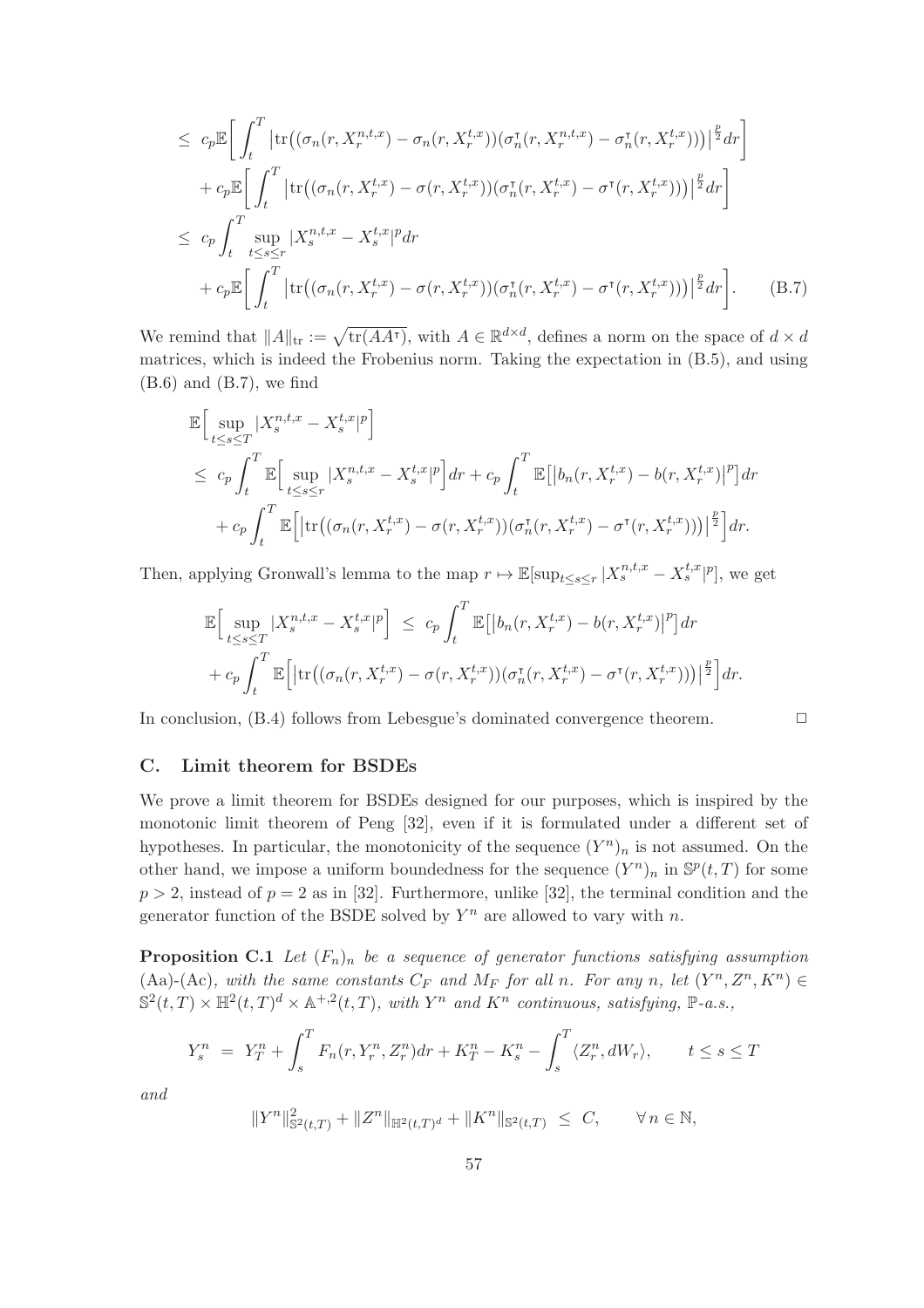for some positive constant  $C$ , independent of n. Suppose that there exist a generator function F satisfying conditions (Aa)-(Ac) and a continuous process  $Y \in \mathbb{S}^2(t,T)$ , in addition  $\sup_n ||Y^n||_{\mathbb{S}^p(t,T)} < \infty$  for some  $p > 2$ , and, for some null measurable sets  $N_F \subset [t,T] \times \Omega$ and  $N_Y \subset \Omega$ ,

$$
F_n(s, \omega, y, z) \stackrel{n \to \infty}{\longrightarrow} F(s, \omega, y, z), \qquad \forall (s, \omega, y, z) \in (((t, T] \times \Omega) \setminus N_F) \times \mathbb{R} \times \mathbb{R}^d,
$$
  

$$
Y_s^n(\omega) \stackrel{n \to \infty}{\longrightarrow} Y_s(\omega), \qquad \forall (s, \omega) \in [t, T] \times (\Omega \setminus N_Y).
$$

Then, there exists a unique pair  $(Z, K) \in \mathbb{H}^2(t,T)^d \times \mathbb{A}^{+,2}(t,T)$  such that,  $\mathbb{P}\text{-}a.s.,$ 

$$
Y_s = Y_T + \int_s^T F(r, Y_r, Z_r) dr + K_T - K_s - \int_s^T \langle Z_r, dW_r \rangle, \qquad t \le s \le T. \tag{C.1}
$$

In addition,  $Z^n$  converges strongly (resp. weakly) to Z in  $\mathbb{L}^q(t,T;\mathbb{R}^d)$  (resp.  $\mathbb{H}^2(t,T)^d$ ), for any  $q \in [1,2[$ , and  $K_{\tau}^{n}$  converges weakly to  $K_{\tau}$  in  $L^{2}(\Omega,\mathcal{F}_{\tau},\mathbb{P})$ , for any stopping time  $\tau$ valued in  $[t, T]$ .

Remark C.1 Notice that, under the hypotheses of Proposition C.1 (more precisely, given that Y is continuous,  $\sup_n ||Y^n||_{\mathbb{S}^p(t,T)} < \infty$  for some  $p > 2$ ,  $Y_s^n(\omega) \to Y_s(\omega)$  as n tends to infinity for all  $(s,\omega) \in [t,T] \times (\Omega \backslash N_Y)$ , it follows that  $||Y||_{\mathbb{S}^p(t,T)} < \infty$ . Indeed, from Fatou's lemma we have

$$
\mathbb{E}\Big[\liminf_{n\to\infty}\sup_{t\leq s\leq T}|Y_s^n|^p\Big] \leq \liminf_{n\to\infty}||Y^n||_{\mathbb{S}^p(t,T)}^p < \infty. \tag{C.2}
$$

Moreover, since Y is continuous, there exists a null measurable set  $N'_Y \subset \Omega$  such that  $s \mapsto Y_s(\omega)$  is continuous on  $[t, T]$  for every  $\omega \in \Omega \backslash N'_Y$ . Then, for any  $\omega \in \Omega \backslash (N_Y \cup N'_Y)$ , there exists  $\tau(\omega) \in [t, T]$  such that

$$
\sup_{t \le s \le T} |Y_s(\omega)|^p = |Y_{\tau(\omega)}(\omega)|^p = \lim_{n \to \infty} |Y_{\tau(\omega)}^n(\omega)|^p \le \liminf_{n \to \infty} \sup_{t \le s \le T} |Y_s^n(\omega)|^p. \tag{C.3}
$$

Therefore, combining (C.2) with (C.3), we end up with  $||Y||_{\mathbb{S}^p(t,T)} < \infty$ .

**Proof.** We begin proving the uniqueness of  $(Z, K)$ . Let  $(Z, K), (Z', K') \in \mathbb{H}^2(t, T)^d \times$  $\mathbb{A}^{+,2}(t,T)$  be two pairs satisfying (C.1). Taking the difference and rearranging the terms, we obtain

$$
\int_{s}^{T} \langle Z_{r} - Z'_{r}, dW_{r} \rangle = \int_{s}^{T} \big( F(r, Y_{r}, Z_{r}) - F(r, Y_{r}, Z'_{r}) \big) dr + K_{T} - K_{s} - (K'_{T} - K'_{s}).
$$

Now, the right-hand side has finite variation, while the left-hand side has not finite variation, unless  $Z = Z'$ . This implies  $Z = Z'$ , from which we deduce  $K = K'$ .

The rest of the proof is devoted to the existence of  $(Z, K)$  and it is divided in different steps.

Step 1. Limit BSDE. From the hypotheses, we see that there exists a positive constant  $c$ , independent of  $n$ , such that

$$
\mathbb{E}\int_t^T |F_n(r,Y_r^n,Z_r^n)|^2 dr \leq c, \qquad \forall n \in \mathbb{N}.
$$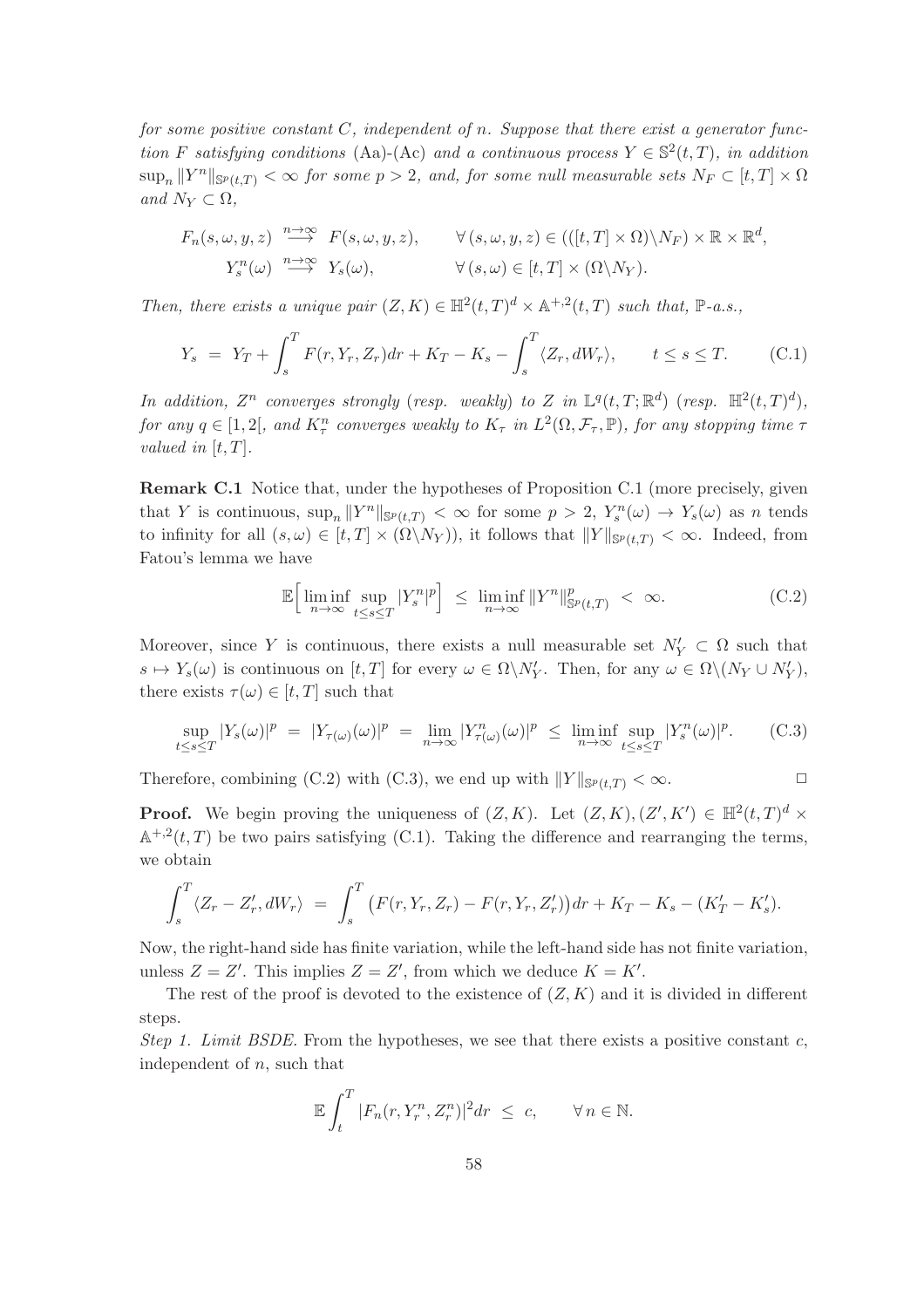It follows that the sequence  $(Z^n_-, F_n(\cdot, Y^n_-, Z^n))_n$  is bounded in the Hilbert space  $\mathbb{H}^2(t,T)^d \times$  $\mathbb{L}^2(t,T;\mathbb{R})$ . Therefore, there exists a subsequence  $(Z^{n_k}, F_{n_k}(\cdot, Y^{n_k}, Z^{n_k}))_k$  which converges weakly to some  $(Z, G) \in \mathbb{H}^2(t, T)^d \times \mathbb{L}^2(t, T; \mathbb{R})$ . This implies that, for any stopping time  $\tau \in [t, T]$ , the following weak convergences hold in  $L^2(\Omega, \mathcal{F}_{\tau}, \mathbb{P})$  as  $k \to \infty$ :

$$
\int_t^\tau F_{n_k}(r, Y_r^{n_k}, Z_r^{n_k})dr \rightharpoonup \int_t^\tau G(r)dr, \qquad \int_t^\tau \langle Z_r^{n_k}, dW_r \rangle \rightharpoonup \int_t^\tau \langle Z_r, dW_r \rangle.
$$

Since

$$
K_{\tau}^{n} = Y_{t}^{n} - Y_{\tau}^{n} - \int_{t}^{\tau} F_{n}(r, Y_{r}^{n}, Z_{r}^{n}) dr + \int_{t}^{\tau} \langle Z_{r}^{n}, dW_{r} \rangle
$$

and, by hypothesis,  $Y_{\tau}^{n} \to Y_{\tau}$  strongly in  $L^{2}(\Omega, \mathcal{F}_{\tau}, \mathbb{P})$ , we also have the weak convergence, as  $k \to \infty$ ,

$$
K_{\tau}^{n_k} \rightharpoonup K_{\tau} = \tilde{K}_{t,\tau}, \tag{C.4}
$$

where

$$
\tilde{K}_{t,s} := Y_t - Y_s - \int_t^s G(r)dr + \int_t^s \langle Z_r, dW_r \rangle, \qquad t \le s \le T.
$$

Notice that  $(\tilde{K}_{t,s})_{t\leq s\leq T}$  is adapted and continuous, so that it is a predictable process. We have that  $\mathbb{E}[|K_T|^2] < \infty$ . Moreover,  $K^{n_k}$  converges weakly to K in the Hilbert space  $\mathbb{L}^2(t,T;\mathbb{R})$ . Indeed, let  $\xi \in \mathbb{L}^2(t,T;\mathbb{R})$ ; then, by Fubini's theorem,

$$
\mathbb{E}\bigg[\int_t^T \xi_s(K_s^{n_k} - K_s)ds\bigg] = \int_t^T \mathbb{E}\big[\xi_s(K_s^{n_k} - K_s)\big]ds.
$$

Since  $\xi_s \in L^2(\Omega, \mathcal{F}_s, \mathbb{P})$ , for a.e.  $s \in [t, T]$ , we conclude, from Lebesgue's dominated convergence theorem,

$$
\int_t^T \mathbb{E}\big[\xi_s(K_s^{n_k} - K_s)\big]ds \stackrel{k\to\infty}{\longrightarrow} 0.
$$

This implies that K is a predictable process. Since the process on the right-hand side of  $(C.4)$  is also predictable and they are equal for all stopping times valued in  $[t, T]$  (it would be enough to consider the predictable ones), it follows from the predictable section theorem (see, e.g., Theorem 86, Chapter IV, in [10]) that they are indistinguishable. In particular, K is a continuous process.

Let us prove that K is a nondecreasing process. For any pair r, s with  $t \le r \le s \le T$ , we have  $K_r \leq K_s$ , P-almost surely. Indeed, let  $\xi \in L^2(\Omega, \mathcal{F}_s, \mathbb{P})$  be nonnegative, then, from the martingale representation theorem, we see that there exist a random variable  $\zeta \in L^2(\Omega, \mathcal{F}_r, \mathbb{P})$  and an F-predictable square integrable process  $\eta$  such that

$$
\xi = \zeta + \int_r^s \eta_u dW_u.
$$

Therefore

$$
0 \leq \mathbb{E}[\xi(K_s^n - K_r^n)] = \mathbb{E}[\xi K_s^n] - \mathbb{E}[\zeta K_r^n] - \mathbb{E}\left[\mathbb{E}\left[K_r^n \int_r^s \eta_u dW_u \Big| \mathcal{F}_r\right]\right]
$$
  
=  $\mathbb{E}[\xi K_s^n] - \mathbb{E}[\zeta K_r^n]$   $\xrightarrow{n \to \infty} \mathbb{E}[\xi K_s] - \mathbb{E}[\zeta K_r] = \mathbb{E}[\xi(K_s - K_r)],$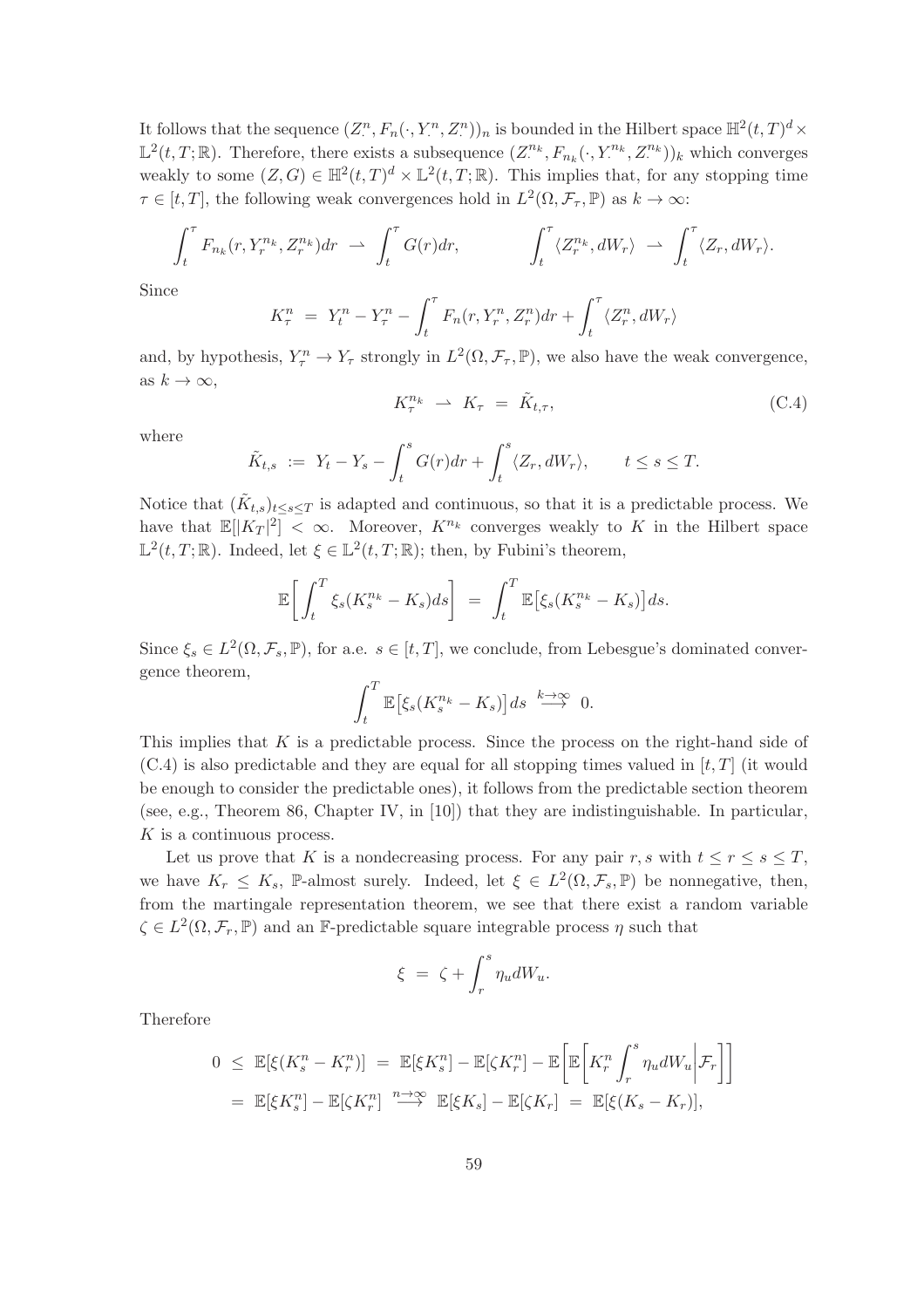which shows that  $K_r \leq K_s$ , P-almost surely. As a consequence, there exists a null measurable set  $N \subset \Omega$  such that  $K_r(\omega) \leq K_s(\omega)$ , for all  $\omega \in \Omega \backslash N$ , with  $r, s \in \mathbb{Q} \cap [0, T]$ ,  $r < s$ . Then, from the continuity of K it follows that it is a nondecreasing process, so that  $K \in \mathbb{A}^{+,2}(t,T).$ 

Finally, we notice that the process  $Z$  in expression  $(C.4)$  is uniquely determined, as it can be seen identifying the Brownian parts and the finite variation parts in (C.4). Thus, not only the subsequence  $(Z^{n_k})_k$ , but all the sequence  $(Z^n)_n$  converges weakly to Z in  $\mathbb{H}^2(t,T)^d$ . It remains to show that  $G(r)$  in (C.4) is actually  $F(r, Y_r, Z_r)$ .

Step 2. Strong convergence of  $(Z^n)_n$ . Let  $\alpha \in (0,1)$  and consider the function  $h_{\alpha}(y) =$  $|\min(y - \alpha, 0)|^2$ ,  $y \in \mathbb{R}$ . By applying Meyer-Itô's formula combined with the occupation times formula (see, e.g., Theorem 70 and Corollary 1, Chapter IV, in [34]) to  $h_{\alpha}(Y_s^n - Y_s)$ between t and T, observing that the second derivative of  $h_{\alpha}$  in the sense of distributions is a  $\sigma$ -finite Borel measure on  $\mathbb R$  absolutely continuous to the Lebesgue measure with density  $1_{]-\infty,\alpha[}(\cdot)$ , we obtain

$$
\mathbb{E}[\min(Y_t^n - Y_t - \alpha, 0)|^2] + \mathbb{E} \int_t^T 1_{\{Y_s^n - Y_s < \alpha\}} |Z_s^n - Z_s|^2 ds
$$
\n
$$
= \mathbb{E}[\min(Y_T^n - Y_T - \alpha, 0)|^2] + 2 \mathbb{E} \int_t^T \min(Y_s^n - Y_s - \alpha, 0) (F_n(s, Y_s^n, Z_s^n) - G(s)) ds
$$
\n
$$
+ 2 \mathbb{E} \int_t^T \min(Y_s^n - Y_s - \alpha, 0) dK_s^n - 2 \mathbb{E} \int_t^T \min(Y_s^n - Y_s - \alpha, 0) dK_s.
$$

Since  $\min(Y_s^n - Y_s - \alpha, 0)dK_s^n \leq 0$ , we get

$$
\mathbb{E}\int_{t}^{T}1_{\{Y_{s}^{n}-Y_{s}<\alpha\}}|Z_{s}^{n}-Z_{s}|^{2}ds \leq \mathbb{E}\big[\big|\min(Y_{T}^{n}-Y_{T}-\alpha,0)\big|^{2}\big] \tag{C.5}
$$

+ 
$$
2\mathbb{E}\int_{t}^{T} \min(Y_{s}^{n} - Y_{s} - \alpha, 0) (F_{n}(s, Y_{s}^{n}, Z_{s}^{n}) - G(s))ds - 2\mathbb{E}\int_{t}^{T} \min(Y_{s}^{n} - Y_{s} - \alpha, 0) dK_{s}.
$$

Let us study the behavior of the right-hand side of  $(C.5)$  as n goes to infinity. We begin noting that

$$
\mathbb{E}\left[|\min(Y_T^n - Y_T - \alpha, 0)|^2\right] \xrightarrow{n \to \infty} \alpha^2. \tag{C.6}
$$

Regarding the second-term on the right-hand side of  $(C.5)$ , since the sequence  $(F_n(\cdot, Y_i^n, Z_i^n) G(\cdot)$ <sub>n</sub> is bounded in  $\mathbb{L}^2(t,T;\mathbb{R})$ , we have

$$
\sup_{n\in\mathbb{N}}\left(\mathbb{E}\bigg[\int_t^T|F_n(s,Y^n_s,Z^n_s)-G(s)|^2ds\bigg]\right)^{\frac{1}{2}}\ =:\ \bar{c}\ <\ \infty.
$$

Therefore, by Cauchy-Schwarz inequality we find

$$
\mathbb{E} \int_{t}^{T} |\min(Y_{s}^{n} - Y_{s} - \alpha, 0)| |F_{n}(s, Y_{s}^{n}, Z_{s}^{n}) - G(s)| ds
$$
  

$$
\leq \bar{c} \left( \mathbb{E} \left[ \int_{t}^{T} |\min(Y_{s}^{n} - Y_{s} - \alpha, 0)|^{2} ds \right] \right)^{\frac{1}{2}} \stackrel{n \to \infty}{\longrightarrow} \bar{c} \sqrt{T - t} \alpha.
$$
 (C.7)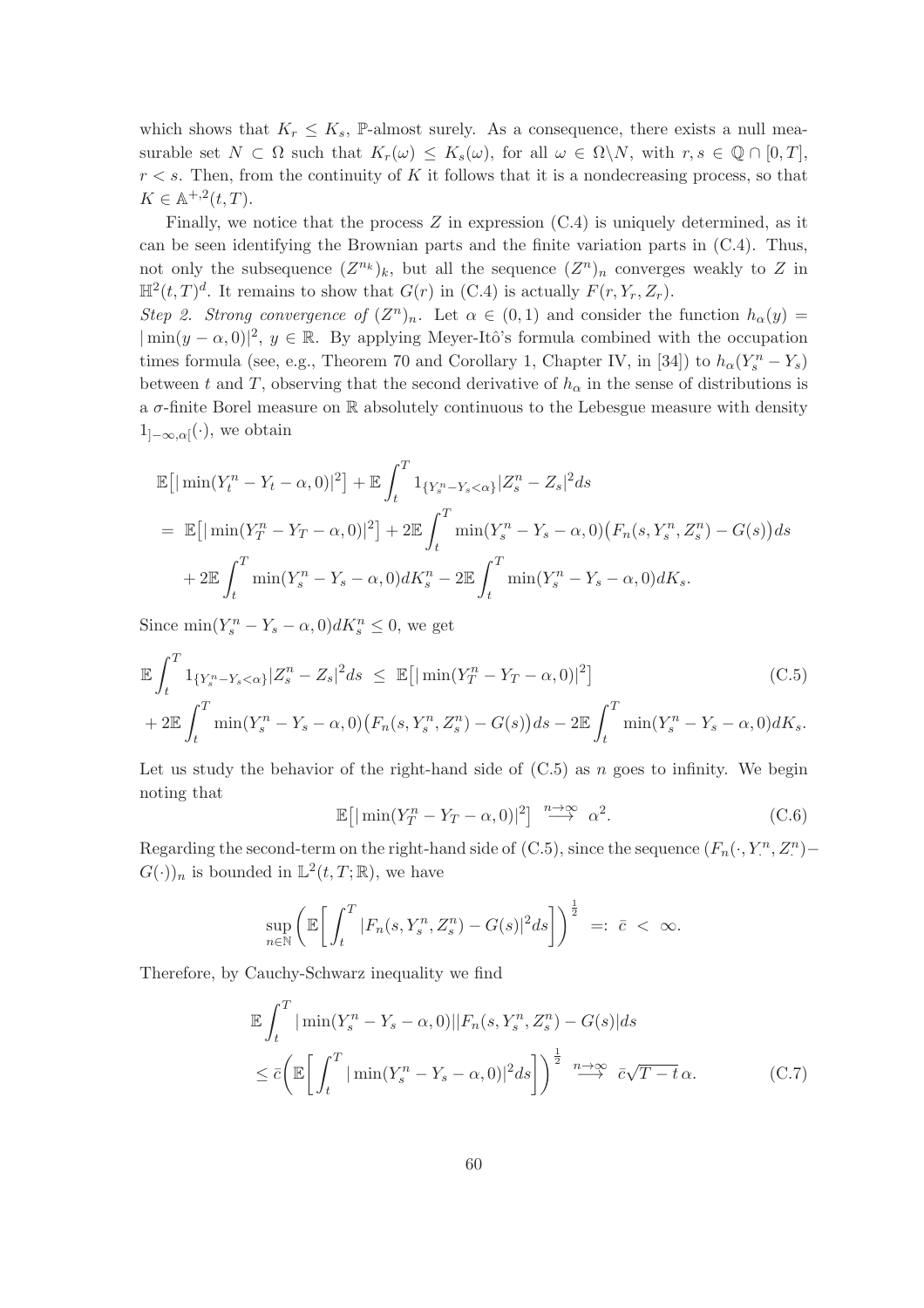Concerning the last term on the right-hand side of (C.5), we notice that, by hypothesis and Remark C.1, there exists some  $p > 2$  such that, from Cauchy-Schwarz inequality,

$$
\sup_{n\in\mathbb{N}} \mathbb{E}\bigg[\int_t^T |\min(Y_s^n - Y_s - \alpha, 0)|^{\frac{p}{2}} dK_s\bigg]
$$
  

$$
\leq \sup_{n\in\mathbb{N}} \left(\mathbb{E}\bigg[\sup_{t\leq s\leq T} |\min(Y_s^n - Y_s - \alpha, 0)|^p\bigg]\right)^{\frac{1}{2}} \left(\mathbb{E}\big[|K_T|^2\big]\right)^{\frac{1}{2}} < \infty.
$$

It follows that  $(\min(Y^n - Y - \alpha, 0))_n$  is a uniformly integrable sequence on  $([t, T] \times$  $\Omega, \mathcal{B}([t,T]) \otimes \mathcal{F}, dK_s \otimes d\mathbb{P})$ . Moreover, by assumption, there exists a null measurable set  $N_Y \subset \Omega$  such that  $Y_s^n(\omega)$  converges to  $Y_s(\omega)$ , for any  $(s, \omega) \notin [t, T] \times N_Y$ . Notice that  $dK_s \otimes d\mathbb{P}([t,T] \times N_Y) = 0$ , therefore  $Y^n$  converges to Y pointwisely a.e. with respect to  $dK_s \otimes d\mathbb{P}$ . This implies that

$$
\mathbb{E}\bigg[\int_t^T |\min(Y_s^n - Y_s - \alpha, 0)| dK_s\bigg] \stackrel{n \to \infty}{\longrightarrow} \alpha \mathbb{E}[K_T].
$$
 (C.8)

From the convergence results  $(C.6)$ ,  $(C.7)$ , and  $(C.8)$ , we end up with

$$
\limsup_{n \to \infty} \mathbb{E} \int_t^T 1_{\{Y_s^n - Y_s < \alpha\}} |Z_s^n - Z_s|^2 ds \leq \alpha^2 + 2\bar{c}\sqrt{T - t} \alpha + 2\alpha \mathbb{E}[K_T]. \tag{C.9}
$$

From Egoroff's theorem, for any  $\delta > 0$  there exists a measurable set  $A \subset [t, T] \times \Omega$ , with  $ds \otimes d\mathbb{P}(A) < \delta$ , such that  $(Y^n)_n$  converges uniformly to Y on  $([t, T] \times \Omega) \setminus A$ . In particular, for any  $\alpha \in ]0,1[$  we have  $|Y_s^n(\omega) - Y_s(\omega)| < \alpha$ , for all  $(s,\omega) \in ([t,T] \times \Omega) \backslash A$ , whenever n is large enough. Therefore, from (C.9) we get

$$
\limsup_{n \to \infty} \mathbb{E} \int_t^T 1_{([t,T] \times \Omega) \backslash A} |Z_s^n - Z_s|^2 ds = \limsup_{n \to \infty} \mathbb{E} \int_t^T 1_{([t,T] \times \Omega) \backslash A} 1_{\{Y_s^n - Y_s < \alpha\}} |Z_s^n - Z_s|^2 ds
$$
\n
$$
\leq \limsup_{n \to \infty} \mathbb{E} \int_t^T 1_{\{Y_s^n - Y_s < \alpha\}} |Z_s^n - Z_s|^2 ds \leq \alpha^2 + 2\bar{c}\sqrt{T - t} \alpha + 2\alpha \mathbb{E}[K_T].
$$

Sending  $\alpha \to 0^+$ , we obtain

$$
\lim_{n \to \infty} \mathbb{E} \int_t^T 1_{([t,T] \times \Omega) \setminus A} |Z_s^n - Z_s|^2 ds = 0.
$$
 (C.10)

Now, let  $q \in [1, 2[$ ; by Hölder's inequality,

$$
\mathbb{E} \int_{t}^{T} |Z_{s}^{n} - Z_{s}|^{q} ds = \mathbb{E} \int_{t}^{T} 1_{([t,T] \times \Omega) \backslash A} |Z_{s}^{n} - Z_{s}|^{q} ds + \mathbb{E} \int_{t}^{T} 1_{A} |Z_{s}^{n} - Z_{s}|^{q} ds \n\leq \left( \mathbb{E} \int_{t}^{T} 1_{([t,T] \times \Omega) \backslash A} |Z_{s}^{n} - Z_{s}|^{2} ds \right)^{\frac{q}{2}} (T-t)^{\frac{2-q}{2}} + \left( \mathbb{E} \int_{t}^{T} |Z_{s}^{n} - Z_{s}|^{2} ds \right)^{\frac{q}{2}} \delta^{\frac{2-q}{2}}.
$$

Since the sequence  $(Z^n)_n$  is bounded in  $\mathbb{H}^2(t,T)^d$ , we have

$$
\sup_{n \in \mathbb{N}} \mathbb{E} \int_t^T |Z_s^n - Z_s|^2 ds =: \hat{c} < \infty.
$$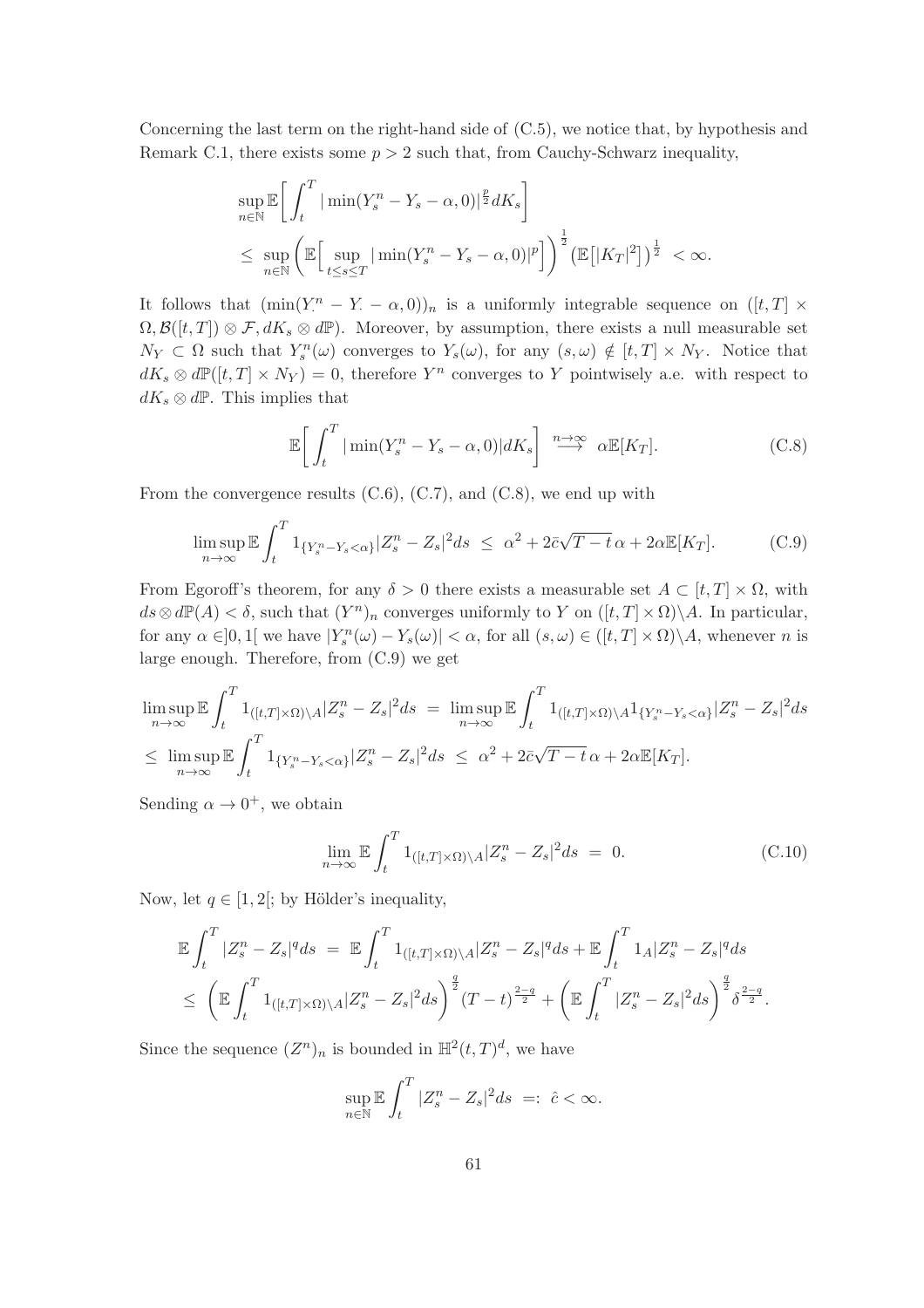Therefore

$$
\mathbb{E}\int_{t}^{T} |Z_{s}^{n} - Z_{s}|^{q} ds \leq \left(\mathbb{E}\int_{t}^{T} 1_{([t,T]\times\Omega)\setminus A} |Z_{s}^{n} - Z_{s}|^{2} ds\right)^{\frac{q}{2}} (T-t)^{\frac{2-q}{2}} + \hat{c}^{\frac{q}{2}} \delta^{\frac{2-q}{2}},
$$

which implies, by  $(C.10)$ ,

$$
\limsup_{n\to\infty}\mathbb{E}\int_t^T|Z^n_s-Z_s|^qds\ \leq\ \hat{c}^{\frac{q}{2}}\delta^{\frac{2-q}{2}}.
$$

Sending  $\delta \to 0^+$  we deduce the strong convergence of  $Z^n$  towards  $Z$  in  $\mathbb{L}^q(t,T;\mathbb{R}^d)$ , for any  $q \in [1, 2].$ 

Notice that, for any  $q \in [1,2[$ , we have (recalling the standard inequality  $(x+y)^q \le$  $2^{q-1}(x^q + y^q)$ , for any  $x, y \in \mathbb{R}_+$ )

$$
\mathbb{E}\bigg[\int_{t}^{T} |F_{n}(s,Y_{s}^{n},Z_{s}^{n})-F(s,Y_{s},Z_{s})|^{q}ds\bigg] \leq 2^{q-1}\mathbb{E}\bigg[\int_{t}^{T} |F_{n}(s,Y_{s}^{n},Z_{s}^{n})-F_{n}(s,Y_{s},Z_{s})|^{q}ds\bigg] + 2^{q-1}\mathbb{E}\bigg[\int_{t}^{T} |F_{n}(s,Y_{s},Z_{s})-F(s,Y_{s},Z_{s})|^{q}ds\bigg].
$$

Therefore, by the uniform Lipschitz condition on  $F_n$  with respect to  $(y, z)$ , and the convergence of  $F_n$  towards F, we deduce the strong convergence of  $(F_n(\cdot, Y^n, Z^n))_n$  to  $F(\cdot, Y, Z)$ in  $\mathbb{L}^q(t,T;\mathbb{R})$ ,  $q \in [1,2[$ . Since  $G(\cdot)$  is the weak limit of  $(F_n(\cdot,Y^n,Z^n))_n$  in  $\mathbb{L}^2(t,T;\mathbb{R})$ , we deduce that  $G(\cdot) = F(\cdot, Y, Z_{\cdot})$ . In conclusion, the triple  $(Y, Z, K)$  solves the backward stochastic differential equation  $(C.1)$ .

# D. An additional result in real analysis

**Lemma D.1** Let  $(f_{n,k})_{n,k\in\mathbb{N}}$ ,  $(f_n)_{n\in\mathbb{N}}$ , and f be  $\mathbb{R}^q$ -valued functions on  $[0,T] \times X$ , where  $(X, \|\cdot\|)$  is a normed space which contains a countable dense subset E, and

 $f_{n,k}(t,x) \stackrel{k\to\infty}{\longrightarrow} f_n(t,x), \qquad f_n(t,x) \stackrel{n\to\infty}{\longrightarrow} f(t,x), \qquad \forall (t,x) \in [0,T] \times X.$ 

Suppose that the double sequence  $(f_{n,k})_{n,k\in\mathbb{N}}$  is locally equicontinuous. Then, there exists a subsequence  $(f_{n,k(n)})_n$  that converges pointwisely to f on  $[0,T] \times X$ .

**Proof.** Let  $(t_1, x_1), (t_2, x_2), (t_3, x_3), \ldots$  be an enumeration of the points of  $(\mathbb{Q} \cap [0, T]) \times E$ . For any n and j, it follows from the convergence  $f_{n,k}(t_i, x_i) \to f_n(t_i, x_i)$ , as  $k \to \infty$ , that there exists a positive integer  $K_{n,j}$  such that

$$
|f_{n,k}(t_j, x_j) - f_n(t_j, x_j)| < \frac{1}{n}
$$
, if  $k \ge K_{n,j}$ .

Let  $k(n) = k(n-1) \vee K_{n,1} \vee \cdots \vee K_{n,n}, n \in \mathbb{N}$ , with  $k(-1) = 0$ . Then, for each j,  $f_{n,k(n)}(t_j, x_j) \to f(t_j, x_j)$ , as  $n \to \infty$ .

Now, take  $(t, x) \in [0, T] \times X$  and  $\varepsilon > 0$ . Consider  $R > 0$  such that  $||x|| < R$ . By the local equicontinuity, there exists  $\delta > 0$ , depending only on  $\varepsilon$  and R, so that  $|t - s|, \|x - y\| < \delta$ ,  $||y|| < R$ , implies  $|f(t,x) - f(s,y)| < \varepsilon/3$  and  $|f_{n,m}(t,x) - f_{n,m}(s,y)| < \varepsilon/3$ , for all n,m. Let  $(t_j, x_j) \in (\mathbb{Q} \cap [0, T]) \times E$  be such that  $|t - t_j|, \|x - x_j\| < \delta$  and  $||x_j|| < R$ . We know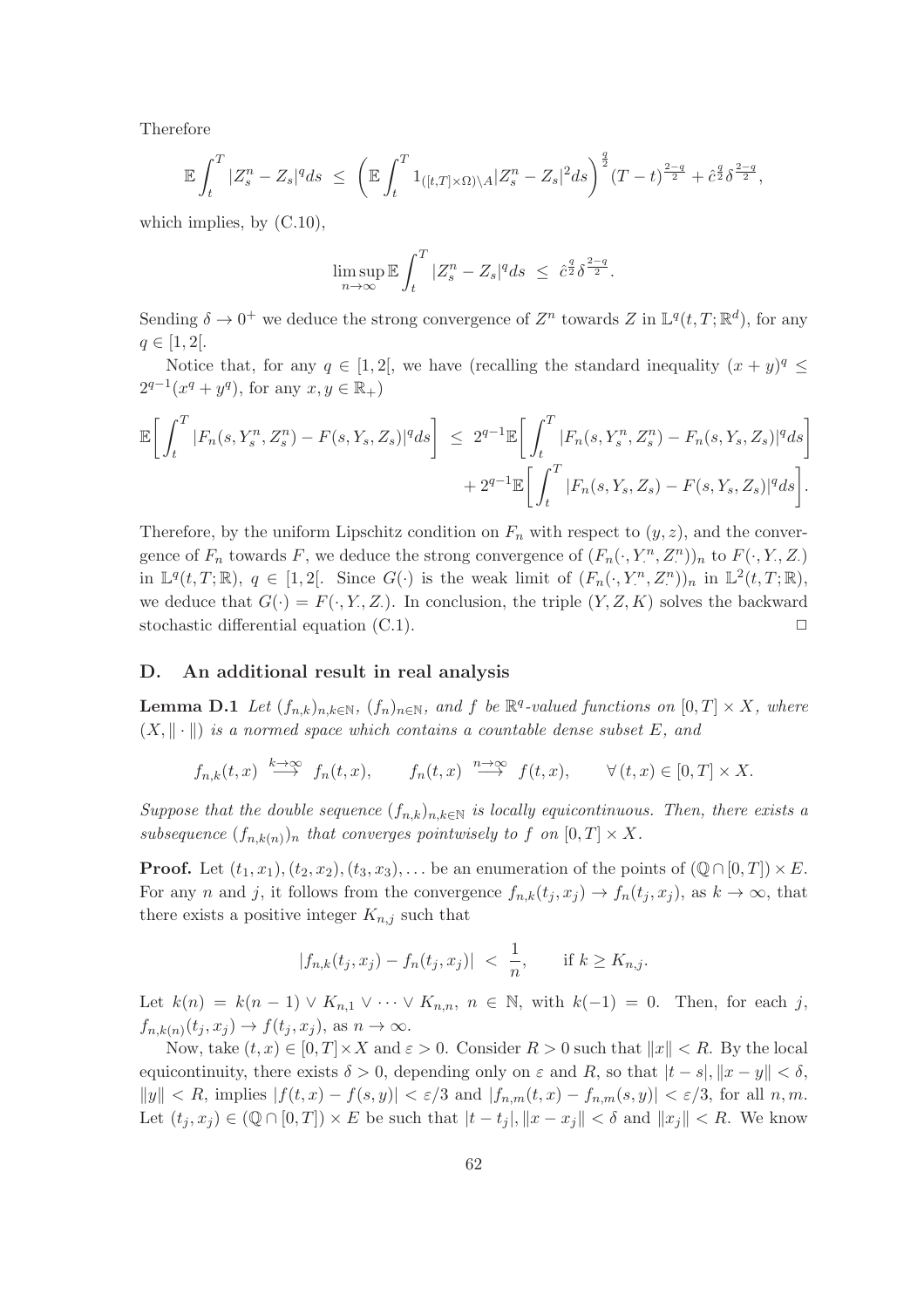that there exists a positive integer N for which  $|f_{n,k(n)}(t_j, x_j) - f(t_j, x_j)| < \varepsilon/3$ , for any  $n \geq N$ . Therefore

$$
|f_{n,k(n)}(t,x) - f(t,x)|
$$
  
\n
$$
\leq |f_{n,k(n)}(t,x) - f_{n,k(n)}(t_j,x_j)| + |f_{n,k(n)}(t_j,x_j) - f(t_j,x_j)| + |f(t_j,x_j) - f(t,x)| < \varepsilon,
$$

for all  $n \geq N$ .

Acknowledgements. The present work was partially supported by the ANR Project MASTERIE 2010 BLAN 0121 01.

# References

- [1] R. Buckdahn, J. Ma, and J. Zhang. Pathwise Taylor Expansions for Random Fields on Multiple Dimensional Paths. ArXiv preprint arXiv:1310.0517, 2013.
- [2] S. Cerrai. Second order PDE's in finite and infinite dimension, volume 1762 of Lecture Notes in Mathematics. Springer-Verlag, Berlin, 2001. A probabilistic approach.
- [3] M. C. Cerutti, L. Escauriaza, and E. B. Fabes. Uniqueness in the Dirichlet problem for some elliptic operators with discontinuous coefficients. Ann. Mat. Pura Appl.  $(4)$ , 163:161–180, 1993.
- [4] A. Chojnowska-Michalik. Representation theorem for general stochastic delay equations. Bull. Acad. Polon. Sci. Sér. Sci. Math. Astronom. Phys., 26(7):635–642, 1978.
- [5] R. Cont and D.-A. Fournié. Change of variable formulas for non-anticipative functionals on path space. J. Funct. Anal., 259(4):1043–1072, 2010.
- [6] R. Cont and D.-A. Fournié. A functional extension of the Itô formula. C. R. Math. Acad. Sci. Paris, 348(1-2):57–61, 2010.
- [7] R. Cont and D.-A. Fournié. Functional Itô calculus and stochastic integral representation of martingales. Ann. Probab., 41(1):109–133, 2013.
- [8] M. G. Crandall, H. Ishii, and P.-L. Lions. User's guide to viscosity solutions of second order partial differential equations. Bull. Amer. Math. Soc. (N.S.), 27(1):1–67, 1992.
- [9] M. G. Crandall, M. Kocan, P. Soravia, and A. Święch. On the equivalence of various weak notions of solutions of elliptic PDEs with measurable ingredients. In *Progress in elliptic and* parabolic partial differential equations (Capri, 1994), volume 350 of Pitman Res. Notes Math. Ser., pages 136–162. Longman, Harlow, 1996.
- [10] C. Dellacherie and P.-A. Meyer. *Probabilités et potentiel.* Hermann, Paris, 1975. Chapitres I à IV.
- [11] C. Di Girolami, G. Fabbri, and F. Russo. The covariation for Banach space valued processes and applications. To appear on Metrika, preprint HAL-INRIA, http://hal.inria.fr/hal-00780430, 2013.
- [12] C. Di Girolami and F. Russo. Infinite dimensional stochastic calculus via regularization and applications. Preprint HAL-INRIA, http://hal.archives-ouvertes.fr/inria-00473947/fr/(Unpublished), 2010.
- [13] C. Di Girolami and F. Russo. Clark-Ocone type formula for non-semimartingales with finite quadratic variation. C. R. Math. Acad. Sci. Paris, 349(3-4):209–214, 2011.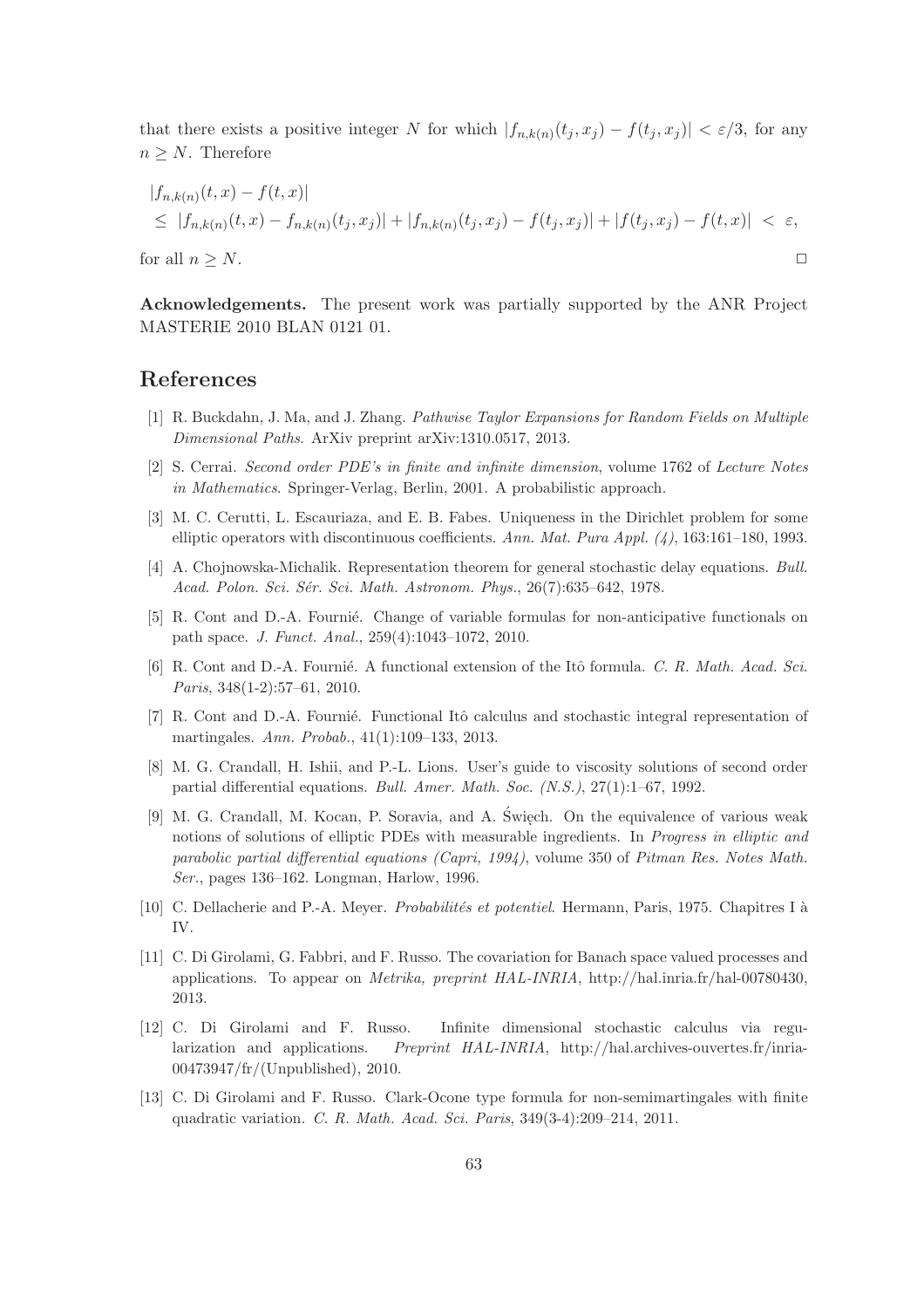- [14] C. Di Girolami and F. Russo. Generalized covariation for Banach space valued processes, Itô formula and applications. Osaka Journal of Mathematics, 51(3), 2014.
- [15] Cristina Di Girolami and Francesco Russo. Generalized covariation and extended Fukushima decomposition for Banach space-valued processes. Applications to windows of Dirichlet processes. Infin. Dimens. Anal. Quantum Probab. Relat. Top., 15(2):1250007, 50, 2012.
- [16] B. Dupire. *Functional Itô calculus*. Portfolio Research Paper, Bloomberg, 2009.
- [17] I. Ekren, C. Keller, N. Touzi, and J. Zhang. On viscosity solutions of path dependent PDEs. To appear in Annals of Probability, 2011.
- [18] I. Ekren, N. Touzi, and J. Zhang. Optimal stopping under nonlinear expectation. Preprint, 2013.
- [19] I. Ekren, N. Touzi, and J. Zhang. Viscosity solutions of fully nonlinear parabolic path dependent PDEs: Part I. Preprint, 2013.
- [20] I. Ekren, N. Touzi, and J. Zhang. Viscosity solutions of fully nonlinear parabolic path dependent PDEs: Part II. Preprint, 2013.
- [21] G. Fabbri, F. Gozzi, and A. Święch. *Stochastic optimal control in infinite dimensions: dynamic* programming and HJB equations. Forthcoming, 2014.
- [22] F. Flandoli and G. Zanco. An infinite-dimensional approach to path-dependent Kolmogorov's equations. ArXiv preprint arXiv:1312.6165, 2013.
- [23] H. Föllmer. Calcul d'Itô sans probabilités. In Seminar on Probability, XV (Univ. Strasbourg, Strasbourg, 1979/1980) (French), volume 850 of Lecture Notes in Math., pages 143–150. Springer, Berlin, 1981.
- [24] F. Gozzi and F. Russo. Verification theorems for stochastic optimal control problems via a time dependent Fukushima-Dirichlet decomposition. Stochastic Process. Appl., 116(11):1530–1562, 2006.
- [25] F. Gozzi and F. Russo. Weak Dirichlet processes with a stochastic control perspective. Stochastic Process. Appl., 116(11):1563–1583, 2006.
- [26] R. Jensen. Uniformly elliptic PDEs with bounded, measurable coefficients. J. Fourier Anal. Appl., 2(3):237–259, 1996.
- [27] R. Jensen, M. Kocan, and A. Święch. Good and viscosity solutions of fully nonlinear elliptic ' equations. Proc. Amer. Math. Soc., 130(2):533–542 (electronic), 2002.
- [28] O. A. Ladyženskaja, V. A. Solonnikov, and N. N. Ural'ceva. *Linear and quasilinear equations* of parabolic type. Translated from the Russian by S. Smith. Translations of Mathematical Monographs, Vol. 23. American Mathematical Society, Providence, R.I., 1968.
- [29] D. Nualart. The Malliavin calculus and related topics. Probability and its Applications (New York). Springer-Verlag, New York, 1995.
- [30] E. Pardoux, F. Pradeilles, and Z. Rao. Probabilistic interpretation of a system of semi-linear parabolic partial differential equations. Ann. Inst. H. Poincaré Probab. Statist., 33(4):467–490, 1997.
- [31] A. Pazy. Semigroups of linear operators and applications to partial differential equations, volume 44 of Applied Mathematical Sciences. Springer-Verlag, New York, 1983.
- [32] S. Peng. Monotonic limit theorem of BSDE and nonlinear decomposition theorem of Doob-Meyer's type. Probab. Theory Related Fields, 113(4):473–499, 1999.